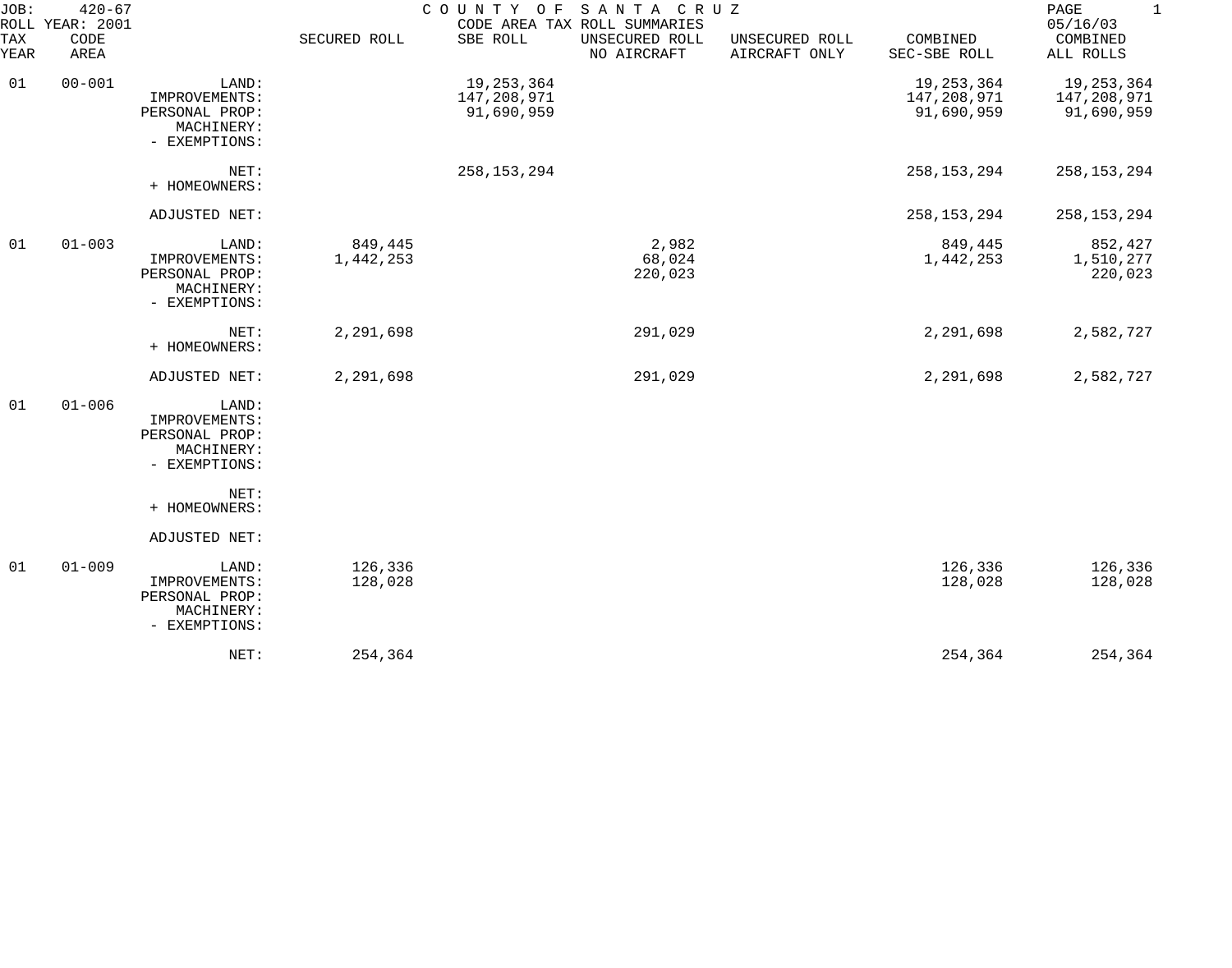| JOB:<br><b>TAX</b> | $420 - 67$<br>ROLL YEAR: 2001<br>CODE |                                                                         | SECURED ROLL             | COUNTY OF SANTA CRUZ<br>SBE ROLL | CODE AREA TAX ROLL SUMMARIES<br>UNSECURED ROLL | UNSECURED ROLL | COMBINED                 | $\overline{a}$<br>PAGE<br>05/16/03<br>COMBINED |
|--------------------|---------------------------------------|-------------------------------------------------------------------------|--------------------------|----------------------------------|------------------------------------------------|----------------|--------------------------|------------------------------------------------|
| YEAR               | AREA                                  | + HOMEOWNERS:                                                           |                          |                                  | NO AIRCRAFT                                    | AIRCRAFT ONLY  | SEC-SBE ROLL             | ALL ROLLS                                      |
|                    |                                       | ADJUSTED NET:                                                           | 254,364                  |                                  |                                                |                | 254,364                  | 254,364                                        |
| 01                 | $01 - 010$                            | LAND:<br>IMPROVEMENTS:<br>PERSONAL PROP:<br>MACHINERY:<br>- EXEMPTIONS: |                          |                                  |                                                |                |                          |                                                |
|                    |                                       | NET:<br>+ HOMEOWNERS:                                                   |                          |                                  |                                                |                |                          |                                                |
|                    |                                       | ADJUSTED NET:                                                           |                          |                                  |                                                |                |                          |                                                |
| 01                 | $01 - 014$                            | LAND:<br>IMPROVEMENTS:<br>PERSONAL PROP:<br>MACHINERY:<br>- EXEMPTIONS: |                          |                                  |                                                |                |                          |                                                |
|                    |                                       | NET:<br>+ HOMEOWNERS:                                                   |                          |                                  |                                                |                |                          |                                                |
|                    |                                       | ADJUSTED NET:                                                           |                          |                                  |                                                |                |                          |                                                |
| 01                 | $01 - 015$                            | LAND:<br>IMPROVEMENTS:<br>PERSONAL PROP:<br>MACHINERY:<br>- EXEMPTIONS: | 57,390<br>634,839        |                                  | 223,490<br>463,445                             |                | 57,390<br>634,839        | 57,390<br>858,329<br>463,445                   |
|                    |                                       | NET:<br>+ HOMEOWNERS:                                                   | 692,229                  |                                  | 686,935                                        |                | 692,229                  | 1,379,164                                      |
|                    |                                       | ADJUSTED NET:                                                           | 692,229                  |                                  | 686,935                                        |                | 692,229                  | 1,379,164                                      |
| 01                 | $01 - 017$                            | LAND:<br>IMPROVEMENTS:<br>PERSONAL PROP:                                | 23,693,061<br>68,395,700 |                                  | 274,819<br>12,009,893<br>16,204,815            |                | 23,693,061<br>68,395,700 | 23,967,880<br>80, 405, 593<br>16, 204, 815     |

MACHINERY: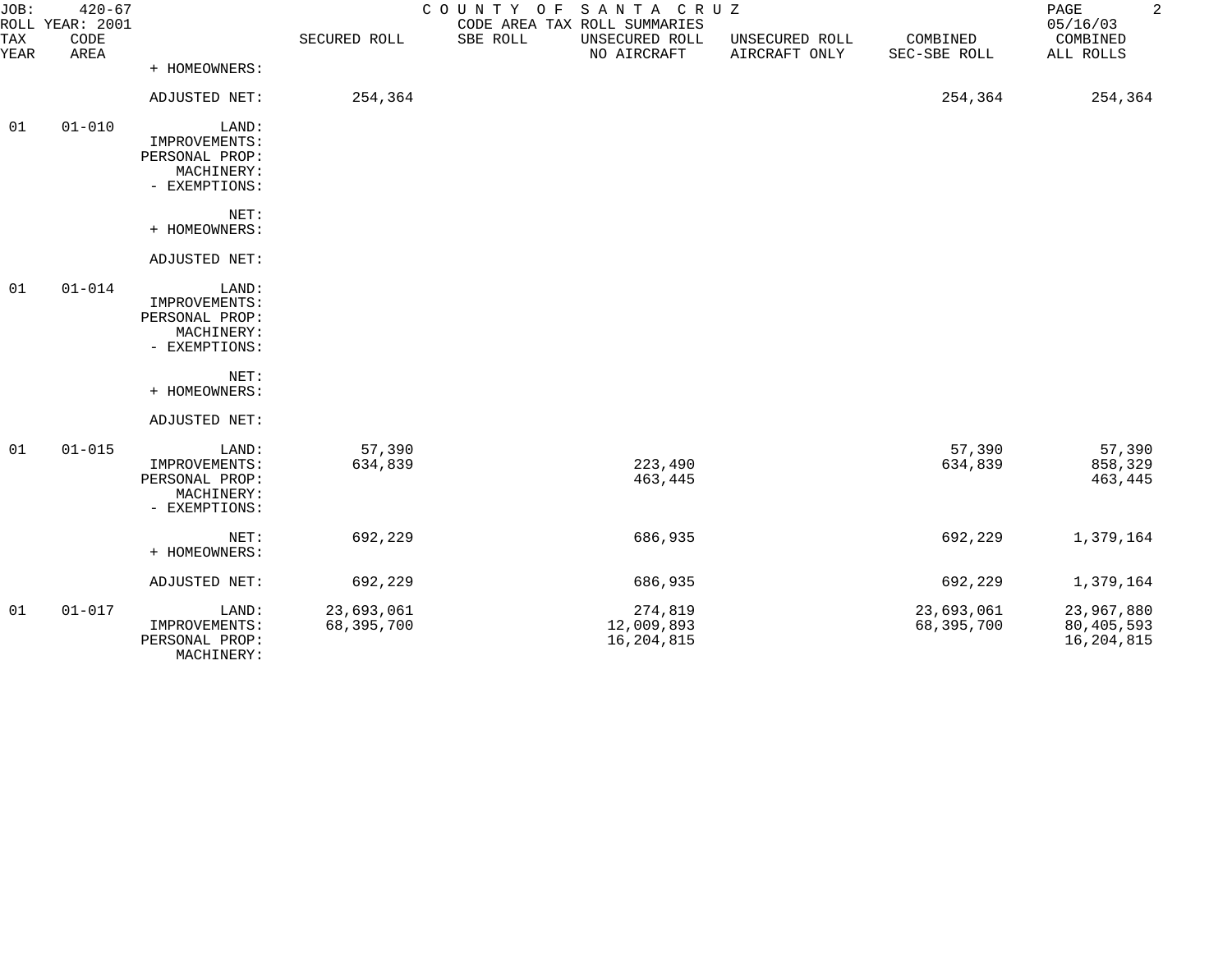| JOB:        | $420 - 67$<br>ROLL YEAR: 2001 |                              |              | COUNTY OF | SANTA CRUZ<br>CODE AREA TAX ROLL SUMMARIES |                                 |                          | PAGE<br>3<br>05/16/03 |
|-------------|-------------------------------|------------------------------|--------------|-----------|--------------------------------------------|---------------------------------|--------------------------|-----------------------|
| TAX<br>YEAR | CODE<br>AREA                  |                              | SECURED ROLL | SBE ROLL  | UNSECURED ROLL<br>NO AIRCRAFT              | UNSECURED ROLL<br>AIRCRAFT ONLY | COMBINED<br>SEC-SBE ROLL | COMBINED<br>ALL ROLLS |
|             |                               | - EXEMPTIONS:                | 3,280        |           | 371,637                                    |                                 | 3,280                    | 374,917               |
|             |                               | NET:<br>+ HOMEOWNERS:        | 92,085,481   |           | 28,117,890                                 |                                 | 92,085,481               | 120, 203, 371         |
|             |                               | ADJUSTED NET:                | 92,085,481   |           | 28, 117, 890                               |                                 | 92,085,481               | 120, 203, 371         |
| 01          | $01 - 020$                    | LAND:                        | 28,617,242   |           | 67,436                                     |                                 | 28,617,242               | 28,684,678            |
|             |                               | IMPROVEMENTS:                | 43,945,521   |           | 3,228,950                                  |                                 | 43,945,521               | 47,174,471            |
|             |                               | PERSONAL PROP:               | 1,927,143    |           | 4,482,799                                  |                                 | 1,927,143                | 6,409,942             |
|             |                               | MACHINERY:                   | 1,909,189    |           |                                            |                                 | 1,909,189                | 1,909,189             |
|             |                               | - EXEMPTIONS:                | 5,575,481    |           | 576,233                                    |                                 | 5,575,481                | 6,151,714             |
|             |                               | NET:                         | 70,823,614   |           | 7,202,952                                  |                                 | 70,823,614               | 78,026,566            |
|             |                               | + HOMEOWNERS:                | 21,000       |           |                                            |                                 | 21,000                   | 21,000                |
|             |                               | ADJUSTED NET:                | 70,844,614   |           | 7,202,952                                  |                                 | 70,844,614               | 78,047,566            |
| 01          | $01 - 023$                    | LAND:                        | 45, 232, 764 | 19,112    |                                            |                                 | 45, 251, 876             | 45, 251, 876          |
|             |                               | IMPROVEMENTS:                | 51,654,544   | 14,348    | 60,318                                     |                                 | 51,668,892               | 51,729,210            |
|             |                               | PERSONAL PROP:<br>MACHINERY: | 264,900      | 8,214     | 598,377                                    |                                 | 273,114                  | 871,491               |
|             |                               | - EXEMPTIONS:                | 7,270,569    |           |                                            |                                 | 7,270,569                | 7,270,569             |
|             |                               | NET:                         | 89,881,639   | 41,674    | 658,695                                    |                                 | 89, 923, 313             | 90,582,008            |
|             |                               | + HOMEOWNERS:                | 966,000      |           |                                            |                                 | 966,000                  | 966,000               |
|             |                               | ADJUSTED NET:                | 90,847,639   |           | 658,695                                    |                                 | 90,889,313               | 91,548,008            |
| 01          | $01 - 024$                    | LAND:                        | 46,905,083   |           |                                            |                                 | 46,905,083               | 46,905,083            |
|             |                               | IMPROVEMENTS:                | 63, 184, 267 |           | 5,506,240                                  |                                 | 63,184,267               | 68,690,507            |
|             |                               | PERSONAL PROP:               | 2,435,822    |           | 16,046,758                                 |                                 | 2,435,822                | 18,482,580            |
|             |                               | MACHINERY:                   | 380,376      |           |                                            |                                 | 380,376                  | 380,376               |
|             |                               | - EXEMPTIONS:                | 13,814,968   |           | 20,324                                     |                                 | 13,814,968               | 13,835,292            |
|             |                               | NET:                         | 99,090,580   |           | 21,532,674                                 |                                 | 99,090,580               | 120,623,254           |
|             |                               | + HOMEOWNERS:                | 84,000       |           |                                            |                                 | 84,000                   | 84,000                |
|             |                               | ADJUSTED NET:                | 99, 174, 580 |           | 21,532,674                                 |                                 | 99,174,580               | 120,707,254           |
| 01          | $01 - 025$                    | LAND:                        | 794,760      |           |                                            |                                 | 794,760                  | 794,760               |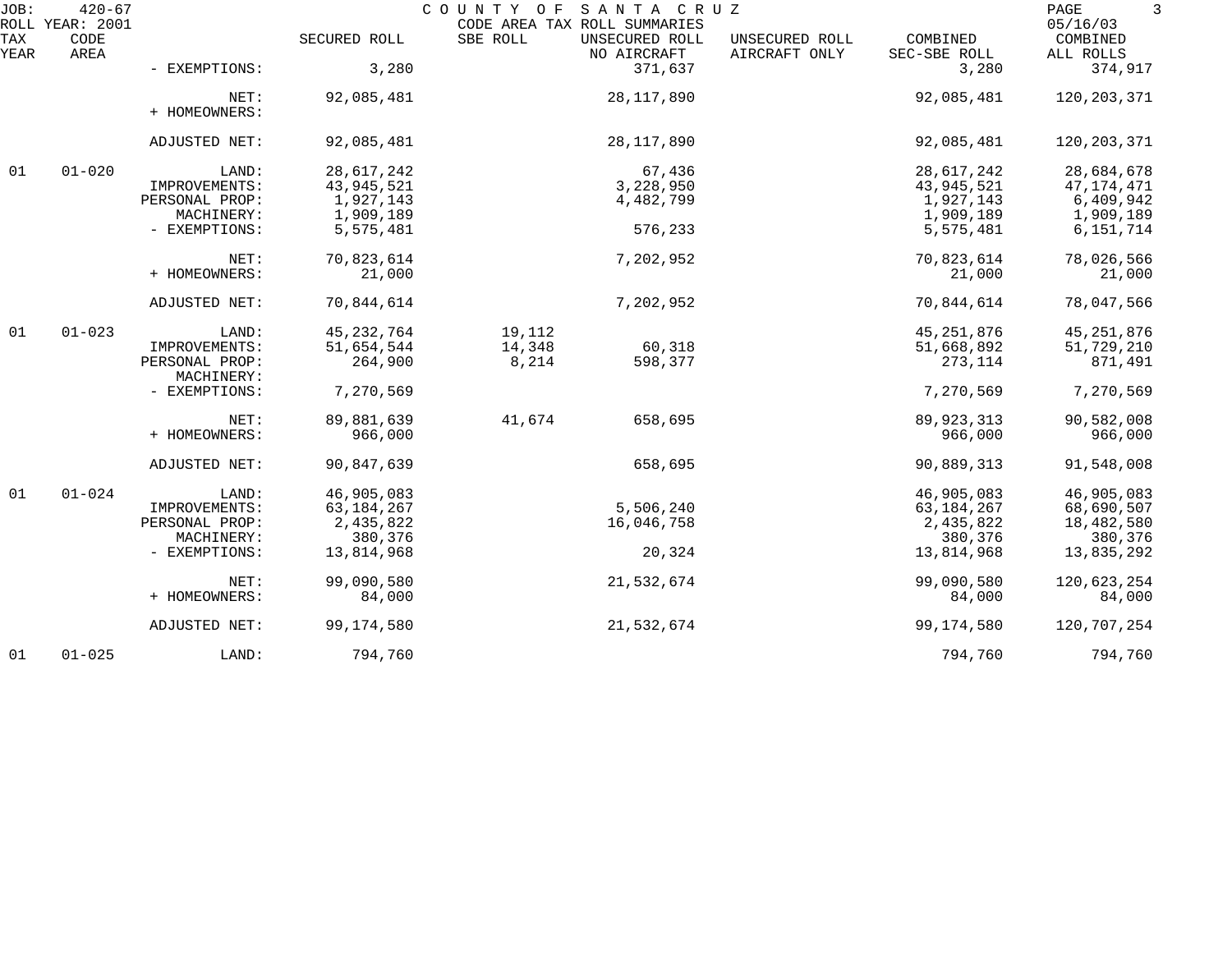| JOB:        | $420 - 67$<br>ROLL YEAR: 2001 |                                                                |                                              | COUNTY OF                   | SANTA CRUZ<br>CODE AREA TAX ROLL SUMMARIES |                                 |                                                | PAGE<br>$\overline{4}$<br>05/16/03        |
|-------------|-------------------------------|----------------------------------------------------------------|----------------------------------------------|-----------------------------|--------------------------------------------|---------------------------------|------------------------------------------------|-------------------------------------------|
| TAX<br>YEAR | CODE<br>AREA                  |                                                                | SECURED ROLL                                 | SBE ROLL                    | UNSECURED ROLL<br>NO AIRCRAFT              | UNSECURED ROLL<br>AIRCRAFT ONLY | COMBINED<br>SEC-SBE ROLL                       | COMBINED<br>ALL ROLLS                     |
|             |                               | IMPROVEMENTS:<br>PERSONAL PROP:<br>MACHINERY:<br>- EXEMPTIONS: | 696,474                                      |                             | 259,591<br>402,193                         |                                 | 696,474                                        | 956,065<br>402,193                        |
|             |                               | NET:<br>+ HOMEOWNERS:                                          | 1,491,234                                    |                             | 661,784                                    |                                 | 1,491,234                                      | 2,153,018                                 |
|             |                               | ADJUSTED NET:                                                  | 1,491,234                                    |                             | 661,784                                    |                                 | 1,491,234                                      | 2,153,018                                 |
| 01          | $01 - 026$                    | LAND:                                                          | 2,512,728                                    |                             |                                            |                                 | 2,512,728                                      | 2,512,728                                 |
|             |                               | IMPROVEMENTS:<br>PERSONAL PROP:<br>MACHINERY:<br>- EXEMPTIONS: | 8,516,358<br>50,000                          |                             | 559,705<br>827,260                         |                                 | 8,516,358<br>50,000                            | 9,076,063<br>877,260                      |
|             |                               | NET:<br>+ HOMEOWNERS:                                          | 11,079,086                                   |                             | 1,386,965                                  |                                 | 11,079,086                                     | 12,466,051                                |
|             |                               | ADJUSTED NET:                                                  | 11,079,086                                   |                             | 1,386,965                                  |                                 | 11,079,086                                     | 12,466,051                                |
| 01          | $01 - 027$                    | LAND:<br>IMPROVEMENTS:<br>PERSONAL PROP:                       | 208, 130, 141<br>284, 517, 637<br>77,202,402 | 307,618<br>40,651<br>23,271 | 431,641<br>19,401,675<br>65,106,374        | 10,100                          | 208, 437, 759<br>284, 558, 288<br>77, 225, 673 | 208,869,400<br>303,959,963<br>142,342,147 |
|             |                               | MACHINERY:<br>- EXEMPTIONS:                                    | 88, 472, 707<br>6,628,150                    |                             | 481,218                                    |                                 | 88,472,707<br>6,628,150                        | 88,472,707<br>7,109,368                   |
|             |                               | NET:<br>+ HOMEOWNERS:                                          | 651,694,737<br>975,800                       | 371,540                     | 84, 458, 472                               | 10,100                          | 652,066,277<br>975,800                         | 736,534,849<br>975,800                    |
|             |                               | ADJUSTED NET:                                                  | 652,670,537                                  |                             | 84, 458, 472                               |                                 | 653,042,077                                    | 737,510,649                               |
| 01          | $01 - 028$                    | LAND:<br>IMPROVEMENTS:<br>PERSONAL PROP:<br>MACHINERY:         | 3,535,538<br>10,672,166                      | 716<br>538<br>308           | 2,203,168<br>4,082,980<br>2,201,944        |                                 | 3,536,254<br>10,672,704<br>308                 | 5,739,422<br>14,755,684<br>2,202,252      |
|             |                               | - EXEMPTIONS:                                                  | 248,474                                      |                             |                                            |                                 | 248,474                                        | 248,474                                   |
|             |                               | NET:<br>+ HOMEOWNERS:                                          | 13,959,230<br>7,000                          | 1,562                       | 8,488,092                                  |                                 | 13,960,792<br>7,000                            | 22, 448, 884<br>7,000                     |
|             |                               | ADJUSTED NET:                                                  | 13,966,230                                   |                             | 8,488,092                                  |                                 | 13,967,792                                     | 22, 455, 884                              |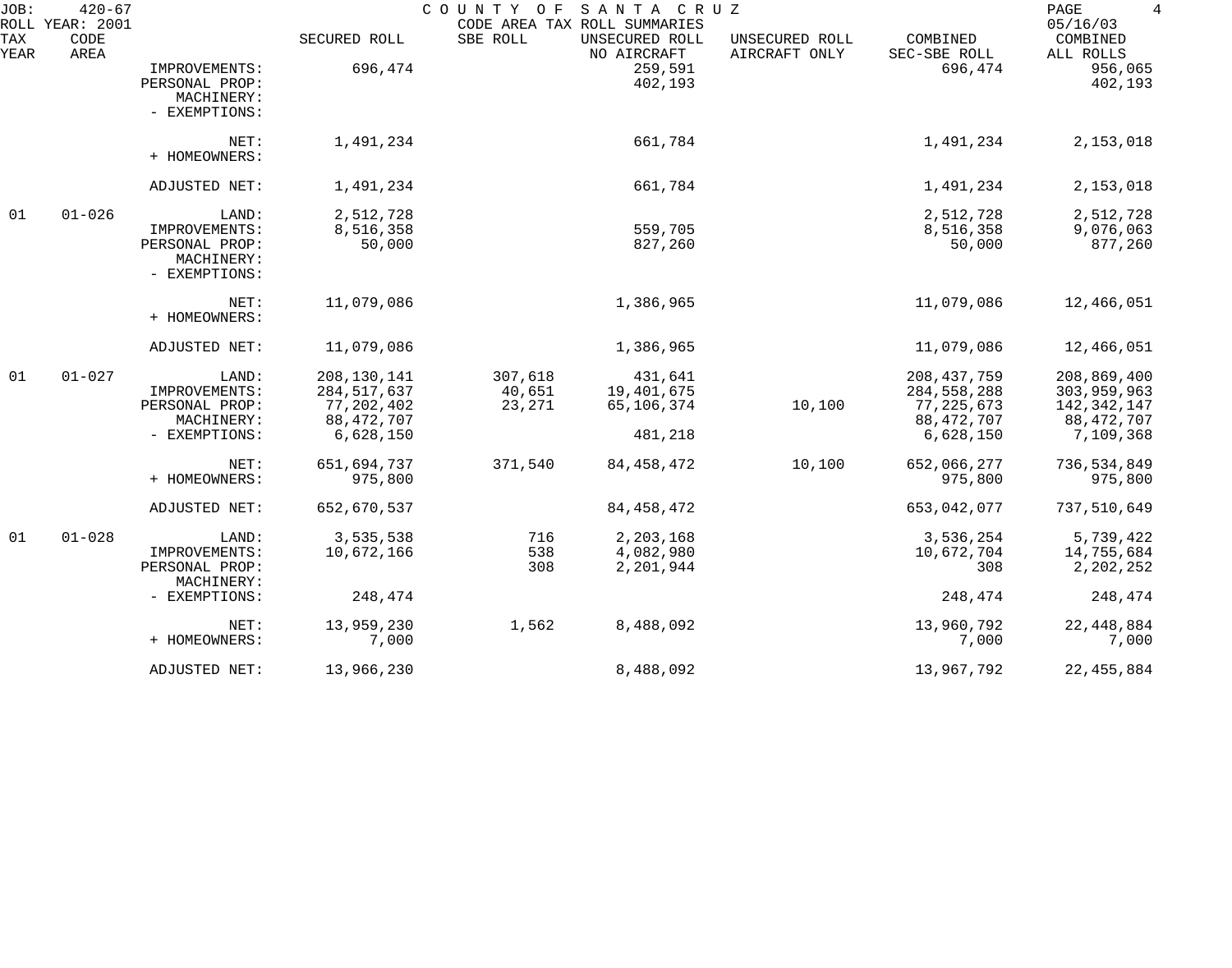| JOB:        | $420 - 67$<br>ROLL YEAR: 2001 |                |               | COUNTY OF | SANTA CRUZ<br>CODE AREA TAX ROLL SUMMARIES |                                 |                          | PAGE<br>5<br>05/16/03 |
|-------------|-------------------------------|----------------|---------------|-----------|--------------------------------------------|---------------------------------|--------------------------|-----------------------|
| TAX<br>YEAR | CODE<br>AREA                  |                | SECURED ROLL  | SBE ROLL  | UNSECURED ROLL<br>NO AIRCRAFT              | UNSECURED ROLL<br>AIRCRAFT ONLY | COMBINED<br>SEC-SBE ROLL | COMBINED<br>ALL ROLLS |
| 01          | $01 - 030$                    | LAND:          | 169           | 2,346     | 4,486,440                                  |                                 | 2,515                    | 4,488,955             |
|             |                               | IMPROVEMENTS:  |               | 1,761     | 5,512,288                                  |                                 | 1,761                    | 5,514,049             |
|             |                               | PERSONAL PROP: |               | 1,008     | 16,180,966                                 |                                 | 1,008                    | 16,181,974            |
|             |                               | MACHINERY:     |               |           |                                            |                                 |                          |                       |
|             |                               | - EXEMPTIONS:  | 169           |           | 1,678,829                                  |                                 | 169                      | 1,678,998             |
|             |                               | NET:           |               | 5,115     | 24,500,865                                 |                                 | 5,115                    | 24,505,980            |
|             |                               | + HOMEOWNERS:  |               |           | 138,500                                    |                                 |                          | 138,500               |
|             |                               | ADJUSTED NET:  |               |           | 24,639,365                                 |                                 | 5,115                    | 24,644,480            |
| 01          | $01 - 031$                    | LAND:          | 106,737,343   |           | 179,659                                    |                                 | 106,737,343              | 106,917,002           |
|             |                               | IMPROVEMENTS:  | 130,068,023   |           | 2,315,139                                  |                                 | 130,068,023              | 132,383,162           |
|             |                               | PERSONAL PROP: | 4,549,651     |           | 5,400,544                                  |                                 | 4,549,651                | 9,950,195             |
|             |                               | MACHINERY:     | 3,514,818     |           |                                            |                                 | 3,514,818                | 3,514,818             |
|             |                               | - EXEMPTIONS:  | 12,091,180    |           | 44,924                                     |                                 | 12,091,180               | 12,136,104            |
|             |                               |                |               |           |                                            |                                 |                          |                       |
|             |                               | NET:           | 232,778,655   |           | 7,850,418                                  |                                 | 232,778,655              | 240,629,073           |
|             |                               | + HOMEOWNERS:  | 2,270,800     |           |                                            |                                 | 2,270,800                | 2,270,800             |
|             |                               | ADJUSTED NET:  | 235,049,455   |           | 7,850,418                                  |                                 | 235,049,455              | 242,899,873           |
| 01          | $01 - 032$                    | LAND:          | 1,515,069,925 | 133,450   | 4,754,508                                  |                                 | 1,515,203,375            | 1,519,957,883         |
|             |                               | IMPROVEMENTS:  | 1,440,772,454 | 60,384    | 6,947,744                                  |                                 | 1,440,832,838            | 1,447,780,582         |
|             |                               | PERSONAL PROP: | 1,221,506     | 38,765    | 38,872,553                                 | 40,000                          | 1,260,271                | 40,172,824            |
|             |                               | MACHINERY:     |               |           |                                            |                                 |                          |                       |
|             |                               | - EXEMPTIONS:  | 93,519,072    |           | 516,148                                    |                                 | 93,519,072               | 94,035,220            |
|             |                               | NET:           | 2,863,544,813 | 232,599   | 50,058,657                                 | 40,000                          | 2,863,777,412            | 2,913,876,069         |
|             |                               | + HOMEOWNERS:  | 53,611,600    |           | 80,066                                     |                                 | 53,611,600               | 53,691,666            |
|             |                               | ADJUSTED NET:  | 2,917,156,413 |           | 50, 138, 723                               |                                 | 2,917,389,012            | 2,967,567,735         |
| 01          | $01 - 033$                    | LAND:          | 17,757,168    |           | 362,588                                    |                                 | 17,757,168               | 18, 119, 756          |
|             |                               | IMPROVEMENTS:  | 10,845,314    |           | 286,162                                    |                                 | 10,845,314               | 11,131,476            |
|             |                               | PERSONAL PROP: |               |           | 855,487                                    |                                 |                          | 855,487               |
|             |                               | MACHINERY:     |               |           |                                            |                                 |                          |                       |
|             |                               | - EXEMPTIONS:  | 288,531       |           | 5,402                                      |                                 | 288,531                  | 293,933               |
|             |                               | NET:           | 28, 313, 951  |           | 1,498,835                                  |                                 | 28, 313, 951             | 29,812,786            |
|             |                               | + HOMEOWNERS:  | 287,000       |           | 5,402                                      |                                 | 287,000                  | 292,402               |
|             |                               | ADJUSTED NET:  | 28,600,951    |           | 1,504,237                                  |                                 | 28,600,951               | 30,105,188            |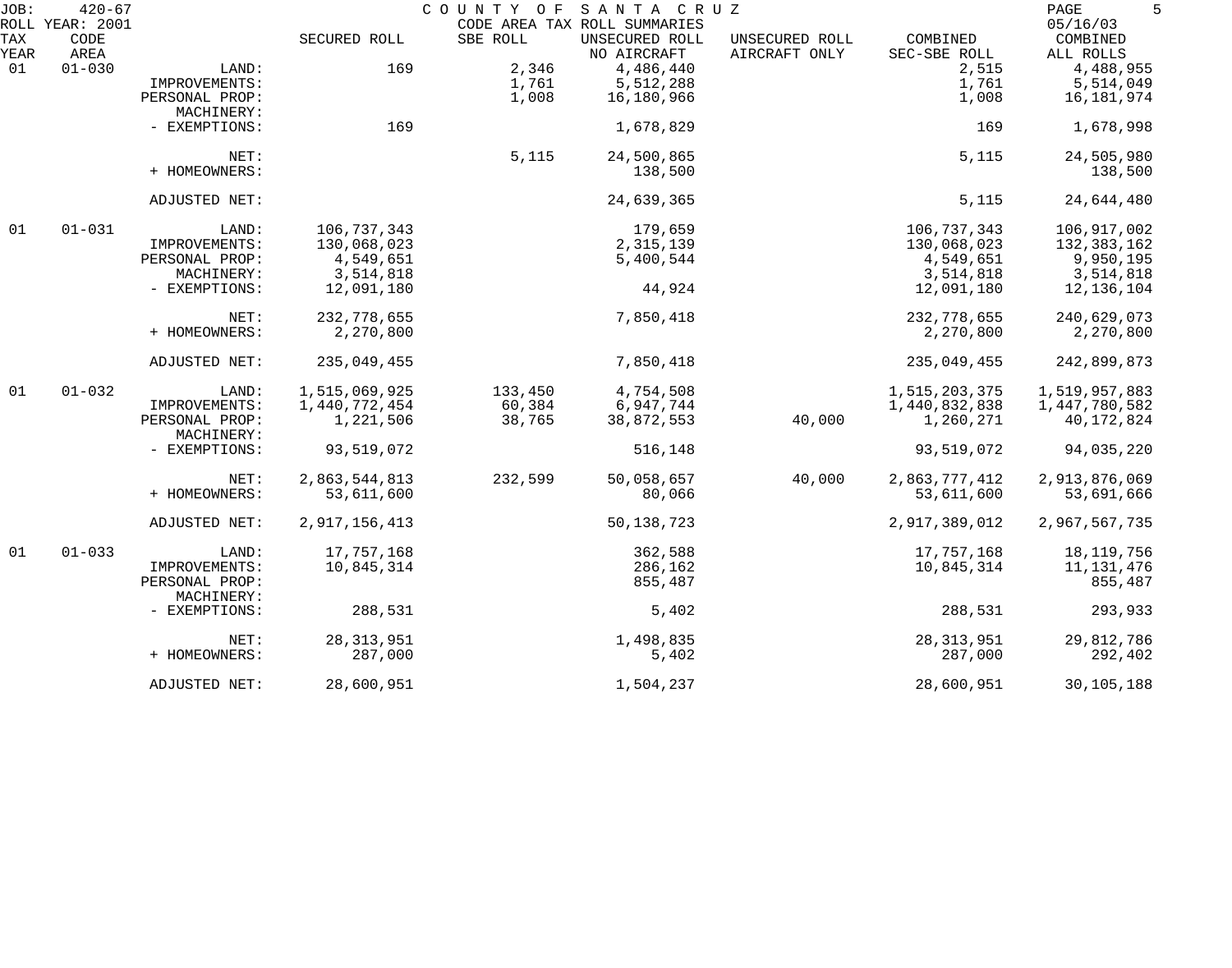| JOB:        | $420 - 67$<br>ROLL YEAR: 2001 |                                               |              | COUNTY<br>O F | SANTA CRUZ<br>CODE AREA TAX ROLL SUMMARIES |                                 |                          | PAGE<br>6<br>05/16/03 |
|-------------|-------------------------------|-----------------------------------------------|--------------|---------------|--------------------------------------------|---------------------------------|--------------------------|-----------------------|
| TAX<br>YEAR | CODE<br>AREA                  |                                               | SECURED ROLL | SBE ROLL      | UNSECURED ROLL<br>NO AIRCRAFT              | UNSECURED ROLL<br>AIRCRAFT ONLY | COMBINED<br>SEC-SBE ROLL | COMBINED<br>ALL ROLLS |
| 01          | $01 - 034$                    | LAND:                                         | 28,568       |               |                                            |                                 | 28,568                   | 28,568                |
|             |                               | IMPROVEMENTS:<br>PERSONAL PROP:<br>MACHINERY: | 184,626      |               |                                            |                                 | 184,626                  | 184,626               |
|             |                               | - EXEMPTIONS:                                 | 7,000        |               |                                            |                                 | 7,000                    | 7,000                 |
|             |                               | NET:                                          | 206,194      |               |                                            |                                 | 206,194                  | 206,194               |
|             |                               | + HOMEOWNERS:                                 | 7,000        |               |                                            |                                 | 7,000                    | 7,000                 |
|             |                               | ADJUSTED NET:                                 | 213,194      |               |                                            |                                 | 213,194                  | 213,194               |
| 01          | $02 - 021$                    | LAND:                                         | 28,537,140   | 1,404,877     |                                            |                                 | 29,942,017               | 29,942,017            |
|             |                               | IMPROVEMENTS:                                 | 75, 173, 736 | 23,108        | 9,712,524                                  |                                 | 75,196,844               | 84,909,368            |
|             |                               | PERSONAL PROP:                                | 30, 217, 947 | 13,228        | 21,735,683                                 |                                 | 30, 231, 175             | 51,966,858            |
|             |                               | MACHINERY:                                    | 30,932,441   |               |                                            |                                 | 30,932,441               | 30,932,441            |
|             |                               | - EXEMPTIONS:                                 | 53,173       |               | 93,268                                     |                                 | 53,173                   | 146,441               |
|             |                               | NET:                                          | 164,808,091  | 1,441,213     | 31, 354, 939                               |                                 | 166, 249, 304            | 197,604,243           |
|             |                               | + HOMEOWNERS:                                 | 49,000       |               |                                            |                                 | 49,000                   | 49,000                |
|             |                               | ADJUSTED NET:                                 | 164,857,091  |               | 31, 354, 939                               |                                 | 166, 298, 304            | 197,653,243           |
| 01          | $02 - 023$                    | LAND:                                         | 25,531,991   | 185,232       | 172,659                                    |                                 | 25, 717, 223             | 25,889,882            |
|             |                               | IMPROVEMENTS:                                 | 38,630,875   | 114,768       | 1,934,256                                  |                                 | 38,745,643               | 40,679,899            |
|             |                               | PERSONAL PROP:                                | 528,597      |               | 3,000,474                                  |                                 | 528,597                  | 3,529,071             |
|             |                               | MACHINERY:                                    | 344,068      |               |                                            |                                 | 344,068                  | 344,068               |
|             |                               | - EXEMPTIONS:                                 | 8,348,241    |               | 11,000                                     |                                 | 8,348,241                | 8,359,241             |
|             |                               | NET:                                          | 56,687,290   | 300,000       | 5,096,389                                  |                                 | 56,987,290               | 62,083,679            |
|             |                               | + HOMEOWNERS:                                 | 288,400      |               |                                            |                                 | 288,400                  | 288,400               |
|             |                               | ADJUSTED NET:                                 | 56,975,690   |               | 5,096,389                                  |                                 | 57, 275, 690             | 62, 372, 079          |
| 01          | $02 - 070$                    | LAND:                                         | 10,428,825   |               | 272,445                                    |                                 | 10,428,825               | 10,701,270            |
|             |                               | IMPROVEMENTS:                                 | 21, 233, 742 |               | 1,533,031                                  |                                 | 21, 233, 742             | 22,766,773            |
|             |                               | PERSONAL PROP:                                | 308,469      |               | 1,663,095                                  |                                 | 308,469                  | 1,971,564             |
|             |                               | MACHINERY:                                    | 5,737        |               |                                            |                                 | 5,737                    | 5,737                 |
|             |                               | - EXEMPTIONS:                                 | 616,320      |               | 58,208                                     |                                 | 616,320                  | 674,528               |
|             |                               | NET:                                          | 31,360,453   |               | 3, 410, 363                                |                                 | 31, 360, 453             | 34,770,816            |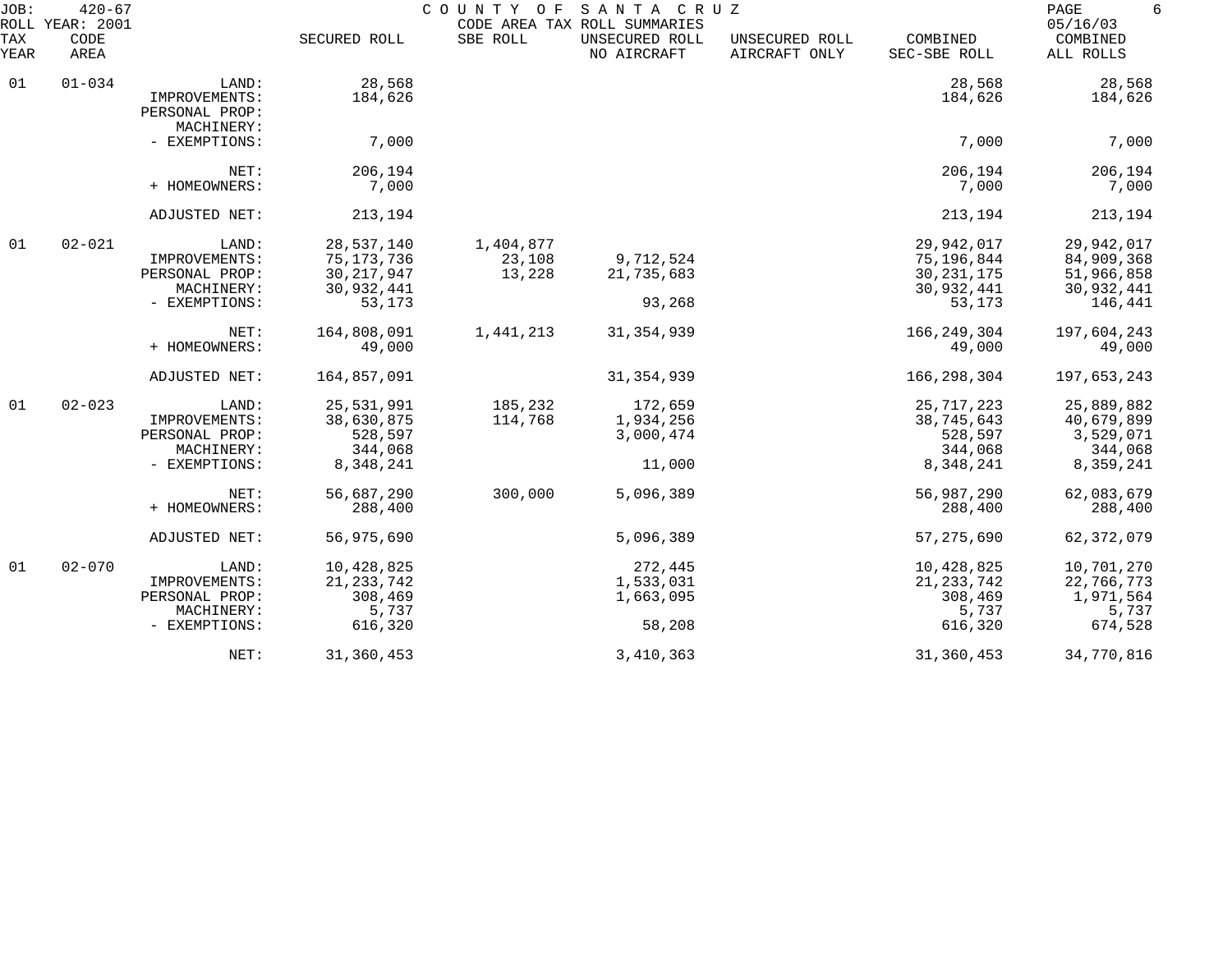| JOB:        | $420 - 67$<br>ROLL YEAR: 2001 |                                               |                      | COUNTY OF | SANTA CRUZ<br>CODE AREA TAX ROLL SUMMARIES |                                 |                          | 7<br>PAGE<br>05/16/03 |
|-------------|-------------------------------|-----------------------------------------------|----------------------|-----------|--------------------------------------------|---------------------------------|--------------------------|-----------------------|
| TAX<br>YEAR | CODE<br>AREA                  |                                               | SECURED ROLL         | SBE ROLL  | UNSECURED ROLL<br>NO AIRCRAFT              | UNSECURED ROLL<br>AIRCRAFT ONLY | COMBINED<br>SEC-SBE ROLL | COMBINED<br>ALL ROLLS |
|             |                               | + HOMEOWNERS:                                 | 7,000                |           |                                            |                                 | 7,000                    | 7,000                 |
|             |                               | ADJUSTED NET:                                 | 31, 367, 453         |           | 3,410,363                                  |                                 | 31, 367, 453             | 34,777,816            |
| 01          | $02 - 071$                    | LAND:                                         | 54,986,692           |           |                                            |                                 | 54,986,692               | 54,986,692            |
|             |                               | IMPROVEMENTS:<br>PERSONAL PROP:<br>MACHINERY: | 55,184,896           |           | 35,327                                     | 51,500                          | 55, 184, 896             | 55,184,896<br>86,827  |
|             |                               | - EXEMPTIONS:                                 | 4,867,392            |           |                                            |                                 | 4,867,392                | 4,867,392             |
|             |                               | NET:                                          | 105,304,196          |           | 35,327                                     | 51,500                          | 105,304,196              | 105,391,023           |
|             |                               | + HOMEOWNERS:                                 | 4,347,000            |           |                                            |                                 | 4,347,000                | 4,347,000             |
|             |                               | ADJUSTED NET:                                 | 109,651,196          |           | 35,327                                     |                                 | 109,651,196              | 109,738,023           |
| 01          | $02 - 072$                    | LAND:                                         | 455,659,988          | 214,316   | 1,740,821                                  |                                 | 455,874,304              | 457,615,125           |
|             |                               | IMPROVEMENTS:                                 | 631, 399, 533        |           | 13,872,976                                 |                                 | 631, 399, 533            | 645, 272, 509         |
|             |                               | PERSONAL PROP:<br>MACHINERY:                  | 17,129,171<br>78,400 |           | 42,623,103                                 | 27,796,314                      | 17, 129, 171<br>78,400   | 87,548,588<br>78,400  |
|             |                               | - EXEMPTIONS:                                 | 64, 168, 840         |           | 1,477,978                                  | 394,574                         | 64, 168, 840             | 66,041,392            |
|             |                               | NET:                                          | 1,040,098,252        | 214,316   | 56,758,922                                 | 27,401,740                      | 1,040,312,568            | 1,124,473,230         |
|             |                               | + HOMEOWNERS:                                 | 23, 247, 278         |           |                                            |                                 | 23, 247, 278             | 23, 247, 278          |
|             |                               | ADJUSTED NET:                                 | 1,063,345,530        |           | 56,758,922                                 |                                 | 1,063,559,846            | 1,147,720,508         |
| 01          | $02 - 073$                    | LAND:                                         | 14,166,555           |           | 18,025                                     |                                 | 14, 166, 555             | 14,184,580            |
|             |                               | IMPROVEMENTS:                                 | 19,470,725           |           | 1,587,214                                  |                                 | 19,470,725               | 21,057,939            |
|             |                               | PERSONAL PROP:<br>MACHINERY:                  | 1,097,021            |           | 3,762,368                                  |                                 | 1,097,021                | 4,859,389             |
|             |                               | - EXEMPTIONS:                                 | 259,670              |           |                                            |                                 | 259,670                  | 259,670               |
|             |                               | NET:                                          | 34, 474, 631         |           | 5,367,607                                  |                                 | 34, 474, 631             | 39,842,238            |
|             |                               | + HOMEOWNERS:                                 | 35,000               |           |                                            |                                 | 35,000                   | 35,000                |
|             |                               | ADJUSTED NET:                                 | 34,509,631           |           | 5,367,607                                  |                                 | 34,509,631               | 39,877,238            |
| 01          | $02 - 074$                    | LAND:                                         | 2,277,082            |           |                                            |                                 | 2,277,082                | 2, 277, 082           |
|             |                               | IMPROVEMENTS:<br>PERSONAL PROP:               | 5,710,682<br>246,212 |           | 70,988<br>82,618                           |                                 | 5,710,682<br>246,212     | 5,781,670<br>328,830  |
|             |                               | MACHINERY:                                    |                      |           |                                            |                                 |                          |                       |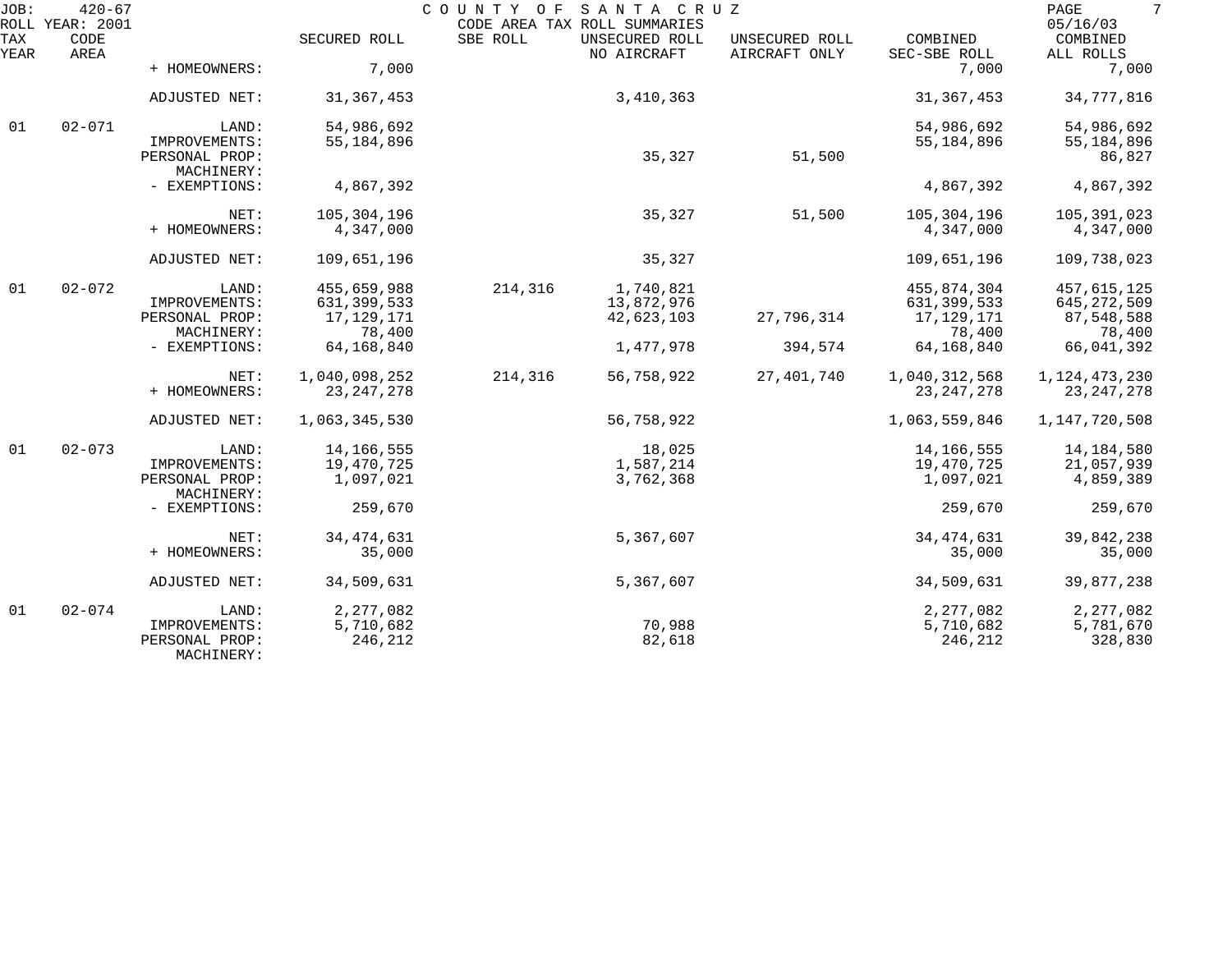| JOB:        | $420 - 67$<br>ROLL YEAR: 2001 |                                                                                 |                                                                                  | COUNTY OF<br>SANTA CRUZ<br>CODE AREA TAX ROLL SUMMARIES          |                                 |                                                                                  | 8<br>PAGE<br>05/16/03                                                                 |
|-------------|-------------------------------|---------------------------------------------------------------------------------|----------------------------------------------------------------------------------|------------------------------------------------------------------|---------------------------------|----------------------------------------------------------------------------------|---------------------------------------------------------------------------------------|
| TAX<br>YEAR | CODE<br>AREA                  |                                                                                 | SECURED ROLL                                                                     | SBE ROLL<br>UNSECURED ROLL<br>NO AIRCRAFT                        | UNSECURED ROLL<br>AIRCRAFT ONLY | COMBINED<br>SEC-SBE ROLL                                                         | COMBINED<br>ALL ROLLS                                                                 |
|             |                               | - EXEMPTIONS:                                                                   | 720,669                                                                          |                                                                  |                                 | 720,669                                                                          | 720,669                                                                               |
|             |                               | NET:<br>+ HOMEOWNERS:                                                           | 7,513,307<br>7,000                                                               | 153,606                                                          |                                 | 7,513,307<br>7,000                                                               | 7,666,913<br>7,000                                                                    |
|             |                               | ADJUSTED NET:                                                                   | 7,520,307                                                                        | 153,606                                                          |                                 | 7,520,307                                                                        | 7,673,913                                                                             |
| 01          | $02 - 075$                    | LAND:<br>IMPROVEMENTS:<br>PERSONAL PROP:<br>MACHINERY:<br>- EXEMPTIONS:         | 64,783                                                                           |                                                                  |                                 | 64,783                                                                           | 64,783                                                                                |
|             |                               | NET:<br>+ HOMEOWNERS:                                                           | 64,783                                                                           |                                                                  |                                 | 64,783                                                                           | 64,783                                                                                |
|             |                               | ADJUSTED NET:                                                                   | 64,783                                                                           |                                                                  |                                 | 64,783                                                                           | 64,783                                                                                |
| 01          | $02 - 077$                    | LAND:<br>IMPROVEMENTS:<br>PERSONAL PROP:<br>MACHINERY:<br>- EXEMPTIONS:         | 394,519<br>695,000                                                               |                                                                  |                                 | 394,519<br>695,000                                                               | 394,519<br>695,000                                                                    |
|             |                               | NET:<br>+ HOMEOWNERS:                                                           | 1,089,519                                                                        |                                                                  |                                 | 1,089,519                                                                        | 1,089,519                                                                             |
|             |                               | ADJUSTED NET:                                                                   | 1,089,519                                                                        |                                                                  |                                 | 1,089,519                                                                        | 1,089,519                                                                             |
| 01          | $02 - 078$                    | LAND:<br>IMPROVEMENTS:<br>PERSONAL PROP:<br>MACHINERY:<br>- EXEMPTIONS:<br>NET: | 167,067,988<br>230,970,838<br>6,584,044<br>3,574,488<br>6,813,066<br>401,384,292 | 3,025,314<br>20, 371, 772<br>40,690,941<br>180,848<br>63,907,179 | 2,220,270<br>2,220,270          | 167,067,988<br>230,970,838<br>6,584,044<br>3,574,488<br>6,813,066<br>401,384,292 | 170,093,302<br>251,342,610<br>49, 495, 255<br>3,574,488<br>6,993,914<br>467, 511, 741 |
|             |                               | + HOMEOWNERS:<br>ADJUSTED NET:                                                  | 3,537,800<br>404,922,092                                                         | 63,907,179                                                       |                                 | 3,537,800<br>404, 922, 092                                                       | 3,537,800<br>471,049,541                                                              |
|             |                               |                                                                                 |                                                                                  |                                                                  |                                 |                                                                                  |                                                                                       |

01 03-007 LAND: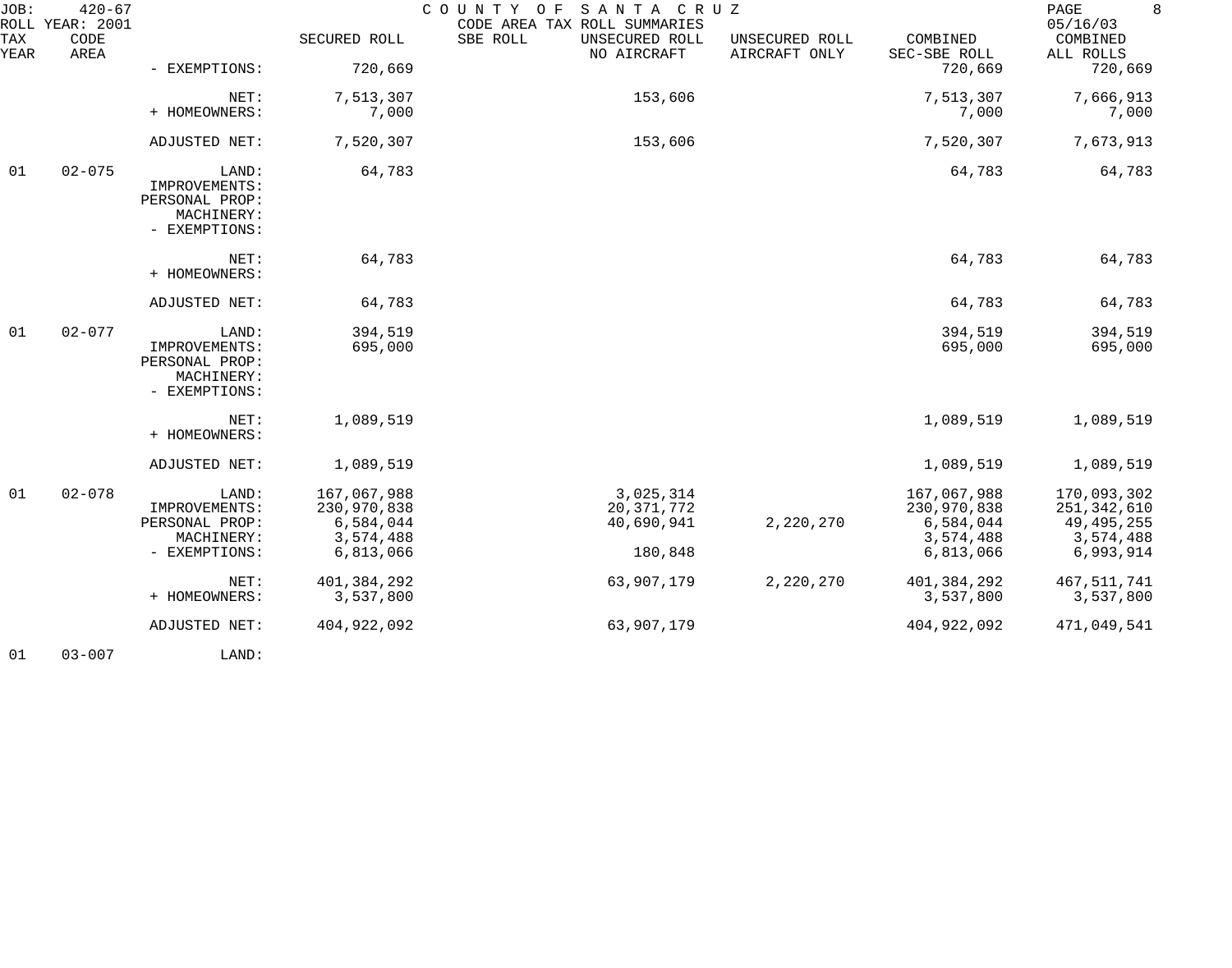| JOB:        | $420 - 67$<br>ROLL YEAR: 2001 |                             |              | COUNTY OF SANTA CRUZ | CODE AREA TAX ROLL SUMMARIES  |                                 |                          | PAGE<br>05/16/03      | 9   |
|-------------|-------------------------------|-----------------------------|--------------|----------------------|-------------------------------|---------------------------------|--------------------------|-----------------------|-----|
| TAX<br>YEAR | CODE<br>AREA                  |                             | SECURED ROLL | SBE ROLL             | UNSECURED ROLL<br>NO AIRCRAFT | UNSECURED ROLL<br>AIRCRAFT ONLY | COMBINED<br>SEC-SBE ROLL | COMBINED<br>ALL ROLLS |     |
|             |                               | IMPROVEMENTS:               |              |                      |                               |                                 |                          |                       |     |
|             |                               | PERSONAL PROP:              |              |                      |                               |                                 |                          |                       |     |
|             |                               | MACHINERY:                  |              |                      |                               |                                 |                          |                       |     |
|             |                               | - EXEMPTIONS:               |              |                      |                               |                                 |                          |                       |     |
|             |                               | NET:                        |              |                      |                               |                                 |                          |                       |     |
|             |                               | + HOMEOWNERS:               |              |                      |                               |                                 |                          |                       |     |
|             |                               | ADJUSTED NET:               |              |                      |                               |                                 |                          |                       |     |
| 01          | $03 - 011$                    | LAND:                       |              |                      |                               |                                 |                          |                       |     |
|             |                               | IMPROVEMENTS:               |              |                      |                               |                                 |                          |                       |     |
|             |                               | PERSONAL PROP:              |              |                      |                               |                                 |                          |                       |     |
|             |                               | MACHINERY:<br>- EXEMPTIONS: |              |                      |                               |                                 |                          |                       |     |
|             |                               |                             |              |                      |                               |                                 |                          |                       |     |
|             |                               | NET:                        |              |                      |                               |                                 |                          |                       |     |
|             |                               | + HOMEOWNERS:               |              |                      |                               |                                 |                          |                       |     |
|             |                               | ADJUSTED NET:               |              |                      |                               |                                 |                          |                       |     |
| 01          | $03 - 017$                    | LAND:                       |              |                      |                               |                                 |                          |                       |     |
|             |                               | IMPROVEMENTS:               |              |                      |                               |                                 |                          |                       |     |
|             |                               | PERSONAL PROP:              |              |                      |                               |                                 |                          |                       |     |
|             |                               | MACHINERY:                  |              |                      |                               |                                 |                          |                       |     |
|             |                               | - EXEMPTIONS:               |              |                      |                               |                                 |                          |                       |     |
|             |                               | NET:                        |              |                      |                               |                                 |                          |                       |     |
|             |                               | + HOMEOWNERS:               |              |                      |                               |                                 |                          |                       |     |
|             |                               | ADJUSTED NET:               |              |                      |                               |                                 |                          |                       |     |
| 01          | $03 - 020$                    | LAND:                       |              | 311                  |                               |                                 | 311                      |                       | 311 |
|             |                               | IMPROVEMENTS:               |              | 234                  |                               |                                 | 234                      |                       | 234 |
|             |                               | PERSONAL PROP:              |              | 134                  |                               |                                 | 134                      |                       | 134 |
|             |                               | MACHINERY:                  |              |                      |                               |                                 |                          |                       |     |
|             |                               | - EXEMPTIONS:               |              |                      |                               |                                 |                          |                       |     |
|             |                               | NET:                        |              | 679                  |                               |                                 | 679                      |                       | 679 |
|             |                               | + HOMEOWNERS:               |              |                      |                               |                                 |                          |                       |     |
|             |                               | ADJUSTED NET:               |              |                      |                               |                                 | 679                      |                       | 679 |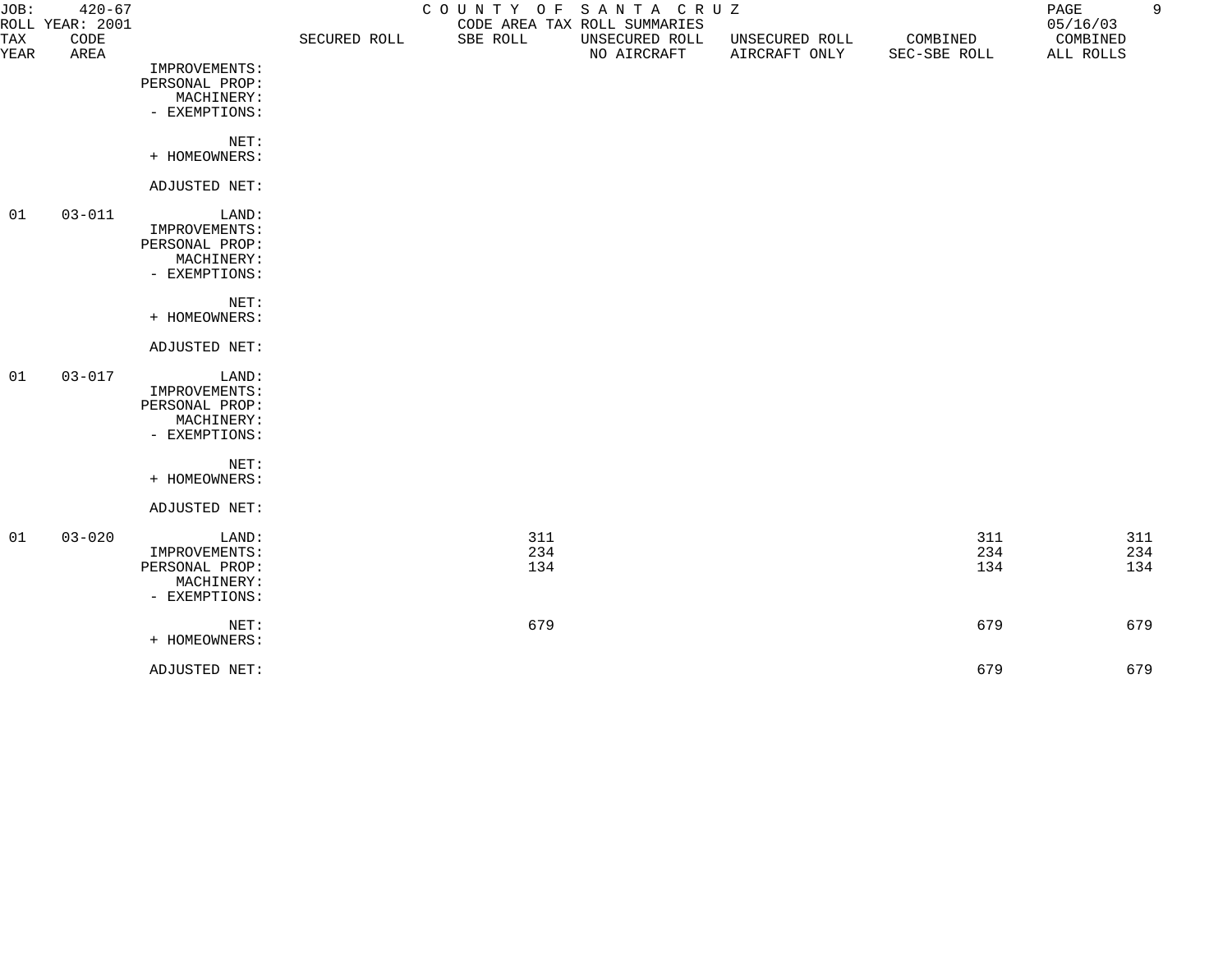| JOB:        | $420 - 67$<br>ROLL YEAR: 2001 |                             |              | COUNTY OF | SANTA CRUZ<br>CODE AREA TAX ROLL SUMMARIES |                                 |                          | 10<br>$\mathop{\mathrm{PAGE}}$<br>05/16/03 |
|-------------|-------------------------------|-----------------------------|--------------|-----------|--------------------------------------------|---------------------------------|--------------------------|--------------------------------------------|
| TAX<br>YEAR | CODE<br>AREA                  |                             | SECURED ROLL | SBE ROLL  | UNSECURED ROLL<br>NO AIRCRAFT              | UNSECURED ROLL<br>AIRCRAFT ONLY | COMBINED<br>SEC-SBE ROLL | COMBINED<br>ALL ROLLS                      |
| 01          | $03 - 037$                    | LAND:                       |              | 6,568     | 66,576                                     |                                 | 6,568                    | 73,144                                     |
|             |                               | IMPROVEMENTS:               |              | 4,931     | 62,100                                     |                                 | 4,931                    | 67,031                                     |
|             |                               | PERSONAL PROP:              |              | 2,823     |                                            |                                 | 2,823                    | 2,823                                      |
|             |                               | MACHINERY:                  |              |           |                                            |                                 |                          |                                            |
|             |                               | - EXEMPTIONS:               |              |           |                                            |                                 |                          |                                            |
|             |                               | NET:                        |              | 14,322    | 128,676                                    |                                 | 14,322                   | 142,998                                    |
|             |                               | + HOMEOWNERS:               |              |           |                                            |                                 |                          |                                            |
|             |                               | ADJUSTED NET:               |              |           | 128,676                                    |                                 | 14,322                   | 142,998                                    |
| 01          | $03 - 039$                    | LAND:                       | 324,497      |           |                                            |                                 | 324,497                  | 324,497                                    |
|             |                               | IMPROVEMENTS:               | 367,759      |           |                                            |                                 | 367,759                  | 367,759                                    |
|             |                               | PERSONAL PROP:              |              |           | 8,012                                      |                                 |                          | 8,012                                      |
|             |                               | MACHINERY:                  |              |           |                                            |                                 |                          |                                            |
|             |                               | - EXEMPTIONS:               | 14,000       |           |                                            |                                 | 14,000                   | 14,000                                     |
|             |                               | NET:                        | 678,256      |           | 8,012                                      |                                 | 678,256                  | 686,268                                    |
|             |                               | + HOMEOWNERS:               | 14,000       |           |                                            |                                 | 14,000                   | 14,000                                     |
|             |                               | ADJUSTED NET:               | 692,256      |           | 8,012                                      |                                 | 692,256                  | 700,268                                    |
| 01          | $03 - 046$                    | LAND:                       | 4,181,841    |           |                                            |                                 | 4,181,841                | 4,181,841                                  |
|             |                               | IMPROVEMENTS:               | 2,476,669    |           |                                            |                                 | 2,476,669                | 2,476,669                                  |
|             |                               | PERSONAL PROP:              |              |           |                                            |                                 |                          |                                            |
|             |                               | MACHINERY:                  |              |           |                                            |                                 |                          |                                            |
|             |                               | - EXEMPTIONS:               | 49,000       |           |                                            |                                 | 49,000                   | 49,000                                     |
|             |                               | NET:                        | 6,609,510    |           |                                            |                                 | 6,609,510                | 6,609,510                                  |
|             |                               | + HOMEOWNERS:               | 49,000       |           |                                            |                                 | 49,000                   | 49,000                                     |
|             |                               | ADJUSTED NET:               | 6,658,510    |           |                                            |                                 | 6,658,510                | 6,658,510                                  |
| 01          | $03 - 050$                    | LAND:                       | 204,000      |           |                                            |                                 | 204,000                  | 204,000                                    |
|             |                               | IMPROVEMENTS:               | 142,800      |           |                                            |                                 | 142,800                  | 142,800                                    |
|             |                               | PERSONAL PROP:              |              |           |                                            |                                 |                          |                                            |
|             |                               | MACHINERY:<br>- EXEMPTIONS: |              |           |                                            |                                 |                          |                                            |
|             |                               | NET:                        | 346,800      |           |                                            |                                 | 346,800                  | 346,800                                    |
|             |                               | + HOMEOWNERS:               |              |           |                                            |                                 |                          |                                            |
|             |                               | ADJUSTED NET:               | 346,800      |           |                                            |                                 | 346,800                  | 346,800                                    |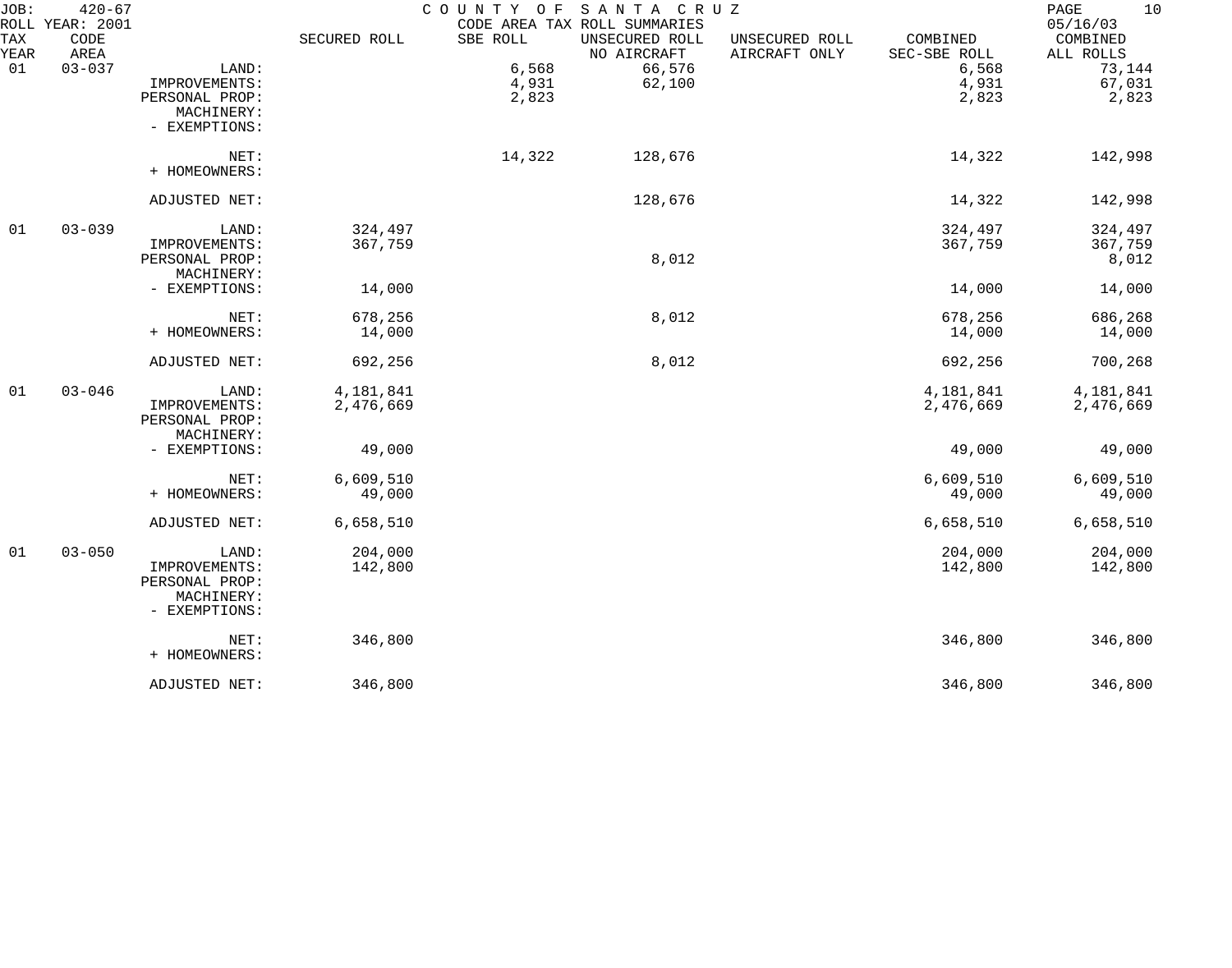| JOB:        | $420 - 67$<br>ROLL YEAR: 2001 |                                                                         |                        | COUNTY OF<br>SANTA CRUZ<br>CODE AREA TAX ROLL SUMMARIES |                                 |                          | 11<br>PAGE<br>05/16/03              |
|-------------|-------------------------------|-------------------------------------------------------------------------|------------------------|---------------------------------------------------------|---------------------------------|--------------------------|-------------------------------------|
| TAX<br>YEAR | CODE<br>AREA                  |                                                                         | SECURED ROLL           | SBE ROLL<br>UNSECURED ROLL<br>NO AIRCRAFT               | UNSECURED ROLL<br>AIRCRAFT ONLY | COMBINED<br>SEC-SBE ROLL | COMBINED<br>ALL ROLLS               |
| 01          | $03 - 053$                    | LAND:<br>IMPROVEMENTS:<br>PERSONAL PROP:<br>MACHINERY:<br>- EXEMPTIONS: |                        |                                                         |                                 |                          |                                     |
|             |                               | NET:<br>+ HOMEOWNERS:                                                   |                        |                                                         |                                 |                          |                                     |
|             |                               | ADJUSTED NET:                                                           |                        |                                                         |                                 |                          |                                     |
| 01          | $03 - 056$                    | LAND:<br>IMPROVEMENTS:<br>PERSONAL PROP:<br>MACHINERY:<br>- EXEMPTIONS: | 3,813,681<br>4,936,924 | 536,813<br>145,348                                      |                                 | 3,813,681<br>4,936,924   | 3,813,681<br>5, 473, 737<br>145,348 |
|             |                               | NET:<br>+ HOMEOWNERS:                                                   | 8,750,605              | 682,161                                                 |                                 | 8,750,605                | 9,432,766                           |
|             |                               | ADJUSTED NET:                                                           | 8,750,605              | 682,161                                                 |                                 | 8,750,605                | 9,432,766                           |
| 01          | $03 - 063$                    | LAND:<br>IMPROVEMENTS:<br>PERSONAL PROP:<br>MACHINERY:<br>- EXEMPTIONS: | 379,684<br>316,403     |                                                         |                                 | 379,684<br>316,403       | 379,684<br>316,403                  |
|             |                               | NET:<br>+ HOMEOWNERS:                                                   | 696,087                |                                                         |                                 | 696,087                  | 696,087                             |
|             |                               | ADJUSTED NET:                                                           | 696,087                |                                                         |                                 | 696,087                  | 696,087                             |
| 01          | $03 - 100$                    | LAND:<br>IMPROVEMENTS:<br>PERSONAL PROP:<br>MACHINERY:<br>- EXEMPTIONS: |                        |                                                         |                                 |                          |                                     |
|             |                               | NET:                                                                    |                        |                                                         |                                 |                          |                                     |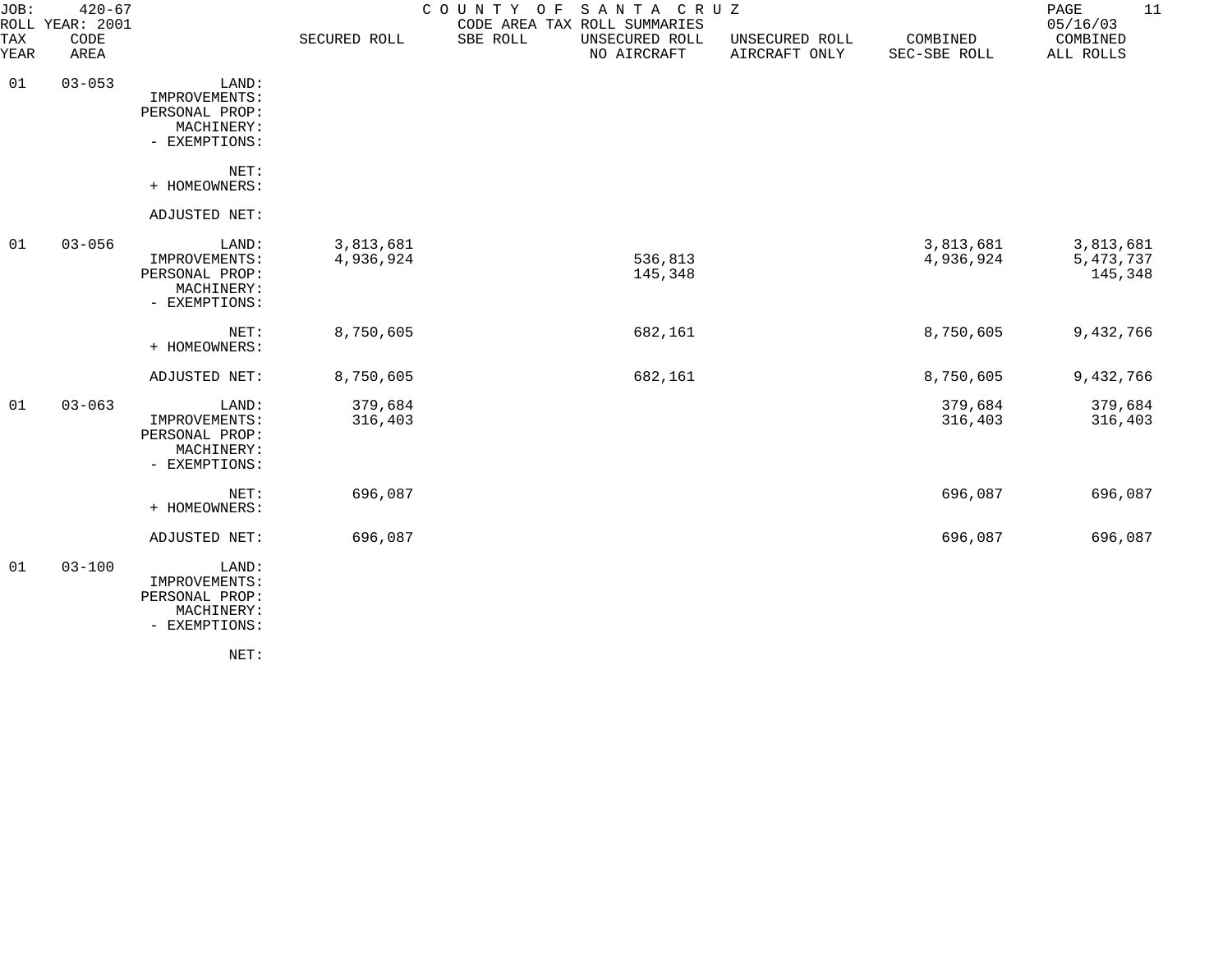| JOB:<br><b>ROLL</b> | $420 - 67$<br><b>YEAR: 2001</b> | COUNTY<br>SANTA CRUZ<br>O F<br>CODE AREA TAX ROLL SUMMARIES |              |          |                               |                                 |                          |                                   |  |
|---------------------|---------------------------------|-------------------------------------------------------------|--------------|----------|-------------------------------|---------------------------------|--------------------------|-----------------------------------|--|
| TAX<br>YEAR         | CODE<br>AREA                    |                                                             | SECURED ROLL | SBE ROLL | UNSECURED ROLL<br>NO AIRCRAFT | UNSECURED ROLL<br>AIRCRAFT ONLY | COMBINED<br>SEC-SBE ROLL | 05/16/03<br>COMBINED<br>ALL ROLLS |  |
|                     |                                 | + HOMEOWNERS:                                               |              |          |                               |                                 |                          |                                   |  |
|                     |                                 | ADJUSTED NET:                                               |              |          |                               |                                 |                          |                                   |  |
| 01                  | $03 - 101$                      | LAND:                                                       | 42,701,116   |          |                               |                                 | 42,701,116               | 42,701,116                        |  |
|                     |                                 | IMPROVEMENTS:                                               | 69,668,946   |          | 15,574,138                    |                                 | 69,668,946               | 85, 243, 084                      |  |
|                     |                                 | PERSONAL PROP:<br>MACHINERY:                                | 1,574,105    |          | 8,449,677                     |                                 | 1,574,105                | 10,023,782                        |  |
|                     |                                 | - EXEMPTIONS:                                               | 3,153,970    |          |                               |                                 | 3,153,970                | 3,153,970                         |  |
|                     |                                 | NET:                                                        | 110,790,197  |          | 24,023,815                    |                                 | 110,790,197              | 134,814,012                       |  |
|                     |                                 | + HOMEOWNERS:                                               | 7,000        |          |                               |                                 | 7,000                    | 7,000                             |  |
|                     |                                 | ADJUSTED NET:                                               | 110,797,197  |          | 24,023,815                    |                                 | 110,797,197              | 134,821,012                       |  |
| 01                  | $03 - 102$                      | LAND:                                                       | 8,917,918    | 1,612    |                               |                                 | 8,919,530                | 8,919,530                         |  |
|                     |                                 | IMPROVEMENTS:                                               | 9,977,536    | 1,210    |                               |                                 | 9,978,746                | 9,978,746                         |  |
|                     |                                 | PERSONAL PROP:                                              | 79,053       | 693      | 149,728                       |                                 | 79,746                   | 229,474                           |  |
|                     |                                 | MACHINERY:                                                  |              |          |                               |                                 |                          |                                   |  |
|                     |                                 | - EXEMPTIONS:                                               | 226,800      |          |                               |                                 | 226,800                  | 226,800                           |  |
|                     |                                 | NET:                                                        | 18,747,707   | 3,515    | 149,728                       |                                 | 18,751,222               | 18,900,950                        |  |
|                     |                                 | + HOMEOWNERS:                                               | 226,800      |          |                               |                                 | 226,800                  | 226,800                           |  |
|                     |                                 | ADJUSTED NET:                                               | 18,974,507   |          | 149,728                       |                                 | 18,978,022               | 19, 127, 750                      |  |
| 01                  | $03 - 103$                      | LAND:                                                       | 4,370,972    |          |                               |                                 | 4,370,972                | 4,370,972                         |  |
|                     |                                 | IMPROVEMENTS:                                               | 3,186,578    |          | 50,267                        |                                 | 3,186,578                | 3,236,845                         |  |
|                     |                                 | PERSONAL PROP:<br>MACHINERY:                                |              |          | 534,908                       |                                 |                          | 534,908                           |  |
|                     |                                 | - EXEMPTIONS:                                               |              |          |                               |                                 |                          |                                   |  |
|                     |                                 | NET:                                                        | 7,557,550    |          | 585,175                       |                                 | 7,557,550                | 8, 142, 725                       |  |
|                     |                                 | + HOMEOWNERS:                                               |              |          |                               |                                 |                          |                                   |  |
|                     |                                 | ADJUSTED NET:                                               | 7,557,550    |          | 585,175                       |                                 | 7,557,550                | 8, 142, 725                       |  |
| 01                  | $03 - 104$                      | LAND:                                                       | 3,801,474    |          |                               |                                 | 3,801,474                | 3,801,474                         |  |
|                     |                                 | IMPROVEMENTS:                                               | 5,205,775    |          | 963,848                       |                                 | 5,205,775                | 6,169,623                         |  |
|                     |                                 | PERSONAL PROP:                                              | 550,434      |          | 903,540                       |                                 | 550,434                  | 1,453,974                         |  |
|                     |                                 | MACHINERY:                                                  | 61,557       |          |                               |                                 | 61,557                   | 61,557                            |  |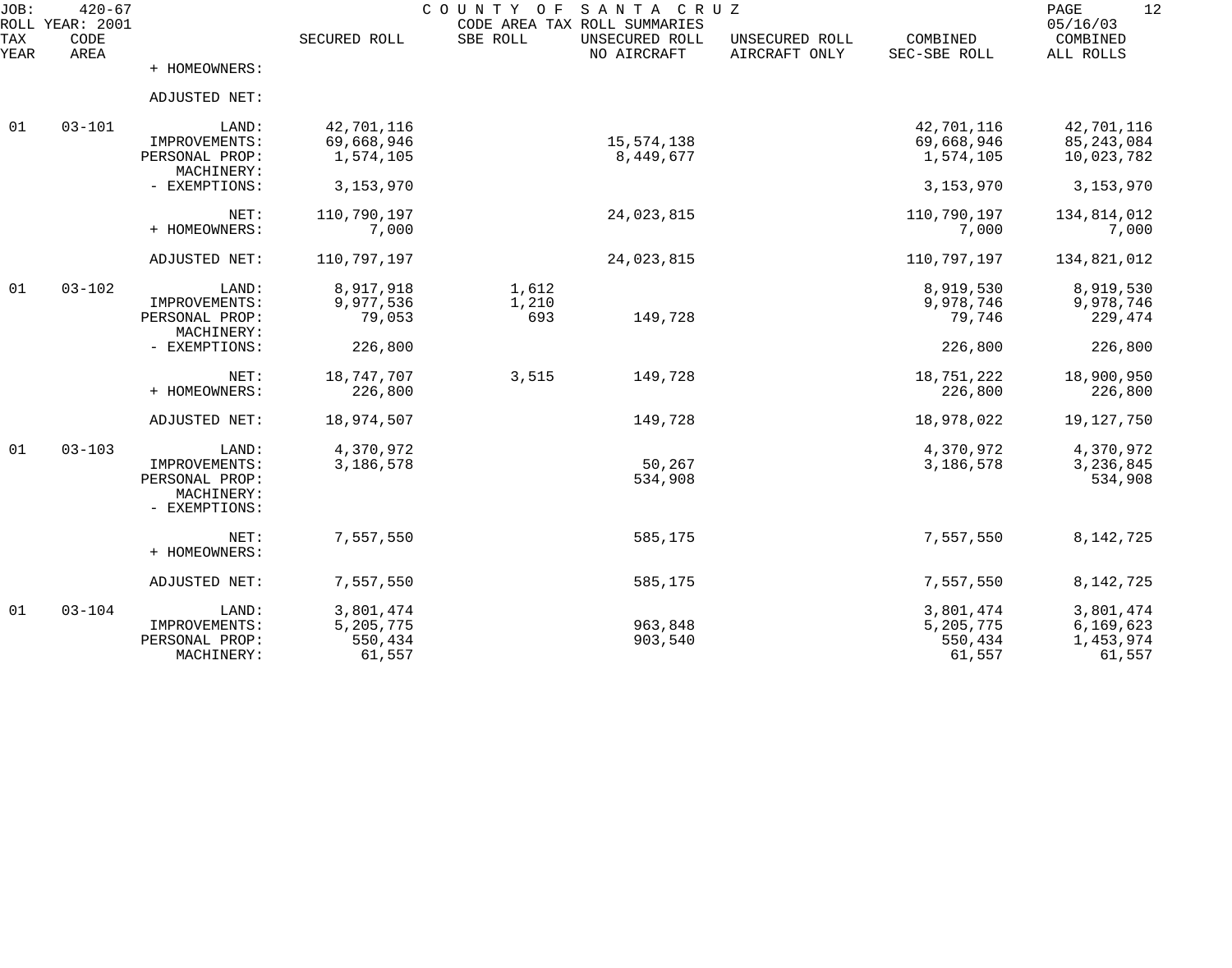| JOB:        | $420 - 67$<br>ROLL YEAR: 2001 |                              |               | COUNTY OF | SANTA CRUZ<br>CODE AREA TAX ROLL SUMMARIES |                                 |                          | 13<br>PAGE<br>05/16/03 |
|-------------|-------------------------------|------------------------------|---------------|-----------|--------------------------------------------|---------------------------------|--------------------------|------------------------|
| TAX<br>YEAR | CODE<br>AREA                  |                              | SECURED ROLL  | SBE ROLL  | UNSECURED ROLL<br>NO AIRCRAFT              | UNSECURED ROLL<br>AIRCRAFT ONLY | COMBINED<br>SEC-SBE ROLL | COMBINED<br>ALL ROLLS  |
|             |                               | - EXEMPTIONS:                |               |           | 15,502                                     |                                 |                          | 15,502                 |
|             |                               | NET:<br>+ HOMEOWNERS:        | 9,619,240     |           | 1,851,886                                  |                                 | 9,619,240                | 11,471,126             |
|             |                               | ADJUSTED NET:                | 9,619,240     |           | 1,851,886                                  |                                 | 9,619,240                | 11,471,126             |
| 01          | $03 - 105$                    | LAND:                        | 12, 261, 440  |           |                                            |                                 | 12, 261, 440             | 12,261,440             |
|             |                               | IMPROVEMENTS:                | 15,220,080    |           | 1,453,131                                  |                                 | 15,220,080               | 16,673,211             |
|             |                               | PERSONAL PROP:               | 387,546       |           | 1,845,421                                  |                                 | 387,546                  | 2,232,967              |
|             |                               | MACHINERY:                   | 436,796       |           |                                            |                                 | 436,796                  | 436,796                |
|             |                               | - EXEMPTIONS:                | 84,000        |           |                                            |                                 | 84,000                   | 84,000                 |
|             |                               | NET:                         | 28, 221, 862  |           | 3,298,552                                  |                                 | 28, 221, 862             | 31,520,414             |
|             |                               | + HOMEOWNERS:                | 84,000        |           |                                            |                                 | 84,000                   | 84,000                 |
|             |                               | ADJUSTED NET:                | 28,305,862    |           | 3,298,552                                  |                                 | 28, 305, 862             | 31,604,414             |
| 01          | $03 - 106$                    | LAND:                        | 97, 181, 269  | 181,930   |                                            |                                 | 97, 363, 199             | 97, 363, 199           |
|             |                               | IMPROVEMENTS:                | 100,169,911   | 136,587   | 1,161,642                                  |                                 | 100,306,498              | 101,468,140            |
|             |                               | PERSONAL PROP:               | 551,548       | 78,191    | 2,860,630                                  |                                 | 629,739                  | 3,490,369              |
|             |                               | MACHINERY:                   | 108,623       |           |                                            |                                 | 108,623                  | 108,623                |
|             |                               | - EXEMPTIONS:                | 6,972,919     |           | 69,192                                     |                                 | 6,972,919                | 7,042,111              |
|             |                               | NET:                         | 191,038,432   | 396,708   | 3,953,080                                  |                                 | 191,435,140              | 195,388,220            |
|             |                               | + HOMEOWNERS:                | 3,703,000     |           |                                            |                                 | 3,703,000                | 3,703,000              |
|             |                               | ADJUSTED NET:                | 194,741,432   |           | 3,953,080                                  |                                 | 195,138,140              | 199,091,220            |
| 01          | $03 - 108$                    | LAND:                        | 267, 378, 406 | 456,216   | 366,907                                    |                                 | 267,834,622              | 268, 201, 529          |
|             |                               | IMPROVEMENTS:                | 217,553,617   | 42,685    | 4,918,529                                  |                                 | 217,596,302              | 222,514,831            |
|             |                               | PERSONAL PROP:<br>MACHINERY: | 710,133       | 24,436    | 11,850,067                                 |                                 | 734,569                  | 12,584,636             |
|             |                               | - EXEMPTIONS:                | 7,296,580     |           |                                            |                                 | 7,296,580                | 7,296,580              |
|             |                               | NET:                         | 478, 345, 576 | 523,337   | 17, 135, 503                               |                                 | 478,868,913              | 496,004,416            |
|             |                               | + HOMEOWNERS:                | 5,223,400     |           |                                            |                                 | 5, 223, 400              | 5, 223, 400            |
|             |                               | ADJUSTED NET:                | 483,568,976   |           | 17, 135, 503                               |                                 | 484,092,313              | 501, 227, 816          |
| 01          | $03 - 109$                    | LAND:                        | 11,062,523    |           |                                            |                                 | 11,062,523               | 11,062,523             |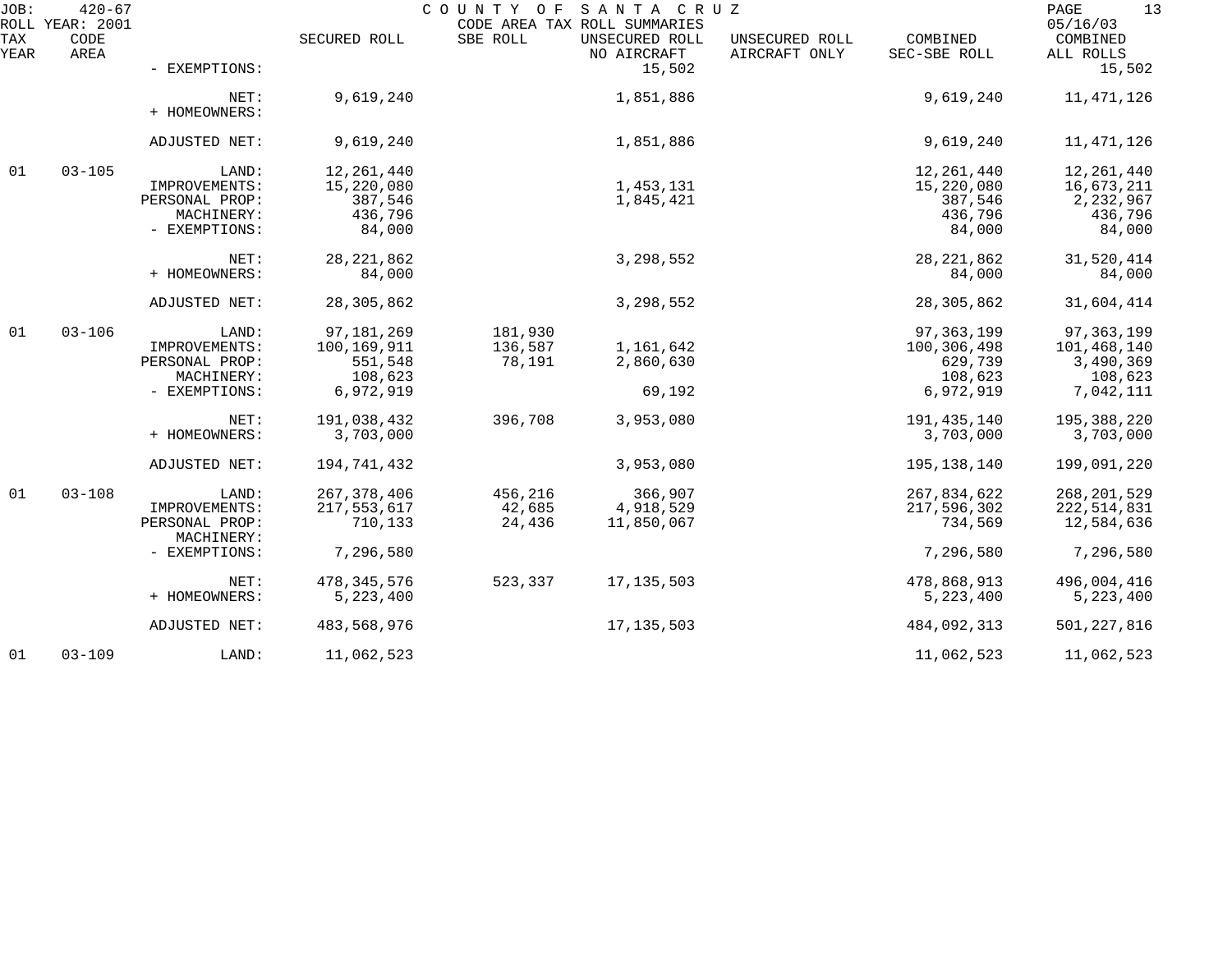| JOB:        | $420 - 67$                      |                              |              | COUNTY OF                                | SANTA CRUZ                    |                                 |                          | 14<br>PAGE<br>05/16/03 |
|-------------|---------------------------------|------------------------------|--------------|------------------------------------------|-------------------------------|---------------------------------|--------------------------|------------------------|
| TAX<br>YEAR | ROLL YEAR: 2001<br>CODE<br>AREA |                              | SECURED ROLL | CODE AREA TAX ROLL SUMMARIES<br>SBE ROLL | UNSECURED ROLL<br>NO AIRCRAFT | UNSECURED ROLL<br>AIRCRAFT ONLY | COMBINED<br>SEC-SBE ROLL | COMBINED<br>ALL ROLLS  |
|             |                                 | IMPROVEMENTS:                | 9,353,429    |                                          | 731,015                       |                                 | 9,353,429                | 10,084,444             |
|             |                                 | PERSONAL PROP:               | 185,660      |                                          | 1,611,116                     |                                 | 185,660                  | 1,796,776              |
|             |                                 | MACHINERY:                   |              |                                          |                               |                                 |                          |                        |
|             |                                 | - EXEMPTIONS:                | 35,114       |                                          |                               |                                 | 35,114                   | 35,114                 |
|             |                                 | NET:                         | 20,566,498   |                                          | 2,342,131                     |                                 | 20,566,498               | 22,908,629             |
|             |                                 | + HOMEOWNERS:                | 35,000       |                                          |                               |                                 | 35,000                   | 35,000                 |
|             |                                 | ADJUSTED NET:                | 20,601,498   |                                          | 2,342,131                     |                                 | 20,601,498               | 22,943,629             |
| 01          | $03 - 110$                      | LAND:                        | 15,531,494   |                                          |                               |                                 | 15,531,494               | 15,531,494             |
|             |                                 | IMPROVEMENTS:                | 13,308,957   |                                          |                               |                                 | 13,308,957               | 13,308,957             |
|             |                                 | PERSONAL PROP:<br>MACHINERY: | 5,400        |                                          | 954,329                       |                                 | 5,400                    | 959,729                |
|             |                                 | - EXEMPTIONS:                | 434,246      |                                          |                               |                                 | 434,246                  | 434,246                |
|             |                                 | NET:                         | 28, 411, 605 |                                          | 954,329                       |                                 | 28, 411, 605             | 29, 365, 934           |
|             |                                 | + HOMEOWNERS:                | 434,000      |                                          |                               |                                 | 434,000                  | 434,000                |
|             |                                 | ADJUSTED NET:                | 28,845,605   |                                          | 954,329                       |                                 | 28,845,605               | 29,799,934             |
| 01          | $03 - 111$                      | LAND:                        | 17,649,921   |                                          |                               |                                 | 17,649,921               | 17,649,921             |
|             |                                 | IMPROVEMENTS:                | 17,853,402   |                                          | 461,256                       |                                 | 17,853,402               | 18,314,658             |
|             |                                 | PERSONAL PROP:<br>MACHINERY: | 2,200        |                                          | 877,553                       |                                 | 2,200                    | 879,753                |
|             |                                 | - EXEMPTIONS:                | 862,679      |                                          |                               |                                 | 862,679                  | 862,679                |
|             |                                 | NET:                         | 34,642,844   |                                          | 1,338,809                     |                                 | 34,642,844               | 35,981,653             |
|             |                                 | + HOMEOWNERS:                | 862,679      |                                          |                               |                                 | 862,679                  | 862,679                |
|             |                                 | ADJUSTED NET:                | 35,505,523   |                                          | 1,338,809                     |                                 | 35,505,523               | 36,844,332             |
| 01          | $03 - 112$                      | LAND:                        | 33, 197, 734 | 2,331                                    |                               |                                 | 33,200,065               | 33,200,065             |
|             |                                 | IMPROVEMENTS:                | 33,068,649   | 1,750                                    | 1,134,966                     |                                 | 33,070,399               | 34, 205, 365           |
|             |                                 | PERSONAL PROP:<br>MACHINERY: | 44,000       | 1,002                                    | 909,988                       |                                 | 45,002                   | 954,990                |
|             |                                 | - EXEMPTIONS:                | 1,218,000    |                                          | 105,643                       |                                 | 1,218,000                | 1,323,643              |
|             |                                 | NET:                         | 65,092,383   | 5,083                                    | 1,939,311                     |                                 | 65,097,466               | 67,036,777             |
|             |                                 | + HOMEOWNERS:                | 1,218,000    |                                          |                               |                                 | 1,218,000                | 1,218,000              |
|             |                                 | ADJUSTED NET:                | 66, 310, 383 |                                          | 1,939,311                     |                                 | 66, 315, 466             | 68, 254, 777           |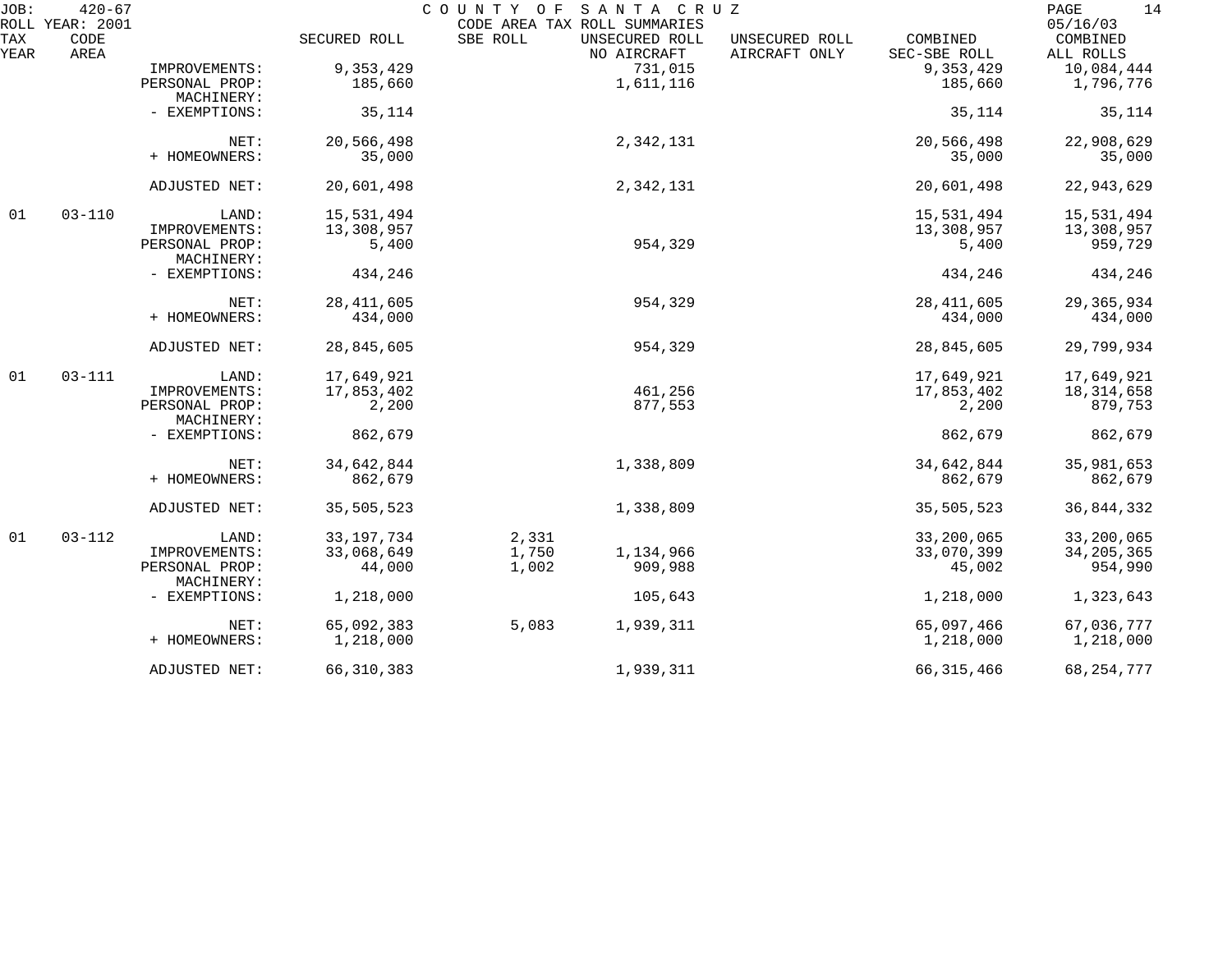| JOB:        | $420 - 67$<br>ROLL YEAR: 2001 |                                 |              |          | COUNTY OF SANTA CRUZ<br>CODE AREA TAX ROLL SUMMARIES |                                 |                          | 15<br>PAGE<br>05/16/03 |
|-------------|-------------------------------|---------------------------------|--------------|----------|------------------------------------------------------|---------------------------------|--------------------------|------------------------|
| TAX<br>YEAR | CODE<br>AREA                  |                                 | SECURED ROLL | SBE ROLL | UNSECURED ROLL<br>NO AIRCRAFT                        | UNSECURED ROLL<br>AIRCRAFT ONLY | COMBINED<br>SEC-SBE ROLL | COMBINED<br>ALL ROLLS  |
| 01          | $03 - 113$                    | LAND:                           | 12,508,804   |          |                                                      |                                 | 12,508,804               | 12,508,804             |
|             |                               | IMPROVEMENTS:                   | 18,442,509   |          | 2, 217, 042                                          |                                 | 18,442,509               | 20,659,551             |
|             |                               | PERSONAL PROP:                  | 3,000        |          | 1,683,350                                            |                                 | 3,000                    | 1,686,350              |
|             |                               | MACHINERY:                      |              |          |                                                      |                                 |                          |                        |
|             |                               | - EXEMPTIONS:                   | 259,000      |          |                                                      |                                 | 259,000                  | 259,000                |
|             |                               | NET:                            | 30,695,313   |          | 3,900,392                                            |                                 | 30,695,313               | 34,595,705             |
|             |                               | + HOMEOWNERS:                   | 259,000      |          |                                                      |                                 | 259,000                  | 259,000                |
|             |                               | ADJUSTED NET:                   | 30,954,313   |          | 3,900,392                                            |                                 | 30,954,313               | 34,854,705             |
| 01          | $03 - 114$                    | LAND:                           | 258,558      | 4,397    |                                                      |                                 | 262,955                  | 262,955                |
|             |                               | IMPROVEMENTS:                   | 445,675      | 3,301    |                                                      |                                 | 448,976                  | 448,976                |
|             |                               | PERSONAL PROP:<br>MACHINERY:    | 3,000        | 1,890    | 5,677                                                |                                 | 4,890                    | 10,567                 |
|             |                               | - EXEMPTIONS:                   | 28,538       |          |                                                      |                                 | 28,538                   | 28,538                 |
|             |                               | NET:                            | 678,695      | 9,588    | 5,677                                                |                                 | 688,283                  | 693,960                |
|             |                               | + HOMEOWNERS:                   | 28,000       |          |                                                      |                                 | 28,000                   | 28,000                 |
|             |                               | ADJUSTED NET:                   | 706,695      |          | 5,677                                                |                                 | 716,283                  | 721,960                |
| 01          | $04 - 001$                    | LAND:                           |              |          |                                                      |                                 |                          |                        |
|             |                               | IMPROVEMENTS:                   |              |          |                                                      |                                 |                          |                        |
|             |                               | PERSONAL PROP:                  |              |          | 65,312                                               |                                 |                          | 65,312                 |
|             |                               | MACHINERY:<br>- EXEMPTIONS:     |              |          |                                                      |                                 |                          |                        |
|             |                               | NET:                            |              |          | 65,312                                               |                                 |                          | 65,312                 |
|             |                               | + HOMEOWNERS:                   |              |          |                                                      |                                 |                          |                        |
|             |                               | ADJUSTED NET:                   |              |          | 65,312                                               |                                 |                          | 65,312                 |
| 01          | $04 - 005$                    | LAND:                           | 52,020       |          |                                                      |                                 | 52,020                   | 52,020                 |
|             |                               | IMPROVEMENTS:<br>PERSONAL PROP: |              |          |                                                      |                                 |                          |                        |
|             |                               | MACHINERY:<br>- EXEMPTIONS:     |              |          |                                                      |                                 |                          |                        |
|             |                               | NET:<br>+ HOMEOWNERS:           | 52,020       |          |                                                      |                                 | 52,020                   | 52,020                 |
|             |                               | ADJUSTED NET:                   | 52,020       |          |                                                      |                                 | 52,020                   | 52,020                 |
|             |                               |                                 |              |          |                                                      |                                 |                          |                        |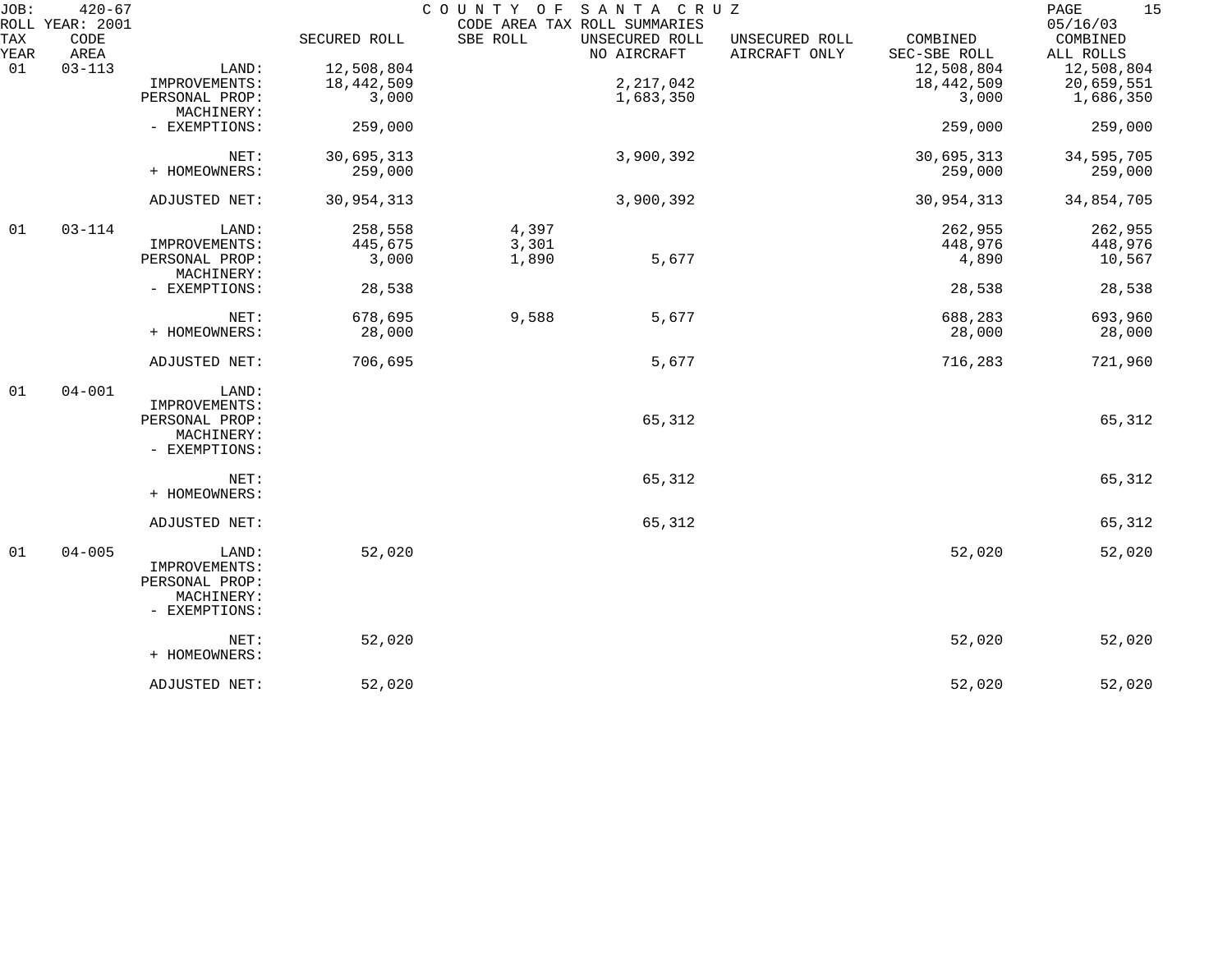| JOB:<br>ROLL     | $420 - 67$<br>YEAR: 2001 |                                                                         |                      | COUNTY<br>SANTA CRUZ<br>O F<br>CODE AREA TAX ROLL SUMMARIES |                                 |                          | 16<br>PAGE<br>05/16/03          |
|------------------|--------------------------|-------------------------------------------------------------------------|----------------------|-------------------------------------------------------------|---------------------------------|--------------------------|---------------------------------|
| TAX<br>YEAR      | CODE<br>AREA             |                                                                         | SECURED ROLL         | SBE ROLL<br>UNSECURED ROLL<br>NO AIRCRAFT                   | UNSECURED ROLL<br>AIRCRAFT ONLY | COMBINED<br>SEC-SBE ROLL | COMBINED<br>ALL ROLLS           |
| 01               | $04 - 006$               | LAND:<br>IMPROVEMENTS:<br>PERSONAL PROP:                                | 809,558              |                                                             |                                 | 809,558                  | 809,558                         |
|                  |                          | MACHINERY:<br>- EXEMPTIONS:                                             | 58                   |                                                             |                                 | 58                       | 58                              |
|                  |                          | NET:<br>+ HOMEOWNERS:                                                   | 809,500              |                                                             |                                 | 809,500                  | 809,500                         |
|                  |                          | ADJUSTED NET:                                                           | 809,500              |                                                             |                                 | 809,500                  | 809,500                         |
| 01<br>$04 - 013$ |                          | LAND:<br>IMPROVEMENTS:<br>PERSONAL PROP:<br>MACHINERY:<br>- EXEMPTIONS: | 389,037<br>1,536,246 | 23,495<br>146,071                                           |                                 | 389,037<br>1,536,246     | 389,037<br>1,559,741<br>146,071 |
|                  |                          | NET:<br>+ HOMEOWNERS:                                                   | 1,925,283            | 169,566                                                     |                                 | 1,925,283                | 2,094,849                       |
|                  |                          | ADJUSTED NET:                                                           | 1,925,283            | 169,566                                                     |                                 | 1,925,283                | 2,094,849                       |
| 01               | $04 - 020$               | LAND:<br>IMPROVEMENTS:<br>PERSONAL PROP:<br>MACHINERY:                  | 473,439<br>438,164   | 129,340                                                     |                                 | 473,439<br>438,164       | 473,439<br>438,164<br>129,340   |
|                  |                          | - EXEMPTIONS:                                                           | 14,000               |                                                             |                                 | 14,000                   | 14,000                          |
|                  |                          | NET:<br>+ HOMEOWNERS:                                                   | 897,603<br>14,000    | 129,340                                                     |                                 | 897,603<br>14,000        | 1,026,943<br>14,000             |
|                  |                          | ADJUSTED NET:                                                           | 911,603              | 129,340                                                     |                                 | 911,603                  | 1,040,943                       |
| 01               | $04 - 022$               | LAND:<br>IMPROVEMENTS:<br>PERSONAL PROP:<br>MACHINERY:<br>- EXEMPTIONS: | 113,196              |                                                             |                                 | 113,196                  | 113,196                         |
|                  |                          | NET:                                                                    | 113,196              |                                                             |                                 | 113,196                  | 113,196                         |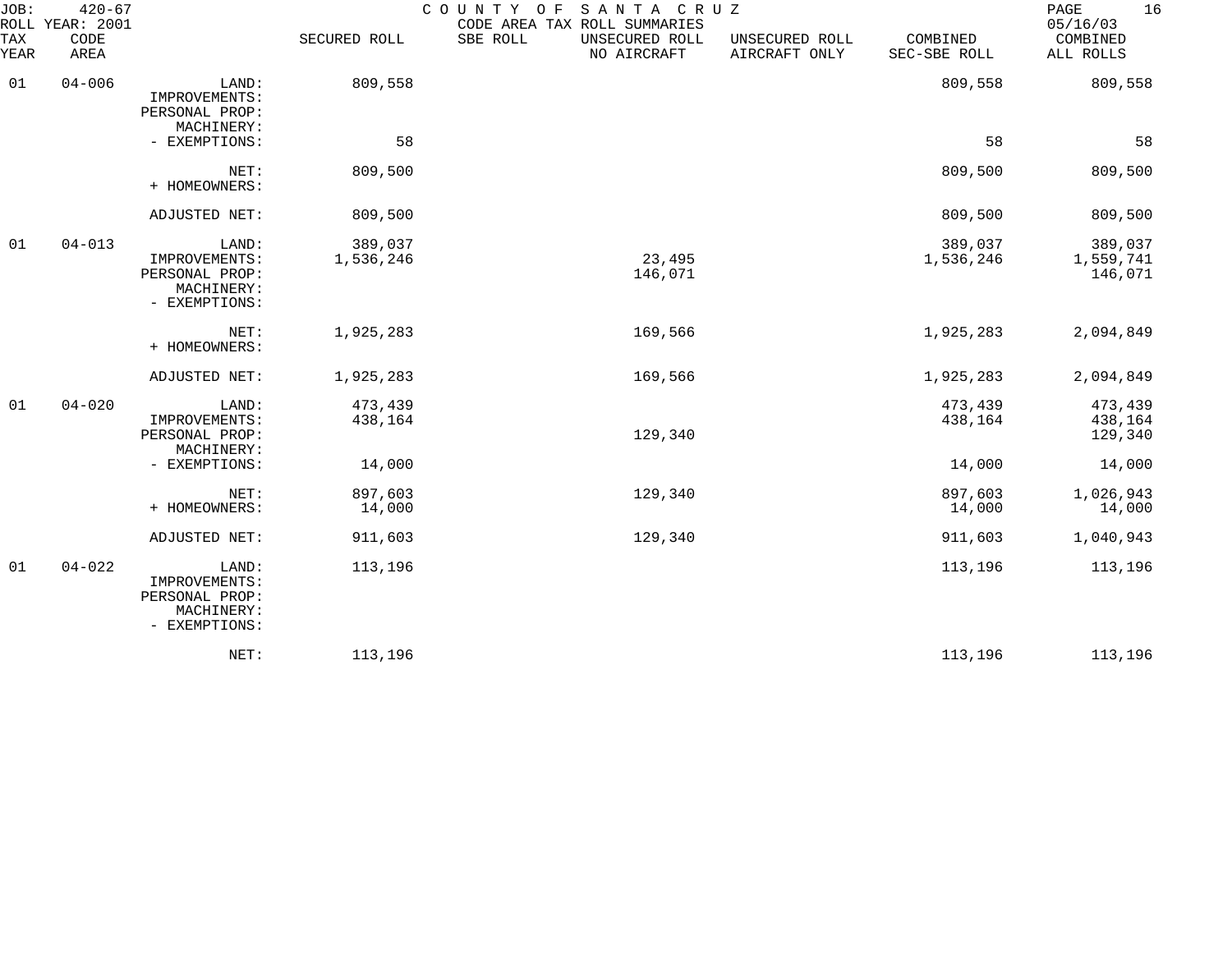| JOB:        | $420 - 67$<br>ROLL YEAR: 2001 |                                                                         |                          |          | COUNTY OF SANTA CRUZ<br>CODE AREA TAX ROLL SUMMARIES |                                 |                          | 17<br>PAGE<br>05/16/03   |
|-------------|-------------------------------|-------------------------------------------------------------------------|--------------------------|----------|------------------------------------------------------|---------------------------------|--------------------------|--------------------------|
| TAX<br>YEAR | CODE<br>AREA                  |                                                                         | SECURED ROLL             | SBE ROLL | UNSECURED ROLL<br>NO AIRCRAFT                        | UNSECURED ROLL<br>AIRCRAFT ONLY | COMBINED<br>SEC-SBE ROLL | COMBINED<br>ALL ROLLS    |
|             |                               | + HOMEOWNERS:                                                           |                          |          |                                                      |                                 |                          |                          |
|             |                               | ADJUSTED NET:                                                           | 113,196                  |          |                                                      |                                 | 113,196                  | 113,196                  |
| 01          | $04 - 028$                    | LAND:<br>IMPROVEMENTS:<br>PERSONAL PROP:<br>MACHINERY:                  | 13,107,550<br>14,080,836 |          |                                                      |                                 | 13,107,550<br>14,080,836 | 13,107,550<br>14,080,836 |
|             |                               | - EXEMPTIONS:                                                           | 413,000                  |          |                                                      |                                 | 413,000                  | 413,000                  |
|             |                               | NET:<br>+ HOMEOWNERS:                                                   | 26,775,386<br>413,000    |          |                                                      |                                 | 26,775,386<br>413,000    | 26,775,386<br>413,000    |
|             |                               | ADJUSTED NET:                                                           | 27, 188, 386             |          |                                                      |                                 | 27, 188, 386             | 27, 188, 386             |
| 01          | $04 - 032$                    | LAND:<br>IMPROVEMENTS:<br>PERSONAL PROP:<br>MACHINERY:<br>- EXEMPTIONS: |                          |          |                                                      |                                 |                          |                          |
|             |                               | NET:<br>+ HOMEOWNERS:                                                   |                          |          |                                                      |                                 |                          |                          |
|             |                               | ADJUSTED NET:                                                           |                          |          |                                                      |                                 |                          |                          |
| 01          | $04 - 034$                    | LAND:<br>IMPROVEMENTS:<br>PERSONAL PROP:<br>MACHINERY:<br>- EXEMPTIONS: |                          |          |                                                      |                                 |                          |                          |
|             |                               | NET:<br>+ HOMEOWNERS:                                                   |                          |          |                                                      |                                 |                          |                          |
|             |                               | ADJUSTED NET:                                                           |                          |          |                                                      |                                 |                          |                          |
| 01          | $04 - 035$                    | LAND:<br>IMPROVEMENTS:<br>PERSONAL PROP:<br>MACHINERY:                  | 21,444                   |          |                                                      |                                 | 21,444                   | 21,444                   |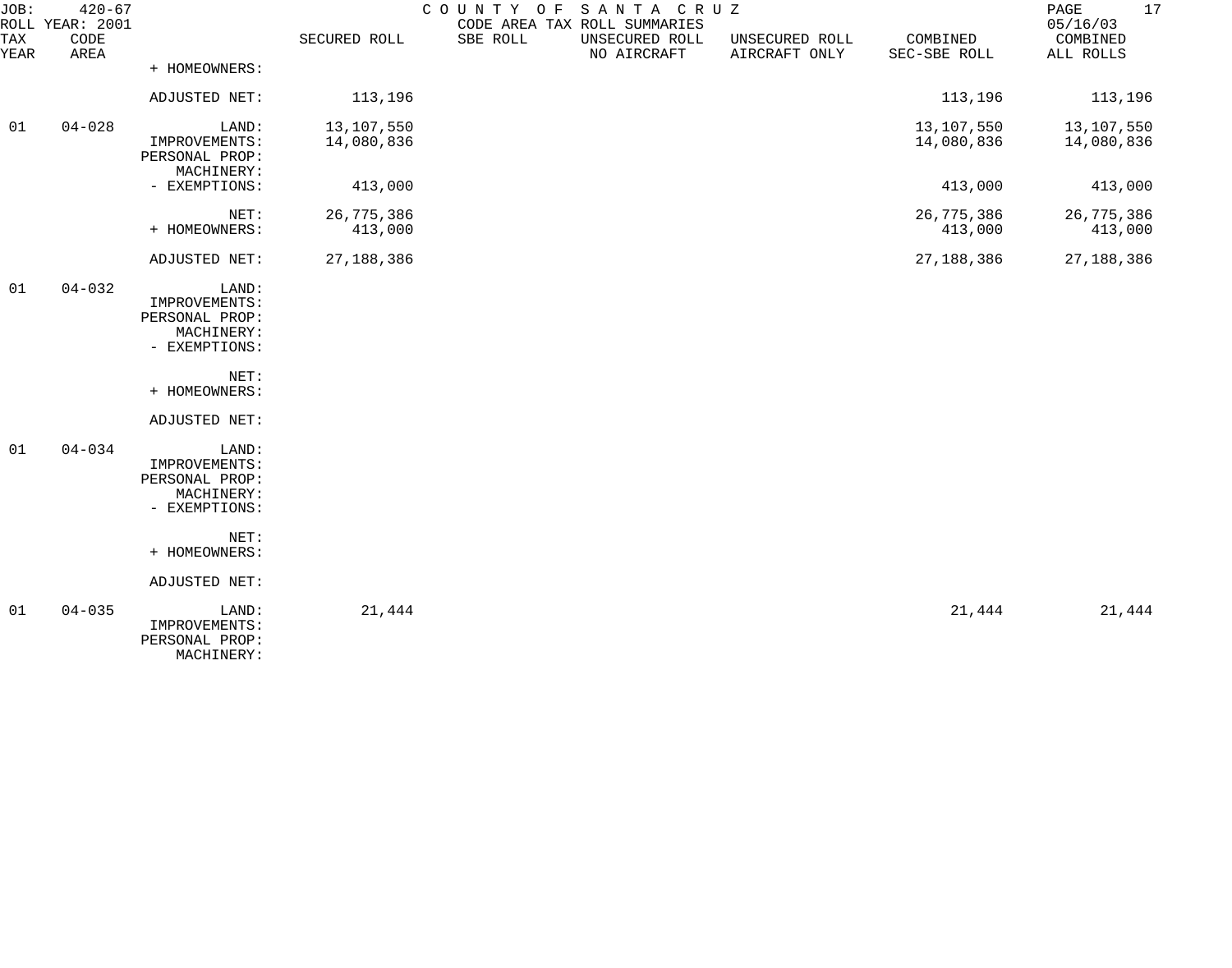| JOB:        | $420 - 67$<br>ROLL YEAR: 2001 |                                                        |                                                       | COUNTY<br>ΟF | SANTA CRUZ<br>CODE AREA TAX ROLL SUMMARIES |                                 |                                                       | 18<br>PAGE<br>05/16/03                                 |
|-------------|-------------------------------|--------------------------------------------------------|-------------------------------------------------------|--------------|--------------------------------------------|---------------------------------|-------------------------------------------------------|--------------------------------------------------------|
| TAX<br>YEAR | CODE<br>AREA                  |                                                        | SECURED ROLL                                          | SBE ROLL     | UNSECURED ROLL<br>NO AIRCRAFT              | UNSECURED ROLL<br>AIRCRAFT ONLY | COMBINED<br>SEC-SBE ROLL                              | COMBINED<br>ALL ROLLS                                  |
|             |                               | - EXEMPTIONS:                                          |                                                       |              |                                            |                                 |                                                       |                                                        |
|             |                               | NET:<br>+ HOMEOWNERS:                                  | 21,444                                                |              |                                            |                                 | 21,444                                                | 21,444                                                 |
|             |                               | ADJUSTED NET:                                          | 21,444                                                |              |                                            |                                 | 21,444                                                | 21,444                                                 |
| 01          | $04 - 050$                    | LAND:<br>IMPROVEMENTS:<br>PERSONAL PROP:<br>MACHINERY: | 245,566,023<br>376,657,658<br>11,527,086<br>1,689,241 | 5,000        | 293,514<br>13,773,235<br>88,627,229        |                                 | 245,571,023<br>376,657,658<br>11,527,086<br>1,689,241 | 245,864,537<br>390,430,893<br>100,154,315<br>1,689,241 |
|             |                               | - EXEMPTIONS:                                          | 12,939,131                                            |              | 10,731                                     |                                 | 12,939,131                                            | 12,949,862                                             |
|             |                               | NET:<br>+ HOMEOWNERS:                                  | 622,500,877<br>4,040,400                              | 5,000        | 102,683,247                                |                                 | 622,505,877<br>4,040,400                              | 725, 189, 124<br>4,040,400                             |
|             |                               | ADJUSTED NET:                                          | 626, 541, 277                                         |              | 102,683,247                                |                                 | 626, 546, 277                                         | 729, 229, 524                                          |
| 01          | $04 - 051$                    | LAND:<br>IMPROVEMENTS:<br>PERSONAL PROP:               | 15,747,772<br>18,515,720                              |              | 21,435                                     |                                 | 15,747,772<br>18,515,720                              | 15,747,772<br>18,515,720<br>21,435                     |
|             |                               | MACHINERY:<br>- EXEMPTIONS:                            | 203,561                                               |              |                                            |                                 | 203,561                                               | 203,561                                                |
|             |                               | NET:<br>+ HOMEOWNERS:                                  | 34,059,931<br>203,000                                 |              | 21,435                                     |                                 | 34,059,931<br>203,000                                 | 34,081,366<br>203,000                                  |
|             |                               | ADJUSTED NET:                                          | 34, 262, 931                                          |              | 21,435                                     |                                 | 34, 262, 931                                          | 34, 284, 366                                           |
| 01          | $04 - 052$                    | LAND:<br>IMPROVEMENTS:<br>PERSONAL PROP:<br>MACHINERY: | 57,873,663<br>80,895,819<br>283,866                   |              | 10,491<br>196,687                          |                                 | 57,873,663<br>80,895,819<br>283,866                   | 57,873,663<br>80,906,310<br>480,553                    |
|             |                               | - EXEMPTIONS:                                          | 4,146,447                                             |              |                                            |                                 | 4,146,447                                             | 4, 146, 447                                            |
|             |                               | NET:<br>+ HOMEOWNERS:                                  | 134,906,901<br>3,939,600                              |              | 207,178                                    |                                 | 134,906,901<br>3,939,600                              | 135,114,079<br>3,939,600                               |
|             |                               | ADJUSTED NET:                                          | 138,846,501                                           |              | 207,178                                    |                                 | 138,846,501                                           | 139,053,679                                            |
| 01          | $04 - 053$                    | LAND:                                                  | 268, 476, 132                                         |              | 385,599                                    |                                 | 268, 476, 132                                         | 268,861,731                                            |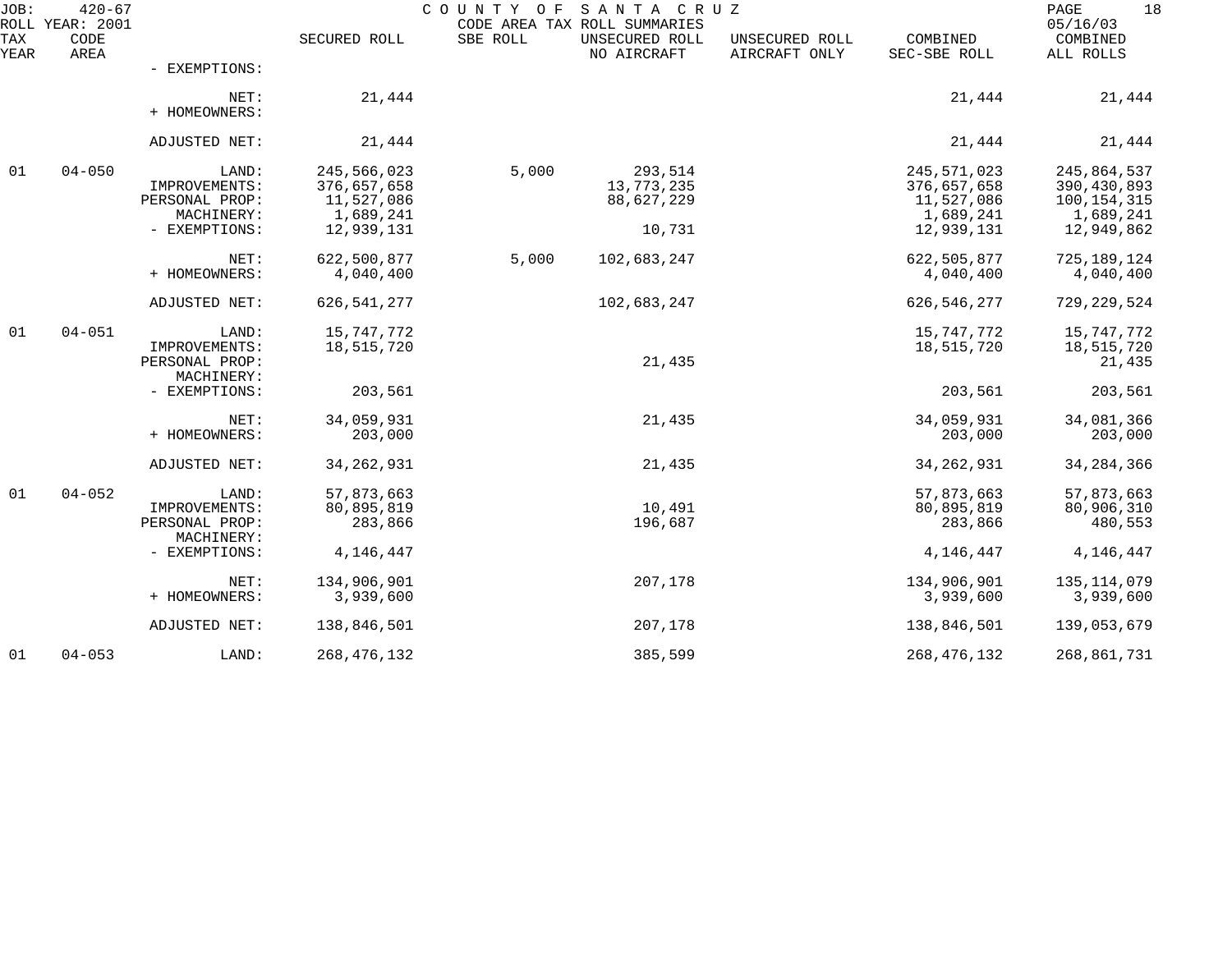| JOB:               | $420 - 67$                      |                                                                         |               | COUNTY OF | SANTA CRUZ                                                    |                                 |                          | 19<br>PAGE                        |
|--------------------|---------------------------------|-------------------------------------------------------------------------|---------------|-----------|---------------------------------------------------------------|---------------------------------|--------------------------|-----------------------------------|
| <b>TAX</b><br>YEAR | ROLL YEAR: 2001<br>CODE<br>AREA |                                                                         | SECURED ROLL  | SBE ROLL  | CODE AREA TAX ROLL SUMMARIES<br>UNSECURED ROLL<br>NO AIRCRAFT | UNSECURED ROLL<br>AIRCRAFT ONLY | COMBINED<br>SEC-SBE ROLL | 05/16/03<br>COMBINED<br>ALL ROLLS |
|                    |                                 | IMPROVEMENTS:                                                           | 303,968,449   |           | 2,372,653                                                     |                                 | 303,968,449              | 306, 341, 102                     |
|                    |                                 | PERSONAL PROP:                                                          | 2,557,376     |           | 18,521,283                                                    |                                 | 2,557,376                | 21,078,659                        |
|                    |                                 | MACHINERY:                                                              |               |           |                                                               |                                 |                          |                                   |
|                    |                                 | - EXEMPTIONS:                                                           | 13,842,039    |           | 121,793                                                       |                                 | 13,842,039               | 13,963,832                        |
|                    |                                 | NET:                                                                    | 561, 159, 918 |           | 21, 157, 742                                                  |                                 | 561, 159, 918            | 582, 317, 660                     |
|                    |                                 | + HOMEOWNERS:                                                           | 9,038,400     |           |                                                               |                                 | 9,038,400                | 9,038,400                         |
|                    |                                 | ADJUSTED NET:                                                           | 570, 198, 318 |           | 21, 157, 742                                                  |                                 | 570,198,318              | 591,356,060                       |
| 01                 | $04 - 054$                      | LAND:                                                                   | 489,340       |           |                                                               |                                 | 489,340                  | 489,340                           |
|                    |                                 | IMPROVEMENTS:                                                           | 374,696       |           |                                                               |                                 | 374,696                  | 374,696                           |
|                    |                                 | PERSONAL PROP:                                                          |               |           |                                                               |                                 |                          |                                   |
|                    |                                 | MACHINERY:                                                              |               |           |                                                               |                                 |                          |                                   |
|                    |                                 | - EXEMPTIONS:                                                           | 7,000         |           |                                                               |                                 | 7,000                    | 7,000                             |
|                    |                                 | NET:                                                                    | 857,036       |           |                                                               |                                 | 857,036                  | 857,036                           |
|                    |                                 | + HOMEOWNERS:                                                           | 7,000         |           |                                                               |                                 | 7,000                    | 7,000                             |
|                    |                                 | ADJUSTED NET:                                                           | 864,036       |           |                                                               |                                 | 864,036                  | 864,036                           |
| 01                 | $55 - 000$                      | LAND:                                                                   | 4,722,705     | 24,132    |                                                               |                                 | 4,746,837                | 4,746,837                         |
|                    |                                 | IMPROVEMENTS:                                                           | 3,104,628     | 18,117    | 35,700                                                        |                                 | 3, 122, 745              | 3, 158, 445                       |
|                    |                                 | PERSONAL PROP:<br>MACHINERY:                                            | 75,170        | 10,372    | 115,730                                                       |                                 | 85,542                   | 201,272                           |
|                    |                                 | - EXEMPTIONS:                                                           | 100,721       |           |                                                               |                                 | 100,721                  | 100,721                           |
|                    |                                 | NET:                                                                    | 7,801,782     | 52,621    | 151,430                                                       |                                 | 7,854,403                | 8,005,833                         |
|                    |                                 | + HOMEOWNERS:                                                           | 98,000        |           |                                                               |                                 | 98,000                   | 98,000                            |
|                    |                                 | ADJUSTED NET:                                                           | 7,899,782     |           | 151,430                                                       |                                 | 7,952,403                | 8,103,833                         |
| 01                 | $58 - 000$                      | LAND:<br>IMPROVEMENTS:<br>PERSONAL PROP:<br>MACHINERY:<br>- EXEMPTIONS: | 6,138         |           |                                                               |                                 | 6,138                    | 6,138                             |
|                    |                                 | NET:<br>+ HOMEOWNERS:                                                   | 6,138         |           |                                                               |                                 | 6,138                    | 6,138                             |
|                    |                                 | ADJUSTED NET:                                                           | 6,138         |           |                                                               |                                 | 6,138                    | 6,138                             |
|                    |                                 |                                                                         |               |           |                                                               |                                 |                          |                                   |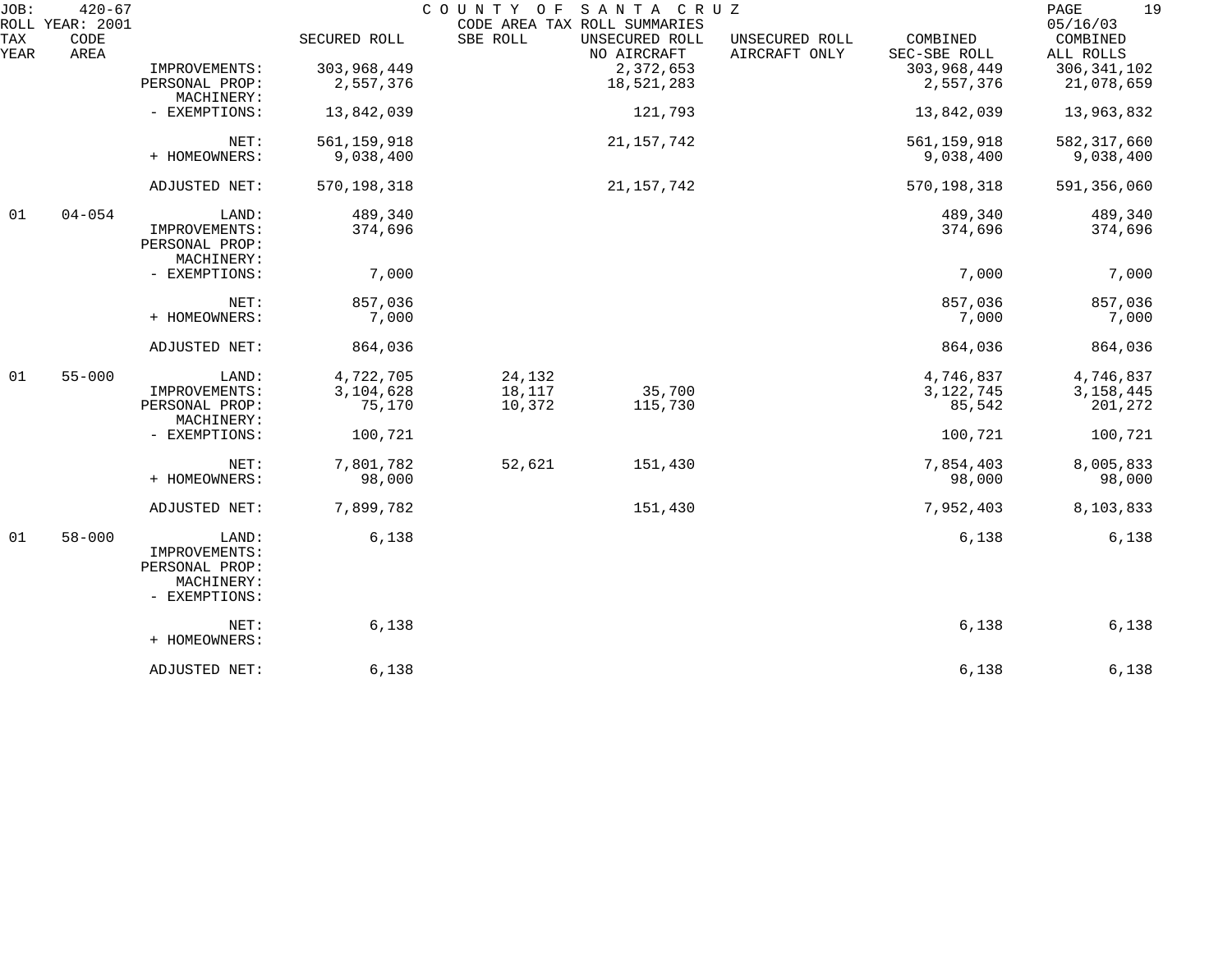| JOB: | $420 - 67$<br>ROLL YEAR: 2001 |                |              | COUNTY OF<br>SANTA CRUZ<br>CODE AREA TAX ROLL SUMMARIES |                |                          | 20<br>PAGE<br>05/16/03 |
|------|-------------------------------|----------------|--------------|---------------------------------------------------------|----------------|--------------------------|------------------------|
| TAX  | CODE<br>AREA                  |                | SECURED ROLL | SBE ROLL<br>UNSECURED ROLL<br>NO AIRCRAFT               | UNSECURED ROLL | COMBINED<br>SEC-SBE ROLL | COMBINED               |
| YEAR | $58 - 001$                    |                |              |                                                         | AIRCRAFT ONLY  | 106,889,294              | ALL ROLLS              |
| 01   |                               | LAND:          | 106,889,294  | 55,065                                                  |                |                          | 106,944,359            |
|      |                               | IMPROVEMENTS:  | 104,962,047  | 2,933,741                                               |                | 104,962,047              | 107,895,788            |
|      |                               | PERSONAL PROP: | 4,048,088    | 2, 275, 242                                             | 7,200          | 4,048,088                | 6,330,530              |
|      |                               | MACHINERY:     | 5,459,893    |                                                         |                | 5,459,893                | 5,459,893              |
|      |                               | - EXEMPTIONS:  | 6,480,403    |                                                         |                | 6,480,403                | 6,480,403              |
|      |                               | NET:           | 214,878,919  | 5,264,048                                               | 7,200          | 214,878,919              | 220, 150, 167          |
|      |                               | + HOMEOWNERS:  | 3,182,200    |                                                         |                | 3,182,200                | 3,182,200              |
|      |                               |                |              |                                                         |                |                          |                        |
|      |                               | ADJUSTED NET:  | 218,061,119  | 5,264,048                                               |                | 218,061,119              | 223, 332, 367          |
| 01   | $58 - 002$                    | LAND:          | 3,597,060    |                                                         |                | 3,597,060                | 3,597,060              |
|      |                               | IMPROVEMENTS:  | 4,293,716    |                                                         |                | 4,293,716                | 4,293,716              |
|      |                               | PERSONAL PROP: |              | 36,000                                                  |                |                          | 36,000                 |
|      |                               | MACHINERY:     |              |                                                         |                |                          |                        |
|      |                               | - EXEMPTIONS:  | 154,000      |                                                         |                | 154,000                  | 154,000                |
|      |                               | NET:           | 7,736,776    | 36,000                                                  |                | 7,736,776                | 7,772,776              |
|      |                               | + HOMEOWNERS:  | 154,000      |                                                         |                | 154,000                  | 154,000                |
|      |                               | ADJUSTED NET:  | 7,890,776    | 36,000                                                  |                | 7,890,776                | 7,926,776              |
| 01   | $58 - 003$                    | LAND:          | 5,201,069    |                                                         |                | 5,201,069                | 5,201,069              |
|      |                               | IMPROVEMENTS:  | 5,811,981    |                                                         |                | 5,811,981                | 5,811,981              |
|      |                               | PERSONAL PROP: |              | 35,584                                                  |                |                          | 35,584                 |
|      |                               | MACHINERY:     |              |                                                         |                |                          |                        |
|      |                               | - EXEMPTIONS:  | 238,366      |                                                         |                | 238,366                  | 238,366                |
|      |                               | NET:           | 10,774,684   | 35,584                                                  |                | 10,774,684               | 10,810,268             |
|      |                               | + HOMEOWNERS:  | 238,000      |                                                         |                | 238,000                  | 238,000                |
|      |                               |                |              |                                                         |                |                          |                        |
|      |                               | ADJUSTED NET:  | 11,012,684   | 35,584                                                  |                | 11,012,684               | 11,048,268             |
| 01   | $58 - 004$                    | LAND:          | 10,338,963   |                                                         |                | 10,338,963               | 10,338,963             |
|      |                               | IMPROVEMENTS:  | 14,947,191   |                                                         |                | 14,947,191               | 14,947,191             |
|      |                               | PERSONAL PROP: |              | 23,272                                                  |                |                          | 23,272                 |
|      |                               | MACHINERY:     |              |                                                         |                |                          |                        |
|      |                               | - EXEMPTIONS:  | 525,169      |                                                         |                | 525,169                  | 525,169                |
|      |                               | NET:           | 24,760,985   | 23,272                                                  |                | 24,760,985               | 24,784,257             |
|      |                               | + HOMEOWNERS:  | 525,000      |                                                         |                | 525,000                  | 525,000                |
|      |                               | ADJUSTED NET:  | 25, 285, 985 | 23,272                                                  |                | 25, 285, 985             | 25, 309, 257           |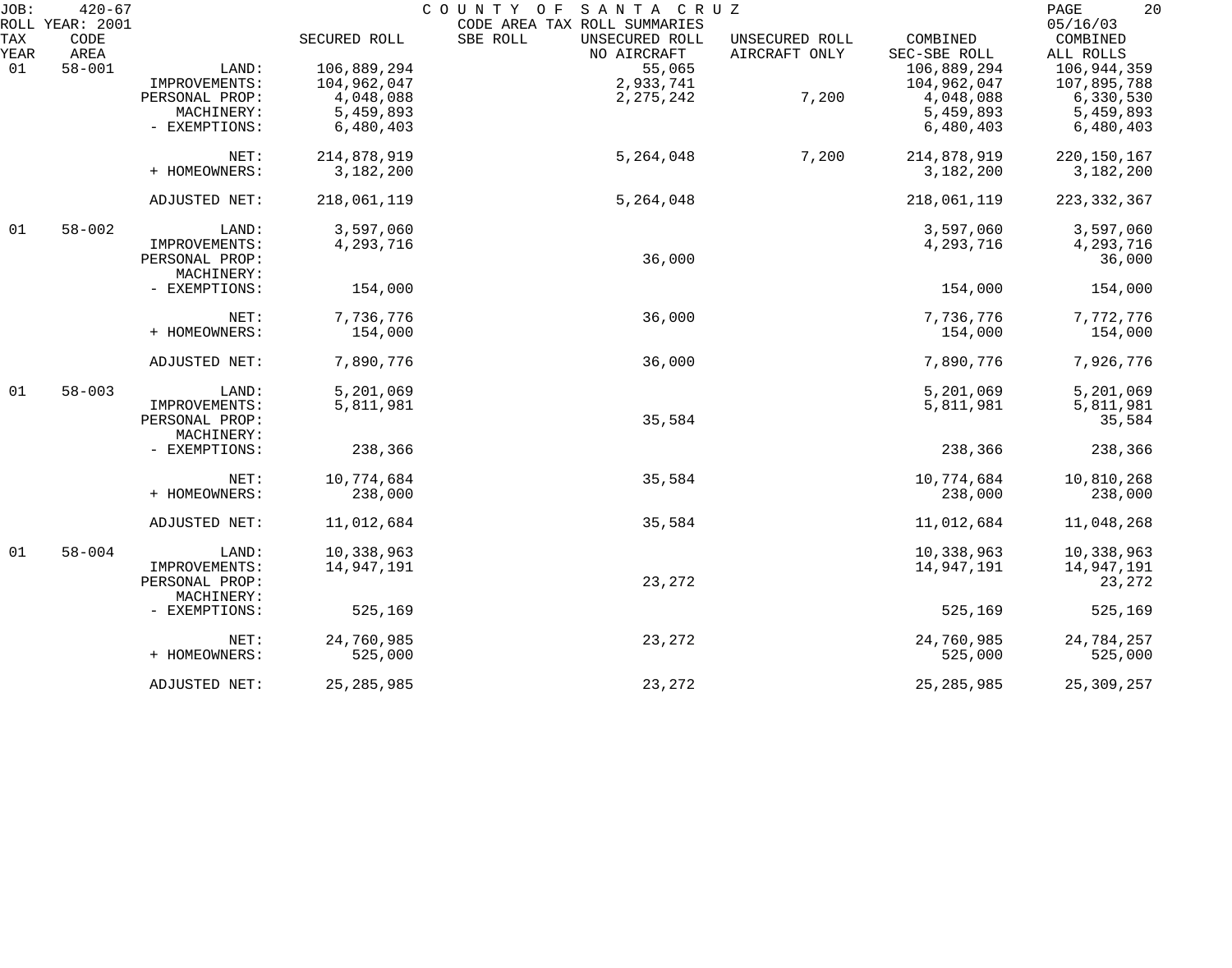| JOB:<br>ROLL     | $420 - 67$<br>YEAR: 2001                               |                                                        |                          | SANTA CRUZ<br>COUNTY OF<br>CODE AREA TAX ROLL SUMMARIES |                                 |                                  | 21<br>PAGE<br>05/16/03             |
|------------------|--------------------------------------------------------|--------------------------------------------------------|--------------------------|---------------------------------------------------------|---------------------------------|----------------------------------|------------------------------------|
| TAX<br>YEAR      | CODE<br>AREA                                           |                                                        | SECURED ROLL             | SBE ROLL<br>UNSECURED ROLL<br>NO AIRCRAFT               | UNSECURED ROLL<br>AIRCRAFT ONLY | COMBINED<br>SEC-SBE ROLL         | COMBINED<br>ALL ROLLS              |
| 01               | $58 - 005$                                             | LAND:<br>IMPROVEMENTS:<br>PERSONAL PROP:               | 3,036,630<br>4,896,054   |                                                         |                                 | 3,036,630<br>4,896,054           | 3,036,630<br>4,896,054             |
|                  |                                                        | MACHINERY:<br>- EXEMPTIONS:                            | 243,972                  |                                                         |                                 | 243,972                          | 243,972                            |
|                  |                                                        | NET:                                                   | 7,688,712                |                                                         |                                 | 7,688,712                        | 7,688,712                          |
|                  |                                                        | + HOMEOWNERS:                                          | 140,000                  |                                                         |                                 | 140,000                          | 140,000                            |
|                  |                                                        | ADJUSTED NET:                                          | 7,828,712                |                                                         |                                 | 7,828,712                        | 7,828,712                          |
| 01<br>$58 - 006$ | LAND:<br>IMPROVEMENTS:<br>PERSONAL PROP:<br>MACHINERY: | 5,439,004<br>6,518,117                                 | 74,438                   |                                                         | 5,439,004<br>6,518,117          | 5,439,004<br>6,518,117<br>74,438 |                                    |
|                  |                                                        | - EXEMPTIONS:                                          | 210,000                  |                                                         |                                 | 210,000                          | 210,000                            |
|                  |                                                        | NET:<br>+ HOMEOWNERS:                                  | 11,747,121<br>210,000    | 74,438                                                  |                                 | 11,747,121<br>210,000            | 11,821,559<br>210,000              |
|                  |                                                        | ADJUSTED NET:                                          | 11,957,121               | 74,438                                                  |                                 | 11,957,121                       | 12,031,559                         |
| 01               | $58 - 007$                                             | LAND:<br>IMPROVEMENTS:<br>PERSONAL PROP:<br>MACHINERY: | 7,182,936<br>8,248,268   |                                                         |                                 | 7,182,936<br>8,248,268           | 7,182,936<br>8,248,268             |
|                  |                                                        | - EXEMPTIONS:                                          | 238,000                  |                                                         |                                 | 238,000                          | 238,000                            |
|                  |                                                        | NET:<br>+ HOMEOWNERS:                                  | 15, 193, 204<br>238,000  |                                                         |                                 | 15, 193, 204<br>238,000          | 15, 193, 204<br>238,000            |
|                  |                                                        | ADJUSTED NET:                                          | 15, 431, 204             |                                                         |                                 | 15,431,204                       | 15,431,204                         |
| 01               | $58 - 008$                                             | LAND:<br>IMPROVEMENTS:<br>PERSONAL PROP:<br>MACHINERY: | 5, 477, 712<br>7,803,405 | 11,190                                                  |                                 | 5, 477, 712<br>7,803,405         | 5, 477, 712<br>7,803,405<br>11,190 |
|                  |                                                        | - EXEMPTIONS:                                          | 267,530                  |                                                         |                                 | 267,530                          | 267,530                            |
|                  |                                                        | NET:                                                   | 13,013,587               | 11,190                                                  |                                 | 13,013,587                       | 13,024,777                         |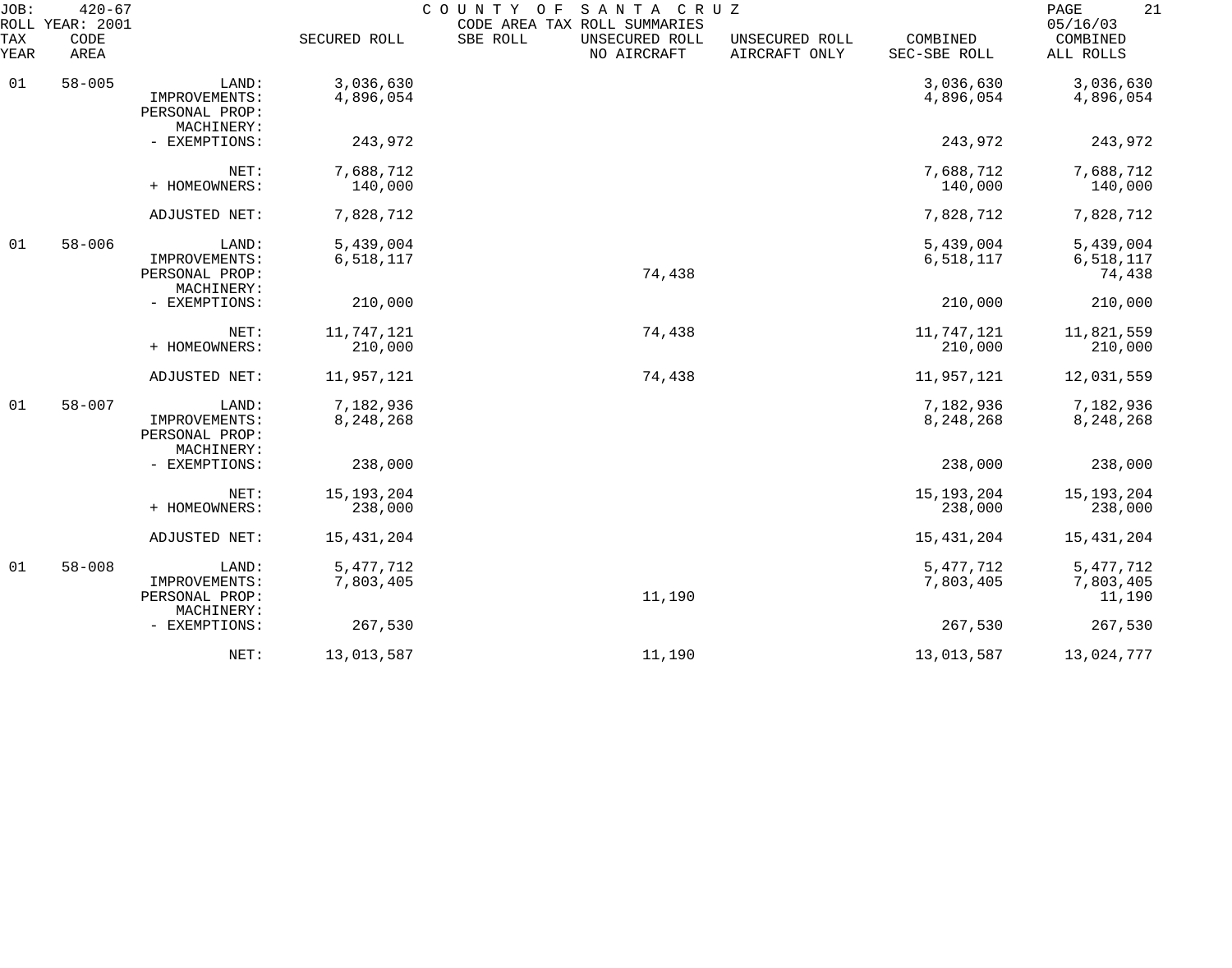| JOB:        | $420 - 67$<br>ROLL YEAR: 2001 |                                                                         |                    | COUNTY OF SANTA CRUZ<br>CODE AREA TAX ROLL SUMMARIES |                                 |                          | 22<br>PAGE<br>05/16/03 |
|-------------|-------------------------------|-------------------------------------------------------------------------|--------------------|------------------------------------------------------|---------------------------------|--------------------------|------------------------|
| TAX<br>YEAR | CODE<br>AREA                  |                                                                         | SECURED ROLL       | SBE ROLL<br>UNSECURED ROLL<br>NO AIRCRAFT            | UNSECURED ROLL<br>AIRCRAFT ONLY | COMBINED<br>SEC-SBE ROLL | COMBINED<br>ALL ROLLS  |
|             |                               | + HOMEOWNERS:                                                           | 266,000            |                                                      |                                 | 266,000                  | 266,000                |
|             |                               | ADJUSTED NET:                                                           | 13, 279, 587       | 11,190                                               |                                 | 13,279,587               | 13,290,777             |
| 01          | $65 - 003$                    | LAND:<br>IMPROVEMENTS:<br>PERSONAL PROP:<br>MACHINERY:<br>- EXEMPTIONS: |                    |                                                      |                                 |                          |                        |
|             |                               | NET:<br>+ HOMEOWNERS:                                                   |                    |                                                      |                                 |                          |                        |
|             |                               | ADJUSTED NET:                                                           |                    |                                                      |                                 |                          |                        |
| 01          | $65 - 006$                    | LAND:<br>IMPROVEMENTS:<br>PERSONAL PROP:<br>MACHINERY:<br>- EXEMPTIONS: | 235,622<br>252,451 |                                                      |                                 | 235,622<br>252,451       | 235,622<br>252,451     |
|             |                               | NET:<br>+ HOMEOWNERS:                                                   | 488,073            |                                                      |                                 | 488,073                  | 488,073                |
|             |                               | ADJUSTED NET:                                                           | 488,073            |                                                      |                                 | 488,073                  | 488,073                |
| 01          | $65 - 007$                    | LAND:<br>IMPROVEMENTS:<br>PERSONAL PROP:<br>MACHINERY:<br>- EXEMPTIONS: |                    |                                                      |                                 |                          |                        |
|             |                               | NET:<br>+ HOMEOWNERS:                                                   |                    |                                                      |                                 |                          |                        |
|             |                               | ADJUSTED NET:                                                           |                    |                                                      |                                 |                          |                        |
| 01          | $65 - 008$                    | LAND:<br>IMPROVEMENTS:<br>PERSONAL PROP:<br>MACHINERY:                  | 31,733             |                                                      |                                 | 31,733                   | 31,733                 |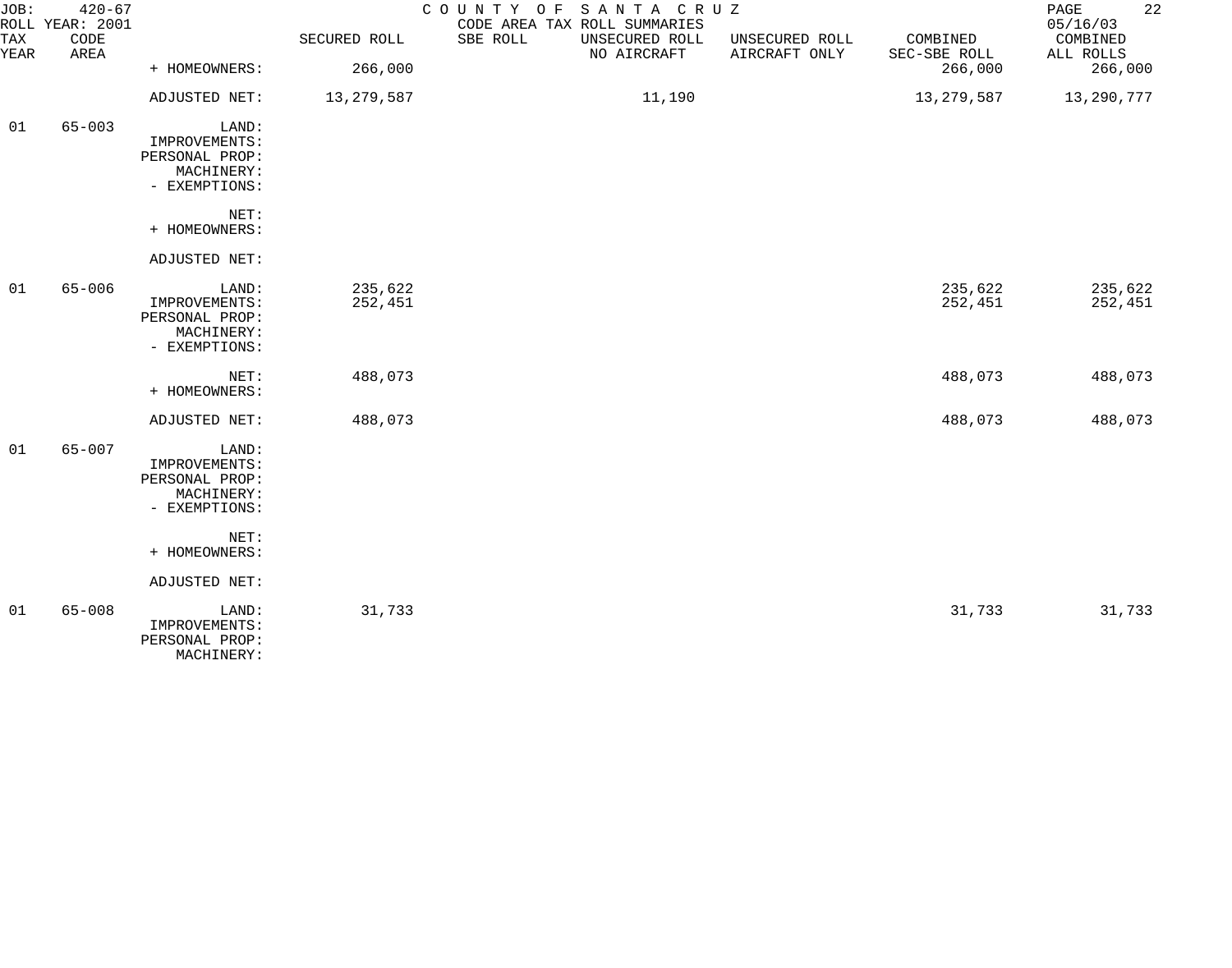| JOB:        | $420 - 67$<br>ROLL YEAR: 2001 |                                                        |                                       | COUNTY OF SANTA CRUZ<br>CODE AREA TAX ROLL SUMMARIES |                                 |                                       | 23<br>PAGE<br>05/16/03                |
|-------------|-------------------------------|--------------------------------------------------------|---------------------------------------|------------------------------------------------------|---------------------------------|---------------------------------------|---------------------------------------|
| TAX<br>YEAR | CODE<br>AREA                  |                                                        | SECURED ROLL                          | SBE ROLL<br>UNSECURED ROLL<br>NO AIRCRAFT            | UNSECURED ROLL<br>AIRCRAFT ONLY | COMBINED<br>SEC-SBE ROLL              | COMBINED<br>ALL ROLLS                 |
|             |                               | - EXEMPTIONS:                                          | 1,220                                 |                                                      |                                 | 1,220                                 | 1,220                                 |
|             |                               | NET:<br>+ HOMEOWNERS:                                  | 30,513                                |                                                      |                                 | 30,513                                | 30,513                                |
|             |                               | ADJUSTED NET:                                          | 30,513                                |                                                      |                                 | 30,513                                | 30,513                                |
| 01          | $65 - 009$                    | LAND:<br>IMPROVEMENTS:<br>PERSONAL PROP:<br>MACHINERY: | 2,897,073<br>2,904,042                |                                                      |                                 | 2,897,073<br>2,904,042                | 2,897,073<br>2,904,042                |
|             |                               | - EXEMPTIONS:                                          | 91,679                                |                                                      |                                 | 91,679                                | 91,679                                |
|             |                               | NET:<br>+ HOMEOWNERS:                                  | 5,709,436<br>91,000                   |                                                      |                                 | 5,709,436<br>91,000                   | 5,709,436<br>91,000                   |
|             |                               | ADJUSTED NET:                                          | 5,800,436                             |                                                      |                                 | 5,800,436                             | 5,800,436                             |
| 01          | $65 - 020$                    | LAND:<br>IMPROVEMENTS:<br>PERSONAL PROP:<br>MACHINERY: | 9,667,171<br>9,335,349                | 750<br>25,325                                        |                                 | 9,667,171<br>9,335,349                | 9,667,171<br>9,336,099<br>25,325      |
|             |                               | - EXEMPTIONS:                                          | 316,223                               |                                                      |                                 | 316,223                               | 316,223                               |
|             |                               | NET:<br>+ HOMEOWNERS:                                  | 18,686,297<br>315,000                 | 26,075                                               |                                 | 18,686,297<br>315,000                 | 18,712,372<br>315,000                 |
|             |                               | ADJUSTED NET:                                          | 19,001,297                            | 26,075                                               |                                 | 19,001,297                            | 19,027,372                            |
| 01          | $65 - 021$                    | LAND:<br>IMPROVEMENTS:<br>PERSONAL PROP:<br>MACHINERY: | 74, 134, 877<br>73,975,569<br>778,832 | 23,997<br>174,671<br>1,085,625                       |                                 | 74, 134, 877<br>73,975,569<br>778,832 | 74,158,874<br>74,150,240<br>1,864,457 |
|             |                               | - EXEMPTIONS:                                          | 2,130,129                             |                                                      |                                 | 2,130,129                             | 2,130,129                             |
|             |                               | NET:<br>+ HOMEOWNERS:                                  | 146,759,149<br>1,918,000              | 1,284,293                                            |                                 | 146,759,149<br>1,918,000              | 148,043,442<br>1,918,000              |
|             |                               | <b>ADJUSTED NET:</b>                                   | 148,677,149                           | 1,284,293                                            |                                 | 148,677,149                           | 149,961,442                           |
| 01          | $69 - 012$                    | LAND:                                                  |                                       | 2,316                                                |                                 | 2,316                                 | 2,316                                 |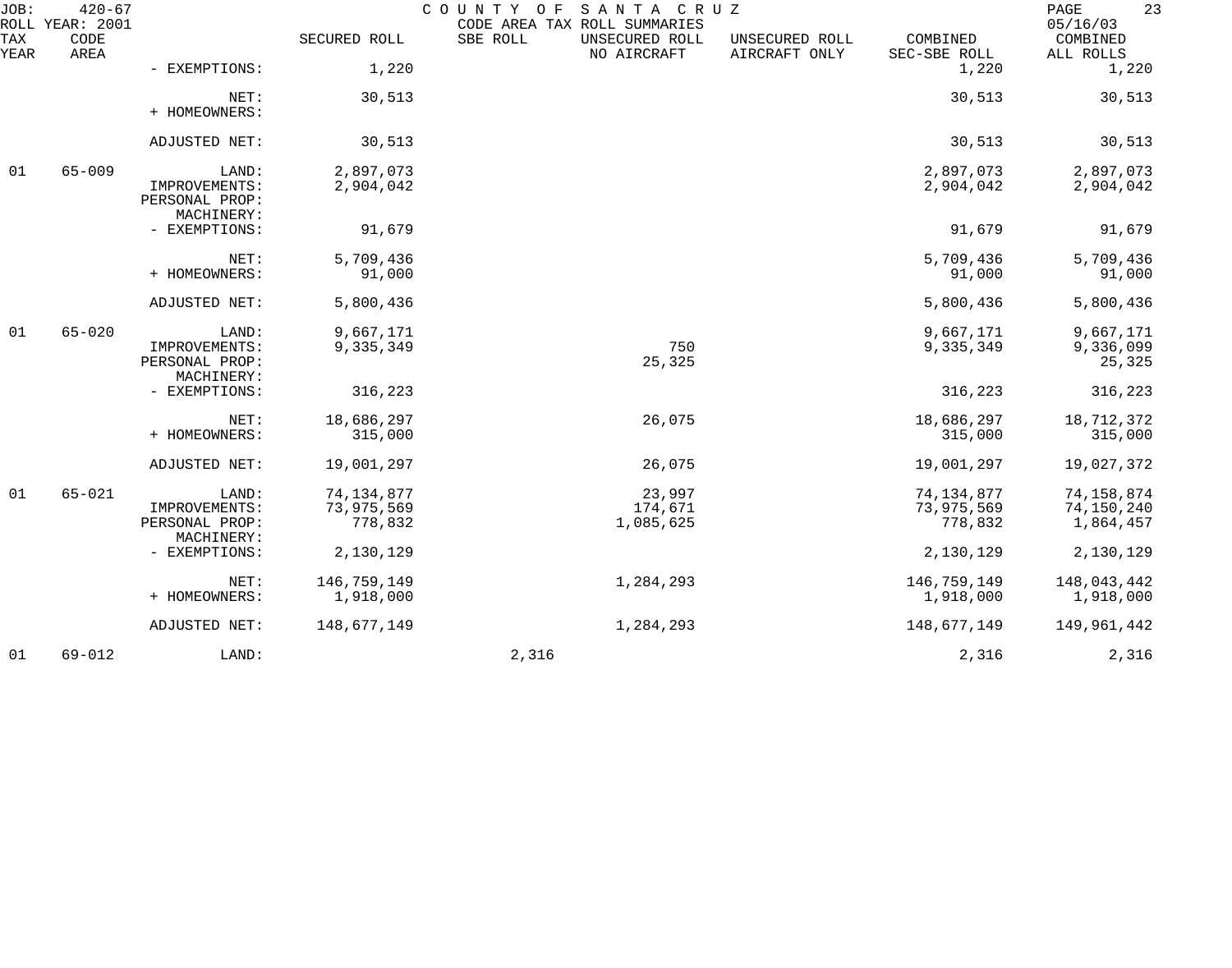| JOB:        | $420 - 67$<br>ROLL YEAR: 2001 |                                                                         |                          | COUNTY<br>O F           | SANTA CRUZ<br>CODE AREA TAX ROLL SUMMARIES |                                 |                          | 24<br>PAGE<br>05/16/03   |
|-------------|-------------------------------|-------------------------------------------------------------------------|--------------------------|-------------------------|--------------------------------------------|---------------------------------|--------------------------|--------------------------|
| TAX<br>YEAR | CODE<br>AREA                  |                                                                         | SECURED ROLL             | SBE ROLL                | UNSECURED ROLL<br>NO AIRCRAFT              | UNSECURED ROLL<br>AIRCRAFT ONLY | COMBINED<br>SEC-SBE ROLL | COMBINED<br>ALL ROLLS    |
|             |                               | IMPROVEMENTS:<br>PERSONAL PROP:<br>MACHINERY:                           |                          | 1,739<br>995            |                                            |                                 | 1,739<br>995             | 1,739<br>995             |
|             |                               | - EXEMPTIONS:                                                           |                          |                         |                                            |                                 |                          |                          |
|             |                               | NET:<br>+ HOMEOWNERS:                                                   |                          | 5,050                   |                                            |                                 | 5,050                    | 5,050                    |
|             |                               | ADJUSTED NET:                                                           |                          |                         |                                            |                                 | 5,050                    | 5,050                    |
| 01          | $69 - 013$                    | LAND:<br>IMPROVEMENTS:<br>PERSONAL PROP:                                | 18,128,971<br>13,953,219 |                         |                                            |                                 | 18,128,971<br>13,953,219 | 18,128,971<br>13,953,219 |
|             |                               | MACHINERY:<br>- EXEMPTIONS:                                             | 126,000                  |                         |                                            |                                 | 126,000                  | 126,000                  |
|             |                               | NET:<br>+ HOMEOWNERS:                                                   | 31,956,190<br>126,000    |                         |                                            |                                 | 31,956,190<br>126,000    | 31,956,190<br>126,000    |
|             |                               | ADJUSTED NET:                                                           | 32,082,190               |                         |                                            |                                 | 32,082,190               | 32,082,190               |
| 01          | $69 - 015$                    | LAND:<br>IMPROVEMENTS:<br>PERSONAL PROP:<br>MACHINERY:<br>- EXEMPTIONS: |                          | 3,285<br>2,466<br>1,412 |                                            |                                 | 3,285<br>2,466<br>1,412  | 3,285<br>2,466<br>1,412  |
|             |                               | NET:<br>+ HOMEOWNERS:                                                   |                          | 7,163                   |                                            |                                 | 7,163                    | 7,163                    |
|             |                               | ADJUSTED NET:                                                           |                          |                         |                                            |                                 | 7,163                    | 7,163                    |
| 01          | $69 - 016$                    | LAND:<br>IMPROVEMENTS:<br>PERSONAL PROP:<br>MACHINERY:                  | 191,950<br>911,483       |                         |                                            |                                 | 191,950<br>911,483       | 191,950<br>911,483       |
|             |                               | - EXEMPTIONS:<br>NET:<br>+ HOMEOWNERS:                                  | 1,103,433                |                         |                                            |                                 | 1,103,433                | 1,103,433                |
|             |                               |                                                                         |                          |                         |                                            |                                 |                          |                          |

ADJUSTED NET: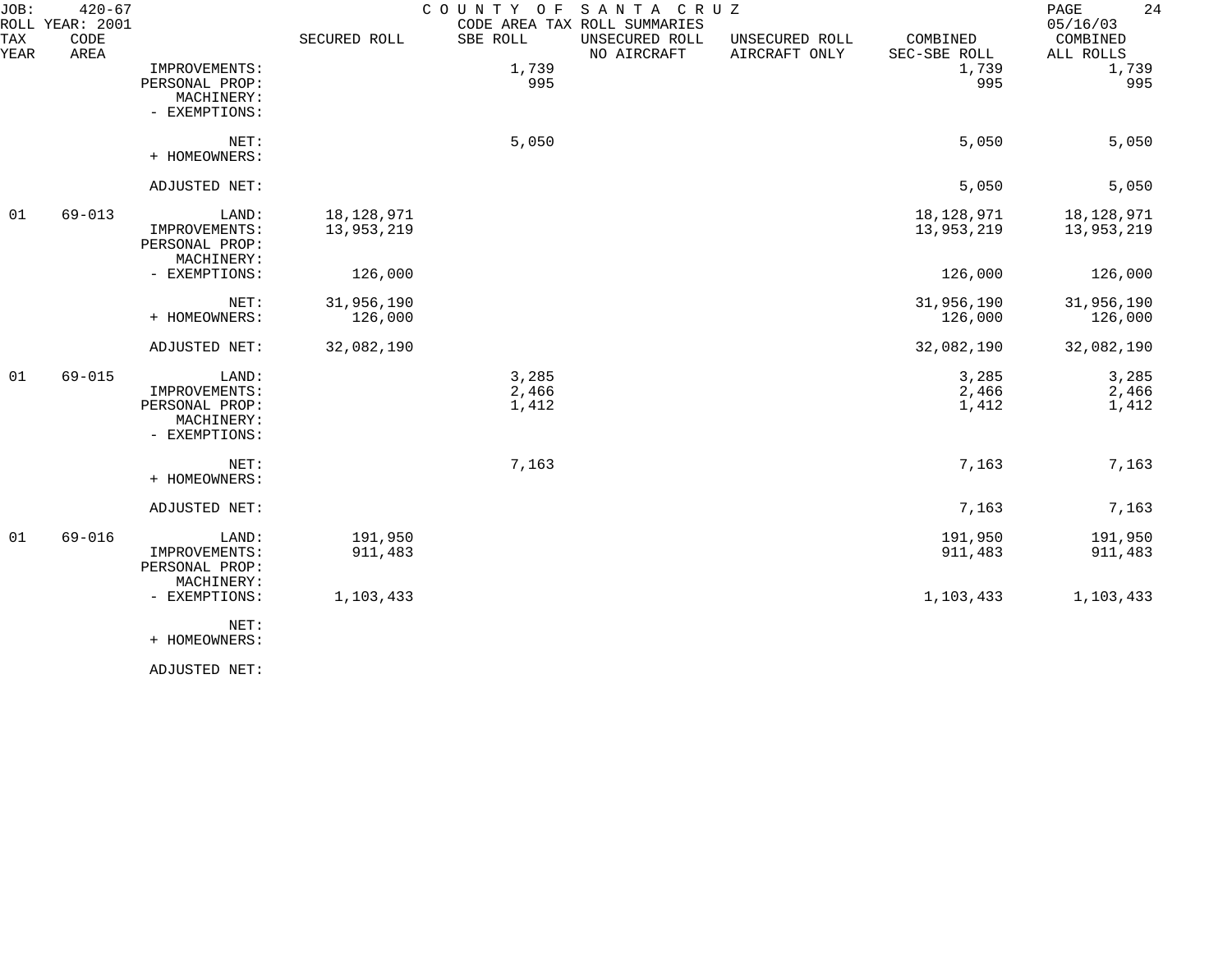| JOB:               | $420 - 67$<br>ROLL YEAR: 2001 |                |              | COUNTY OF | SANTA CRUZ<br>CODE AREA TAX ROLL SUMMARIES |                                 |                          | 25<br>PAGE<br>05/16/03 |
|--------------------|-------------------------------|----------------|--------------|-----------|--------------------------------------------|---------------------------------|--------------------------|------------------------|
| <b>TAX</b><br>YEAR | CODE<br>AREA                  |                | SECURED ROLL | SBE ROLL  | UNSECURED ROLL<br>NO AIRCRAFT              | UNSECURED ROLL<br>AIRCRAFT ONLY | COMBINED<br>SEC-SBE ROLL | COMBINED<br>ALL ROLLS  |
| 01                 | $69 - 019$                    | LAND:          |              |           |                                            |                                 |                          |                        |
|                    |                               | IMPROVEMENTS:  |              |           |                                            |                                 |                          |                        |
|                    |                               | PERSONAL PROP: |              |           |                                            |                                 |                          |                        |
|                    |                               | MACHINERY:     |              |           |                                            |                                 |                          |                        |
|                    |                               | - EXEMPTIONS:  |              |           |                                            |                                 |                          |                        |
|                    |                               | NET:           |              |           |                                            |                                 |                          |                        |
|                    |                               | + HOMEOWNERS:  |              |           |                                            |                                 |                          |                        |
|                    |                               | ADJUSTED NET:  |              |           |                                            |                                 |                          |                        |
| 01                 | $69 - 020$                    | LAND:          | 5,393,250    |           |                                            |                                 | 5,393,250                | 5,393,250              |
|                    |                               | IMPROVEMENTS:  | 3,073,944    |           |                                            |                                 | 3,073,944                | 3,073,944              |
|                    |                               | PERSONAL PROP: |              |           |                                            |                                 |                          |                        |
|                    |                               | MACHINERY:     |              |           |                                            |                                 |                          |                        |
|                    |                               | - EXEMPTIONS:  | 49,000       |           |                                            |                                 | 49,000                   | 49,000                 |
|                    |                               | NET:           | 8, 418, 194  |           |                                            |                                 | 8, 418, 194              | 8,418,194              |
|                    |                               | + HOMEOWNERS:  | 49,000       |           |                                            |                                 | 49,000                   | 49,000                 |
|                    |                               | ADJUSTED NET:  | 8,467,194    |           |                                            |                                 | 8,467,194                | 8,467,194              |
| 01                 | $69 - 022$                    | LAND:          | 437,045      |           |                                            |                                 | 437,045                  | 437,045                |
|                    |                               | IMPROVEMENTS:  | 3,976        |           |                                            |                                 | 3,976                    | 3,976                  |
|                    |                               | PERSONAL PROP: |              |           |                                            |                                 |                          |                        |
|                    |                               | MACHINERY:     |              |           |                                            |                                 |                          |                        |
|                    |                               | - EXEMPTIONS:  |              |           |                                            |                                 |                          |                        |
|                    |                               | NET:           | 441,021      |           |                                            |                                 | 441,021                  | 441,021                |
|                    |                               | + HOMEOWNERS:  |              |           |                                            |                                 |                          |                        |
|                    |                               | ADJUSTED NET:  | 441,021      |           |                                            |                                 | 441,021                  | 441,021                |
| 01                 | $69 - 023$                    | LAND:          | 25,037,639   |           |                                            |                                 | 25,037,639               | 25,037,639             |
|                    |                               | IMPROVEMENTS:  | 14,436,143   |           |                                            |                                 | 14,436,143               | 14,436,143             |
|                    |                               | PERSONAL PROP: |              |           |                                            |                                 |                          |                        |
|                    |                               | MACHINERY:     |              |           |                                            |                                 |                          |                        |
|                    |                               | - EXEMPTIONS:  | 158,879      |           |                                            |                                 | 158,879                  | 158,879                |
|                    |                               | NET:           | 39, 314, 903 |           |                                            |                                 | 39, 314, 903             | 39, 314, 903           |
|                    |                               | + HOMEOWNERS:  | 154,000      |           |                                            |                                 | 154,000                  | 154,000                |
|                    |                               | ADJUSTED NET:  | 39,468,903   |           |                                            |                                 | 39,468,903               | 39,468,903             |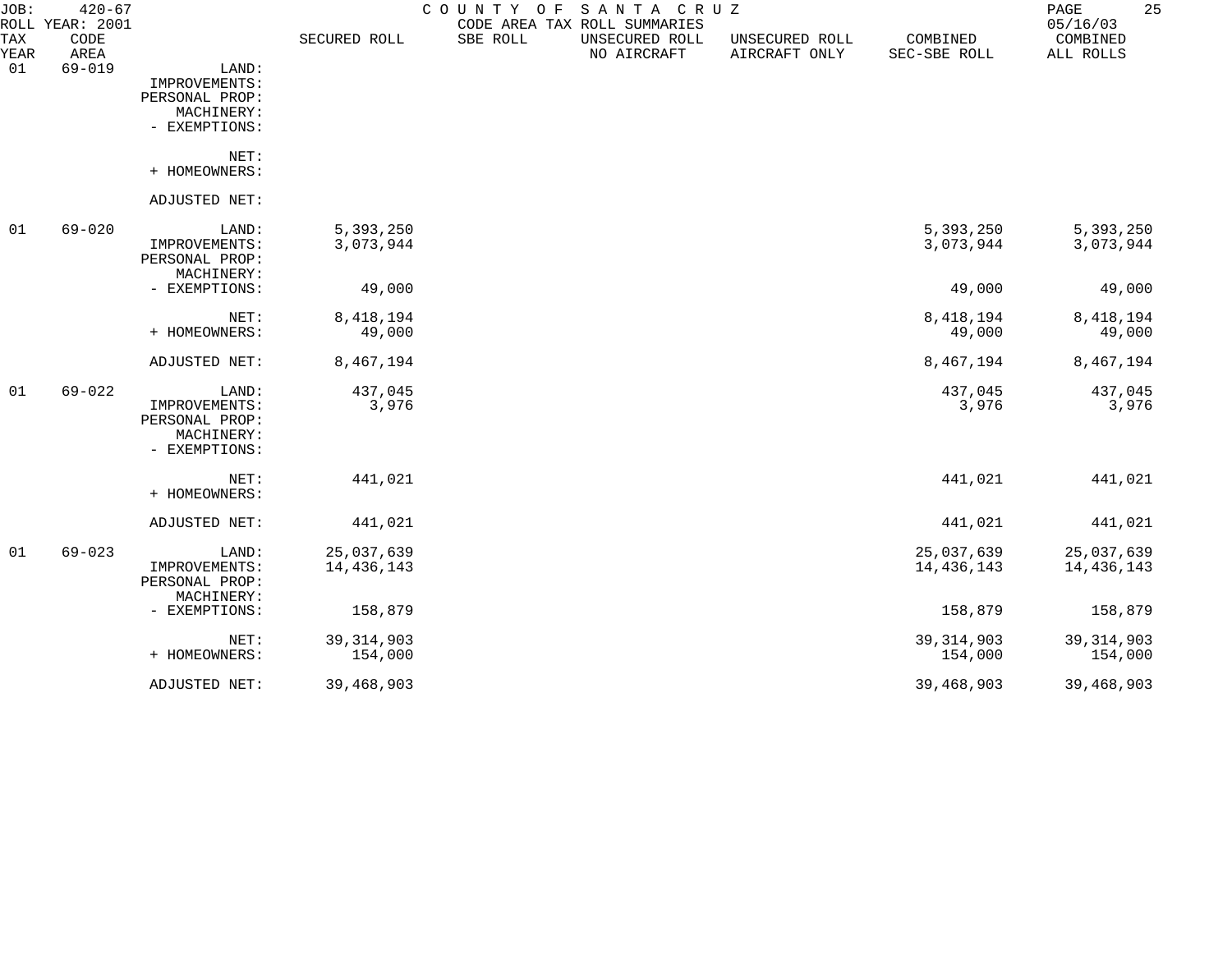| JOB:<br>TAX<br>YEAR | $420 - 67$<br>ROLL YEAR: 2001<br>CODE<br>AREA |                                                                                 | SECURED ROLL             | COUNTY<br>SANTA CRUZ<br>O F<br>CODE AREA TAX ROLL SUMMARIES<br>SBE ROLL<br>UNSECURED ROLL<br>NO AIRCRAFT | UNSECURED ROLL<br>AIRCRAFT ONLY | COMBINED<br>SEC-SBE ROLL | 26<br>PAGE<br>05/16/03<br>COMBINED<br>ALL ROLLS |
|---------------------|-----------------------------------------------|---------------------------------------------------------------------------------|--------------------------|----------------------------------------------------------------------------------------------------------|---------------------------------|--------------------------|-------------------------------------------------|
| 01                  | $69 - 029$                                    | LAND:<br>IMPROVEMENTS:<br>PERSONAL PROP:<br>MACHINERY:                          | 15,021,963<br>14,901,990 | 41,154                                                                                                   |                                 | 15,021,963<br>14,901,990 | 15,021,963<br>14,901,990<br>41,154              |
|                     |                                               | - EXEMPTIONS:                                                                   | 273,000                  |                                                                                                          |                                 | 273,000                  | 273,000                                         |
|                     |                                               | NET:<br>+ HOMEOWNERS:                                                           | 29,650,953<br>273,000    | 41,154                                                                                                   |                                 | 29,650,953<br>273,000    | 29,692,107<br>273,000                           |
|                     |                                               | ADJUSTED NET:                                                                   | 29,923,953               | 41,154                                                                                                   |                                 | 29,923,953               | 29,965,107                                      |
| 01                  | $69 - 030$                                    | LAND:<br>IMPROVEMENTS:<br>PERSONAL PROP:<br>MACHINERY:<br>- EXEMPTIONS:<br>NET: |                          |                                                                                                          |                                 |                          |                                                 |
|                     |                                               | + HOMEOWNERS:                                                                   |                          |                                                                                                          |                                 |                          |                                                 |
| 01                  | $69 - 032$                                    | ADJUSTED NET:<br>LAND:<br>IMPROVEMENTS:<br>PERSONAL PROP:<br>MACHINERY:         | 5,578,060<br>5,952,357   | 29,059                                                                                                   |                                 | 5,578,060<br>5,952,357   | 5,578,060<br>5,952,357<br>29,059                |
|                     |                                               | - EXEMPTIONS:                                                                   | 224,520                  |                                                                                                          |                                 | 224,520                  | 224,520                                         |
|                     |                                               | NET:<br>+ HOMEOWNERS:                                                           | 11,305,897<br>224,000    | 29,059                                                                                                   |                                 | 11,305,897<br>224,000    | 11,334,956<br>224,000                           |
|                     |                                               | ADJUSTED NET:                                                                   | 11,529,897               | 29,059                                                                                                   |                                 | 11,529,897               | 11,558,956                                      |
| 01                  | $69 - 038$                                    | LAND:<br>IMPROVEMENTS:<br>PERSONAL PROP:<br>MACHINERY:                          | 7,899,255<br>8,344,805   | 30,025                                                                                                   |                                 | 7,899,255<br>8,344,805   | 7,899,255<br>8,344,805<br>30,025                |
|                     |                                               | - EXEMPTIONS:                                                                   | 315,734                  |                                                                                                          |                                 | 315,734                  | 315,734                                         |
|                     |                                               | NET:                                                                            | 15,928,326               | 30,025                                                                                                   |                                 | 15,928,326               | 15,958,351                                      |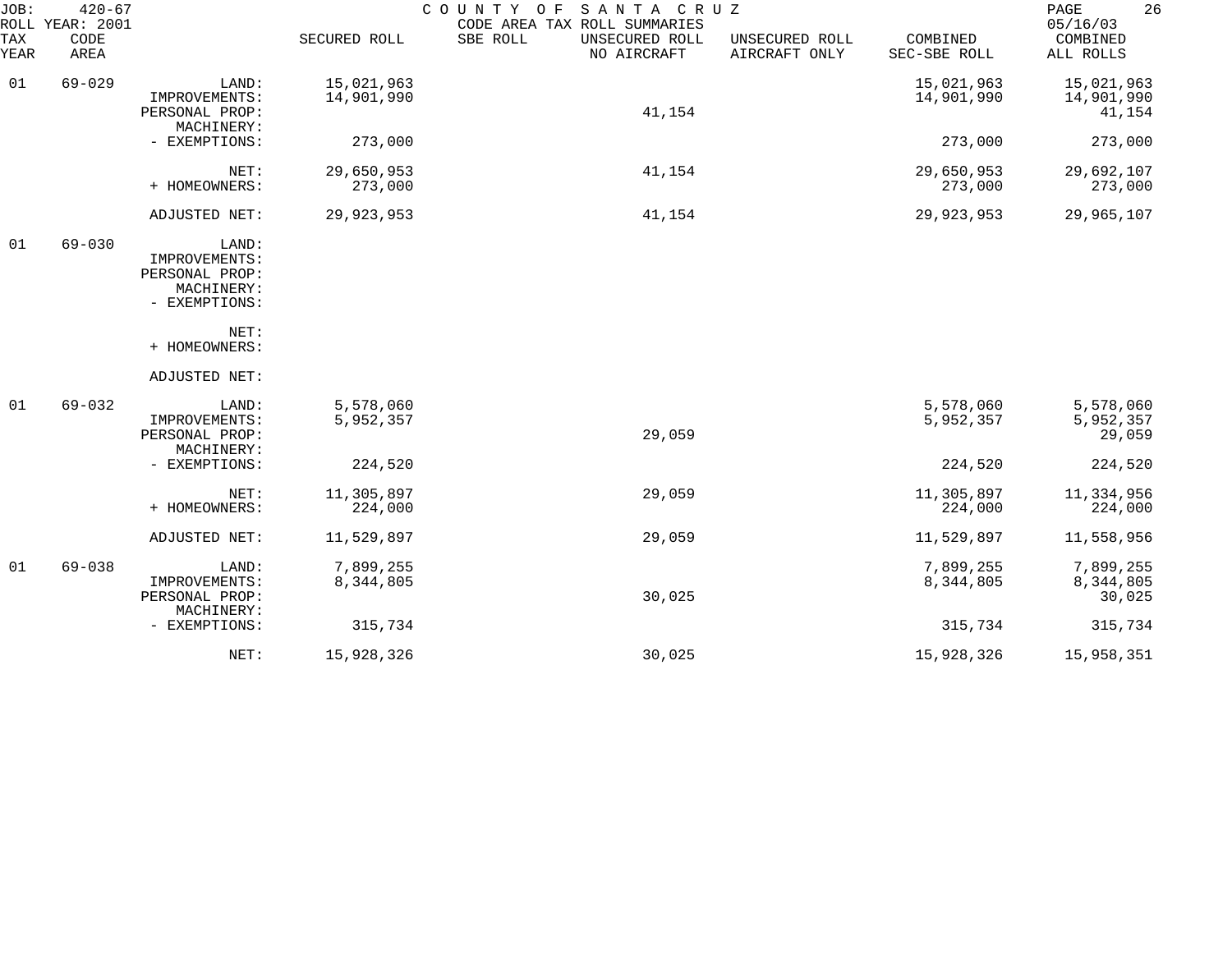| JOB:        | $420 - 67$<br>ROLL YEAR: 2001 |                                               |              | COUNTY OF<br>SANTA CRUZ<br>CODE AREA TAX ROLL SUMMARIES |                                 |                          | 27<br>PAGE<br>05/16/03 |
|-------------|-------------------------------|-----------------------------------------------|--------------|---------------------------------------------------------|---------------------------------|--------------------------|------------------------|
| TAX<br>YEAR | CODE<br>AREA                  |                                               | SECURED ROLL | SBE ROLL<br>UNSECURED ROLL<br>NO AIRCRAFT               | UNSECURED ROLL<br>AIRCRAFT ONLY | COMBINED<br>SEC-SBE ROLL | COMBINED<br>ALL ROLLS  |
|             |                               | + HOMEOWNERS:                                 | 313,600      |                                                         |                                 | 313,600                  | 313,600                |
|             |                               | ADJUSTED NET:                                 | 16, 241, 926 | 30,025                                                  |                                 | 16, 241, 926             | 16, 271, 951           |
| 01          | $69 - 048$                    | LAND:                                         | 5,160,444    |                                                         |                                 | 5,160,444                | 5,160,444              |
|             |                               | IMPROVEMENTS:<br>PERSONAL PROP:<br>MACHINERY: | 5,992,158    | 16,135                                                  |                                 | 5,992,158                | 5,992,158<br>16,135    |
|             |                               | - EXEMPTIONS:                                 | 203,545      |                                                         |                                 | 203,545                  | 203,545                |
|             |                               | NET:                                          | 10,949,057   | 16,135                                                  |                                 | 10,949,057               | 10,965,192             |
|             |                               | + HOMEOWNERS:                                 | 152,600      |                                                         |                                 | 152,600                  | 152,600                |
|             |                               | ADJUSTED NET:                                 | 11,101,657   | 16,135                                                  |                                 | 11,101,657               | 11, 117, 792           |
| 01          | $69 - 049$                    | LAND:                                         | 450,799      |                                                         |                                 | 450,799                  | 450,799                |
|             |                               | IMPROVEMENTS:<br>PERSONAL PROP:<br>MACHINERY: | 672,839      |                                                         |                                 | 672,839                  | 672,839                |
|             |                               | - EXEMPTIONS:                                 | 28,000       |                                                         |                                 | 28,000                   | 28,000                 |
|             |                               | NET:                                          | 1,095,638    |                                                         |                                 | 1,095,638                | 1,095,638              |
|             |                               | + HOMEOWNERS:                                 | 28,000       |                                                         |                                 | 28,000                   | 28,000                 |
|             |                               | ADJUSTED NET:                                 | 1,123,638    |                                                         |                                 | 1,123,638                | 1,123,638              |
| 01          | $69 - 050$                    | LAND:                                         | 7,242,674    |                                                         |                                 | 7,242,674                | 7,242,674              |
|             |                               | IMPROVEMENTS:<br>PERSONAL PROP:<br>MACHINERY: | 2,730,031    |                                                         |                                 | 2,730,031                | 2,730,031              |
|             |                               | - EXEMPTIONS:                                 | 70,686       |                                                         |                                 | 70,686                   | 70,686                 |
|             |                               | NET:                                          | 9,902,019    |                                                         |                                 | 9,902,019                | 9,902,019              |
|             |                               | + HOMEOWNERS:                                 | 70,000       |                                                         |                                 | 70,000                   | 70,000                 |
|             |                               | ADJUSTED NET:                                 | 9,972,019    |                                                         |                                 | 9,972,019                | 9,972,019              |
| 01          | $69 - 051$                    | LAND:<br>IMPROVEMENTS:                        |              |                                                         |                                 |                          |                        |

PERSONAL PROP:

MACHINERY: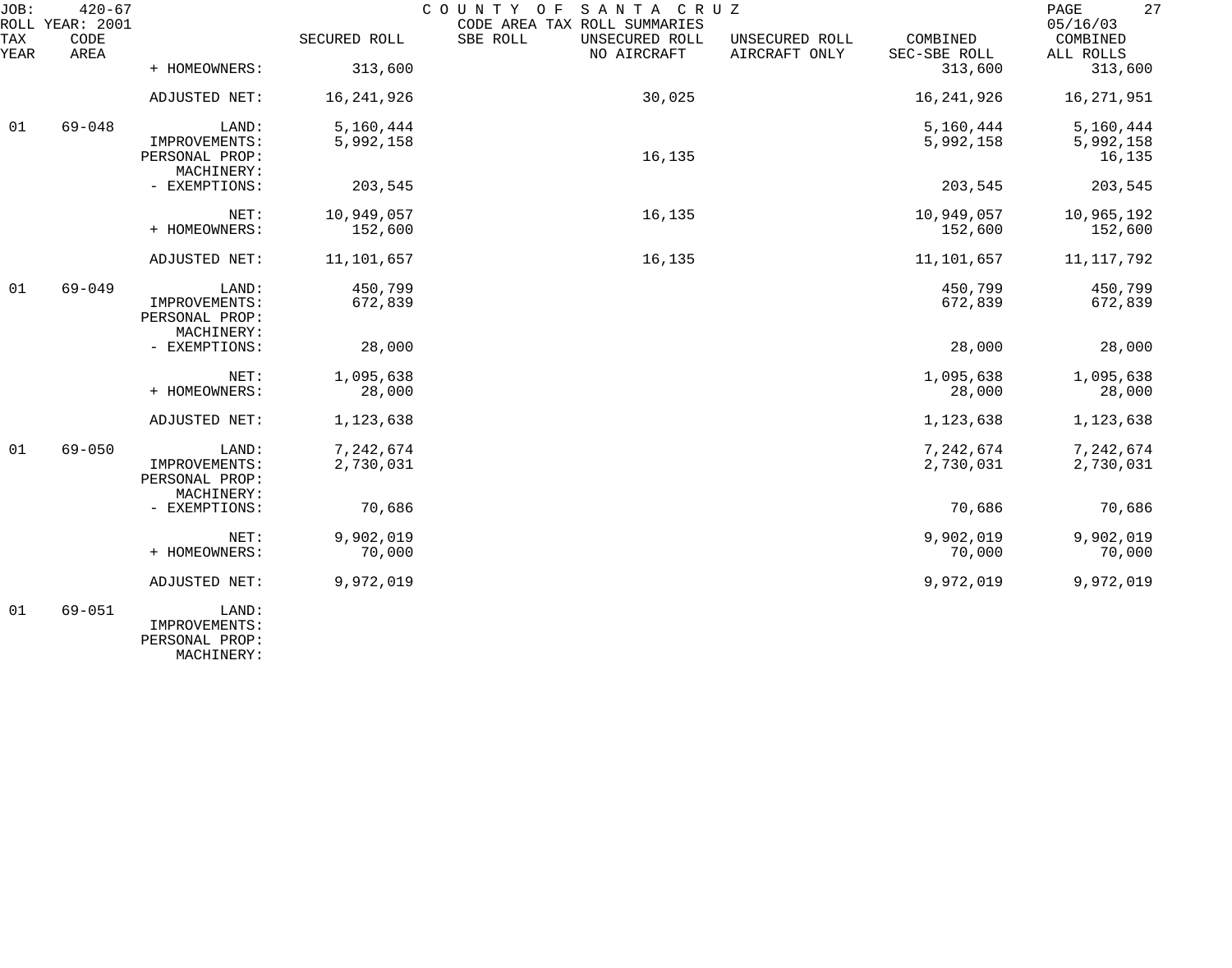| JOB:        | $420 - 67$<br>ROLL YEAR: 2001 |                              |              | COUNTY OF<br>SANTA CRUZ<br>CODE AREA TAX ROLL SUMMARIES |                                 |                          | 28<br>PAGE<br>05/16/03 |
|-------------|-------------------------------|------------------------------|--------------|---------------------------------------------------------|---------------------------------|--------------------------|------------------------|
| TAX<br>YEAR | CODE<br>AREA                  |                              | SECURED ROLL | SBE ROLL<br>UNSECURED ROLL<br>NO AIRCRAFT               | UNSECURED ROLL<br>AIRCRAFT ONLY | COMBINED<br>SEC-SBE ROLL | COMBINED<br>ALL ROLLS  |
|             |                               | - EXEMPTIONS:                |              |                                                         |                                 |                          |                        |
|             |                               | NET:<br>+ HOMEOWNERS:        |              |                                                         |                                 |                          |                        |
|             |                               | ADJUSTED NET:                |              |                                                         |                                 |                          |                        |
|             |                               |                              |              |                                                         |                                 |                          |                        |
| 01          | 69-070                        | LAND:                        | 29,995,075   |                                                         |                                 | 29,995,075               | 29,995,075             |
|             |                               | IMPROVEMENTS:                | 20, 422, 761 |                                                         |                                 | 20,422,761               | 20,422,761             |
|             |                               | PERSONAL PROP:<br>MACHINERY: | 272,591      | 44,630                                                  |                                 | 272,591                  | 317,221                |
|             |                               | - EXEMPTIONS:                | 3,108,302    |                                                         |                                 | 3,108,302                | 3,108,302              |
|             |                               | NET:                         | 47,582,125   | 44,630                                                  |                                 | 47,582,125               | 47,626,755             |
|             |                               | + HOMEOWNERS:                | 662,200      |                                                         |                                 | 662,200                  | 662,200                |
|             |                               | ADJUSTED NET:                | 48, 244, 325 | 44,630                                                  |                                 | 48, 244, 325             | 48,288,955             |
| 01          | 69-071                        | LAND:                        | 163,707      |                                                         |                                 | 163,707                  | 163,707                |
|             |                               | IMPROVEMENTS:                | 441,415      |                                                         |                                 | 441,415                  | 441,415                |
|             |                               | PERSONAL PROP:<br>MACHINERY: | 57,651       |                                                         |                                 | 57,651                   | 57,651                 |
|             |                               | - EXEMPTIONS:                | 657,907      |                                                         |                                 | 657,907                  | 657,907                |
|             |                               | NET:                         | 4,866        |                                                         |                                 | 4,866                    | 4,866                  |
|             |                               | + HOMEOWNERS:                |              |                                                         |                                 |                          |                        |
|             |                               | ADJUSTED NET:                | 4,866        |                                                         |                                 | 4,866                    | 4,866                  |
| 01          | $69 - 072$                    | LAND:                        | 223,024      |                                                         |                                 | 223,024                  | 223,024                |
|             |                               | IMPROVEMENTS:                | 239,230      |                                                         |                                 | 239,230                  | 239,230                |
|             |                               | PERSONAL PROP:               |              |                                                         |                                 |                          |                        |
|             |                               | MACHINERY:                   |              |                                                         |                                 |                          |                        |
|             |                               | - EXEMPTIONS:                | 17,080       |                                                         |                                 | 17,080                   | 17,080                 |
|             |                               | NET:                         | 445,174      |                                                         |                                 | 445,174                  | 445,174                |
|             |                               | + HOMEOWNERS:                | 14,000       |                                                         |                                 | 14,000                   | 14,000                 |
|             |                               | ADJUSTED NET:                | 459,174      |                                                         |                                 | 459,174                  | 459,174                |
| 01          | $69 - 074$                    | LAND:                        | 43,815       |                                                         |                                 | 43,815                   | 43,815                 |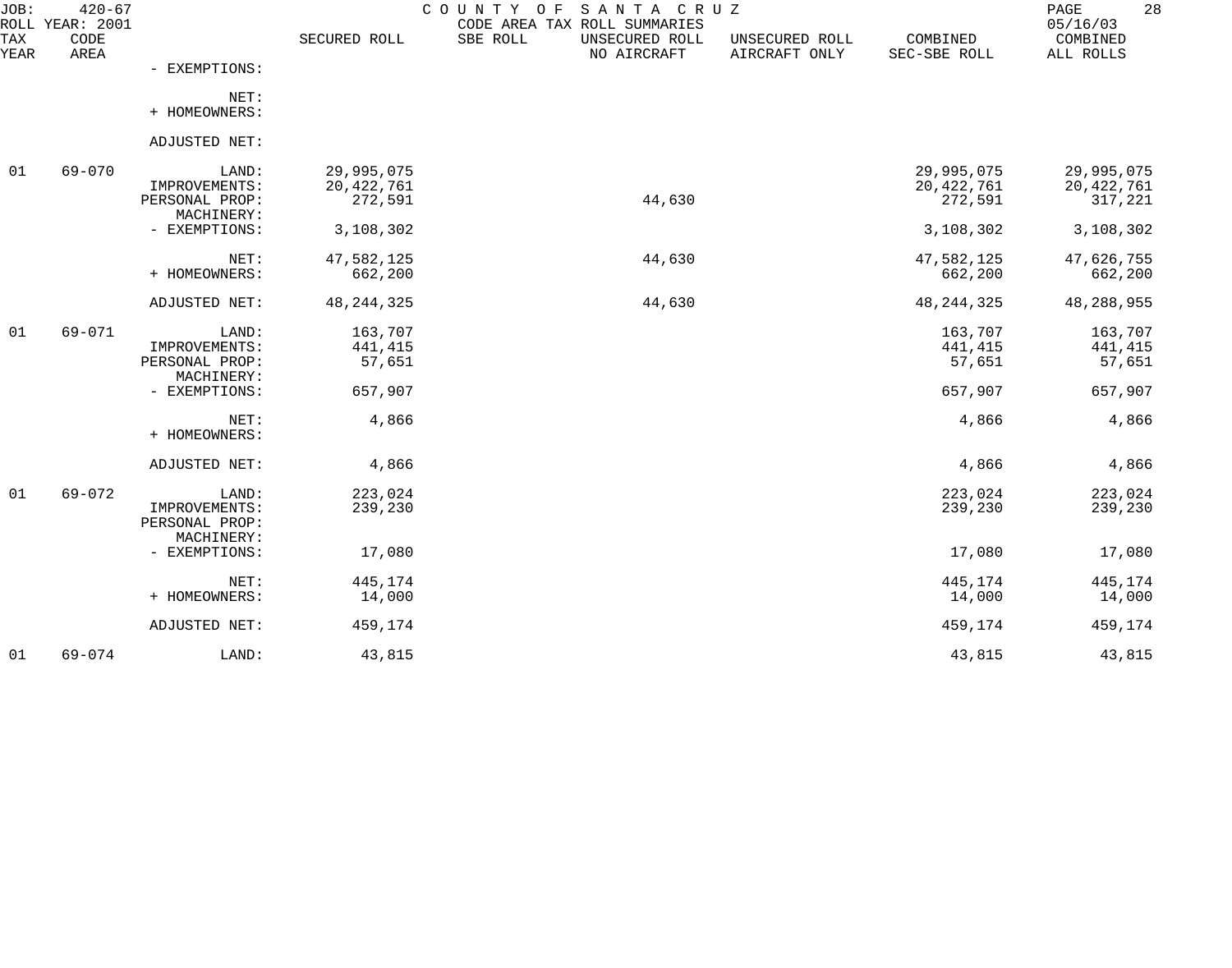| JOB:        | $420 - 67$<br>ROLL YEAR: 2001 |                                                                                 |                          | COUNTY<br>O F | SANTA CRUZ<br>CODE AREA TAX ROLL SUMMARIES |                                 |                          | 29<br>PAGE<br>05/16/03   |
|-------------|-------------------------------|---------------------------------------------------------------------------------|--------------------------|---------------|--------------------------------------------|---------------------------------|--------------------------|--------------------------|
| TAX<br>YEAR | CODE<br>AREA                  |                                                                                 | SECURED ROLL             | SBE ROLL      | UNSECURED ROLL<br>NO AIRCRAFT              | UNSECURED ROLL<br>AIRCRAFT ONLY | COMBINED<br>SEC-SBE ROLL | COMBINED<br>ALL ROLLS    |
|             |                               | IMPROVEMENTS:<br>PERSONAL PROP:<br>MACHINERY:                                   |                          |               |                                            |                                 |                          |                          |
|             |                               | - EXEMPTIONS:                                                                   | 43,815                   |               |                                            |                                 | 43,815                   | 43,815                   |
|             |                               | NET:<br>+ HOMEOWNERS:                                                           |                          |               |                                            |                                 |                          |                          |
|             |                               | ADJUSTED NET:                                                                   |                          |               |                                            |                                 |                          |                          |
| 01          | $69 - 075$                    | LAND:<br>IMPROVEMENTS:<br>PERSONAL PROP:<br>MACHINERY:<br>- EXEMPTIONS:         | 238,675<br>79,985        |               |                                            |                                 | 238,675<br>79,985        | 238,675<br>79,985        |
|             |                               | NET:<br>+ HOMEOWNERS:                                                           | 318,660                  |               |                                            |                                 | 318,660                  | 318,660                  |
|             |                               | ADJUSTED NET:                                                                   | 318,660                  |               |                                            |                                 | 318,660                  | 318,660                  |
| 01          | $69 - 077$                    | LAND:<br>IMPROVEMENTS:<br>PERSONAL PROP:<br>MACHINERY:                          | 16,527,197<br>15,459,381 |               |                                            |                                 | 16,527,197<br>15,459,381 | 16,527,197<br>15,459,381 |
|             |                               | - EXEMPTIONS:                                                                   | 986,193                  |               |                                            |                                 | 986,193                  | 986,193                  |
|             |                               | NET:<br>+ HOMEOWNERS:                                                           | 31,000,385<br>847,000    |               |                                            |                                 | 31,000,385<br>847,000    | 31,000,385<br>847,000    |
|             |                               | ADJUSTED NET:                                                                   | 31,847,385               |               |                                            |                                 | 31,847,385               | 31,847,385               |
| 01          | $69 - 078$                    | LAND:<br>IMPROVEMENTS:<br>PERSONAL PROP:<br>MACHINERY:<br>- EXEMPTIONS:<br>NET: |                          |               |                                            |                                 |                          |                          |
|             |                               | + HOMEOWNERS:                                                                   |                          |               |                                            |                                 |                          |                          |

ADJUSTED NET: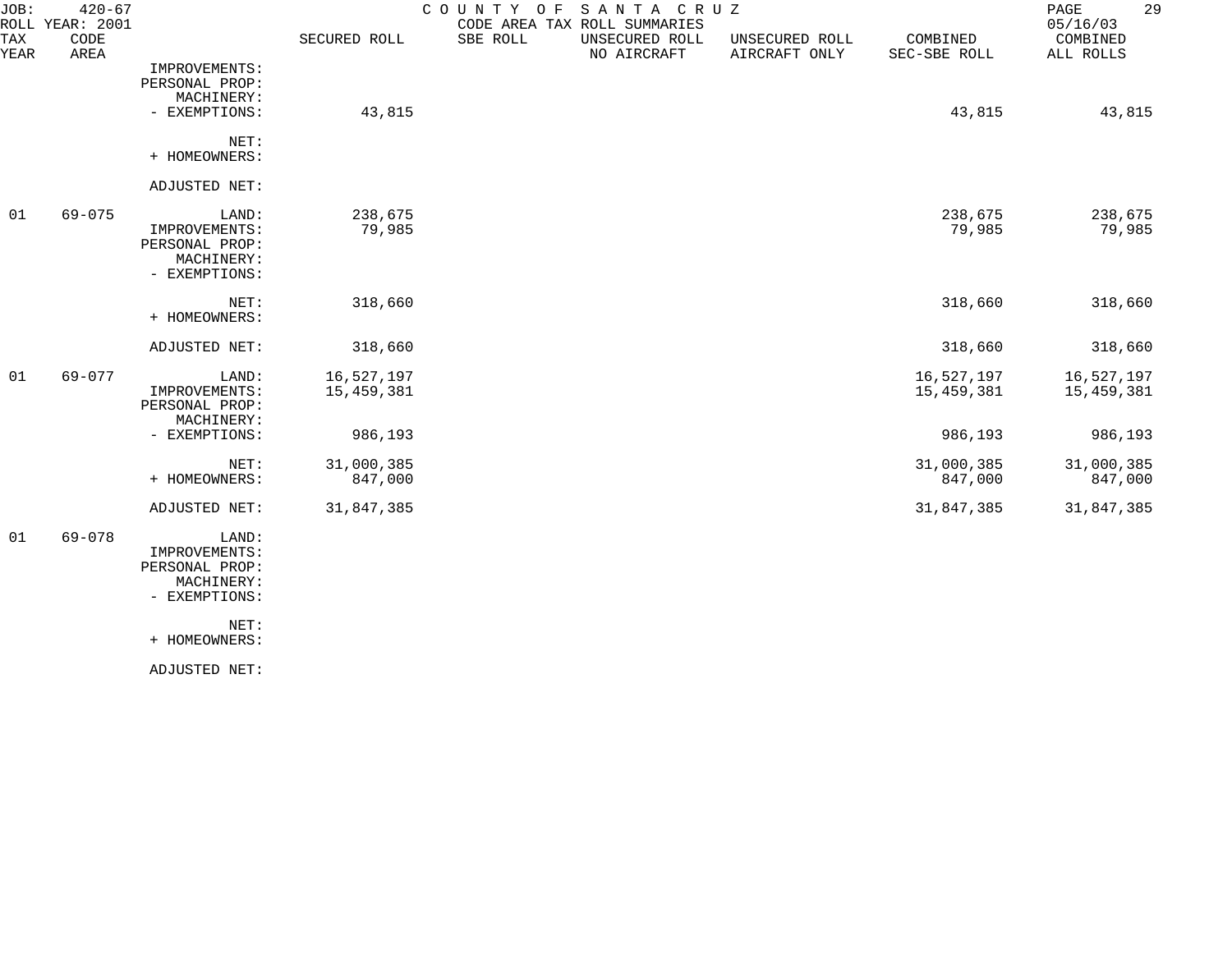| JOB:<br>ROLL | $420 - 67$<br>YEAR: 2001 |                             |              | COUNTY OF<br>SANTA CRUZ<br>CODE AREA TAX ROLL SUMMARIES |                                 |                          | 30<br>PAGE<br>05/16/03 |
|--------------|--------------------------|-----------------------------|--------------|---------------------------------------------------------|---------------------------------|--------------------------|------------------------|
| TAX<br>YEAR  | CODE<br>AREA             |                             | SECURED ROLL | SBE ROLL<br>UNSECURED ROLL<br>NO AIRCRAFT               | UNSECURED ROLL<br>AIRCRAFT ONLY | COMBINED<br>SEC-SBE ROLL | COMBINED<br>ALL ROLLS  |
| 01           | $69 - 079$               | LAND:                       | 59,347       |                                                         |                                 | 59,347                   | 59,347                 |
|              |                          | IMPROVEMENTS:               | 4,110        |                                                         |                                 | 4,110                    | 4,110                  |
|              |                          | PERSONAL PROP:              |              |                                                         |                                 |                          |                        |
|              |                          | MACHINERY:                  |              |                                                         |                                 |                          |                        |
|              |                          | - EXEMPTIONS:               |              |                                                         |                                 |                          |                        |
|              |                          | NET:                        | 63,457       |                                                         |                                 | 63,457                   | 63,457                 |
|              |                          | + HOMEOWNERS:               |              |                                                         |                                 |                          |                        |
|              |                          | ADJUSTED NET:               | 63,457       |                                                         |                                 | 63,457                   | 63,457                 |
| 01           | $69 - 087$               | LAND:                       | 3,551,529    |                                                         |                                 | 3,551,529                | 3,551,529              |
|              |                          | IMPROVEMENTS:               | 3,717,309    |                                                         |                                 | 3,717,309                | 3,717,309              |
|              |                          | PERSONAL PROP:              |              |                                                         |                                 |                          |                        |
|              |                          | MACHINERY:                  |              |                                                         |                                 |                          |                        |
|              |                          | - EXEMPTIONS:               | 182,000      |                                                         |                                 | 182,000                  | 182,000                |
|              |                          | NET:                        | 7,086,838    |                                                         |                                 | 7,086,838                | 7,086,838              |
|              |                          | + HOMEOWNERS:               | 182,000      |                                                         |                                 | 182,000                  | 182,000                |
|              |                          | ADJUSTED NET:               | 7,268,838    |                                                         |                                 | 7,268,838                | 7,268,838              |
| 01           | $69 - 089$               | LAND:                       | 5, 174, 636  |                                                         |                                 | 5, 174, 636              | 5, 174, 636            |
|              |                          | IMPROVEMENTS:               | 5,815,855    |                                                         |                                 | 5,815,855                | 5,815,855              |
|              |                          | PERSONAL PROP:              |              |                                                         |                                 |                          |                        |
|              |                          | MACHINERY:                  |              |                                                         |                                 |                          |                        |
|              |                          | - EXEMPTIONS:               | 248,932      |                                                         |                                 | 248,932                  | 248,932                |
|              |                          | NET:                        | 10,741,559   |                                                         |                                 | 10,741,559               | 10,741,559             |
|              |                          | + HOMEOWNERS:               | 245,000      |                                                         |                                 | 245,000                  | 245,000                |
|              |                          | ADJUSTED NET:               | 10,986,559   |                                                         |                                 | 10,986,559               | 10,986,559             |
| 01           | $69 - 090$               | LAND:                       | 1,890,428    |                                                         |                                 | 1,890,428                | 1,890,428              |
|              |                          | IMPROVEMENTS:               | 1,265,654    | 56,344                                                  |                                 | 1,265,654                | 1,321,998              |
|              |                          | PERSONAL PROP:              |              |                                                         |                                 |                          |                        |
|              |                          | MACHINERY:<br>- EXEMPTIONS: | 21,000       |                                                         |                                 | 21,000                   | 21,000                 |
|              |                          |                             |              |                                                         |                                 |                          |                        |
|              |                          | NET:                        | 3,135,082    | 56,344                                                  |                                 | 3, 135, 082              | 3, 191, 426            |
|              |                          | + HOMEOWNERS:               | 21,000       |                                                         |                                 | 21,000                   | 21,000                 |
|              |                          | ADJUSTED NET:               | 3,156,082    | 56,344                                                  |                                 | 3,156,082                | 3, 212, 426            |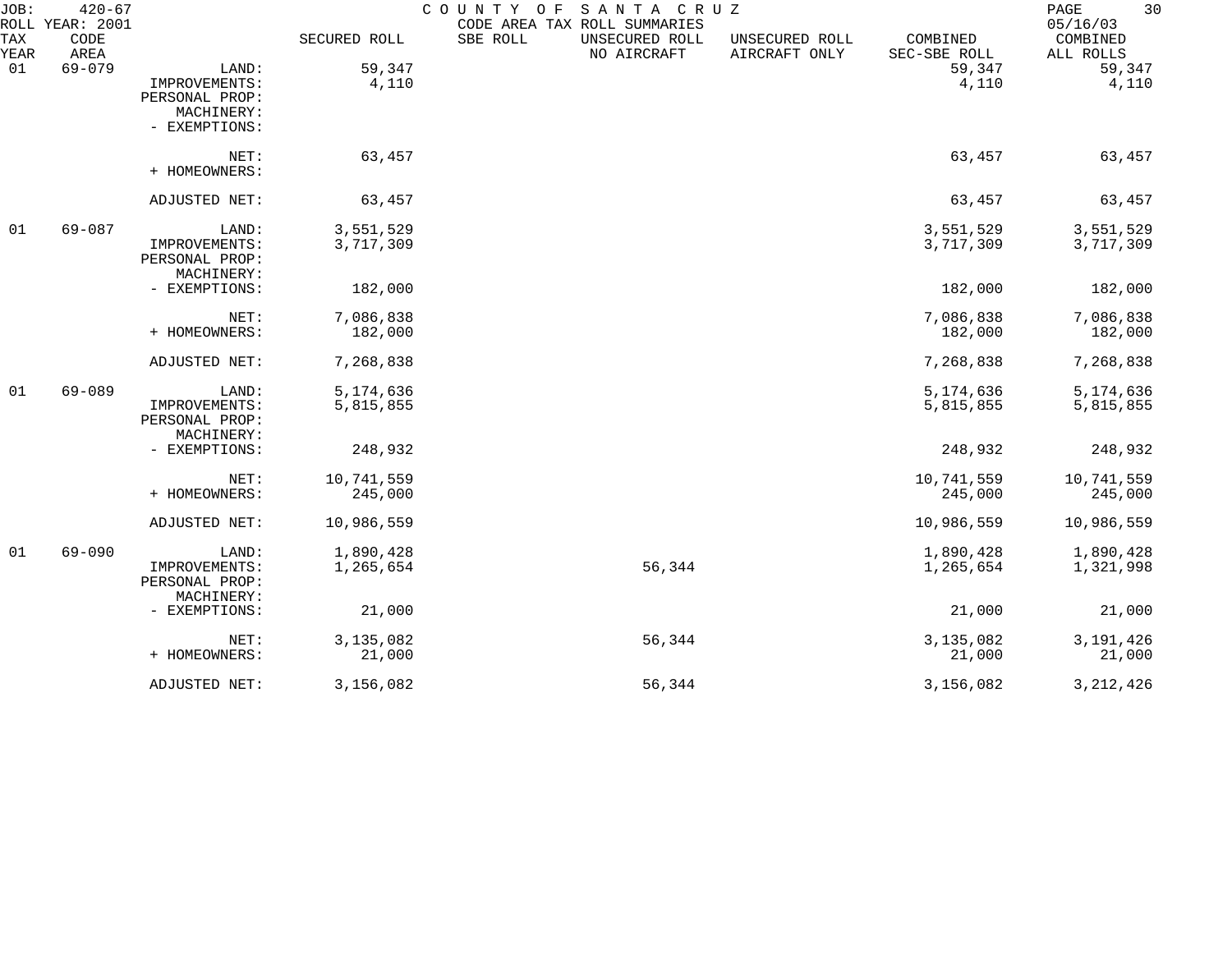| JOB:        | $420 - 67$<br>ROLL YEAR: 2001 |                                                                         |                      | COUNTY OF SANTA CRUZ<br>CODE AREA TAX ROLL SUMMARIES |                               |                                 |                          |                       |
|-------------|-------------------------------|-------------------------------------------------------------------------|----------------------|------------------------------------------------------|-------------------------------|---------------------------------|--------------------------|-----------------------|
| TAX<br>YEAR | CODE<br>AREA                  |                                                                         | SECURED ROLL         | SBE ROLL                                             | UNSECURED ROLL<br>NO AIRCRAFT | UNSECURED ROLL<br>AIRCRAFT ONLY | COMBINED<br>SEC-SBE ROLL | COMBINED<br>ALL ROLLS |
| 01          | $69 - 091$                    | LAND:<br>IMPROVEMENTS:<br>PERSONAL PROP:<br>MACHINERY:<br>- EXEMPTIONS: |                      |                                                      |                               |                                 |                          |                       |
|             |                               | NET:<br>+ HOMEOWNERS:                                                   |                      |                                                      |                               |                                 |                          |                       |
|             |                               | ADJUSTED NET:                                                           |                      |                                                      |                               |                                 |                          |                       |
| 01          | $69 - 104$                    | LAND:<br>IMPROVEMENTS:<br>PERSONAL PROP:<br>MACHINERY:<br>- EXEMPTIONS: |                      |                                                      |                               |                                 |                          |                       |
|             |                               | NET:<br>+ HOMEOWNERS:                                                   |                      |                                                      |                               |                                 |                          |                       |
|             |                               | ADJUSTED NET:                                                           |                      |                                                      |                               |                                 |                          |                       |
| 01          | $69 - 106$                    | LAND:<br>IMPROVEMENTS:<br>PERSONAL PROP:<br>MACHINERY:                  | 711,440<br>1,010,032 |                                                      |                               |                                 | 711,440<br>1,010,032     | 711,440<br>1,010,032  |
|             |                               | - EXEMPTIONS:                                                           | 49,000               |                                                      |                               |                                 | 49,000                   | 49,000                |
|             |                               | NET:<br>+ HOMEOWNERS:                                                   | 1,672,472<br>49,000  |                                                      |                               |                                 | 1,672,472<br>49,000      | 1,672,472<br>49,000   |
|             |                               | ADJUSTED NET:                                                           | 1,721,472            |                                                      |                               |                                 | 1,721,472                | 1,721,472             |
| 01          | 69-107                        | LAND:<br>IMPROVEMENTS:<br>PERSONAL PROP:<br>MACHINERY:<br>- EXEMPTIONS: |                      |                                                      |                               |                                 |                          |                       |

NET: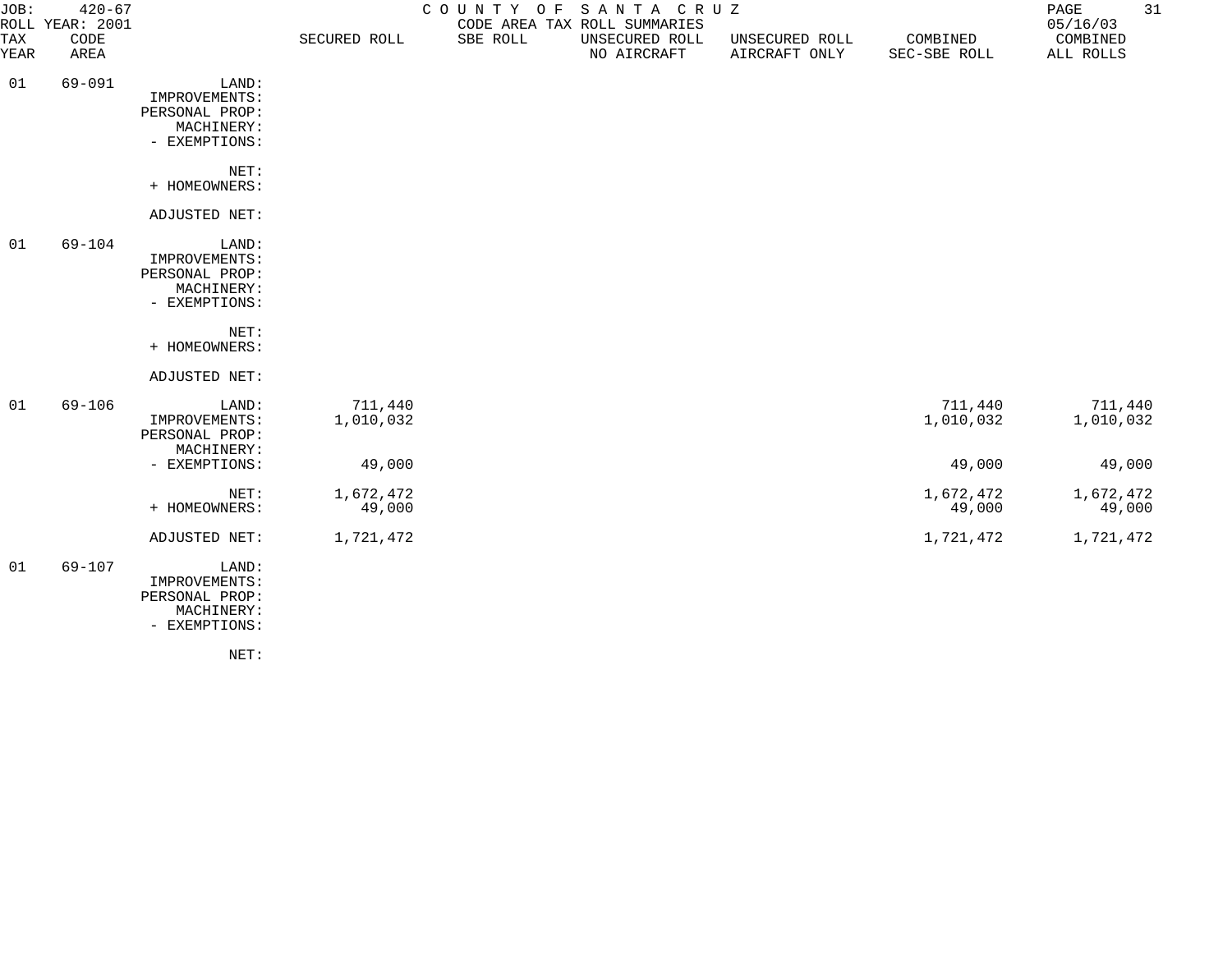| JOB:        | $420 - 67$<br>ROLL YEAR: 2001 |                                                                         |                                        | COUNTY OF           | SANTA CRUZ<br>CODE AREA TAX ROLL SUMMARIES |                                 |                                      | 32<br>PAGE<br>05/16/03                |
|-------------|-------------------------------|-------------------------------------------------------------------------|----------------------------------------|---------------------|--------------------------------------------|---------------------------------|--------------------------------------|---------------------------------------|
| TAX<br>YEAR | CODE<br>AREA                  |                                                                         | SECURED ROLL                           | SBE ROLL            | UNSECURED ROLL<br>NO AIRCRAFT              | UNSECURED ROLL<br>AIRCRAFT ONLY | COMBINED<br>SEC-SBE ROLL             | COMBINED<br>ALL ROLLS                 |
|             |                               | + HOMEOWNERS:                                                           |                                        |                     |                                            |                                 |                                      |                                       |
|             |                               | ADJUSTED NET:                                                           |                                        |                     |                                            |                                 |                                      |                                       |
| 01          | $69 - 108$                    | LAND:<br>IMPROVEMENTS:<br>PERSONAL PROP:                                | 28, 324, 086<br>30, 201, 484<br>73,939 | 25,000              | 71,591<br>403,261                          |                                 | 28,349,086<br>30, 201, 484<br>73,939 | 28,349,086<br>30, 273, 075<br>477,200 |
|             |                               | MACHINERY:<br>- EXEMPTIONS:                                             | 1,945,038                              |                     |                                            |                                 | 1,945,038                            | 1,945,038                             |
|             |                               | NET:<br>+ HOMEOWNERS:                                                   | 56,654,471<br>831,600                  | 25,000              | 474,852                                    |                                 | 56,679,471<br>831,600                | 57, 154, 323<br>831,600               |
|             |                               | ADJUSTED NET:                                                           | 57,486,071                             |                     | 474,852                                    |                                 | 57, 511, 071                         | 57,985,923                            |
| 01          | 69-112                        | LAND:<br>IMPROVEMENTS:<br>PERSONAL PROP:<br>MACHINERY:<br>- EXEMPTIONS: |                                        | 104<br>78<br>45     |                                            |                                 | 104<br>78<br>45                      | 104<br>78<br>45                       |
|             |                               | NET:<br>+ HOMEOWNERS:                                                   |                                        | 227                 |                                            |                                 | 227                                  | 227                                   |
|             |                               | ADJUSTED NET:                                                           |                                        |                     |                                            |                                 | 227                                  | 227                                   |
| 01          | 69-117                        | LAND:<br>IMPROVEMENTS:<br>PERSONAL PROP:<br>MACHINERY:                  | 1,046,847<br>445,396                   | 1,137<br>854<br>489 |                                            |                                 | 1,047,984<br>446,250<br>489          | 1,047,984<br>446,250<br>489           |
|             |                               | - EXEMPTIONS:                                                           | 14,000                                 |                     |                                            |                                 | 14,000                               | 14,000                                |
|             |                               | NET:<br>+ HOMEOWNERS:                                                   | 1,478,243<br>14,000                    | 2,480               |                                            |                                 | 1,480,723<br>14,000                  | 1,480,723<br>14,000                   |
|             |                               | ADJUSTED NET:                                                           | 1,492,243                              |                     |                                            |                                 | 1,494,723                            | 1,494,723                             |
| 01          | $69 - 129$                    | LAND:<br>IMPROVEMENTS:<br>PERSONAL PROP:<br>MACHINERY:                  |                                        | 182<br>137<br>78    |                                            |                                 | 182<br>137<br>78                     | 182<br>137<br>78                      |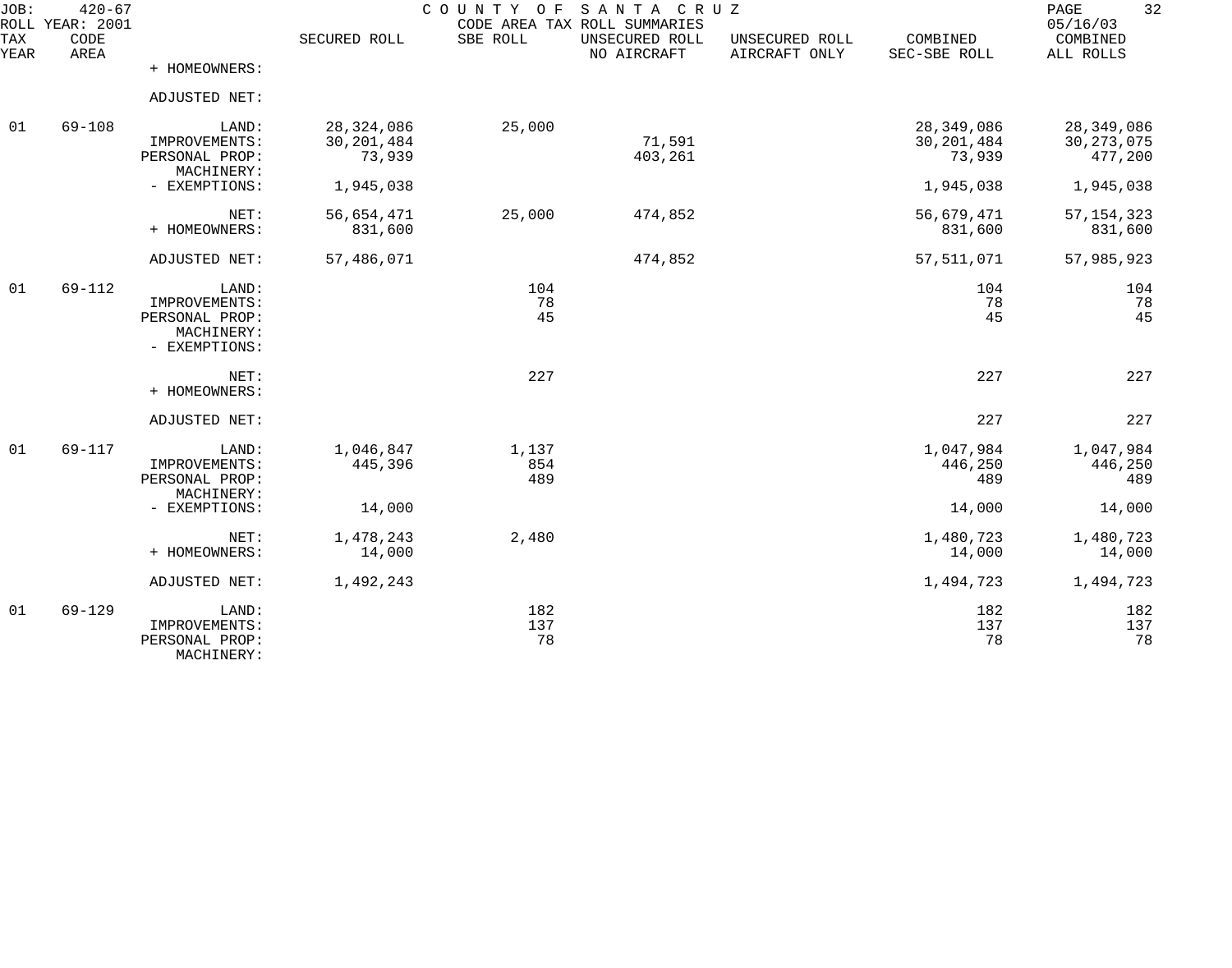| JOB:        | $420 - 67$<br>ROLL YEAR: 2001 |                                                                         |                        | COUNTY<br>O F     | SANTA CRUZ<br>CODE AREA TAX ROLL SUMMARIES |                                 |                          | 33<br>PAGE<br>05/16/03           |
|-------------|-------------------------------|-------------------------------------------------------------------------|------------------------|-------------------|--------------------------------------------|---------------------------------|--------------------------|----------------------------------|
| TAX<br>YEAR | CODE<br>AREA                  |                                                                         | SECURED ROLL           | SBE ROLL          | UNSECURED ROLL<br>NO AIRCRAFT              | UNSECURED ROLL<br>AIRCRAFT ONLY | COMBINED<br>SEC-SBE ROLL | COMBINED<br>ALL ROLLS            |
|             |                               | - EXEMPTIONS:                                                           |                        |                   |                                            |                                 |                          |                                  |
|             |                               | NET:<br>+ HOMEOWNERS:                                                   |                        | 397               |                                            |                                 | 397                      | 397                              |
|             |                               | ADJUSTED NET:                                                           |                        |                   |                                            |                                 | 397                      | 397                              |
| 01          | $69 - 130$                    | LAND:<br>IMPROVEMENTS:<br>PERSONAL PROP:<br>MACHINERY:<br>- EXEMPTIONS: |                        |                   |                                            |                                 |                          |                                  |
|             |                               | NET:<br>+ HOMEOWNERS:                                                   |                        |                   |                                            |                                 |                          |                                  |
|             |                               | ADJUSTED NET:                                                           |                        |                   |                                            |                                 |                          |                                  |
| 01          | 69-131                        | LAND:<br>IMPROVEMENTS:<br>PERSONAL PROP:<br>MACHINERY:<br>- EXEMPTIONS: | 248,198                | 509<br>382<br>219 |                                            |                                 | 248,707<br>382<br>219    | 248,707<br>382<br>219            |
|             |                               | NET:<br>+ HOMEOWNERS:                                                   | 248,198                | 1,110             |                                            |                                 | 249,308                  | 249,308                          |
|             |                               | ADJUSTED NET:                                                           | 248,198                |                   |                                            |                                 | 249,308                  | 249,308                          |
| 01          | $69 - 132$                    | LAND:<br>IMPROVEMENTS:<br>PERSONAL PROP:                                | 6,027,117<br>4,850,097 |                   | 15,604                                     |                                 | 6,027,117<br>4,850,097   | 6,027,117<br>4,850,097<br>15,604 |
|             |                               | MACHINERY:<br>- EXEMPTIONS:                                             | 147,000                |                   |                                            |                                 | 147,000                  | 147,000                          |
|             |                               | NET:<br>+ HOMEOWNERS:                                                   | 10,730,214<br>147,000  |                   | 15,604                                     |                                 | 10,730,214<br>147,000    | 10,745,818<br>147,000            |
|             |                               | ADJUSTED NET:                                                           | 10,877,214             |                   | 15,604                                     |                                 | 10,877,214               | 10,892,818                       |
| 01          | $69 - 135$                    | LAND:                                                                   | 6, 256, 028            |                   |                                            |                                 | 6, 256, 028              | 6, 256, 028                      |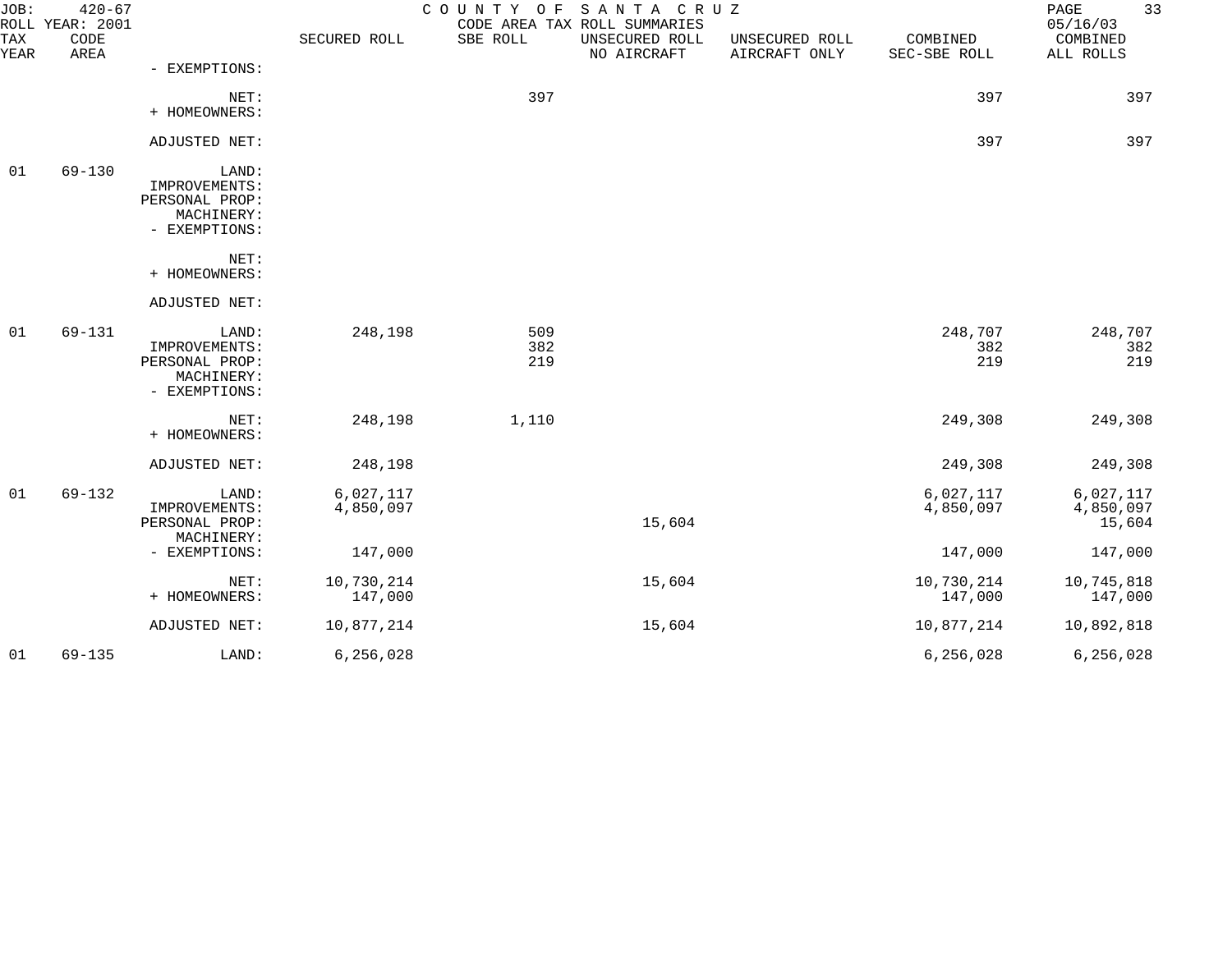| JOB:        | $420 - 67$<br>ROLL YEAR: 2001 |                                               |              | COUNTY OF<br>CODE AREA TAX ROLL SUMMARIES | SANTA CRUZ                    |                                 |                          | 34<br>$\mathop{\mathrm{PAGE}}$<br>05/16/03 |
|-------------|-------------------------------|-----------------------------------------------|--------------|-------------------------------------------|-------------------------------|---------------------------------|--------------------------|--------------------------------------------|
| TAX<br>YEAR | CODE<br>AREA                  |                                               | SECURED ROLL | SBE ROLL                                  | UNSECURED ROLL<br>NO AIRCRAFT | UNSECURED ROLL<br>AIRCRAFT ONLY | COMBINED<br>SEC-SBE ROLL | COMBINED<br>ALL ROLLS                      |
|             |                               | IMPROVEMENTS:<br>PERSONAL PROP:<br>MACHINERY: | 6,458,829    |                                           |                               |                                 | 6,458,829                | 6,458,829                                  |
|             |                               | - EXEMPTIONS:                                 | 260,639      |                                           |                               |                                 | 260,639                  | 260,639                                    |
|             |                               | NET:                                          | 12, 454, 218 |                                           |                               |                                 | 12, 454, 218             | 12, 454, 218                               |
|             |                               | + HOMEOWNERS:                                 | 259,000      |                                           |                               |                                 | 259,000                  | 259,000                                    |
|             |                               | ADJUSTED NET:                                 | 12,713,218   |                                           |                               |                                 | 12,713,218               | 12,713,218                                 |
| 01          | 69-136                        | LAND:                                         | 1,271,358    |                                           |                               |                                 | 1,271,358                | 1,271,358                                  |
|             |                               | IMPROVEMENTS:<br>PERSONAL PROP:<br>MACHINERY: | 1,165,113    |                                           |                               |                                 | 1,165,113                | 1,165,113                                  |
|             |                               | - EXEMPTIONS:                                 | 35,827       |                                           |                               |                                 | 35,827                   | 35,827                                     |
|             |                               | NET:                                          | 2,400,644    |                                           |                               |                                 | 2,400,644                | 2,400,644                                  |
|             |                               | + HOMEOWNERS:                                 | 35,000       |                                           |                               |                                 | 35,000                   | 35,000                                     |
|             |                               | ADJUSTED NET:                                 | 2,435,644    |                                           |                               |                                 | 2,435,644                | 2,435,644                                  |
| 01          | $69 - 140$                    | LAND:                                         | 5,110,488    |                                           |                               |                                 | 5,110,488                | 5,110,488                                  |
|             |                               | IMPROVEMENTS:<br>PERSONAL PROP:               | 5,521,445    |                                           | 6,000                         |                                 | 5,521,445                | 5,521,445<br>6,000                         |
|             |                               | MACHINERY:<br>- EXEMPTIONS:                   | 168,647      |                                           |                               |                                 | 168,647                  | 168,647                                    |
|             |                               |                                               |              |                                           |                               |                                 |                          |                                            |
|             |                               | NET:                                          | 10,463,286   |                                           | 6,000                         |                                 | 10,463,286               | 10,469,286                                 |
|             |                               | + HOMEOWNERS:                                 | 168,000      |                                           |                               |                                 | 168,000                  | 168,000                                    |
|             |                               | ADJUSTED NET:                                 | 10,631,286   |                                           | 6,000                         |                                 | 10,631,286               | 10,637,286                                 |
| 01          | 69-141                        | LAND:                                         | 2,558,910    |                                           |                               |                                 | 2,558,910                | 2,558,910                                  |
|             |                               | IMPROVEMENTS:<br>PERSONAL PROP:<br>MACHINERY: | 4,979,650    |                                           |                               |                                 | 4,979,650                | 4,979,650                                  |
|             |                               | - EXEMPTIONS:                                 | 7,000        |                                           |                               |                                 | 7,000                    | 7,000                                      |
|             |                               | NET:                                          | 7,531,560    |                                           |                               |                                 | 7,531,560                | 7,531,560                                  |
|             |                               | + HOMEOWNERS:                                 | 7,000        |                                           |                               |                                 | 7,000                    | 7,000                                      |
|             |                               | ADJUSTED NET:                                 | 7,538,560    |                                           |                               |                                 | 7,538,560                | 7,538,560                                  |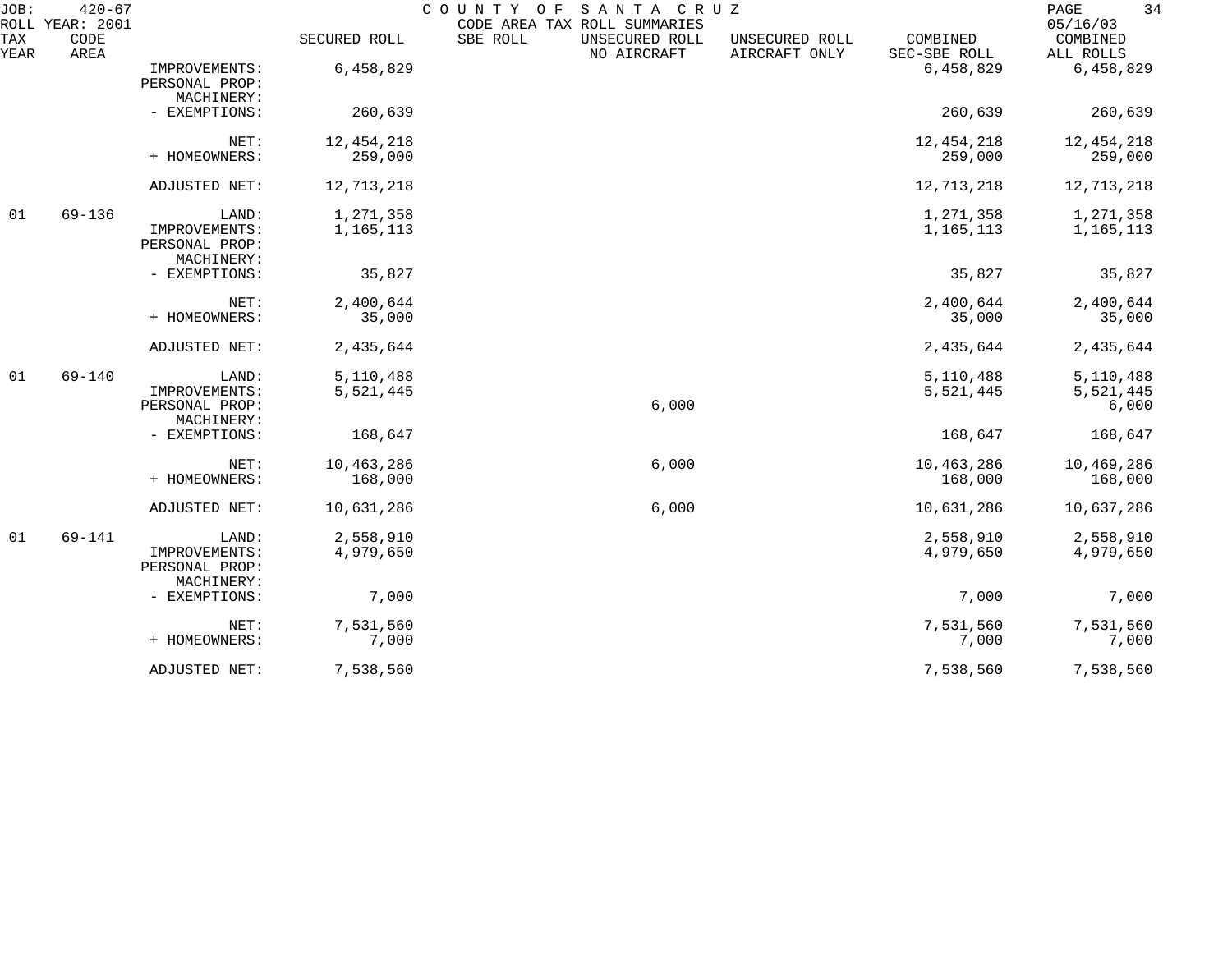| JOB:<br><b>TAX</b> | $420 - 67$<br>ROLL YEAR: 2001<br>CODE |                                                        | SECURED ROLL                    | COUNTY<br>O F<br>SBE ROLL | SANTA CRUZ<br>CODE AREA TAX ROLL SUMMARIES<br>UNSECURED ROLL | UNSECURED ROLL | COMBINED                        | 35<br>PAGE<br>05/16/03<br>COMBINED |
|--------------------|---------------------------------------|--------------------------------------------------------|---------------------------------|---------------------------|--------------------------------------------------------------|----------------|---------------------------------|------------------------------------|
| YEAR               | AREA                                  |                                                        |                                 |                           | NO AIRCRAFT                                                  | AIRCRAFT ONLY  | SEC-SBE ROLL                    | ALL ROLLS                          |
| 01                 | $69 - 149$                            | LAND:<br>IMPROVEMENTS:<br>PERSONAL PROP:<br>MACHINERY: |                                 |                           |                                                              |                |                                 |                                    |
|                    |                                       | - EXEMPTIONS:                                          |                                 |                           |                                                              |                |                                 |                                    |
|                    |                                       | NET:<br>+ HOMEOWNERS:                                  |                                 |                           |                                                              |                |                                 |                                    |
|                    |                                       | ADJUSTED NET:                                          |                                 |                           |                                                              |                |                                 |                                    |
| 01                 | $69 - 150$                            | LAND:<br>IMPROVEMENTS:<br>PERSONAL PROP:               | 708,065<br>1,069,445            |                           |                                                              |                | 708,065<br>1,069,445            | 708,065<br>1,069,445               |
|                    |                                       | MACHINERY:<br>- EXEMPTIONS:                            | 14,000                          |                           |                                                              |                | 14,000                          | 14,000                             |
|                    |                                       | NET:<br>+ HOMEOWNERS:                                  | 1,763,510<br>14,000             |                           |                                                              |                | 1,763,510<br>14,000             | 1,763,510<br>14,000                |
|                    |                                       | ADJUSTED NET:                                          | 1,777,510                       |                           |                                                              |                | 1,777,510                       | 1,777,510                          |
| 01                 | $69 - 152$                            | LAND:<br>IMPROVEMENTS:<br>PERSONAL PROP:<br>MACHINERY: | 561                             |                           |                                                              |                | 561                             | 561                                |
|                    |                                       | - EXEMPTIONS:                                          | 561                             |                           |                                                              |                | 561                             | 561                                |
|                    |                                       | NET:<br>+ HOMEOWNERS:                                  |                                 |                           |                                                              |                |                                 |                                    |
|                    |                                       | ADJUSTED NET:                                          |                                 |                           |                                                              |                |                                 |                                    |
| 01                 | $69 - 165$                            | LAND:<br>IMPROVEMENTS:<br>PERSONAL PROP:               | 4,040,926<br>1,975,807<br>7,172 |                           |                                                              |                | 4,040,926<br>1,975,807<br>7,172 | 4,040,926<br>1,975,807<br>7,172    |
|                    |                                       | MACHINERY:<br>- EXEMPTIONS:                            | 14,000                          |                           |                                                              |                | 14,000                          | 14,000                             |
|                    |                                       | NET:<br>+ HOMEOWNERS:                                  | 6,009,905<br>14,000             |                           |                                                              |                | 6,009,905<br>14,000             | 6,009,905<br>14,000                |
|                    |                                       | ADJUSTED NET:                                          | 6,023,905                       |                           |                                                              |                | 6,023,905                       | 6,023,905                          |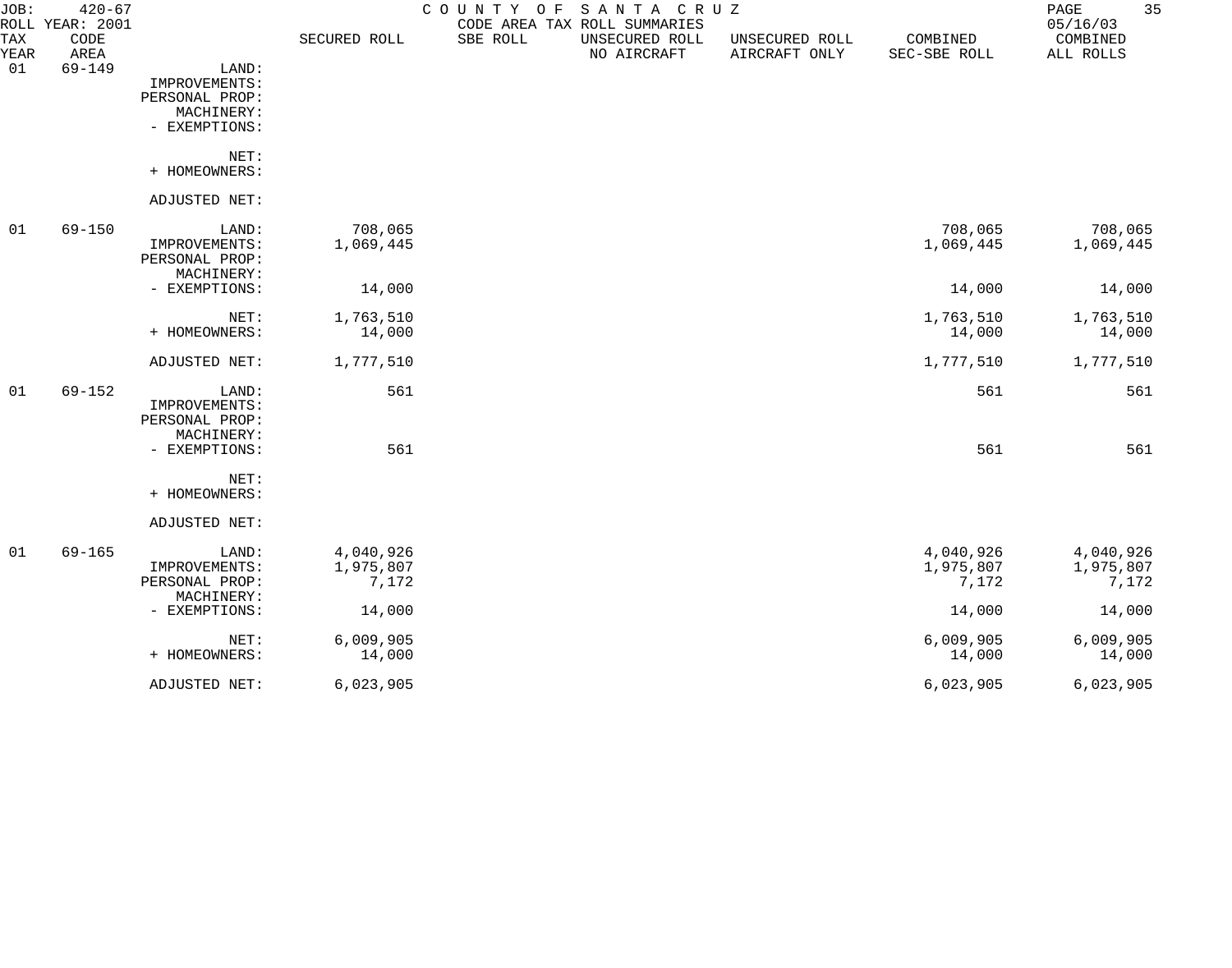| JOB:        | $420 - 67$<br>ROLL YEAR: 2001 |                                                                         |                        | COUNTY OF                 | SANTA CRUZ<br>CODE AREA TAX ROLL SUMMARIES |                                 |                           | 36<br>PAGE<br>05/16/03    |
|-------------|-------------------------------|-------------------------------------------------------------------------|------------------------|---------------------------|--------------------------------------------|---------------------------------|---------------------------|---------------------------|
| TAX<br>YEAR | CODE<br>AREA                  |                                                                         | SECURED ROLL           | SBE ROLL                  | UNSECURED ROLL<br>NO AIRCRAFT              | UNSECURED ROLL<br>AIRCRAFT ONLY | COMBINED<br>SEC-SBE ROLL  | COMBINED<br>ALL ROLLS     |
| 01          | $69 - 167$                    | LAND:<br>IMPROVEMENTS:<br>PERSONAL PROP:<br>MACHINERY:                  | 2,423,574<br>3,350,489 |                           |                                            |                                 | 2,423,574<br>3,350,489    | 2,423,574<br>3,350,489    |
|             |                               | - EXEMPTIONS:                                                           | 71,692                 |                           |                                            |                                 | 71,692                    | 71,692                    |
|             |                               | NET:<br>+ HOMEOWNERS:                                                   | 5,702,371<br>70,000    |                           |                                            |                                 | 5,702,371<br>70,000       | 5,702,371<br>70,000       |
|             |                               | ADJUSTED NET:                                                           | 5,772,371              |                           |                                            |                                 | 5,772,371                 | 5,772,371                 |
| 01          | $69 - 169$                    | LAND:<br>IMPROVEMENTS:<br>PERSONAL PROP:<br>MACHINERY:<br>- EXEMPTIONS: | 1,429,982<br>834,559   |                           |                                            |                                 | 1,429,982<br>834,559      | 1,429,982<br>834,559      |
|             |                               | NET:<br>+ HOMEOWNERS:                                                   | 2,264,541              |                           |                                            |                                 | 2,264,541                 | 2,264,541                 |
|             |                               | ADJUSTED NET:                                                           | 2, 264, 541            |                           |                                            |                                 | 2,264,541                 | 2, 264, 541               |
| 01          | 69-180                        | LAND:<br>IMPROVEMENTS:<br>PERSONAL PROP:<br>MACHINERY:<br>- EXEMPTIONS: | 111,938                |                           |                                            |                                 | 111,938                   | 111,938                   |
|             |                               | NET:<br>+ HOMEOWNERS:                                                   | 111,938                |                           |                                            |                                 | 111,938                   | 111,938                   |
|             |                               | ADJUSTED NET:                                                           | 111,938                |                           |                                            |                                 | 111,938                   | 111,938                   |
| 01          | 69-184                        | LAND:<br>IMPROVEMENTS:<br>PERSONAL PROP:<br>MACHINERY:<br>- EXEMPTIONS: |                        | 16,622<br>12,479<br>7,144 |                                            |                                 | 16,622<br>12,479<br>7,144 | 16,622<br>12,479<br>7,144 |
|             |                               | NET:                                                                    |                        | 36,245                    |                                            |                                 | 36,245                    | 36,245                    |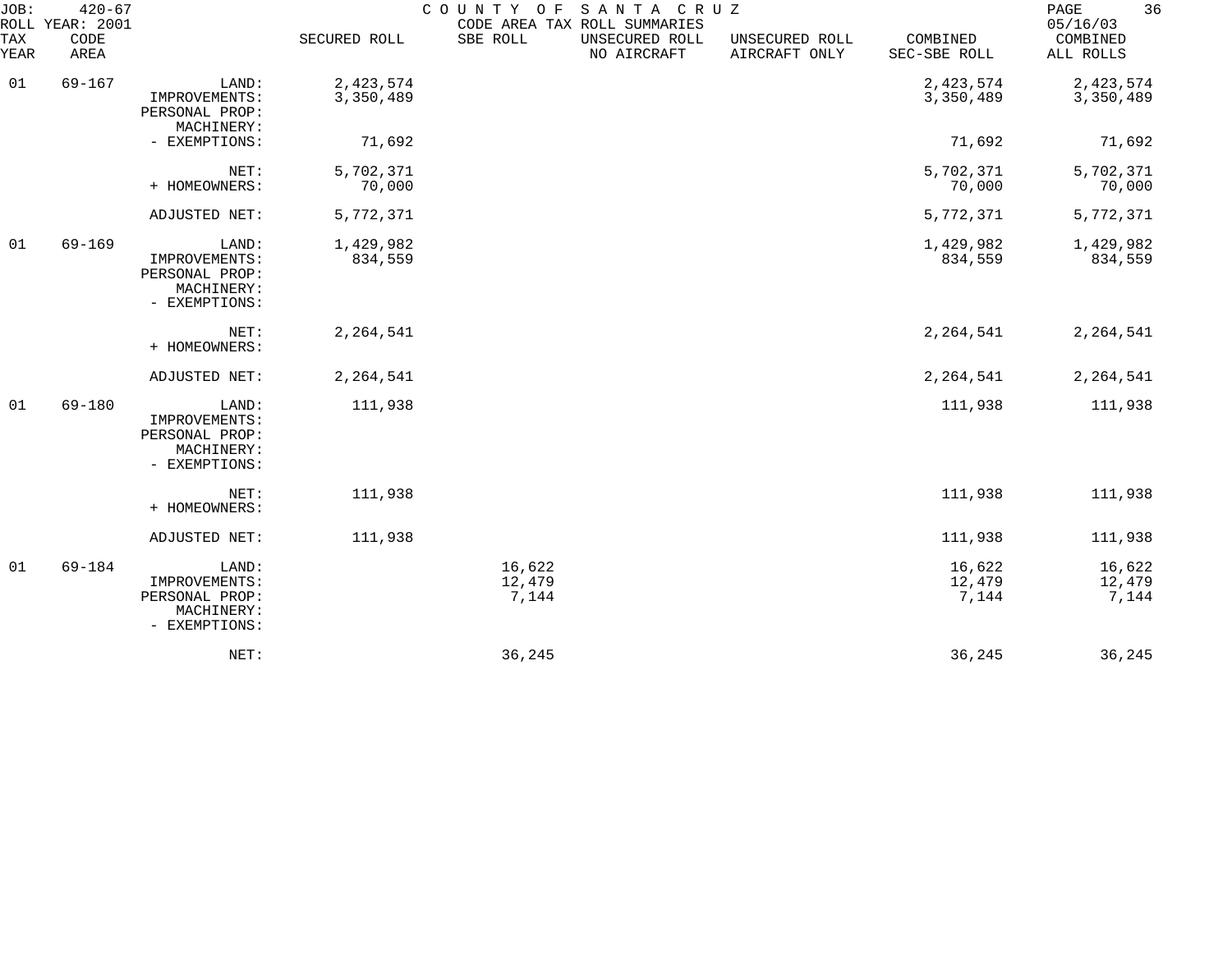| JOB:        | $420 - 67$<br>ROLL YEAR: 2001 |                                                                         |                        | COUNTY OF | SANTA CRUZ<br>CODE AREA TAX ROLL SUMMARIES |                                 |                          | 37<br>PAGE<br>05/16/03 |
|-------------|-------------------------------|-------------------------------------------------------------------------|------------------------|-----------|--------------------------------------------|---------------------------------|--------------------------|------------------------|
| TAX<br>YEAR | CODE<br>AREA                  |                                                                         | SECURED ROLL           | SBE ROLL  | UNSECURED ROLL<br>NO AIRCRAFT              | UNSECURED ROLL<br>AIRCRAFT ONLY | COMBINED<br>SEC-SBE ROLL | COMBINED<br>ALL ROLLS  |
|             |                               | + HOMEOWNERS:                                                           |                        |           |                                            |                                 |                          |                        |
|             |                               | ADJUSTED NET:                                                           |                        |           |                                            |                                 | 36,245                   | 36,245                 |
| 01          | 69-187                        | LAND:<br>IMPROVEMENTS:<br>PERSONAL PROP:<br>MACHINERY:                  | 3,044,013<br>5,628,010 |           |                                            |                                 | 3,044,013<br>5,628,010   | 3,044,013<br>5,628,010 |
|             |                               | - EXEMPTIONS:                                                           | 3,140,858              |           |                                            |                                 | 3,140,858                | 3,140,858              |
|             |                               | NET:<br>+ HOMEOWNERS:                                                   | 5,531,165<br>91,000    |           |                                            |                                 | 5,531,165<br>91,000      | 5,531,165<br>91,000    |
|             |                               | ADJUSTED NET:                                                           | 5,622,165              |           |                                            |                                 | 5,622,165                | 5,622,165              |
| 01          | $69 - 190$                    | LAND:<br>IMPROVEMENTS:<br>PERSONAL PROP:<br>MACHINERY:<br>- EXEMPTIONS: | 22,146                 |           |                                            |                                 | 22,146                   | 22,146                 |
|             |                               | NET:<br>+ HOMEOWNERS:                                                   | 22,146                 |           |                                            |                                 | 22,146                   | 22,146                 |
|             |                               | ADJUSTED NET:                                                           | 22,146                 |           |                                            |                                 | 22,146                   | 22,146                 |
| 01          | $69 - 192$                    | LAND:<br>IMPROVEMENTS:<br>PERSONAL PROP:<br>MACHINERY:                  | 1,404,532<br>33,600    |           |                                            |                                 | 1,404,532<br>33,600      | 1,404,532<br>33,600    |
|             |                               | - EXEMPTIONS:                                                           | 116                    |           |                                            |                                 | 116                      | 116                    |
|             |                               | NET:<br>+ HOMEOWNERS:                                                   | 1,438,016              |           |                                            |                                 | 1,438,016                | 1,438,016              |
|             |                               | ADJUSTED NET:                                                           | 1,438,016              |           |                                            |                                 | 1,438,016                | 1,438,016              |
| 01          | $69 - 193$                    | LAND:<br>IMPROVEMENTS:<br>PERSONAL PROP:<br>MACHINERY:                  | 214,617                |           |                                            |                                 | 214,617                  | 214,617                |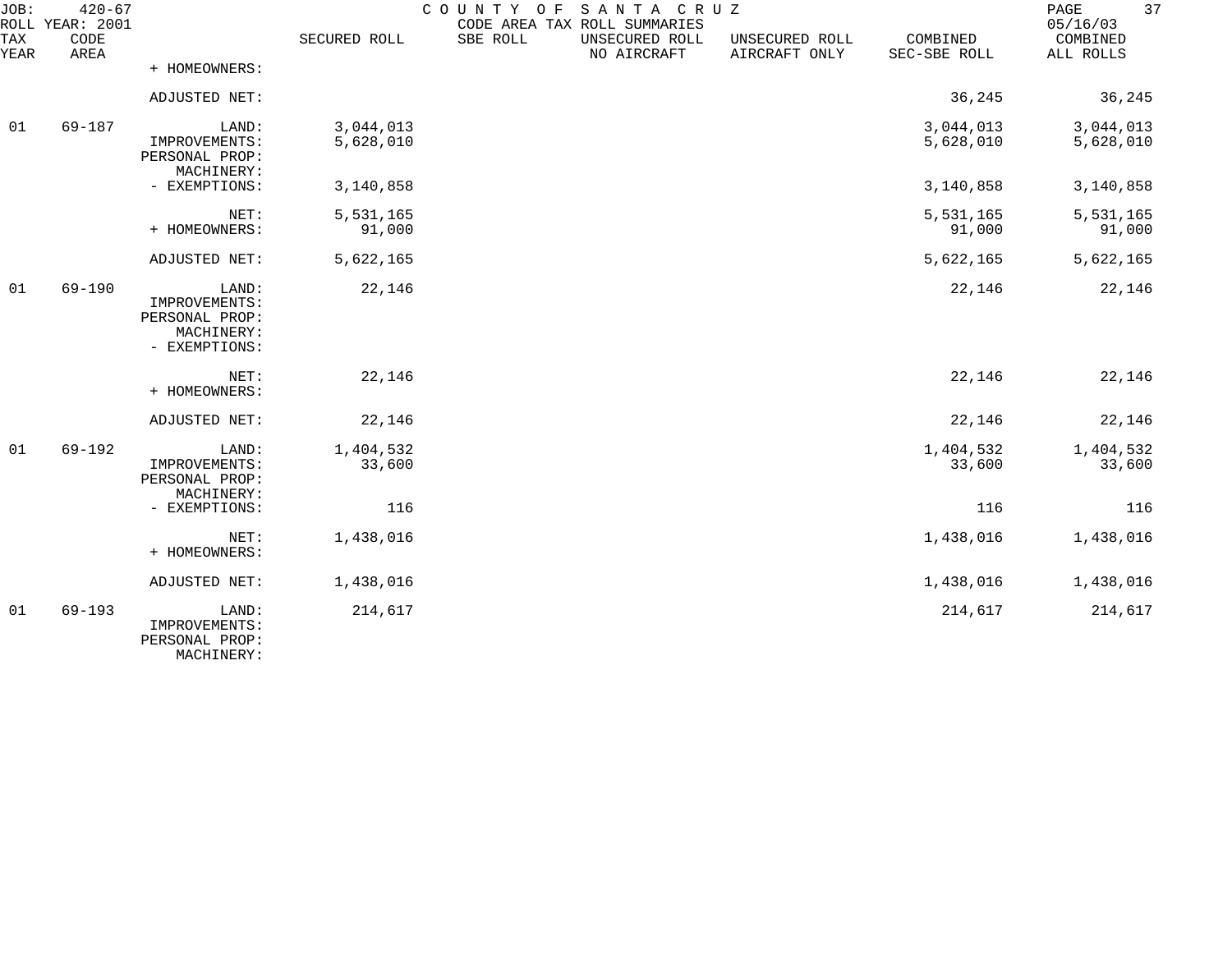| JOB:        | $420 - 67$<br>ROLL YEAR: 2001 |                                                                                 |              | SANTA CRUZ<br>COUNTY OF<br>CODE AREA TAX ROLL SUMMARIES |                                 |                          | 38<br>PAGE<br>05/16/03       |
|-------------|-------------------------------|---------------------------------------------------------------------------------|--------------|---------------------------------------------------------|---------------------------------|--------------------------|------------------------------|
| TAX<br>YEAR | CODE<br>AREA                  |                                                                                 | SECURED ROLL | SBE ROLL<br>UNSECURED ROLL<br>NO AIRCRAFT               | UNSECURED ROLL<br>AIRCRAFT ONLY | COMBINED<br>SEC-SBE ROLL | COMBINED<br>ALL ROLLS        |
|             |                               | - EXEMPTIONS:                                                                   |              |                                                         |                                 |                          |                              |
|             |                               | NET:<br>+ HOMEOWNERS:                                                           | 214,617      |                                                         |                                 | 214,617                  | 214,617                      |
|             |                               | ADJUSTED NET:                                                                   | 214,617      |                                                         |                                 | 214,617                  | 214,617                      |
| 01          | $69 - 203$                    | LAND:<br>IMPROVEMENTS:<br>PERSONAL PROP:<br>MACHINERY:<br>- EXEMPTIONS:         |              | 171,602<br>371,283<br>14,447                            |                                 |                          | 171,602<br>371,283<br>14,447 |
|             |                               | NET:<br>+ HOMEOWNERS:                                                           |              | 557,332                                                 |                                 |                          | 557,332                      |
|             |                               | ADJUSTED NET:                                                                   |              | 557,332                                                 |                                 |                          | 557,332                      |
| 01          | $69 - 210$                    | LAND:<br>IMPROVEMENTS:<br>PERSONAL PROP:<br>MACHINERY:<br>- EXEMPTIONS:         |              | 4,663<br>42,336                                         |                                 |                          | 4,663<br>42,336              |
|             |                               | NET:<br>+ HOMEOWNERS:                                                           |              | 46,999                                                  |                                 |                          | 46,999                       |
|             |                               | ADJUSTED NET:                                                                   |              | 46,999                                                  |                                 |                          | 46,999                       |
| 01          | 69-211                        | LAND:<br>IMPROVEMENTS:<br>PERSONAL PROP:<br>MACHINERY:<br>- EXEMPTIONS:<br>NET: |              |                                                         |                                 |                          |                              |
|             |                               | + HOMEOWNERS:                                                                   |              |                                                         |                                 |                          |                              |
|             |                               | ADJUSTED NET:                                                                   |              |                                                         |                                 |                          |                              |
| 01          | $69 - 215$                    | LAND:                                                                           | 2,945,896    |                                                         |                                 | 2,945,896                | 2,945,896                    |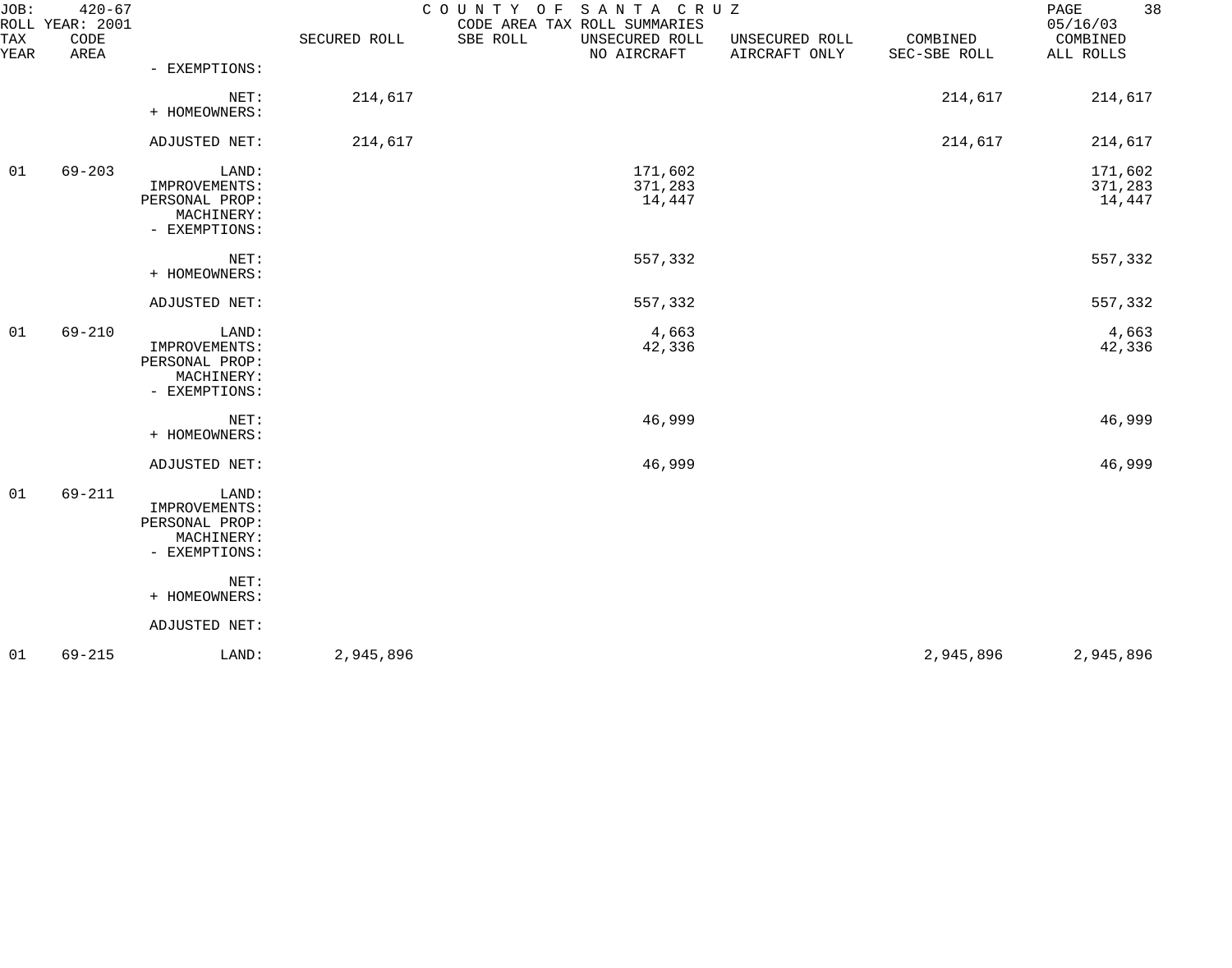| JOB:        | $420 - 67$<br>ROLL YEAR: 2001 |                                               |                          | COUNTY OF SANTA CRUZ<br>CODE AREA TAX ROLL SUMMARIES |                                 |                          | 39<br>PAGE<br>05/16/03           |
|-------------|-------------------------------|-----------------------------------------------|--------------------------|------------------------------------------------------|---------------------------------|--------------------------|----------------------------------|
| TAX<br>YEAR | CODE<br>AREA                  |                                               | SECURED ROLL             | SBE ROLL<br>UNSECURED ROLL<br>NO AIRCRAFT            | UNSECURED ROLL<br>AIRCRAFT ONLY | COMBINED<br>SEC-SBE ROLL | COMBINED<br>ALL ROLLS            |
|             |                               | IMPROVEMENTS:<br>PERSONAL PROP:<br>MACHINERY: | 3,585,017                |                                                      |                                 | 3,585,017                | 3,585,017                        |
|             |                               | - EXEMPTIONS:                                 | 187,155                  |                                                      |                                 | 187,155                  | 187,155                          |
|             |                               | NET:                                          | 6,343,758                |                                                      |                                 | 6,343,758                | 6, 343, 758                      |
|             |                               | + HOMEOWNERS:                                 | 133,000                  |                                                      |                                 | 133,000                  | 133,000                          |
|             |                               | ADJUSTED NET:                                 | 6,476,758                |                                                      |                                 | 6,476,758                | 6,476,758                        |
| 01          | $69 - 216$                    | LAND:                                         | 10,342,620               |                                                      |                                 | 10,342,620               | 10,342,620                       |
|             |                               | IMPROVEMENTS:<br>PERSONAL PROP:<br>MACHINERY: | 10,163,479               | 12,980                                               |                                 | 10,163,479               | 10,163,479<br>12,980             |
|             |                               | - EXEMPTIONS:                                 | 499,405                  |                                                      |                                 | 499,405                  | 499,405                          |
|             |                               | NET:<br>+ HOMEOWNERS:                         | 20,006,694<br>434,000    | 12,980                                               |                                 | 20,006,694<br>434,000    | 20,019,674<br>434,000            |
|             |                               | ADJUSTED NET:                                 | 20,440,694               | 12,980                                               |                                 | 20,440,694               | 20, 453, 674                     |
| 01          | $69 - 250$                    | LAND:                                         | 66,787,352               |                                                      |                                 | 66,787,352               | 66,787,352                       |
|             |                               | IMPROVEMENTS:<br>PERSONAL PROP:<br>MACHINERY: | 73, 452, 356<br>107,314  | 336,931                                              |                                 | 73, 452, 356<br>107,314  | 73, 452, 356<br>444,245          |
|             |                               | - EXEMPTIONS:                                 | 2,585,541                |                                                      |                                 | 2,585,541                | 2,585,541                        |
|             |                               | NET:<br>+ HOMEOWNERS:                         | 137,761,481<br>2,377,200 | 336,931                                              |                                 | 137,761,481<br>2,377,200 | 138,098,412<br>2,377,200         |
|             |                               | ADJUSTED NET:                                 | 140,138,681              | 336,931                                              |                                 | 140,138,681              | 140,475,612                      |
| 01          | $69 - 251$                    | LAND:<br>IMPROVEMENTS:<br>PERSONAL PROP:      | 1,535,277<br>3,089,731   | 18,501                                               |                                 | 1,535,277<br>3,089,731   | 1,535,277<br>3,089,731<br>18,501 |
|             |                               | MACHINERY:<br>- EXEMPTIONS:                   | 28,561                   |                                                      |                                 | 28,561                   | 28,561                           |
|             |                               | NET:<br>+ HOMEOWNERS:                         | 4,596,447<br>28,000      | 18,501                                               |                                 | 4,596,447<br>28,000      | 4,614,948<br>28,000              |
|             |                               | ADJUSTED NET:                                 | 4,624,447                | 18,501                                               |                                 | 4,624,447                | 4,642,948                        |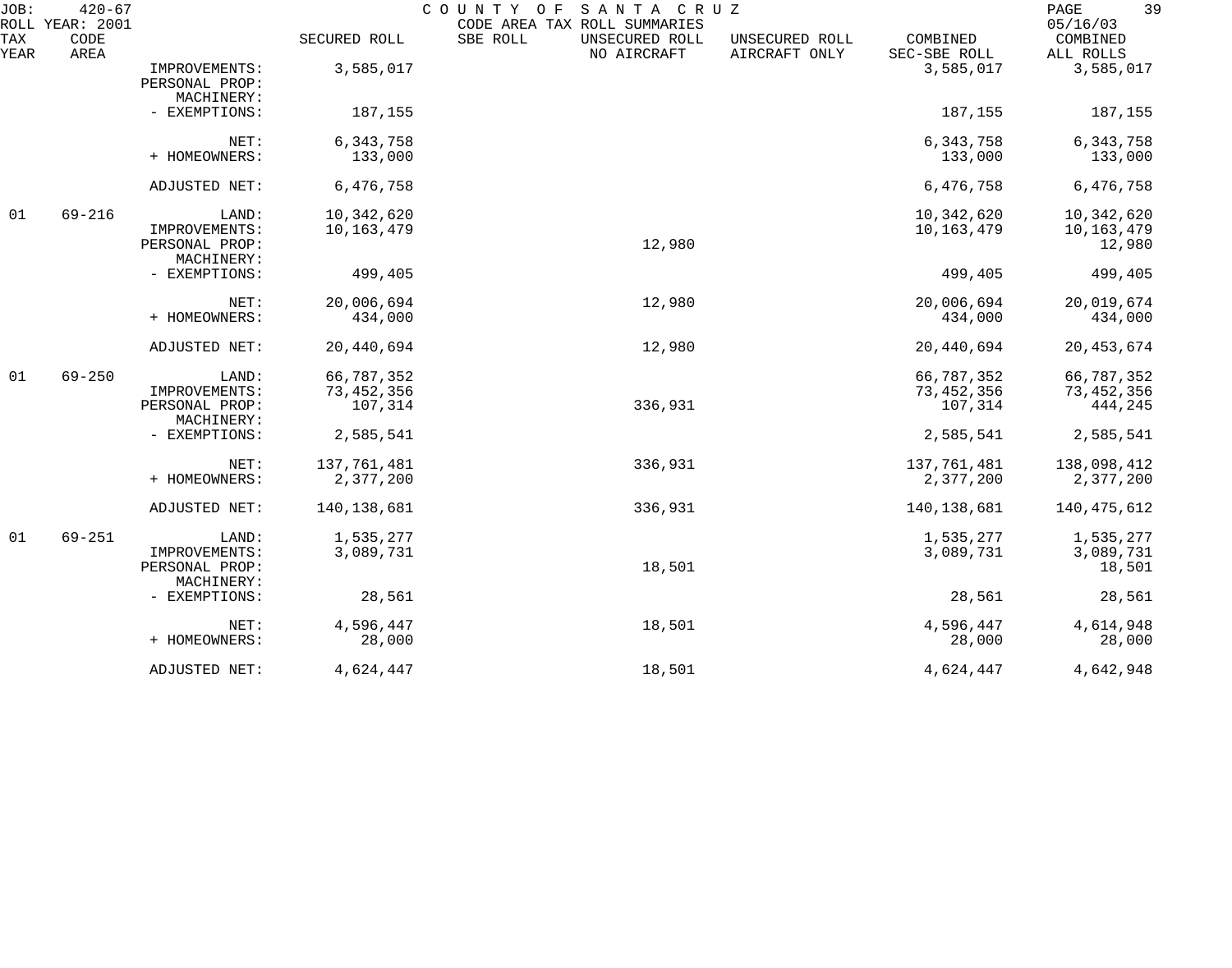| JOB:        | $420 - 67$<br>ROLL YEAR: 2001 |                       |               | COUNTY<br>SANTA CRUZ<br>O F<br>CODE AREA TAX ROLL SUMMARIES |                                 |                          | PAGE<br>40<br>05/16/03 |
|-------------|-------------------------------|-----------------------|---------------|-------------------------------------------------------------|---------------------------------|--------------------------|------------------------|
| TAX<br>YEAR | CODE<br>AREA                  |                       | SECURED ROLL  | SBE ROLL<br>UNSECURED ROLL<br>NO AIRCRAFT                   | UNSECURED ROLL<br>AIRCRAFT ONLY | COMBINED<br>SEC-SBE ROLL | COMBINED<br>ALL ROLLS  |
| 01          | $69 - 252$                    | LAND:                 |               |                                                             |                                 |                          |                        |
|             |                               | IMPROVEMENTS:         |               |                                                             |                                 |                          |                        |
|             |                               | PERSONAL PROP:        |               |                                                             |                                 |                          |                        |
|             |                               | MACHINERY:            |               |                                                             |                                 |                          |                        |
|             |                               | - EXEMPTIONS:         |               |                                                             |                                 |                          |                        |
|             |                               | NET:<br>+ HOMEOWNERS: |               |                                                             |                                 |                          |                        |
|             |                               |                       |               |                                                             |                                 |                          |                        |
|             |                               | ADJUSTED NET:         |               |                                                             |                                 |                          |                        |
| 01          | $69 - 253$                    | LAND:                 | 34,051,532    |                                                             |                                 | 34,051,532               | 34,051,532             |
|             |                               | IMPROVEMENTS:         | 39,653,927    | 134,722                                                     |                                 | 39,653,927               | 39,788,649             |
|             |                               | PERSONAL PROP:        | 61,568        | 534,008                                                     |                                 | 61,568                   | 595,576                |
|             |                               | MACHINERY:            |               |                                                             |                                 |                          |                        |
|             |                               | - EXEMPTIONS:         | 3,003,346     |                                                             |                                 | 3,003,346                | 3,003,346              |
|             |                               | NET:                  | 70,763,681    | 668,730                                                     |                                 | 70,763,681               | 71,432,411             |
|             |                               | + HOMEOWNERS:         | 2,329,600     |                                                             |                                 | 2,329,600                | 2,329,600              |
|             |                               | ADJUSTED NET:         | 73,093,281    | 668,730                                                     |                                 | 73,093,281               | 73,762,011             |
| 01          | $69 - 254$                    | LAND:                 | 2,844,703     |                                                             |                                 | 2,844,703                | 2,844,703              |
|             |                               | IMPROVEMENTS:         | 2,938,522     | 77,858                                                      |                                 | 2,938,522                | 3,016,380              |
|             |                               | PERSONAL PROP:        | 60,650        | 96,766                                                      |                                 | 60,650                   | 157,416                |
|             |                               | MACHINERY:            |               |                                                             |                                 |                          |                        |
|             |                               | - EXEMPTIONS:         | 42,169        |                                                             |                                 | 42,169                   | 42,169                 |
|             |                               | NET:                  | 5,801,706     | 174,624                                                     |                                 | 5,801,706                | 5,976,330              |
|             |                               | + HOMEOWNERS:         | 42,000        |                                                             |                                 | 42,000                   | 42,000                 |
|             |                               | ADJUSTED NET:         | 5,843,706     | 174,624                                                     |                                 | 5,843,706                | 6,018,330              |
| 01          | $69 - 255$                    | LAND:                 | 96,795,526    |                                                             |                                 | 96,795,526               | 96,795,526             |
|             |                               | IMPROVEMENTS:         | 98,856,143    | 3,600                                                       |                                 | 98,856,143               | 98,859,743             |
|             |                               | PERSONAL PROP:        | 50,182        | 342,214                                                     |                                 | 50,182                   | 392,396                |
|             |                               | MACHINERY:            |               |                                                             |                                 |                          |                        |
|             |                               | - EXEMPTIONS:         | 10,738,858    |                                                             |                                 | 10,738,858               | 10,738,858             |
|             |                               | NET:                  | 184,962,993   | 345,814                                                     |                                 | 184,962,993              | 185,308,807            |
|             |                               | + HOMEOWNERS:         | 6,312,600     |                                                             |                                 | 6,312,600                | 6,312,600              |
|             |                               | ADJUSTED NET:         | 191, 275, 593 | 345,814                                                     |                                 | 191, 275, 593            | 191,621,407            |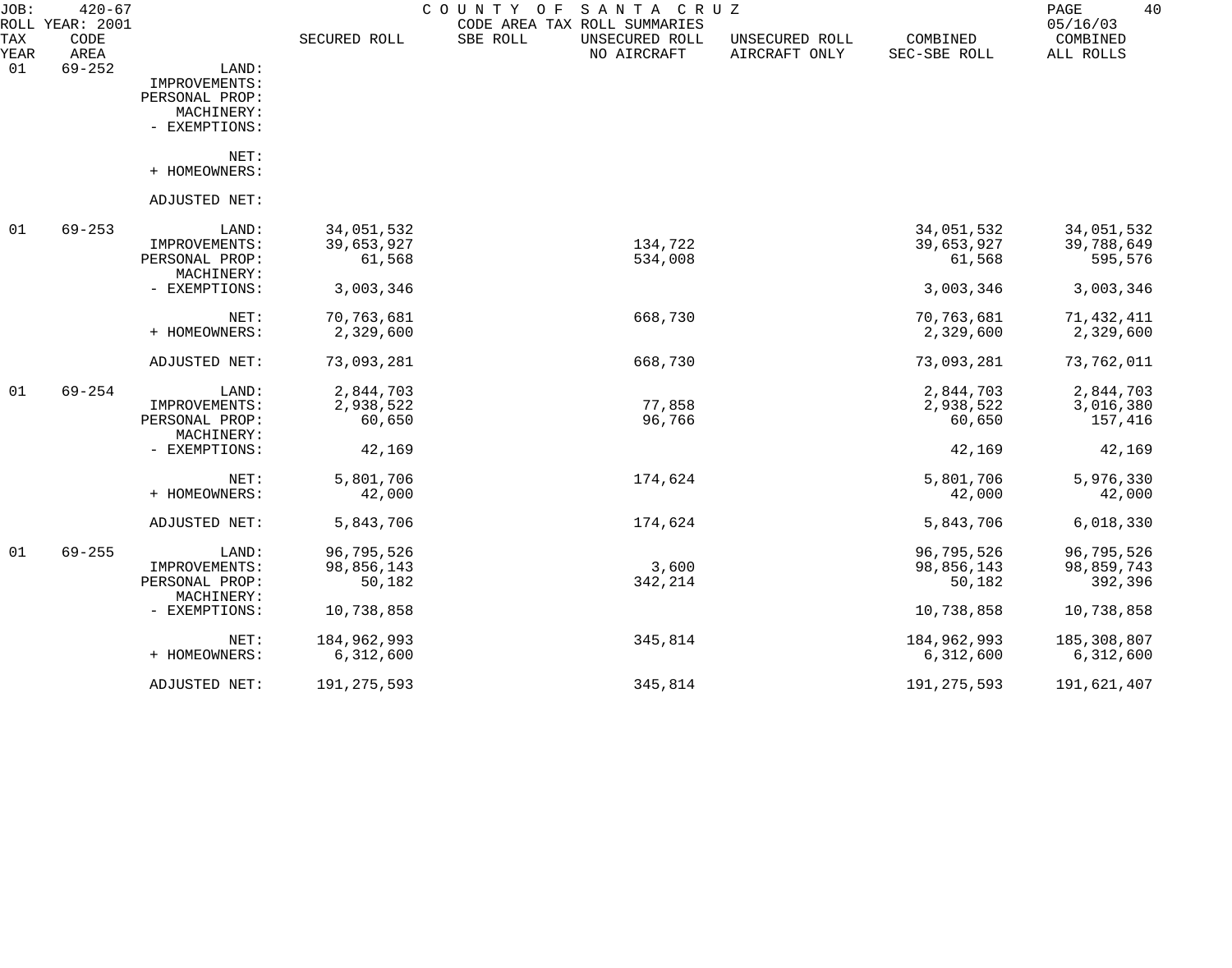| JOB:<br>ROLL | $420 - 67$<br>YEAR: 2001 |                              |               | COUNTY OF SANTA CRUZ<br>CODE AREA TAX ROLL SUMMARIES |                                 |                          | 41<br>PAGE<br>05/16/03 |
|--------------|--------------------------|------------------------------|---------------|------------------------------------------------------|---------------------------------|--------------------------|------------------------|
| TAX<br>YEAR  | CODE<br>AREA             |                              | SECURED ROLL  | SBE ROLL<br>UNSECURED ROLL<br>NO AIRCRAFT            | UNSECURED ROLL<br>AIRCRAFT ONLY | COMBINED<br>SEC-SBE ROLL | COMBINED<br>ALL ROLLS  |
| 01           | $69 - 256$               | LAND:                        | 8,273,950     |                                                      |                                 | 8,273,950                | 8,273,950              |
|              |                          | IMPROVEMENTS:                | 15,055,829    |                                                      |                                 | 15,055,829               | 15,055,829             |
|              |                          | PERSONAL PROP:<br>MACHINERY: | 28,285        | 857,841                                              |                                 | 28,285                   | 886,126                |
|              |                          | - EXEMPTIONS:                | 1,275,199     |                                                      |                                 | 1,275,199                | 1,275,199              |
|              |                          | NET:                         | 22,082,865    | 857,841                                              |                                 | 22,082,865               | 22,940,706             |
|              |                          | + HOMEOWNERS:                | 729,122       |                                                      |                                 | 729,122                  | 729,122                |
|              |                          | ADJUSTED NET:                | 22,811,987    | 857,841                                              |                                 | 22,811,987               | 23,669,828             |
| 01           | $69 - 257$               | LAND:                        | 18,542,076    |                                                      |                                 | 18,542,076               | 18,542,076             |
|              |                          | IMPROVEMENTS:                | 18,871,921    |                                                      |                                 | 18,871,921               | 18,871,921             |
|              |                          | PERSONAL PROP:<br>MACHINERY: | 7,111         | 88,870                                               |                                 | 7,111                    | 95,981                 |
|              |                          | - EXEMPTIONS:                | 1,429,397     |                                                      |                                 | 1,429,397                | 1,429,397              |
|              |                          | NET:                         | 35,991,711    | 88,870                                               |                                 | 35,991,711               | 36,080,581             |
|              |                          | + HOMEOWNERS:                | 1,288,000     |                                                      |                                 | 1,288,000                | 1,288,000              |
|              |                          | ADJUSTED NET:                | 37, 279, 711  | 88,870                                               |                                 | 37, 279, 711             | 37, 368, 581           |
| 01           | $69 - 258$               | LAND:                        | 225,871,858   | 23,639                                               |                                 | 225,871,858              | 225,895,497            |
|              |                          | IMPROVEMENTS:                | 195, 388, 255 | 3,350,963                                            |                                 | 195,388,255              | 198,739,218            |
|              |                          | PERSONAL PROP:               | 6,789,491     | 9,578,188                                            | 9,700                           | 6,789,491                | 16,377,379             |
|              |                          | MACHINERY:                   | 541,368       |                                                      |                                 | 541,368                  | 541,368                |
|              |                          | - EXEMPTIONS:                | 14,687,871    |                                                      |                                 | 14,687,871               | 14,687,871             |
|              |                          | NET:                         | 413,903,101   | 12,952,790                                           | 9,700                           | 413,903,101              | 426,865,591            |
|              |                          | + HOMEOWNERS:                | 5,457,200     |                                                      |                                 | 5,457,200                | 5,457,200              |
|              |                          | ADJUSTED NET:                | 419,360,301   | 12,952,790                                           |                                 | 419,360,301              | 432, 322, 791          |
| 01           | $69 - 259$               | LAND:                        | 12,797,701    |                                                      |                                 | 12,797,701               | 12,797,701             |
|              |                          | IMPROVEMENTS:                | 10,532,875    | 36,246                                               |                                 | 10,532,875               | 10,569,121             |
|              |                          | PERSONAL PROP:<br>MACHINERY: | 34,086        | 258,607                                              |                                 | 34,086                   | 292,693                |
|              |                          | - EXEMPTIONS:                | 3,843,341     | 279,153                                              |                                 | 3,843,341                | 4,122,494              |
|              |                          | NET:                         | 19,521,321    | 15,700                                               |                                 | 19,521,321               | 19,537,021             |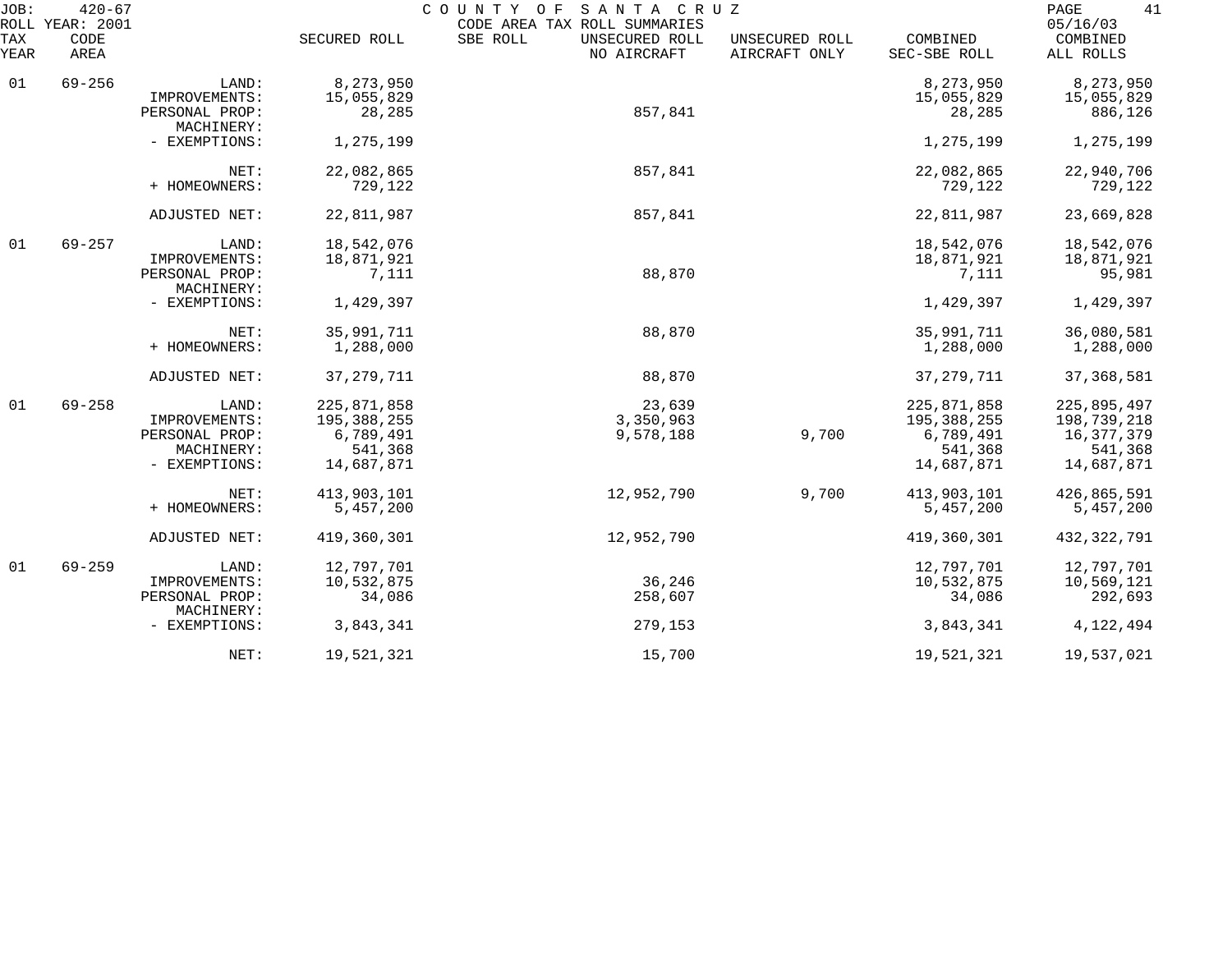| JOB:        | $420 - 67$<br>ROLL YEAR: 2001 |                                               |                      | COUNTY OF<br>CODE AREA TAX ROLL SUMMARIES | SANTA CRUZ                    |                                 |                          | 42<br>PAGE<br>05/16/03 |
|-------------|-------------------------------|-----------------------------------------------|----------------------|-------------------------------------------|-------------------------------|---------------------------------|--------------------------|------------------------|
| TAX<br>YEAR | CODE<br>AREA                  |                                               | SECURED ROLL         | SBE ROLL                                  | UNSECURED ROLL<br>NO AIRCRAFT | UNSECURED ROLL<br>AIRCRAFT ONLY | COMBINED<br>SEC-SBE ROLL | COMBINED<br>ALL ROLLS  |
|             |                               | + HOMEOWNERS:                                 | 273,000              |                                           |                               |                                 | 273,000                  | 273,000                |
|             |                               | ADJUSTED NET:                                 | 19,794,321           |                                           | 15,700                        |                                 | 19,794,321               | 19,810,021             |
| 01          | $69 - 260$                    | LAND:                                         | 1,071,881            |                                           |                               |                                 | 1,071,881                | 1,071,881              |
|             |                               | IMPROVEMENTS:<br>PERSONAL PROP:<br>MACHINERY: | 403,288              |                                           | 176,537                       |                                 | 403,288                  | 403,288<br>176,537     |
|             |                               | - EXEMPTIONS:                                 | 7,000                |                                           |                               |                                 | 7,000                    | 7,000                  |
|             |                               | NET:                                          | 1,468,169            |                                           | 176,537                       |                                 | 1,468,169                | 1,644,706              |
|             |                               | + HOMEOWNERS:                                 | 7,000                |                                           |                               |                                 | 7,000                    | 7,000                  |
|             |                               | ADJUSTED NET:                                 | 1,475,169            |                                           | 176,537                       |                                 | 1,475,169                | 1,651,706              |
| 01          | $69 - 261$                    | LAND:                                         | 120,702,810          |                                           |                               |                                 | 120,702,810              | 120,702,810            |
|             |                               | IMPROVEMENTS:                                 | 81,957,257           |                                           | 377,061                       |                                 | 81,957,257<br>113,357    | 82, 334, 318           |
|             |                               | PERSONAL PROP:<br>MACHINERY:                  | 113,357              |                                           | 27,591                        |                                 |                          | 140,948                |
|             |                               | - EXEMPTIONS:                                 | 282,061              |                                           |                               |                                 | 282,061                  | 282,061                |
|             |                               | NET:                                          | 202, 491, 363        |                                           | 404,652                       |                                 | 202, 491, 363            | 202,896,015            |
|             |                               | + HOMEOWNERS:                                 | 280,000              |                                           |                               |                                 | 280,000                  | 280,000                |
|             |                               | ADJUSTED NET:                                 | 202, 771, 363        |                                           | 404,652                       |                                 | 202, 771, 363            | 203, 176, 015          |
| 01          | $69 - 262$                    | LAND:                                         | 152,682,760          | 6,446                                     | 19,228                        |                                 | 152,689,206              | 152,708,434            |
|             |                               | IMPROVEMENTS:                                 | 127,701,908          | 4,839                                     | 767,641                       |                                 | 127,706,747              | 128, 474, 388          |
|             |                               | PERSONAL PROP:                                | 614,058              | 2,770                                     | 8,086,139                     |                                 | 616,828                  | 8,702,967              |
|             |                               | MACHINERY:<br>- EXEMPTIONS:                   | 170,997<br>8,495,384 |                                           |                               |                                 | 170,997<br>8,495,384     | 170,997<br>8,495,384   |
|             |                               |                                               |                      |                                           |                               |                                 |                          |                        |
|             |                               | NET:                                          | 272,674,339          | 14,055                                    | 8,873,008                     |                                 | 272,688,394              | 281,561,402            |
|             |                               | + HOMEOWNERS:                                 | 4,334,026            |                                           |                               |                                 | 4,334,026                | 4,334,026              |
|             |                               | ADJUSTED NET:                                 | 277,008,365          |                                           | 8,873,008                     |                                 | 277,022,420              | 285,895,428            |
| 01          | $69 - 263$                    | LAND:                                         | 6,675,216            |                                           |                               |                                 | 6,675,216                | 6,675,216              |
|             |                               | IMPROVEMENTS:<br>PERSONAL PROP:<br>MACHINERY: | 6,922,794            |                                           | 106,376                       |                                 | 6,922,794                | 6,922,794<br>106,376   |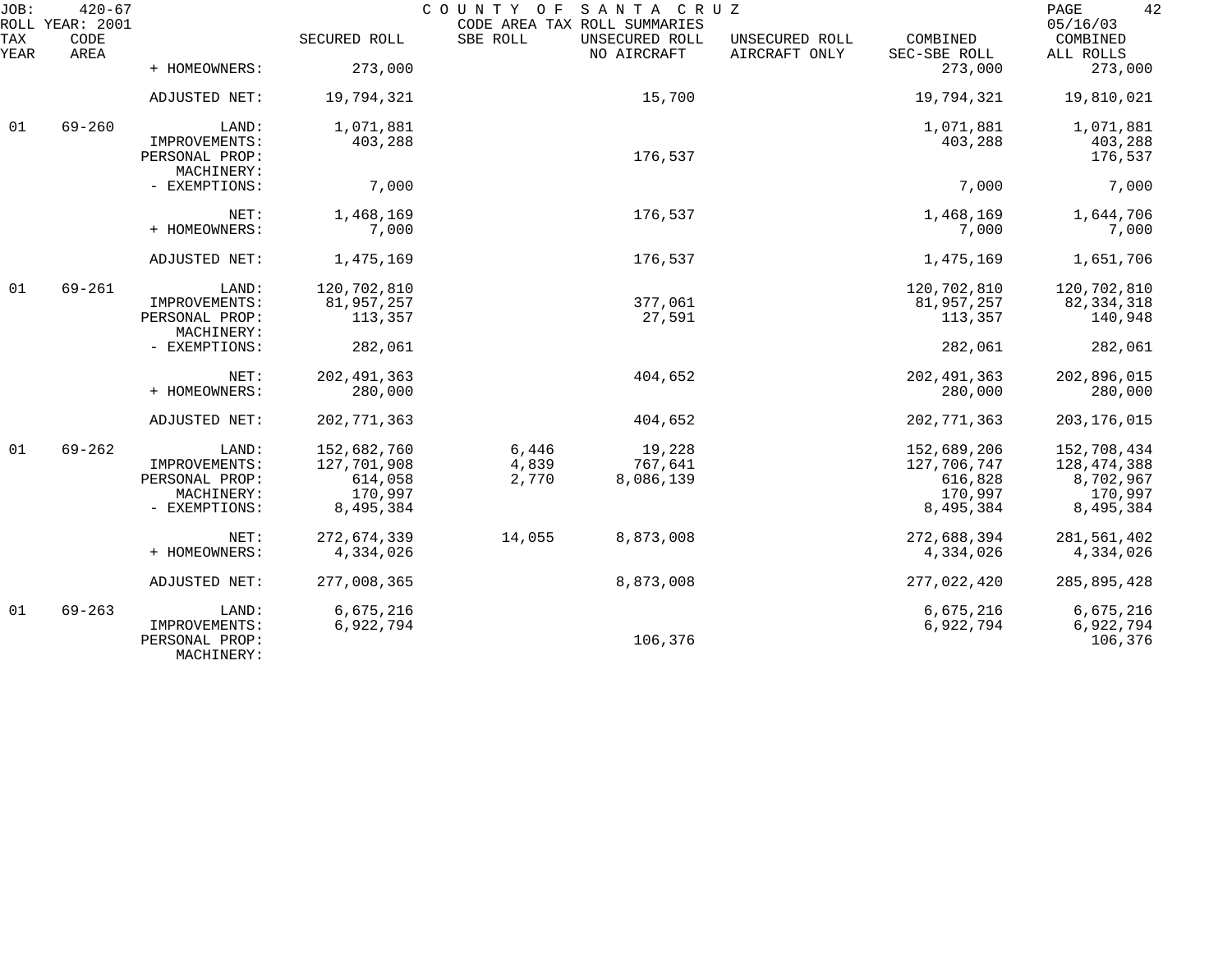| JOB:        | $420 - 67$<br>ROLL YEAR: 2001 |                              |               | COUNTY OF SANTA CRUZ<br>CODE AREA TAX ROLL SUMMARIES |                                                             | 43<br>PAGE<br>05/16/03 |
|-------------|-------------------------------|------------------------------|---------------|------------------------------------------------------|-------------------------------------------------------------|------------------------|
| TAX<br>YEAR | CODE<br>AREA                  |                              | SECURED ROLL  | SBE ROLL<br>UNSECURED ROLL<br>NO AIRCRAFT            | UNSECURED ROLL<br>COMBINED<br>AIRCRAFT ONLY<br>SEC-SBE ROLL | COMBINED<br>ALL ROLLS  |
|             |                               | - EXEMPTIONS:                | 168,255       |                                                      | 168,255                                                     | 168,255                |
|             |                               | NET:                         | 13, 429, 755  | 106,376                                              | 13, 429, 755                                                | 13,536,131             |
|             |                               | + HOMEOWNERS:                | 168,000       |                                                      | 168,000                                                     | 168,000                |
|             |                               | ADJUSTED NET:                | 13,597,755    | 106,376                                              | 13,597,755                                                  | 13,704,131             |
| 01          | $69 - 264$                    | LAND:                        | 99,320,096    | 228,235                                              | 99,320,096                                                  | 99,548,331             |
|             |                               | IMPROVEMENTS:                | 94,639,762    | 26,584                                               | 94,639,762                                                  | 94,666,346             |
|             |                               | PERSONAL PROP:<br>MACHINERY: | 99,543        | 1,024,290                                            | 99,543                                                      | 1,123,833              |
|             |                               | - EXEMPTIONS:                | 7,635,324     | 11,568                                               | 7,635,324                                                   | 7,646,892              |
|             |                               | NET:                         | 186, 424, 077 | 1,267,541                                            | 186, 424, 077                                               | 187,691,618            |
|             |                               | + HOMEOWNERS:                | 2,763,600     |                                                      | 2,763,600                                                   | 2,763,600              |
|             |                               | ADJUSTED NET:                | 189, 187, 677 | 1,267,541                                            | 189, 187, 677                                               | 190, 455, 218          |
| 01          | $69 - 265$                    | LAND:                        | 26,919,162    | 19,402                                               | 26,919,162                                                  | 26,938,564             |
|             |                               | IMPROVEMENTS:                | 27, 230, 245  | 78,874                                               | 27, 230, 245                                                | 27,309,119             |
|             |                               | PERSONAL PROP:<br>MACHINERY: | 20,994        | 267,313                                              | 20,994                                                      | 288,307                |
|             |                               | - EXEMPTIONS:                | 806,107       |                                                      | 806,107                                                     | 806,107                |
|             |                               | NET:                         | 53, 364, 294  | 365,589                                              | 53, 364, 294                                                | 53,729,883             |
|             |                               | + HOMEOWNERS:                | 805,000       |                                                      | 805,000                                                     | 805,000                |
|             |                               | ADJUSTED NET:                | 54, 169, 294  | 365,589                                              | 54, 169, 294                                                | 54, 534, 883           |
| 01          | $69 - 266$                    | LAND:                        | 34, 444, 681  |                                                      | 34, 444, 681                                                | 34, 444, 681           |
|             |                               | IMPROVEMENTS:                | 27, 243, 617  |                                                      | 27, 243, 617                                                | 27, 243, 617           |
|             |                               | PERSONAL PROP:<br>MACHINERY: | 33,816        | 116,307                                              | 33,816                                                      | 150,123                |
|             |                               | - EXEMPTIONS:                | 834,168       |                                                      | 834,168                                                     | 834,168                |
|             |                               | NET:                         | 60,887,946    | 116,307                                              | 60,887,946                                                  | 61,004,253             |
|             |                               | + HOMEOWNERS:                | 742,000       |                                                      | 742,000                                                     | 742,000                |
|             |                               | ADJUSTED NET:                | 61,629,946    | 116,307                                              | 61,629,946                                                  | 61,746,253             |
| 01          | $69 - 267$                    | LAND:                        | 204, 121, 837 | 28<br>506,458                                        | 204, 121, 865                                               | 204,628,323            |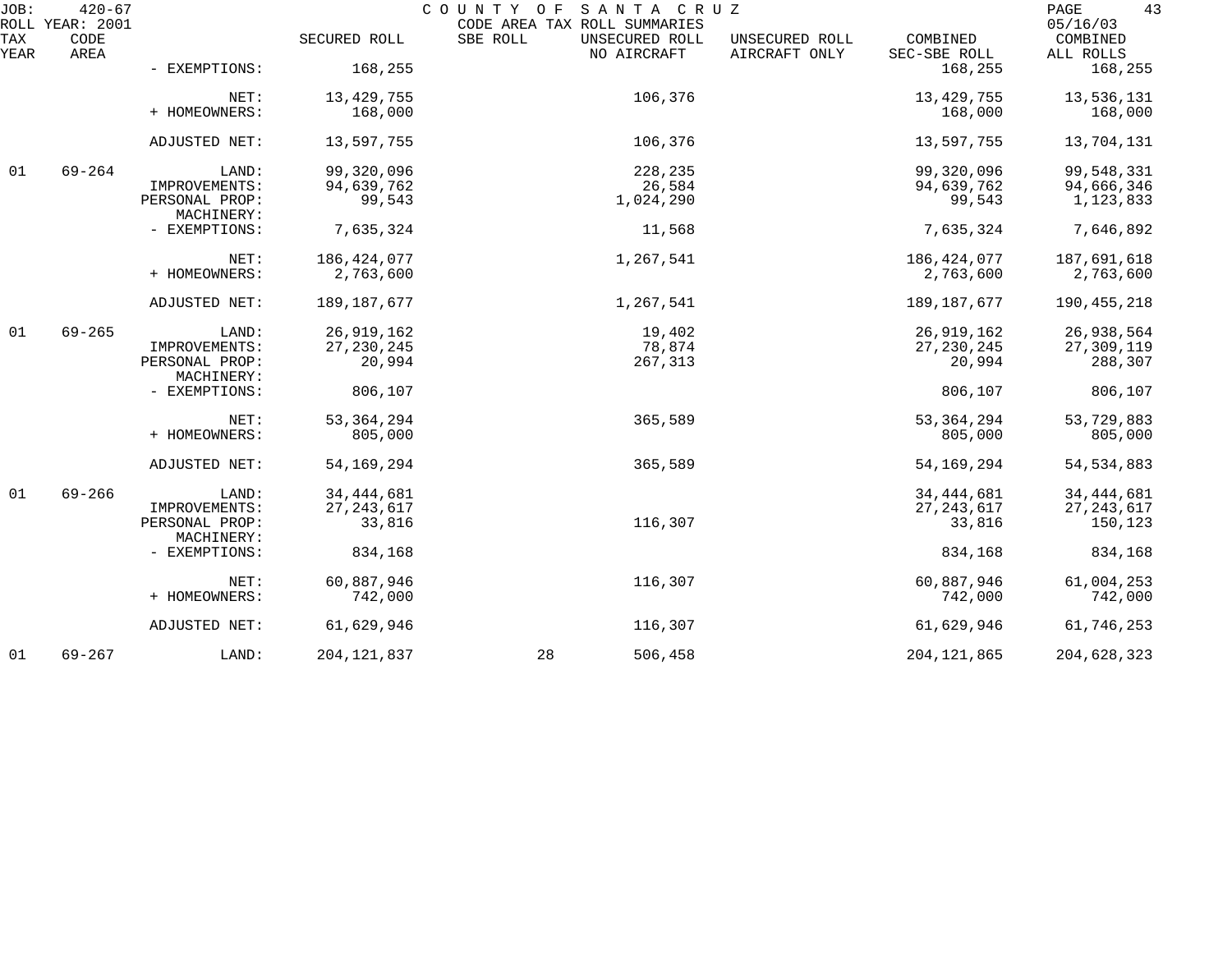| JOB:        | $420 - 67$<br>ROLL YEAR: 2001 |                                               |               | COUNTY OF | SANTA CRUZ<br>CODE AREA TAX ROLL SUMMARIES |                                 |                          | 44<br>PAGE<br>05/16/03 |
|-------------|-------------------------------|-----------------------------------------------|---------------|-----------|--------------------------------------------|---------------------------------|--------------------------|------------------------|
| TAX<br>YEAR | CODE<br>AREA                  |                                               | SECURED ROLL  | SBE ROLL  | UNSECURED ROLL<br>NO AIRCRAFT              | UNSECURED ROLL<br>AIRCRAFT ONLY | COMBINED<br>SEC-SBE ROLL | COMBINED<br>ALL ROLLS  |
|             |                               | IMPROVEMENTS:                                 | 183,809,513   | 21        | 329,374                                    |                                 | 183,809,534              | 184, 138, 908          |
|             |                               | PERSONAL PROP:                                | 12,284        | 12        | 1,009,579                                  |                                 | 12,296                   | 1,021,875              |
|             |                               | MACHINERY:                                    |               |           |                                            |                                 |                          |                        |
|             |                               | - EXEMPTIONS:                                 | 8,149,374     |           | 15,445                                     |                                 | 8,149,374                | 8,164,819              |
|             |                               | NET:                                          | 379,794,260   | 61        | 1,829,966                                  |                                 | 379,794,321              | 381,624,287            |
|             |                               | + HOMEOWNERS:                                 | 3,918,600     |           |                                            |                                 | 3,918,600                | 3,918,600              |
|             |                               | ADJUSTED NET:                                 | 383,712,860   |           | 1,829,966                                  |                                 | 383,712,921              | 385, 542, 887          |
| 01          | $69 - 268$                    | LAND:                                         | 76, 423, 598  |           |                                            |                                 | 76, 423, 598             | 76, 423, 598           |
|             |                               | IMPROVEMENTS:                                 | 56,080,945    |           |                                            |                                 | 56,080,945               | 56,080,945             |
|             |                               | PERSONAL PROP:                                | 3,647,874     |           | 100,373                                    |                                 | 3,647,874                | 3,748,247              |
|             |                               | MACHINERY:                                    | 139,455       |           |                                            |                                 | 139,455                  | 139,455                |
|             |                               | - EXEMPTIONS:                                 | 182,000       |           |                                            |                                 | 182,000                  | 182,000                |
|             |                               | NET:                                          | 136,109,872   |           | 100,373                                    |                                 | 136,109,872              | 136, 210, 245          |
|             |                               | + HOMEOWNERS:                                 | 182,000       |           |                                            |                                 | 182,000                  | 182,000                |
|             |                               | ADJUSTED NET:                                 | 136,291,872   |           | 100,373                                    |                                 | 136, 291, 872            | 136, 392, 245          |
| 01          | $69 - 270$                    | LAND:                                         | 143,611,079   | 18,892    | 63,503                                     |                                 | 143,629,971              | 143,693,474            |
|             |                               | IMPROVEMENTS:                                 | 120,510,162   | 14,184    | 233,286                                    |                                 | 120,524,346              | 120,757,632            |
|             |                               | PERSONAL PROP:<br>MACHINERY:                  | 52,500        | 8,120     | 655,492                                    |                                 | 60,620                   | 716,112                |
|             |                               | - EXEMPTIONS:                                 | 5,618,666     |           |                                            |                                 | 5,618,666                | 5,618,666              |
|             |                               | NET:                                          | 258, 555, 075 | 41,196    | 952,281                                    |                                 | 258,596,271              | 259,548,552            |
|             |                               | + HOMEOWNERS:                                 | 4,722,200     |           |                                            |                                 | 4,722,200                | 4,722,200              |
|             |                               | ADJUSTED NET:                                 | 263, 277, 275 |           | 952,281                                    |                                 | 263,318,471              | 264, 270, 752          |
| 01          | 69-271                        | LAND:                                         | 3,852,732     |           |                                            |                                 | 3,852,732                | 3,852,732              |
|             |                               | IMPROVEMENTS:<br>PERSONAL PROP:<br>MACHINERY: | 4,078,685     |           |                                            |                                 | 4,078,685                | 4,078,685              |
|             |                               | - EXEMPTIONS:                                 | 91,000        |           |                                            |                                 | 91,000                   | 91,000                 |
|             |                               | NET:                                          | 7,840,417     |           |                                            |                                 | 7,840,417                | 7,840,417              |
|             |                               | + HOMEOWNERS:                                 | 91,000        |           |                                            |                                 | 91,000                   | 91,000                 |
|             |                               | ADJUSTED NET:                                 | 7,931,417     |           |                                            |                                 | 7,931,417                | 7,931,417              |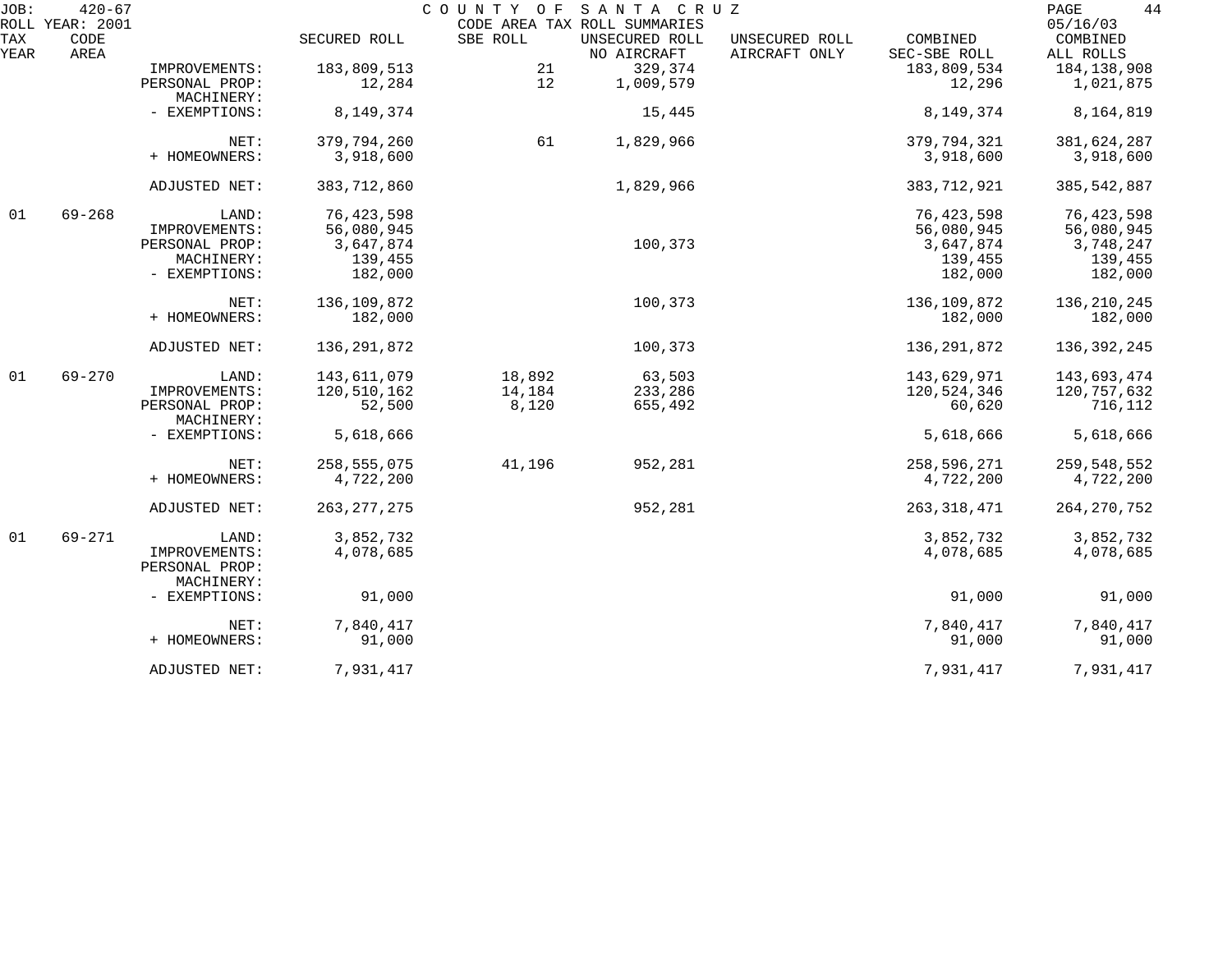| JOB:        | $420 - 67$<br>ROLL YEAR: 2001 |                              |               | COUNTY OF | SANTA CRUZ<br>CODE AREA TAX ROLL SUMMARIES |                                 |                          | 45<br>PAGE<br>05/16/03 |
|-------------|-------------------------------|------------------------------|---------------|-----------|--------------------------------------------|---------------------------------|--------------------------|------------------------|
| TAX<br>YEAR | CODE<br>AREA                  |                              | SECURED ROLL  | SBE ROLL  | UNSECURED ROLL<br>NO AIRCRAFT              | UNSECURED ROLL<br>AIRCRAFT ONLY | COMBINED<br>SEC-SBE ROLL | COMBINED<br>ALL ROLLS  |
| 01          | $69 - 272$                    | LAND:                        | 8,916,865     |           |                                            |                                 | 8,916,865                | 8,916,865              |
|             |                               | IMPROVEMENTS:                | 5,622,501     |           |                                            |                                 | 5,622,501                | 5,622,501              |
|             |                               | PERSONAL PROP:               |               |           |                                            |                                 |                          |                        |
|             |                               | MACHINERY:                   |               |           |                                            |                                 |                          |                        |
|             |                               | - EXEMPTIONS:                | 827,582       |           |                                            |                                 | 827,582                  | 827,582                |
|             |                               | NET:                         | 13,711,784    |           |                                            |                                 | 13,711,784               | 13,711,784             |
|             |                               | + HOMEOWNERS:                | 707,000       |           |                                            |                                 | 707,000                  | 707,000                |
|             |                               | ADJUSTED NET:                | 14, 418, 784  |           |                                            |                                 | 14, 418, 784             | 14, 418, 784           |
| 01          | $69 - 273$                    | LAND:                        | 778,696,650   | 139,745   | 597,260                                    |                                 | 778,836,395              | 779, 433, 655          |
|             |                               | IMPROVEMENTS:                | 618,642,401   | 35,320    | 5,878,815                                  |                                 | 618,677,721              | 624, 556, 536          |
|             |                               | PERSONAL PROP:               | 1,881,215     | 20,219    | 14,348,703                                 |                                 | 1,901,434                | 16,250,137             |
|             |                               | MACHINERY:                   | 211,249       |           |                                            |                                 | 211,249                  | 211,249                |
|             |                               | - EXEMPTIONS:                | 25,306,903    |           | 746,222                                    |                                 | 25,306,903               | 26,053,125             |
|             |                               | NET:                         | 1,374,124,612 | 195,284   | 20,078,556                                 |                                 | 1,374,319,896            | 1,394,398,452          |
|             |                               | + HOMEOWNERS:                | 18,020,800    |           |                                            |                                 | 18,020,800               | 18,020,800             |
|             |                               | ADJUSTED NET:                | 1,392,145,412 |           | 20,078,556                                 |                                 | 1,392,340,696            | 1, 412, 419, 252       |
| 01          | $69 - 274$                    | LAND:                        | 12,876,430    |           |                                            |                                 | 12,876,430               | 12,876,430             |
|             |                               | IMPROVEMENTS:                | 15,924,400    |           |                                            |                                 | 15,924,400               | 15,924,400             |
|             |                               | PERSONAL PROP:               |               |           | 5,904                                      |                                 |                          | 5,904                  |
|             |                               | MACHINERY:                   |               |           |                                            |                                 |                          |                        |
|             |                               | - EXEMPTIONS:                | 334,600       |           |                                            |                                 | 334,600                  | 334,600                |
|             |                               | NET:                         | 28,466,230    |           | 5,904                                      |                                 | 28,466,230               | 28, 472, 134           |
|             |                               | + HOMEOWNERS:                | 334,600       |           |                                            |                                 | 334,600                  | 334,600                |
|             |                               | ADJUSTED NET:                | 28,800,830    |           | 5,904                                      |                                 | 28,800,830               | 28,806,734             |
| 01          | $69 - 275$                    | LAND:                        | 85,615,891    | 43,031    |                                            |                                 | 85,658,922               | 85,658,922             |
|             |                               | IMPROVEMENTS:                | 77, 292, 979  | 32,306    | 12,561                                     |                                 | 77, 325, 285             | 77, 337, 846           |
|             |                               | PERSONAL PROP:<br>MACHINERY: | 3,900         | 18,494    | 413,971                                    |                                 | 22,394                   | 436,365                |
|             |                               | - EXEMPTIONS:                | 2,811,638     |           |                                            |                                 | 2,811,638                | 2,811,638              |
|             |                               | NET:                         | 160, 101, 132 | 93,831    | 426,532                                    |                                 | 160, 194, 963            | 160,621,495            |
|             |                               | + HOMEOWNERS:                | 2,692,200     |           |                                            |                                 | 2,692,200                | 2,692,200              |
|             |                               | ADJUSTED NET:                | 162,793,332   |           | 426,532                                    |                                 | 162,887,163              | 163, 313, 695          |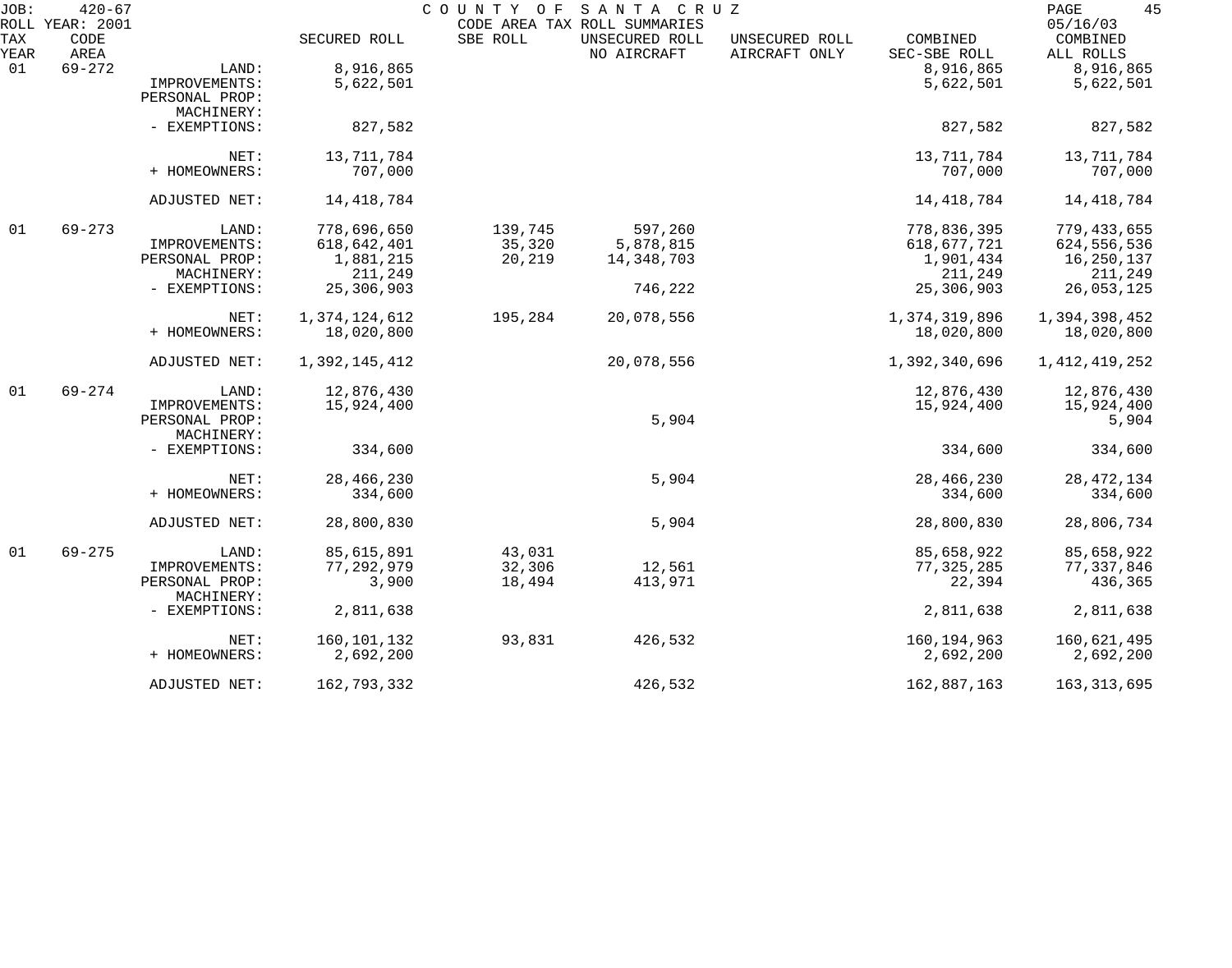| JOB:        | $420 - 67$<br>ROLL YEAR: 2001 |                                               |               | COUNTY<br>O F<br>SANTA CRUZ<br>CODE AREA TAX ROLL SUMMARIES |                                 |                          | 46<br>PAGE<br>05/16/03 |
|-------------|-------------------------------|-----------------------------------------------|---------------|-------------------------------------------------------------|---------------------------------|--------------------------|------------------------|
| TAX<br>YEAR | CODE<br>AREA                  |                                               | SECURED ROLL  | SBE ROLL<br>UNSECURED ROLL<br>NO AIRCRAFT                   | UNSECURED ROLL<br>AIRCRAFT ONLY | COMBINED<br>SEC-SBE ROLL | COMBINED<br>ALL ROLLS  |
| 01          | $69 - 276$                    | LAND:                                         | 396,080       |                                                             |                                 | 396,080                  | 396,080                |
|             |                               | IMPROVEMENTS:<br>PERSONAL PROP:<br>MACHINERY: | 284,157       |                                                             |                                 | 284,157                  | 284,157                |
|             |                               | - EXEMPTIONS:                                 | 7,000         |                                                             |                                 | 7,000                    | 7,000                  |
|             |                               | NET:                                          | 673,237       |                                                             |                                 | 673,237                  | 673,237                |
|             |                               | + HOMEOWNERS:                                 | 7,000         |                                                             |                                 | 7,000                    | 7,000                  |
|             |                               | ADJUSTED NET:                                 | 680,237       |                                                             |                                 | 680,237                  | 680,237                |
| 01          | $69 - 277$                    | LAND:                                         | 7,266,700     |                                                             |                                 | 7,266,700                | 7,266,700              |
|             |                               | IMPROVEMENTS:<br>PERSONAL PROP:<br>MACHINERY: | 6, 141, 332   |                                                             |                                 | 6, 141, 332              | 6, 141, 332            |
|             |                               | - EXEMPTIONS:                                 | 336,877       |                                                             |                                 | 336,877                  | 336,877                |
|             |                               | NET:                                          | 13,071,155    |                                                             |                                 | 13,071,155               | 13,071,155             |
|             |                               | + HOMEOWNERS:                                 | 336,000       |                                                             |                                 | 336,000                  | 336,000                |
|             |                               | ADJUSTED NET:                                 | 13,407,155    |                                                             |                                 | 13, 407, 155             | 13,407,155             |
| 01          | $69 - 278$                    | LAND:                                         | 57, 487, 963  | 17,010                                                      |                                 | 57, 487, 963             | 57,504,973             |
|             |                               | IMPROVEMENTS:                                 | 46,532,643    | 17,010                                                      |                                 | 46,532,643               | 46,549,653             |
|             |                               | PERSONAL PROP:<br>MACHINERY:                  | 27,033        | 158,336                                                     |                                 | 27,033                   | 185,369                |
|             |                               | - EXEMPTIONS:                                 | 745,452       |                                                             |                                 | 745,452                  | 745,452                |
|             |                               | NET:                                          | 103, 302, 187 | 192,356                                                     |                                 | 103, 302, 187            | 103, 494, 543          |
|             |                               | + HOMEOWNERS:                                 | 742,000       |                                                             |                                 | 742,000                  | 742,000                |
|             |                               | ADJUSTED NET:                                 | 104,044,187   | 192,356                                                     |                                 | 104,044,187              | 104, 236, 543          |
| 01          | $69 - 279$                    | LAND:                                         | 7,004,152     |                                                             |                                 | 7,004,152                | 7,004,152              |
|             |                               | IMPROVEMENTS:                                 | 8,039,257     |                                                             |                                 | 8,039,257                | 8,039,257              |
|             |                               | PERSONAL PROP:<br>MACHINERY:                  | 43,606        |                                                             |                                 | 43,606                   | 43,606                 |
|             |                               | - EXEMPTIONS:                                 | 63,169        |                                                             |                                 | 63,169                   | 63,169                 |
|             |                               | NET:                                          | 15,023,846    |                                                             |                                 | 15,023,846               | 15,023,846             |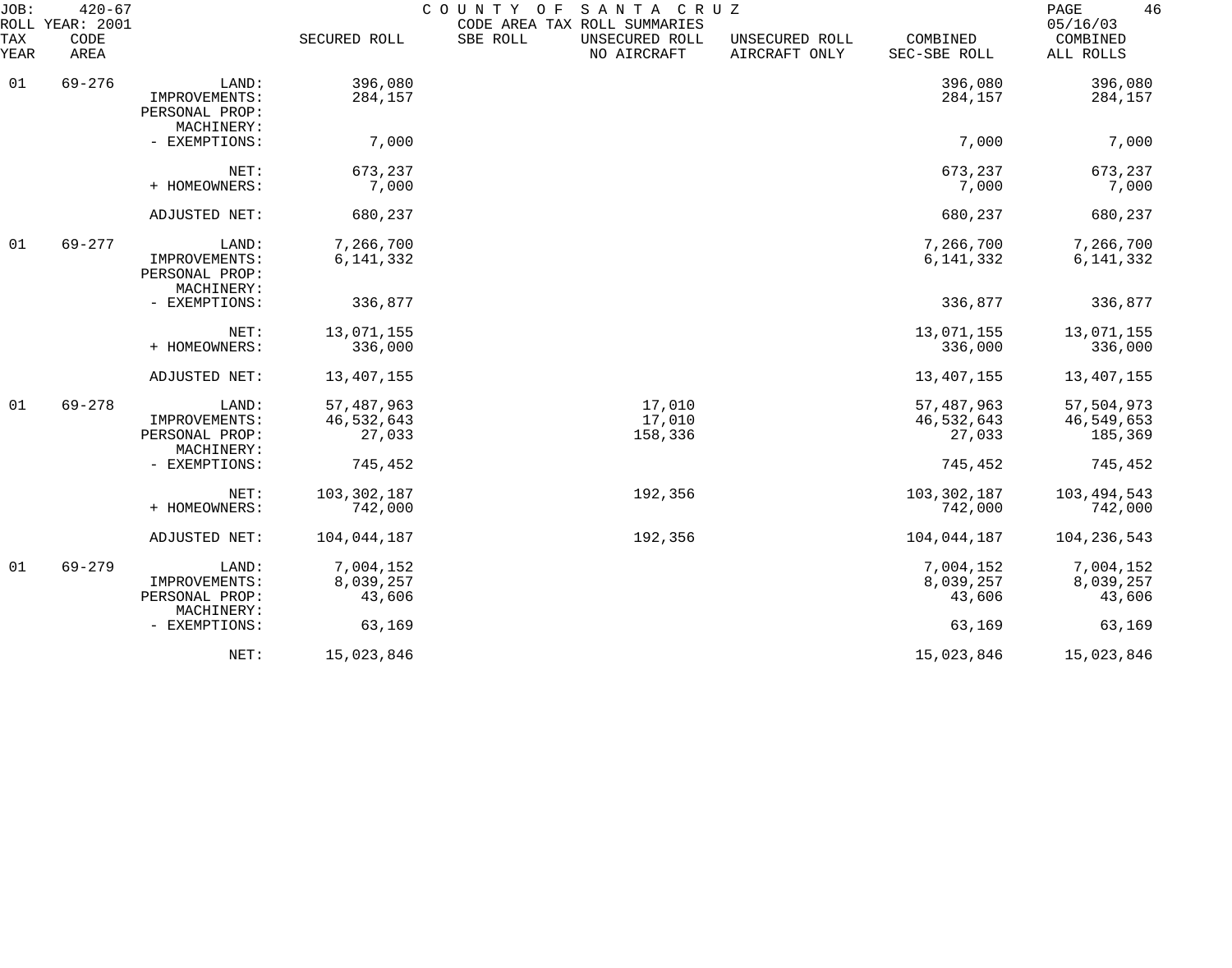| JOB:        | $420 - 67$<br>ROLL YEAR: 2001 |                                               |                      | COUNTY OF    | SANTA CRUZ<br>CODE AREA TAX ROLL SUMMARIES |                                 |                          | 47<br>PAGE<br>05/16/03 |
|-------------|-------------------------------|-----------------------------------------------|----------------------|--------------|--------------------------------------------|---------------------------------|--------------------------|------------------------|
| TAX<br>YEAR | CODE<br>AREA                  |                                               | SECURED ROLL         | SBE ROLL     | UNSECURED ROLL<br>NO AIRCRAFT              | UNSECURED ROLL<br>AIRCRAFT ONLY | COMBINED<br>SEC-SBE ROLL | COMBINED<br>ALL ROLLS  |
|             |                               | + HOMEOWNERS:                                 | 63,000               |              |                                            |                                 | 63,000                   | 63,000                 |
|             |                               | ADJUSTED NET:                                 | 15,086,846           |              |                                            |                                 | 15,086,846               | 15,086,846             |
| 01          | $69 - 280$                    | LAND:                                         | 68, 573, 422         | 1,482        |                                            |                                 | 68,574,904               | 68,574,904             |
|             |                               | IMPROVEMENTS:<br>PERSONAL PROP:<br>MACHINERY: | 65,665,556           | 1,112<br>637 | 135,990                                    |                                 | 65,666,668<br>637        | 65,666,668<br>136,627  |
|             |                               | - EXEMPTIONS:                                 | 3, 240, 313          |              |                                            |                                 | 3, 240, 313              | 3, 240, 313            |
|             |                               | NET:                                          | 130,998,665          | 3,231        | 135,990                                    |                                 | 131,001,896              | 131, 137, 886          |
|             |                               | + HOMEOWNERS:                                 | 2,496,200            |              |                                            |                                 | 2,496,200                | 2,496,200              |
|             |                               | ADJUSTED NET:                                 | 133,494,865          |              | 135,990                                    |                                 | 133,498,096              | 133,634,086            |
| 01          | $69 - 281$                    | LAND:                                         | 19,539,484           |              |                                            |                                 | 19,539,484               | 19,539,484             |
|             |                               | IMPROVEMENTS:<br>PERSONAL PROP:               | 16,906,937<br>13,221 |              | 1,869<br>96,209                            |                                 | 16,906,937<br>13,221     | 16,908,806<br>109,430  |
|             |                               | MACHINERY:                                    |                      |              |                                            |                                 |                          |                        |
|             |                               | - EXEMPTIONS:                                 | 517,690              |              |                                            |                                 | 517,690                  | 517,690                |
|             |                               | NET:                                          | 35, 941, 952         |              | 98,078                                     |                                 | 35, 941, 952             | 36,040,030             |
|             |                               | + HOMEOWNERS:                                 | 504,000              |              |                                            |                                 | 504,000                  | 504,000                |
|             |                               | ADJUSTED NET:                                 | 36, 445, 952         |              | 98,078                                     |                                 | 36, 445, 952             | 36,544,030             |
| 01          | $69 - 282$                    | LAND:                                         | 36, 139, 124         | 18,581       | 51,056                                     |                                 | 36, 157, 705             | 36, 208, 761           |
|             |                               | IMPROVEMENTS:                                 | 34, 136, 699         | 10,196       | 257,389                                    |                                 | 34, 146, 895             | 34, 404, 284           |
|             |                               | PERSONAL PROP:<br>MACHINERY:                  | 1,961,868            | 5,837        | 1,814,319                                  |                                 | 1,967,705                | 3,782,024              |
|             |                               | - EXEMPTIONS:                                 | 7,805,269            |              |                                            |                                 | 7,805,269                | 7,805,269              |
|             |                               | NET:                                          | 64, 432, 422         | 34,614       | 2,122,764                                  |                                 | 64, 467, 036             | 66,589,800             |
|             |                               | + HOMEOWNERS:                                 | 315,000              |              |                                            |                                 | 315,000                  | 315,000                |
|             |                               | ADJUSTED NET:                                 | 64,747,422           |              | 2,122,764                                  |                                 | 64,782,036               | 66,904,800             |
| 01          | $69 - 283$                    | LAND:                                         |                      | 694          |                                            |                                 | 694                      | 694                    |
|             |                               | IMPROVEMENTS:<br>PERSONAL PROP:<br>MACHINERY: |                      | 521<br>298   |                                            |                                 | 521<br>298               | 521<br>298             |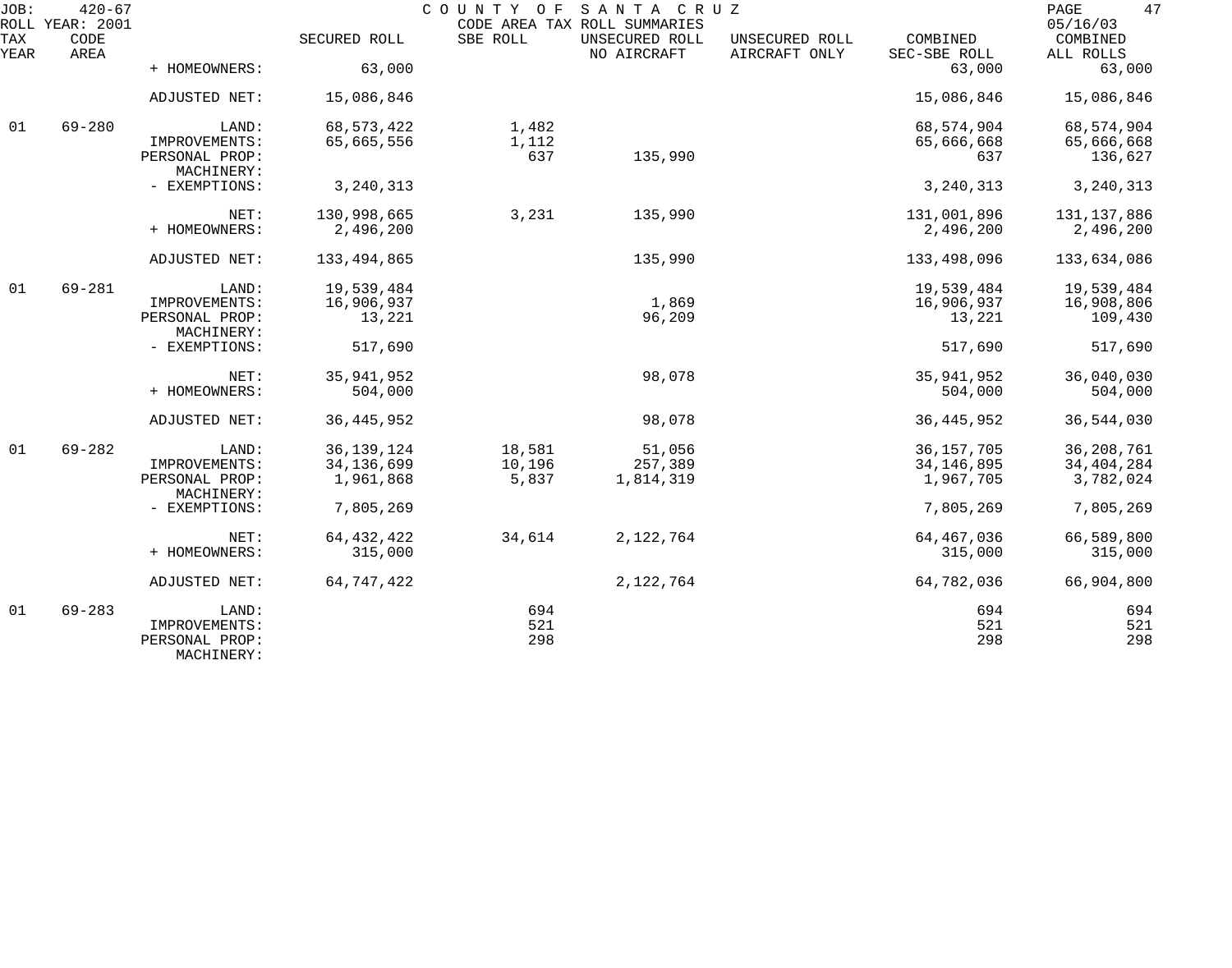| JOB:        | $420 - 67$<br>ROLL YEAR: 2001 |                                                                         |                      | COUNTY<br>O F           | SANTA CRUZ<br>CODE AREA TAX ROLL SUMMARIES |                                 |                               | 48<br>PAGE<br>05/16/03        |
|-------------|-------------------------------|-------------------------------------------------------------------------|----------------------|-------------------------|--------------------------------------------|---------------------------------|-------------------------------|-------------------------------|
| TAX<br>YEAR | CODE<br>AREA                  |                                                                         | SECURED ROLL         | SBE ROLL                | UNSECURED ROLL<br>NO AIRCRAFT              | UNSECURED ROLL<br>AIRCRAFT ONLY | COMBINED<br>SEC-SBE ROLL      | COMBINED<br>ALL ROLLS         |
|             |                               | - EXEMPTIONS:                                                           |                      |                         |                                            |                                 |                               |                               |
|             |                               | NET:<br>+ HOMEOWNERS:                                                   |                      | 1,513                   |                                            |                                 | 1,513                         | 1,513                         |
|             |                               | ADJUSTED NET:                                                           |                      |                         |                                            |                                 | 1,513                         | 1,513                         |
| 01          | $69 - 284$                    | LAND:<br>IMPROVEMENTS:<br>PERSONAL PROP:<br>MACHINERY:                  | 947,764<br>1,035,624 | 7,190<br>5,398<br>3,090 |                                            |                                 | 954,954<br>1,041,022<br>3,090 | 954,954<br>1,041,022<br>3,090 |
|             |                               | - EXEMPTIONS:                                                           | 34,760               |                         |                                            |                                 | 34,760                        | 34,760                        |
|             |                               | NET:<br>+ HOMEOWNERS:                                                   | 1,948,628<br>28,000  | 15,678                  |                                            |                                 | 1,964,306<br>28,000           | 1,964,306<br>28,000           |
|             |                               | ADJUSTED NET:                                                           | 1,976,628            |                         |                                            |                                 | 1,992,306                     | 1,992,306                     |
| 01          | $69 - 285$                    | LAND:<br>IMPROVEMENTS:<br>PERSONAL PROP:<br>MACHINERY:<br>- EXEMPTIONS: |                      |                         |                                            |                                 |                               |                               |
|             |                               | NET:<br>+ HOMEOWNERS:                                                   |                      |                         |                                            |                                 |                               |                               |
|             |                               | ADJUSTED NET:                                                           |                      |                         |                                            |                                 |                               |                               |
| 01          | $69 - 286$                    | LAND:<br>IMPROVEMENTS:<br>PERSONAL PROP:<br>MACHINERY:<br>- EXEMPTIONS: | 178,500<br>29,490    |                         |                                            |                                 | 178,500<br>29,490             | 178,500<br>29,490             |
|             |                               | NET:<br>+ HOMEOWNERS:                                                   | 207,990              |                         |                                            |                                 | 207,990                       | 207,990                       |
|             |                               | ADJUSTED NET:                                                           | 207,990              |                         |                                            |                                 | 207,990                       | 207,990                       |
| 01          | 69-287                        | LAND:                                                                   |                      |                         |                                            |                                 |                               |                               |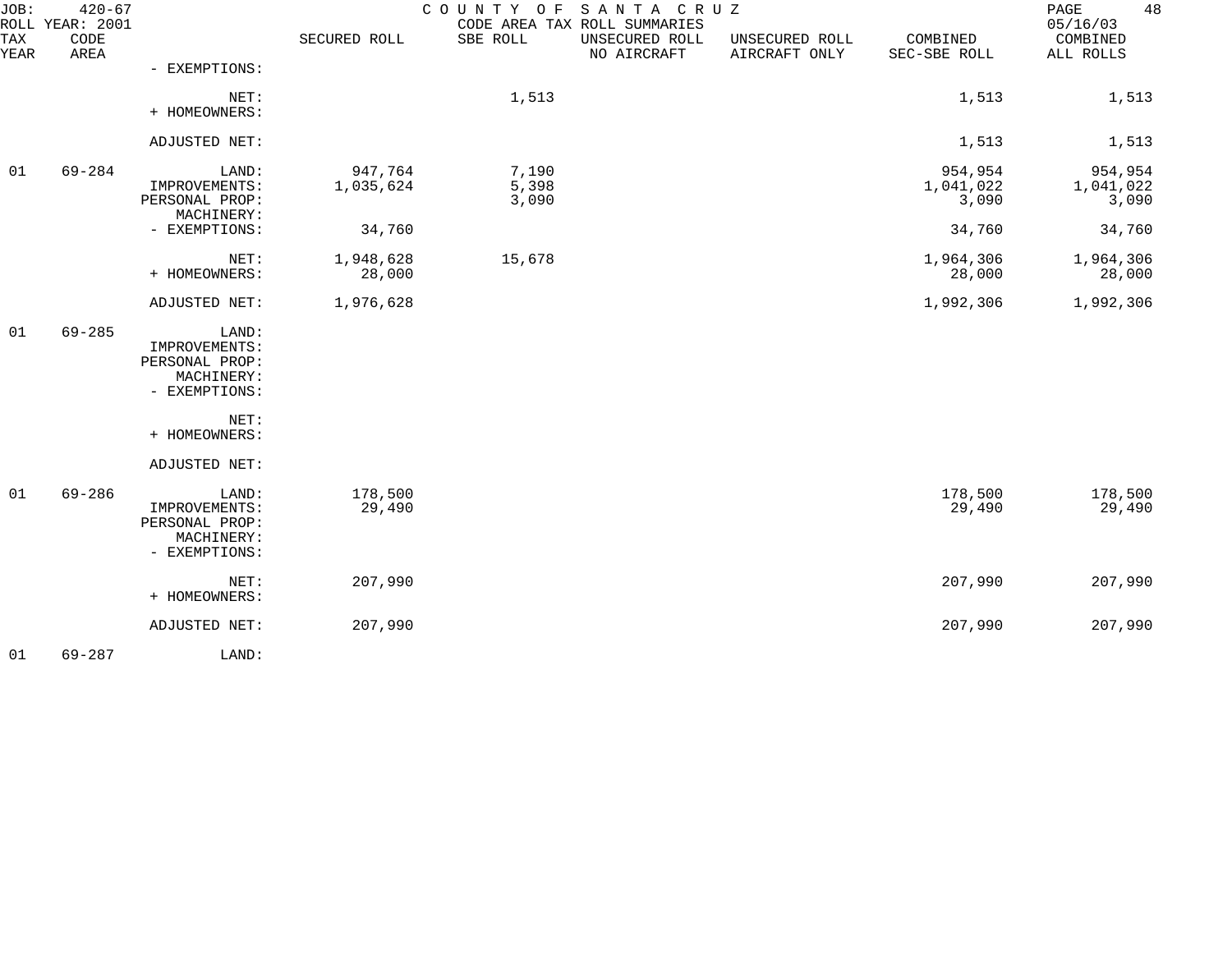| JOB:               | $420 - 67$<br>ROLL YEAR: 2001 |                             |               | COUNTY OF | SANTA CRUZ<br>CODE AREA TAX ROLL SUMMARIES |                                 |                          | 49<br>$\mathop{\mathtt{PAGE}}$<br>05/16/03 |
|--------------------|-------------------------------|-----------------------------|---------------|-----------|--------------------------------------------|---------------------------------|--------------------------|--------------------------------------------|
| TAX<br><b>YEAR</b> | CODE<br>AREA                  |                             | SECURED ROLL  | SBE ROLL  | UNSECURED ROLL<br>NO AIRCRAFT              | UNSECURED ROLL<br>AIRCRAFT ONLY | COMBINED<br>SEC-SBE ROLL | COMBINED<br>ALL ROLLS                      |
|                    |                               | IMPROVEMENTS:               |               |           |                                            |                                 |                          |                                            |
|                    |                               | PERSONAL PROP:              |               |           |                                            |                                 |                          |                                            |
|                    |                               | MACHINERY:                  |               |           |                                            |                                 |                          |                                            |
|                    |                               | - EXEMPTIONS:               |               |           |                                            |                                 |                          |                                            |
|                    |                               | NET:                        |               |           |                                            |                                 |                          |                                            |
|                    |                               | + HOMEOWNERS:               |               |           |                                            |                                 |                          |                                            |
|                    |                               | ADJUSTED NET:               |               |           |                                            |                                 |                          |                                            |
| 01                 | $69 - 288$                    | LAND:                       |               |           |                                            |                                 |                          |                                            |
|                    |                               | IMPROVEMENTS:               |               |           |                                            |                                 |                          |                                            |
|                    |                               | PERSONAL PROP:              |               |           |                                            |                                 |                          |                                            |
|                    |                               | MACHINERY:<br>- EXEMPTIONS: |               |           |                                            |                                 |                          |                                            |
|                    |                               |                             |               |           |                                            |                                 |                          |                                            |
|                    |                               | NET:                        |               |           |                                            |                                 |                          |                                            |
|                    |                               | + HOMEOWNERS:               |               |           |                                            |                                 |                          |                                            |
|                    |                               | ADJUSTED NET:               |               |           |                                            |                                 |                          |                                            |
| 01                 | $73 - 001$                    | LAND:                       | 73,915,857    |           |                                            |                                 | 73,915,857               | 73,915,857                                 |
|                    |                               | IMPROVEMENTS:               | 74,909,472    |           |                                            |                                 | 74,909,472               | 74,909,472                                 |
|                    |                               | PERSONAL PROP:              | 115,439       |           | 261,813                                    |                                 | 115,439                  | 377,252                                    |
|                    |                               | MACHINERY:                  |               |           |                                            |                                 |                          |                                            |
|                    |                               | - EXEMPTIONS:               | 3,593,494     |           |                                            |                                 | 3,593,494                | 3,593,494                                  |
|                    |                               | NET:                        | 145, 347, 274 |           | 261,813                                    |                                 | 145,347,274              | 145,609,087                                |
|                    |                               | + HOMEOWNERS:               | 2,254,000     |           |                                            |                                 | 2,254,000                | 2,254,000                                  |
|                    |                               | ADJUSTED NET:               | 147,601,274   |           | 261,813                                    |                                 | 147,601,274              | 147,863,087                                |
| 01                 | $73 - 002$                    | LAND:                       | 415,124       |           |                                            |                                 | 415,124                  | 415,124                                    |
|                    |                               | IMPROVEMENTS:               | 402,328       |           |                                            |                                 | 402,328                  | 402,328                                    |
|                    |                               | PERSONAL PROP:              |               |           |                                            |                                 |                          |                                            |
|                    |                               | MACHINERY:                  |               |           |                                            |                                 |                          |                                            |
|                    |                               | - EXEMPTIONS:               | 12,600        |           |                                            |                                 | 12,600                   | 12,600                                     |
|                    |                               | NET:                        | 804,852       |           |                                            |                                 | 804,852                  | 804,852                                    |
|                    |                               | + HOMEOWNERS:               | 12,600        |           |                                            |                                 | 12,600                   | 12,600                                     |
|                    |                               | ADJUSTED NET:               | 817,452       |           |                                            |                                 | 817,452                  | 817,452                                    |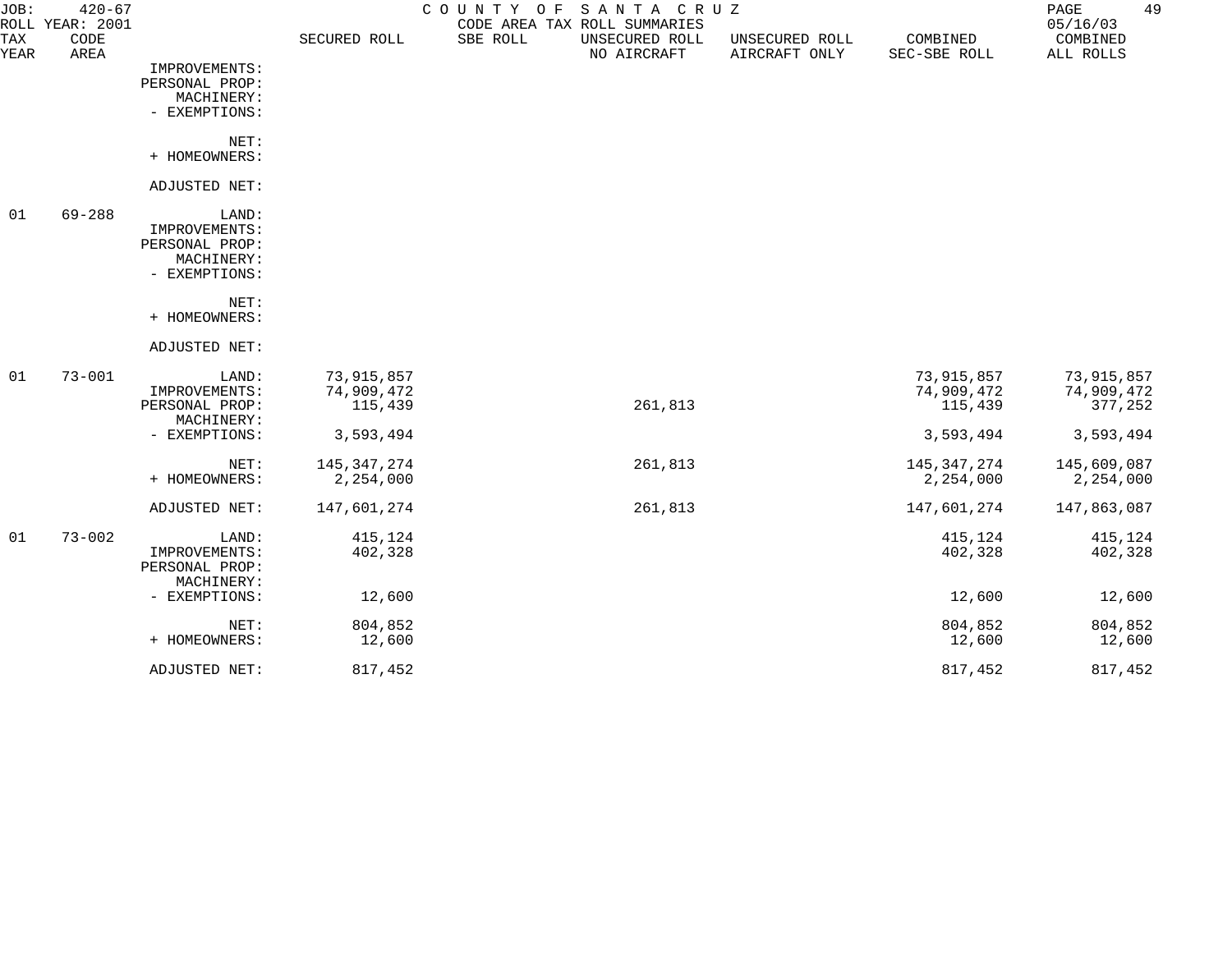| JOB:        | $420 - 67$<br>ROLL YEAR: 2001 |                |              | COUNTY OF<br>CODE AREA TAX ROLL SUMMARIES | SANTA CRUZ                    |                                 |                          | 50<br>$\mathop{\mathrm{PAGE}}$<br>05/16/03 |
|-------------|-------------------------------|----------------|--------------|-------------------------------------------|-------------------------------|---------------------------------|--------------------------|--------------------------------------------|
| TAX<br>YEAR | CODE<br>AREA                  |                | SECURED ROLL | SBE ROLL                                  | UNSECURED ROLL<br>NO AIRCRAFT | UNSECURED ROLL<br>AIRCRAFT ONLY | COMBINED<br>SEC-SBE ROLL | COMBINED<br>ALL ROLLS                      |
| 01          | $73 - 003$                    | LAND:          | 79,293       |                                           |                               |                                 | 79,293                   | 79,293                                     |
|             |                               | IMPROVEMENTS:  | 374,168      |                                           |                               |                                 | 374,168                  | 374,168                                    |
|             |                               | PERSONAL PROP: |              |                                           |                               |                                 |                          |                                            |
|             |                               | MACHINERY:     |              |                                           |                               |                                 |                          |                                            |
|             |                               | - EXEMPTIONS:  | 21,000       |                                           |                               |                                 | 21,000                   | 21,000                                     |
|             |                               | NET:           | 432,461      |                                           |                               |                                 | 432,461                  | 432,461                                    |
|             |                               | + HOMEOWNERS:  | 21,000       |                                           |                               |                                 | 21,000                   | 21,000                                     |
|             |                               | ADJUSTED NET:  | 453,461      |                                           |                               |                                 | 453,461                  | 453,461                                    |
| 01          | $73 - 004$                    | LAND:          | 561,872      |                                           |                               |                                 | 561,872                  | 561,872                                    |
|             |                               | IMPROVEMENTS:  | 701,772      |                                           |                               |                                 | 701,772                  | 701,772                                    |
|             |                               | PERSONAL PROP: |              |                                           |                               |                                 |                          |                                            |
|             |                               | MACHINERY:     |              |                                           |                               |                                 |                          |                                            |
|             |                               | - EXEMPTIONS:  | 14,000       |                                           |                               |                                 | 14,000                   | 14,000                                     |
|             |                               | NET:           | 1,249,644    |                                           |                               |                                 | 1,249,644                | 1,249,644                                  |
|             |                               | + HOMEOWNERS:  | 14,000       |                                           |                               |                                 | 14,000                   | 14,000                                     |
|             |                               | ADJUSTED NET:  | 1,263,644    |                                           |                               |                                 | 1,263,644                | 1,263,644                                  |
| 01          | $73 - 005$                    | LAND:          | 76,439       |                                           |                               |                                 | 76,439                   | 76,439                                     |
|             |                               | IMPROVEMENTS:  | 42,915       |                                           |                               |                                 | 42,915                   | 42,915                                     |
|             |                               | PERSONAL PROP: |              |                                           |                               |                                 |                          |                                            |
|             |                               | MACHINERY:     |              |                                           |                               |                                 |                          |                                            |
|             |                               | - EXEMPTIONS:  |              |                                           |                               |                                 |                          |                                            |
|             |                               | NET:           | 119,354      |                                           |                               |                                 | 119,354                  | 119,354                                    |
|             |                               | + HOMEOWNERS:  |              |                                           |                               |                                 |                          |                                            |
|             |                               | ADJUSTED NET:  | 119,354      |                                           |                               |                                 | 119,354                  | 119,354                                    |
| 01          | $79 - 001$                    | LAND:          | 3,062,189    |                                           |                               |                                 | 3,062,189                | 3,062,189                                  |
|             |                               | IMPROVEMENTS:  | 3,014,297    |                                           |                               |                                 | 3,014,297                | 3,014,297                                  |
|             |                               | PERSONAL PROP: |              |                                           |                               |                                 |                          |                                            |
|             |                               | MACHINERY:     |              |                                           |                               |                                 |                          |                                            |
|             |                               | - EXEMPTIONS:  | 113,229      |                                           |                               |                                 | 113,229                  | 113,229                                    |
|             |                               | NET:           | 5,963,257    |                                           |                               |                                 | 5,963,257                | 5,963,257                                  |
|             |                               | + HOMEOWNERS:  | 112,000      |                                           |                               |                                 | 112,000                  | 112,000                                    |
|             |                               | ADJUSTED NET:  | 6,075,257    |                                           |                               |                                 | 6,075,257                | 6,075,257                                  |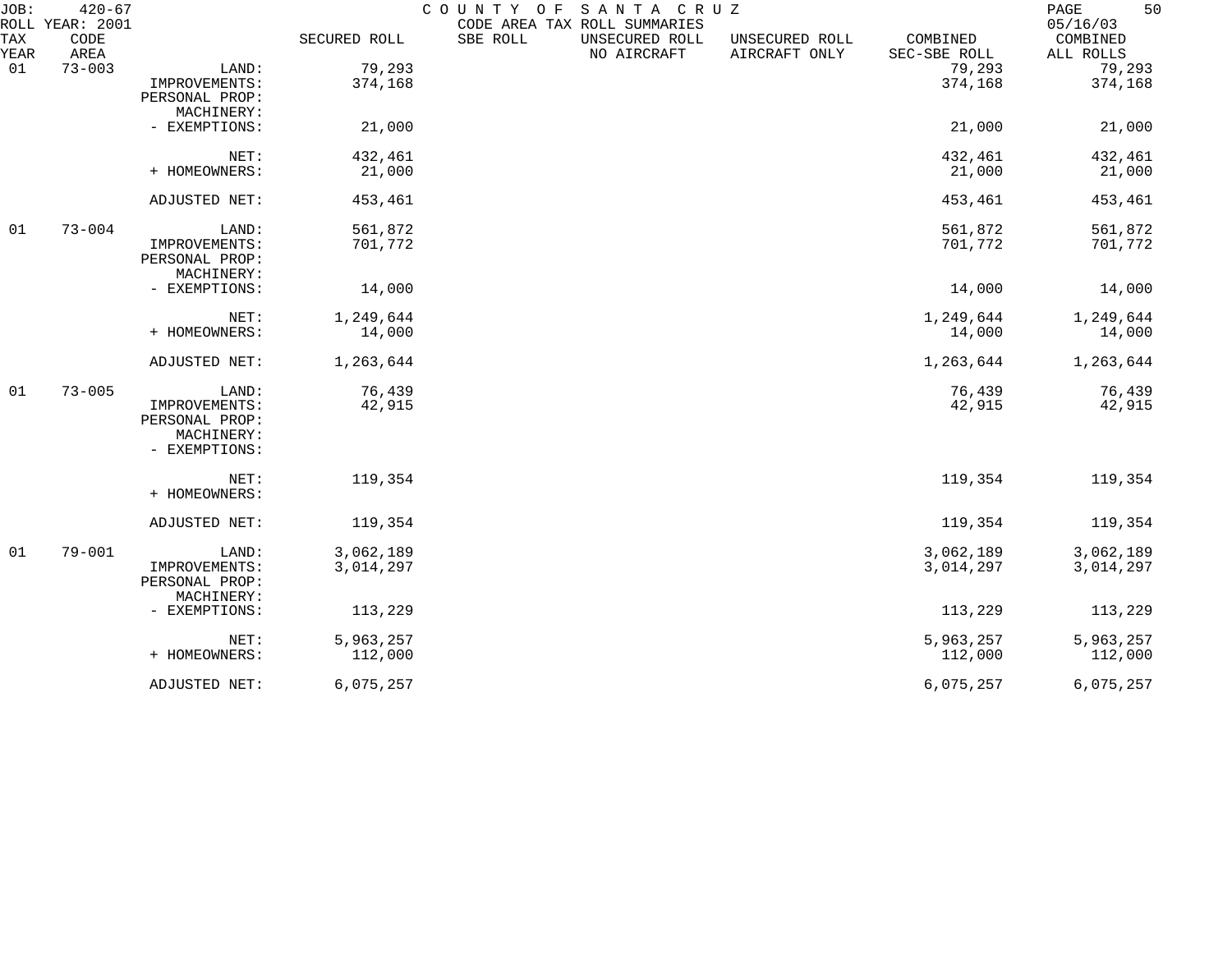| JOB:<br>ROLL              | $420 - 67$<br>YEAR: 2001 |                                                                         |                                  | SANTA CRUZ<br>COUNTY OF<br>CODE AREA TAX ROLL SUMMARIES |                                 |                                  | 51<br>$\mathop{\mathrm{PAGE}}$<br>05/16/03 |
|---------------------------|--------------------------|-------------------------------------------------------------------------|----------------------------------|---------------------------------------------------------|---------------------------------|----------------------------------|--------------------------------------------|
| <b>TAX</b><br><b>YEAR</b> | CODE<br>AREA             |                                                                         | SECURED ROLL                     | SBE ROLL<br>UNSECURED ROLL<br>NO AIRCRAFT               | UNSECURED ROLL<br>AIRCRAFT ONLY | COMBINED<br>SEC-SBE ROLL         | COMBINED<br>ALL ROLLS                      |
| 01                        | $79 - 002$               | LAND:<br>IMPROVEMENTS:<br>PERSONAL PROP:<br>MACHINERY:<br>- EXEMPTIONS: |                                  |                                                         |                                 |                                  |                                            |
|                           |                          | NET:<br>+ HOMEOWNERS:                                                   |                                  |                                                         |                                 |                                  |                                            |
|                           |                          | ADJUSTED NET:                                                           |                                  |                                                         |                                 |                                  |                                            |
| 01                        | $79 - 004$               | LAND:<br>IMPROVEMENTS:<br>PERSONAL PROP:<br>MACHINERY:                  | 8,636,640<br>6,362,229<br>23,647 | 8,625                                                   |                                 | 8,636,640<br>6,362,229<br>23,647 | 8,636,640<br>6,362,229<br>32,272           |
|                           |                          | - EXEMPTIONS:                                                           | 243,652                          |                                                         |                                 | 243,652                          | 243,652                                    |
|                           |                          | NET:<br>+ HOMEOWNERS:                                                   | 14,778,864<br>238,000            | 8,625                                                   |                                 | 14,778,864<br>238,000            | 14,787,489<br>238,000                      |
|                           |                          | ADJUSTED NET:                                                           | 15,016,864                       | 8,625                                                   |                                 | 15,016,864                       | 15,025,489                                 |
| 01                        | $79 - 012$               | LAND:<br>IMPROVEMENTS:<br>PERSONAL PROP:<br>MACHINERY:                  | 666,274<br>568,108               |                                                         |                                 | 666,274<br>568,108               | 666,274<br>568,108                         |
|                           |                          | - EXEMPTIONS:                                                           | 14,000                           |                                                         |                                 | 14,000                           | 14,000                                     |
|                           |                          | NET:<br>+ HOMEOWNERS:                                                   | 1,220,382<br>14,000              |                                                         |                                 | 1,220,382<br>14,000              | 1,220,382<br>14,000                        |
|                           |                          | ADJUSTED NET:                                                           | 1,234,382                        |                                                         |                                 | 1,234,382                        | 1,234,382                                  |
| 01                        | $79 - 014$               | LAND:<br>IMPROVEMENTS:<br>PERSONAL PROP:<br>MACHINERY:                  | 2,386,576<br>1,828,544           |                                                         |                                 | 2,386,576<br>1,828,544           | 2,386,576<br>1,828,544                     |
|                           |                          | - EXEMPTIONS:                                                           | 37,569                           |                                                         |                                 | 37,569                           | 37,569                                     |
|                           |                          | NET:                                                                    | 4,177,551                        |                                                         |                                 | 4,177,551                        | 4,177,551                                  |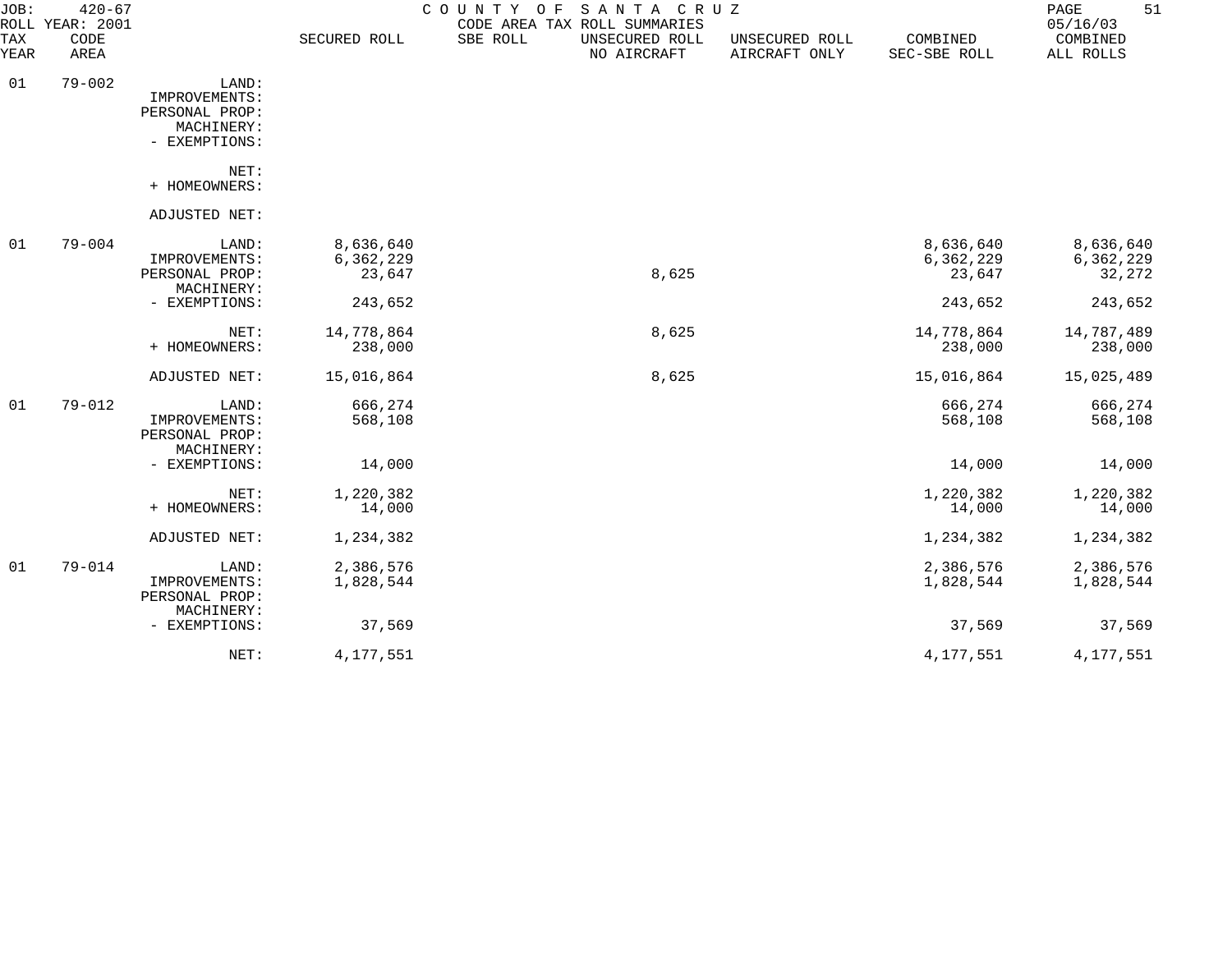| JOB:        | $420 - 67$<br>ROLL YEAR: 2001 |                                               |                      | COUNTY OF<br>SANTA CRUZ<br>CODE AREA TAX ROLL SUMMARIES |                                 |                          | 52<br>PAGE<br>05/16/03   |
|-------------|-------------------------------|-----------------------------------------------|----------------------|---------------------------------------------------------|---------------------------------|--------------------------|--------------------------|
| TAX<br>YEAR | CODE<br>AREA                  |                                               | SECURED ROLL         | SBE ROLL<br>UNSECURED ROLL<br>NO AIRCRAFT               | UNSECURED ROLL<br>AIRCRAFT ONLY | COMBINED<br>SEC-SBE ROLL | COMBINED<br>ALL ROLLS    |
|             |                               | + HOMEOWNERS:                                 | 35,000               |                                                         |                                 | 35,000                   | 35,000                   |
|             |                               | ADJUSTED NET:                                 | 4, 212, 551          |                                                         |                                 | 4, 212, 551              | 4, 212, 551              |
| 01          | $79 - 030$                    | LAND:                                         | 10,621,876           |                                                         |                                 | 10,621,876               | 10,621,876               |
|             |                               | IMPROVEMENTS:<br>PERSONAL PROP:<br>MACHINERY: | 10,986,798           | 20,000                                                  |                                 | 10,986,798               | 10,986,798<br>20,000     |
|             |                               | - EXEMPTIONS:                                 | 294,224              |                                                         |                                 | 294,224                  | 294,224                  |
|             |                               | NET:                                          | 21, 314, 450         | 20,000                                                  |                                 | 21, 314, 450             | 21, 334, 450             |
|             |                               | + HOMEOWNERS:                                 | 294,000              |                                                         |                                 | 294,000                  | 294,000                  |
|             |                               | ADJUSTED NET:                                 | 21,608,450           | 20,000                                                  |                                 | 21,608,450               | 21,628,450               |
| 01          | $79 - 031$                    | LAND:                                         | 14,631,800           |                                                         |                                 | 14,631,800               | 14,631,800               |
|             |                               | IMPROVEMENTS:<br>PERSONAL PROP:<br>MACHINERY: | 17, 227, 559         | 65,100                                                  |                                 | 17,227,559               | 17,227,559<br>65,100     |
|             |                               | - EXEMPTIONS:                                 | 519,266              |                                                         |                                 | 519,266                  | 519,266                  |
|             |                               | NET:                                          | 31, 340, 093         | 65,100                                                  |                                 | 31,340,093               | 31,405,193               |
|             |                               | + HOMEOWNERS:                                 | 518,000              |                                                         |                                 | 518,000                  | 518,000                  |
|             |                               | ADJUSTED NET:                                 | 31,858,093           | 65,100                                                  |                                 | 31,858,093               | 31,923,193               |
| 01          | $79 - 032$                    | LAND:                                         | 184,906,242          |                                                         |                                 | 184,906,242              | 184,906,242              |
|             |                               | IMPROVEMENTS:<br>PERSONAL PROP:               | 178,053,693<br>5,900 | 78,923<br>582,675                                       | 480,000                         | 178,053,693<br>5,900     | 178,132,616<br>1,068,575 |
|             |                               | MACHINERY:                                    |                      |                                                         |                                 |                          |                          |
|             |                               | - EXEMPTIONS:                                 | 5,870,354            |                                                         |                                 | 5,870,354                | 5,870,354                |
|             |                               | NET:                                          | 357,095,481          | 661,598                                                 | 480,000                         | 357,095,481              | 358, 237, 079            |
|             |                               | + HOMEOWNERS:                                 | 5,044,200            |                                                         |                                 | 5,044,200                | 5,044,200                |
|             |                               | ADJUSTED NET:                                 | 362, 139, 681        | 661,598                                                 |                                 | 362, 139, 681            | 363, 281, 279            |
| 01          | $79 - 033$                    | LAND:                                         | 11, 242, 141         |                                                         |                                 | 11, 242, 141             | 11, 242, 141             |
|             |                               | IMPROVEMENTS:<br>PERSONAL PROP:<br>MACHINERY: | 12,737,847           | 26,245                                                  |                                 | 12,737,847               | 12,737,847<br>26,245     |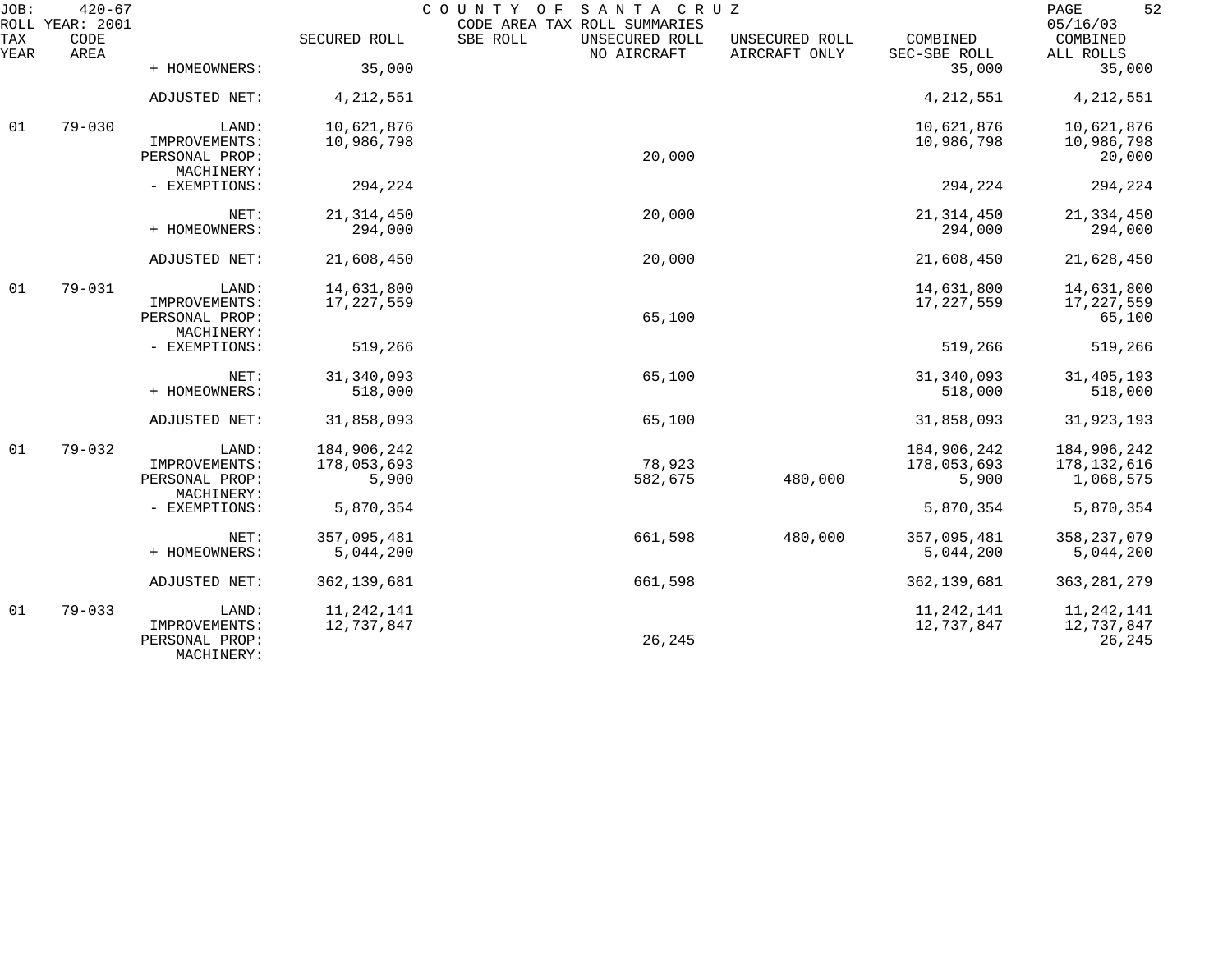| JOB:        | $420 - 67$<br>ROLL YEAR: 2001 |                                                                         |                                                                    | COUNTY OF                   | SANTA CRUZ<br>CODE AREA TAX ROLL SUMMARIES      |                                 |                                                                      | 53<br>PAGE<br>05/16/03                                            |
|-------------|-------------------------------|-------------------------------------------------------------------------|--------------------------------------------------------------------|-----------------------------|-------------------------------------------------|---------------------------------|----------------------------------------------------------------------|-------------------------------------------------------------------|
| TAX<br>YEAR | CODE<br>AREA                  |                                                                         | SECURED ROLL                                                       | SBE ROLL                    | UNSECURED ROLL<br>NO AIRCRAFT                   | UNSECURED ROLL<br>AIRCRAFT ONLY | COMBINED<br>SEC-SBE ROLL                                             | COMBINED<br>ALL ROLLS                                             |
|             |                               | - EXEMPTIONS:                                                           | 350,169                                                            |                             |                                                 |                                 | 350,169                                                              | 350,169                                                           |
|             |                               | NET:<br>+ HOMEOWNERS:                                                   | 23,629,819<br>350,000                                              |                             | 26,245                                          |                                 | 23,629,819<br>350,000                                                | 23,656,064<br>350,000                                             |
|             |                               | ADJUSTED NET:                                                           | 23,979,819                                                         |                             | 26,245                                          |                                 | 23,979,819                                                           | 24,006,064                                                        |
| 01          | $79 - 034$                    | LAND:<br>IMPROVEMENTS:<br>PERSONAL PROP:                                | 1,039,431<br>1,454,025                                             |                             | 20,577                                          |                                 | 1,039,431<br>1,454,025                                               | 1,039,431<br>1,454,025<br>20,577                                  |
|             |                               | MACHINERY:<br>- EXEMPTIONS:                                             | 42,000                                                             |                             |                                                 |                                 | 42,000                                                               | 42,000                                                            |
|             |                               | NET:<br>+ HOMEOWNERS:                                                   | 2,451,456<br>42,000                                                |                             | 20,577                                          |                                 | 2,451,456<br>42,000                                                  | 2,472,033<br>42,000                                               |
|             |                               | ADJUSTED NET:                                                           | 2,493,456                                                          |                             | 20,577                                          |                                 | 2,493,456                                                            | 2,514,033                                                         |
| 01          | $82 - 003$                    | LAND:<br>IMPROVEMENTS:<br>PERSONAL PROP:<br>MACHINERY:<br>- EXEMPTIONS: |                                                                    |                             |                                                 |                                 |                                                                      |                                                                   |
|             |                               | NET:<br>+ HOMEOWNERS:                                                   |                                                                    |                             |                                                 |                                 |                                                                      |                                                                   |
|             |                               | ADJUSTED NET:                                                           |                                                                    |                             |                                                 |                                 |                                                                      |                                                                   |
| 01          | $82 - 040$                    | LAND:<br>IMPROVEMENTS:<br>PERSONAL PROP:<br>MACHINERY:<br>- EXEMPTIONS: | 809,826,064<br>679, 372, 505<br>3,162,967<br>365,735<br>42,550,543 | 274,362<br>21,518<br>12,318 | 845,335<br>4,696,281<br>17,890,589<br>1,013,858 |                                 | 810,100,426<br>679, 394, 023<br>3, 175, 285<br>365,735<br>42,550,543 | 810,945,761<br>684,090,304<br>21,065,874<br>365,735<br>43,564,401 |
|             |                               | NET:<br>+ HOMEOWNERS:                                                   | 1,450,176,728<br>22,990,800                                        | 308,198                     | 22, 418, 347                                    |                                 | 1,450,484,926<br>22,990,800                                          | 1,472,903,273<br>22,990,800                                       |
|             |                               | ADJUSTED NET:                                                           | 1, 473, 167, 528                                                   |                             | 22, 418, 347                                    |                                 | 1,473,475,726                                                        | 1,495,894,073                                                     |
| 01          | $83 - 002$                    | LAND:                                                                   | 7,275,192                                                          |                             |                                                 |                                 | 7,275,192                                                            | 7,275,192                                                         |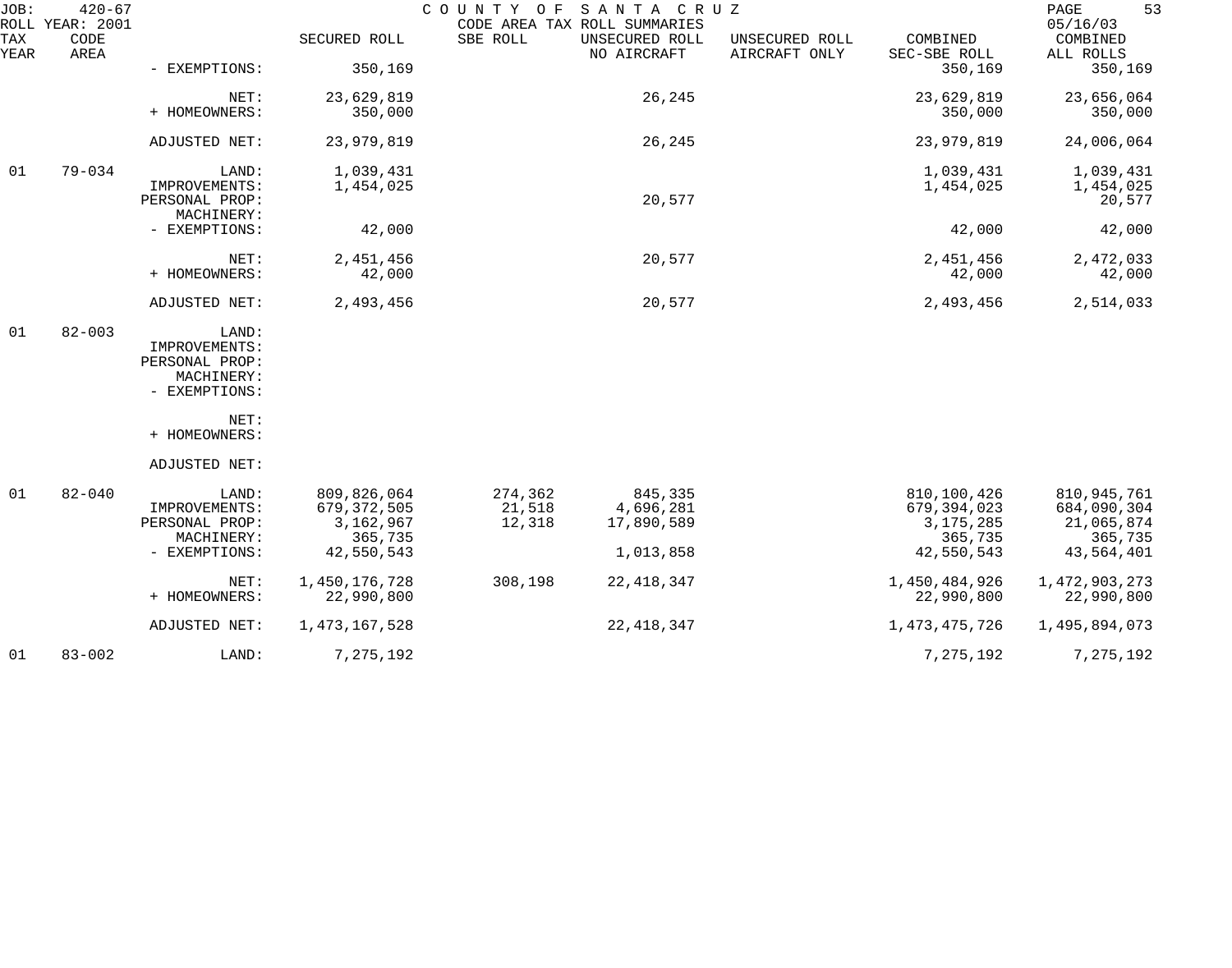| JOB:        | $420 - 67$<br>ROLL YEAR: 2001 |                                                                         |                                       | SANTA CRUZ<br>COUNTY OF<br>CODE AREA TAX ROLL SUMMARIES |                                 |                                       | 54<br>PAGE<br>05/16/03              |
|-------------|-------------------------------|-------------------------------------------------------------------------|---------------------------------------|---------------------------------------------------------|---------------------------------|---------------------------------------|-------------------------------------|
| TAX<br>YEAR | CODE<br>AREA                  |                                                                         | SECURED ROLL                          | SBE ROLL<br>UNSECURED ROLL<br>NO AIRCRAFT               | UNSECURED ROLL<br>AIRCRAFT ONLY | COMBINED<br>SEC-SBE ROLL              | COMBINED<br>ALL ROLLS               |
|             |                               | IMPROVEMENTS:<br>PERSONAL PROP:<br>MACHINERY:                           | 6,544,217                             | 118,772<br>947,231                                      |                                 | 6,544,217                             | 6,662,989<br>947,231                |
|             |                               | - EXEMPTIONS:                                                           | 319,466                               |                                                         |                                 | 319,466                               | 319,466                             |
|             |                               | NET:<br>+ HOMEOWNERS:                                                   | 13,499,943<br>238,000                 | 1,066,003                                               |                                 | 13,499,943<br>238,000                 | 14,565,946<br>238,000               |
|             |                               | ADJUSTED NET:                                                           | 13,737,943                            | 1,066,003                                               |                                 | 13,737,943                            | 14,803,946                          |
| 01          | $83 - 010$                    | LAND:<br>IMPROVEMENTS:<br>PERSONAL PROP:                                | 59,737,351<br>58, 377, 145<br>139,339 | 2,316,195<br>396,450                                    |                                 | 59,737,351<br>58, 377, 145<br>139,339 | 59,737,351<br>60,693,340<br>535,789 |
|             |                               | MACHINERY:<br>- EXEMPTIONS:                                             | 3, 343, 746                           | 7,000                                                   |                                 | 3, 343, 746                           | 3,350,746                           |
|             |                               | NET:<br>+ HOMEOWNERS:                                                   | 114,910,089<br>1,895,600              | 2,705,645<br>7,000                                      |                                 | 114,910,089<br>1,895,600              | 117,615,734<br>1,902,600            |
|             |                               | ADJUSTED NET:                                                           | 116,805,689                           | 2,712,645                                               |                                 | 116,805,689                           | 119,518,334                         |
| 01          | $86 - 000$                    | LAND:<br>IMPROVEMENTS:<br>PERSONAL PROP:<br>MACHINERY:<br>- EXEMPTIONS: |                                       |                                                         |                                 |                                       |                                     |
|             |                               | NET:<br>+ HOMEOWNERS:                                                   |                                       |                                                         |                                 |                                       |                                     |
|             |                               | ADJUSTED NET:                                                           |                                       |                                                         |                                 |                                       |                                     |
| 01          | $86 - 003$                    | LAND:<br>IMPROVEMENTS:<br>PERSONAL PROP:<br>MACHINERY:                  | 4,338,527<br>4,536,656<br>7,000       | 287,289<br>337,857                                      |                                 | 4,338,527<br>4,536,656<br>7,000       | 4,338,527<br>4,823,945<br>344,857   |
|             |                               | - EXEMPTIONS:                                                           | 234,234                               |                                                         |                                 | 234,234                               | 234,234                             |
|             |                               | NET:<br>+ HOMEOWNERS:                                                   | 8,647,949<br>203,000                  | 625,146                                                 |                                 | 8,647,949<br>203,000                  | 9,273,095<br>203,000                |
|             |                               | ADJUSTED NET:                                                           | 8,850,949                             | 625,146                                                 |                                 | 8,850,949                             | 9,476,095                           |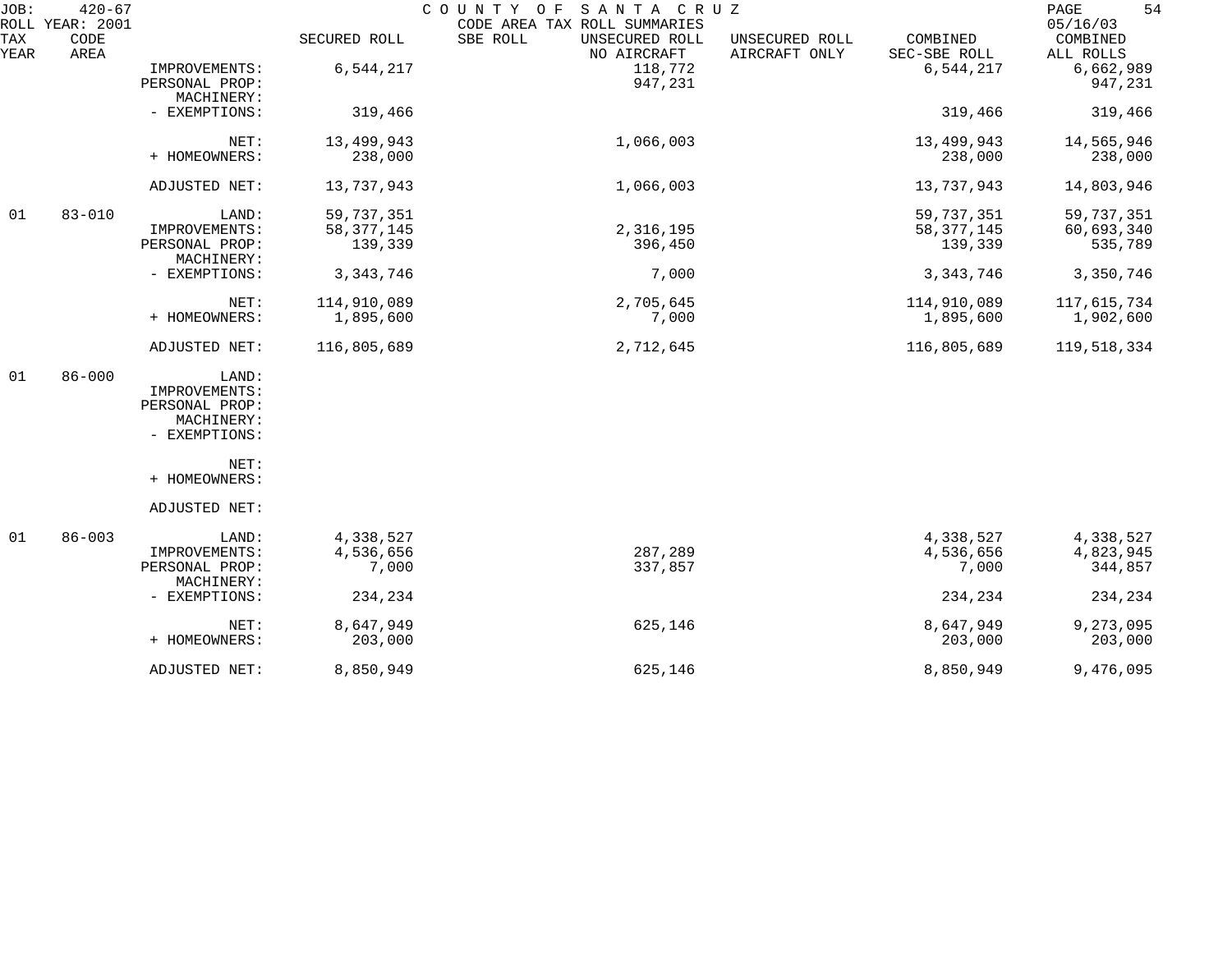| JOB:        | $420 - 67$                      |                              |              |          | COUNTY OF SANTA CRUZ                                          |                                 |                          | 55<br>PAGE                        |
|-------------|---------------------------------|------------------------------|--------------|----------|---------------------------------------------------------------|---------------------------------|--------------------------|-----------------------------------|
| TAX<br>YEAR | ROLL YEAR: 2001<br>CODE<br>AREA |                              | SECURED ROLL | SBE ROLL | CODE AREA TAX ROLL SUMMARIES<br>UNSECURED ROLL<br>NO AIRCRAFT | UNSECURED ROLL<br>AIRCRAFT ONLY | COMBINED<br>SEC-SBE ROLL | 05/16/03<br>COMBINED<br>ALL ROLLS |
| 01          | $86 - 020$                      | LAND:                        | 2,571,539    | 5,369    |                                                               |                                 | 2,576,908                | 2,576,908                         |
|             |                                 | IMPROVEMENTS:                | 2,477,403    | 4,031    | 153,431                                                       |                                 | 2,481,434                | 2,634,865                         |
|             |                                 | PERSONAL PROP:               |              | 2,307    | 328,920                                                       |                                 | 2,307                    | 331,227                           |
|             |                                 | MACHINERY:                   |              |          |                                                               |                                 |                          |                                   |
|             |                                 | - EXEMPTIONS:                | 191,797      |          |                                                               |                                 | 191,797                  | 191,797                           |
|             |                                 | NET:                         | 4,857,145    | 11,707   | 482,351                                                       |                                 | 4,868,852                | 5, 351, 203                       |
|             |                                 | + HOMEOWNERS:                | 158,504      |          |                                                               |                                 | 158,504                  | 158,504                           |
|             |                                 | ADJUSTED NET:                | 5,015,649    |          | 482,351                                                       |                                 | 5,027,356                | 5,509,707                         |
| 01          | $86 - 021$                      | LAND:                        | 706,535      | 603      |                                                               |                                 | 707,138                  | 707,138                           |
|             |                                 | IMPROVEMENTS:                | 957,615      | 452      | 17,862                                                        |                                 | 958,067                  | 975,929                           |
|             |                                 | PERSONAL PROP:               | 8,949,177    | 259      | 545,411                                                       |                                 | 8,949,436                | 9,494,847                         |
|             |                                 | MACHINERY:                   | 54,560,365   |          |                                                               |                                 | 54,560,365               | 54,560,365                        |
|             |                                 | - EXEMPTIONS:                | 111,050      |          |                                                               |                                 | 111,050                  | 111,050                           |
|             |                                 | NET:                         | 65,062,642   | 1,314    | 563,273                                                       |                                 | 65,063,956               | 65,627,229                        |
|             |                                 | + HOMEOWNERS:                |              |          |                                                               |                                 |                          |                                   |
|             |                                 | ADJUSTED NET:                | 65,062,642   |          | 563,273                                                       |                                 | 65,063,956               | 65,627,229                        |
| 01          | $86 - 022$                      | LAND:                        | 22,834,852   | 64,416   | 27,469                                                        |                                 | 22,899,268               | 22,926,737                        |
|             |                                 | IMPROVEMENTS:                | 14,087,082   | 1,814    | 4,522,279                                                     |                                 | 14,088,896               | 18,611,175                        |
|             |                                 | PERSONAL PROP:               | 89,035       | 1,039    | 2,974,713                                                     |                                 | 90,074                   | 3,064,787                         |
|             |                                 | MACHINERY:                   |              |          |                                                               |                                 |                          |                                   |
|             |                                 | - EXEMPTIONS:                | 4,690,766    |          |                                                               |                                 | 4,690,766                | 4,690,766                         |
|             |                                 | NET:                         | 32, 320, 203 | 67,269   | 7,524,461                                                     |                                 | 32, 387, 472             | 39, 911, 933                      |
|             |                                 | + HOMEOWNERS:                | 376,600      |          |                                                               |                                 | 376,600                  | 376,600                           |
|             |                                 | ADJUSTED NET:                | 32,696,803   |          | 7,524,461                                                     |                                 | 32,764,072               | 40,288,533                        |
| 01          | $86 - 023$                      | LAND:                        | 3,684,640    |          |                                                               |                                 | 3,684,640                | 3,684,640                         |
|             |                                 | IMPROVEMENTS:                | 1,899,564    |          |                                                               |                                 | 1,899,564                | 1,899,564                         |
|             |                                 | PERSONAL PROP:<br>MACHINERY: | 59,333       |          |                                                               |                                 | 59,333                   | 59,333                            |
|             |                                 | - EXEMPTIONS:                | 488,186      |          |                                                               |                                 | 488,186                  | 488,186                           |
|             |                                 | NET:                         | 5, 155, 351  |          |                                                               |                                 | 5, 155, 351              | 5, 155, 351                       |
|             |                                 | + HOMEOWNERS:                | 105,000      |          |                                                               |                                 | 105,000                  | 105,000                           |
|             |                                 | ADJUSTED NET:                | 5,260,351    |          |                                                               |                                 | 5,260,351                | 5,260,351                         |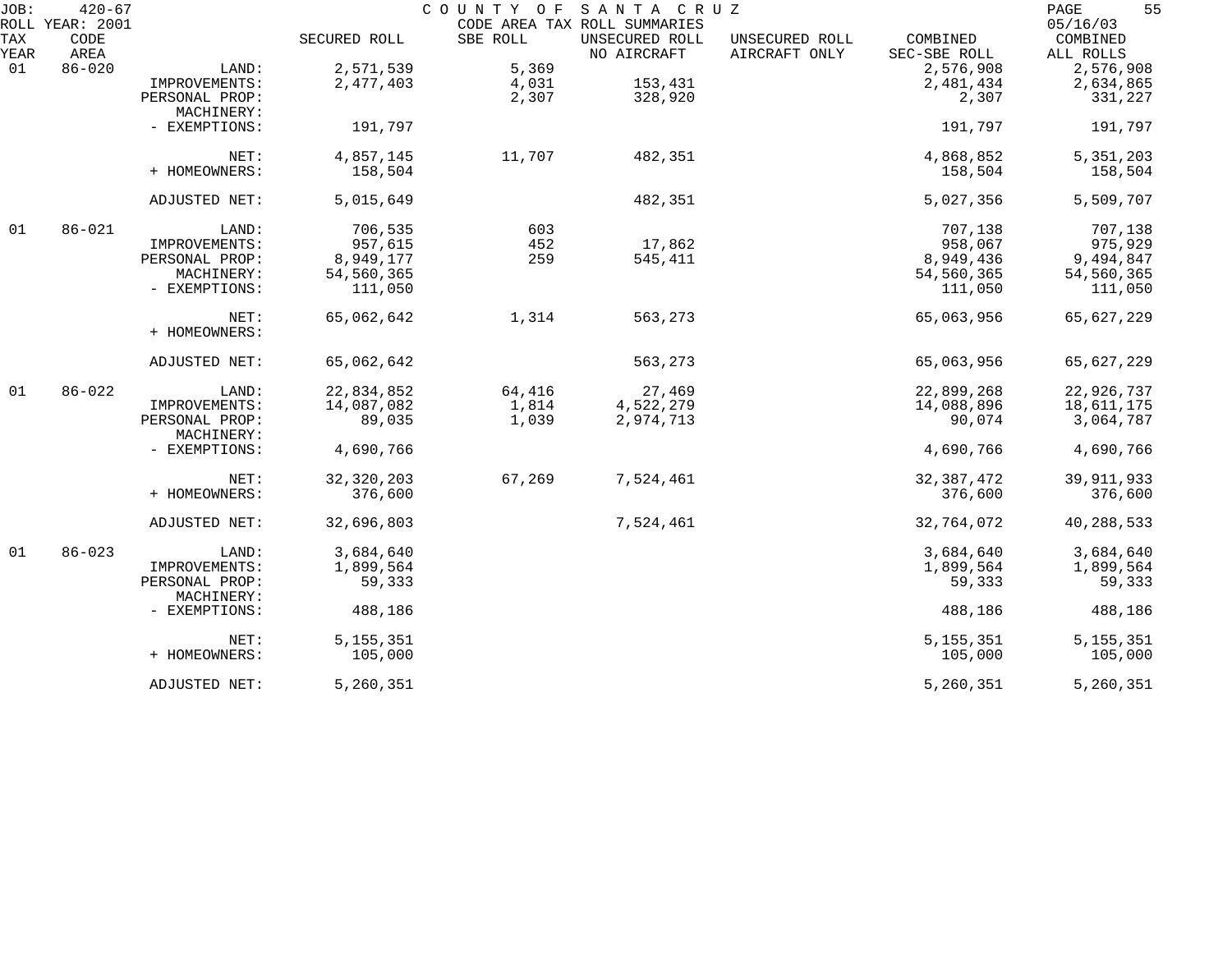| JOB:<br>ROLL       | $420 - 67$<br>YEAR: 2001 |                                               |               | COUNTY OF | SANTA CRUZ<br>CODE AREA TAX ROLL SUMMARIES |                                 |                          | 56<br>PAGE<br>05/16/03 |
|--------------------|--------------------------|-----------------------------------------------|---------------|-----------|--------------------------------------------|---------------------------------|--------------------------|------------------------|
| <b>TAX</b><br>YEAR | CODE<br>AREA             |                                               | SECURED ROLL  | SBE ROLL  | UNSECURED ROLL<br>NO AIRCRAFT              | UNSECURED ROLL<br>AIRCRAFT ONLY | COMBINED<br>SEC-SBE ROLL | COMBINED<br>ALL ROLLS  |
| 01                 | $90 - 004$               | LAND:                                         | 731,744       |           |                                            |                                 | 731,744                  | 731,744                |
|                    |                          | IMPROVEMENTS:<br>PERSONAL PROP:<br>MACHINERY: | 839,618       |           |                                            |                                 | 839,618                  | 839,618                |
|                    |                          | - EXEMPTIONS:                                 | 22,020        |           |                                            |                                 | 22,020                   | 22,020                 |
|                    |                          | NET:                                          | 1,549,342     |           |                                            |                                 | 1,549,342                | 1,549,342              |
|                    |                          | + HOMEOWNERS:                                 | 21,000        |           |                                            |                                 | 21,000                   | 21,000                 |
|                    |                          | ADJUSTED NET:                                 | 1,570,342     |           |                                            |                                 | 1,570,342                | 1,570,342              |
| 01                 | $90 - 008$               | LAND:                                         | 3, 256, 552   |           | 328,212                                    |                                 | 3, 256, 552              | 3,584,764              |
|                    |                          | IMPROVEMENTS:                                 | 6,669,408     |           | 3,709,110                                  |                                 | 6,669,408                | 10,378,518             |
|                    |                          | PERSONAL PROP:                                | 2, 232, 771   |           | 46,841                                     |                                 | 2, 232, 771              | 2,279,612              |
|                    |                          | MACHINERY:                                    | 1,861,942     |           |                                            |                                 | 1,861,942                | 1,861,942              |
|                    |                          | - EXEMPTIONS:                                 | 1,406,260     |           |                                            |                                 | 1,406,260                | 1,406,260              |
|                    |                          | NET:                                          | 12,614,413    |           | 4,084,163                                  |                                 | 12,614,413               | 16,698,576             |
|                    |                          | + HOMEOWNERS:                                 |               |           |                                            |                                 |                          |                        |
|                    |                          | ADJUSTED NET:                                 | 12,614,413    |           | 4,084,163                                  |                                 | 12,614,413               | 16,698,576             |
| 01                 | $90 - 009$               | LAND:                                         | 9,699,368     |           |                                            |                                 | 9,699,368                | 9,699,368              |
|                    |                          | IMPROVEMENTS:                                 | 11,994,959    |           |                                            |                                 | 11,994,959               | 11,994,959             |
|                    |                          | PERSONAL PROP:<br>MACHINERY:                  |               |           | 5,000                                      |                                 |                          | 5,000                  |
|                    |                          | - EXEMPTIONS:                                 | 406,664       |           |                                            |                                 | 406,664                  | 406,664                |
|                    |                          | NET:                                          | 21, 287, 663  |           | 5,000                                      |                                 | 21, 287, 663             | 21, 292, 663           |
|                    |                          | + HOMEOWNERS:                                 | 399,000       |           |                                            |                                 | 399,000                  | 399,000                |
|                    |                          | ADJUSTED NET:                                 | 21,686,663    |           | 5,000                                      |                                 | 21,686,663               | 21,691,663             |
| 01                 | $90 - 010$               | LAND:                                         | 149,540,889   | 40,552    | 651,745                                    |                                 | 149,581,441              | 150,233,186            |
|                    |                          | IMPROVEMENTS:                                 | 159, 314, 869 | 24,756    | 1,313,087                                  |                                 | 159,339,625              | 160,652,712            |
|                    |                          | PERSONAL PROP:                                | 977,581       | 21,250    | 5,138,394                                  |                                 | 998,831                  | 6,137,225              |
|                    |                          | MACHINERY:                                    | 9,029         |           |                                            |                                 | 9,029                    | 9,029                  |
|                    |                          | - EXEMPTIONS:                                 | 28, 292, 805  |           | 5,472                                      |                                 | 28, 292, 805             | 28, 298, 277           |
|                    |                          | NET:                                          | 281,549,563   | 86,558    | 7,097,754                                  |                                 | 281,636,121              | 288,733,875            |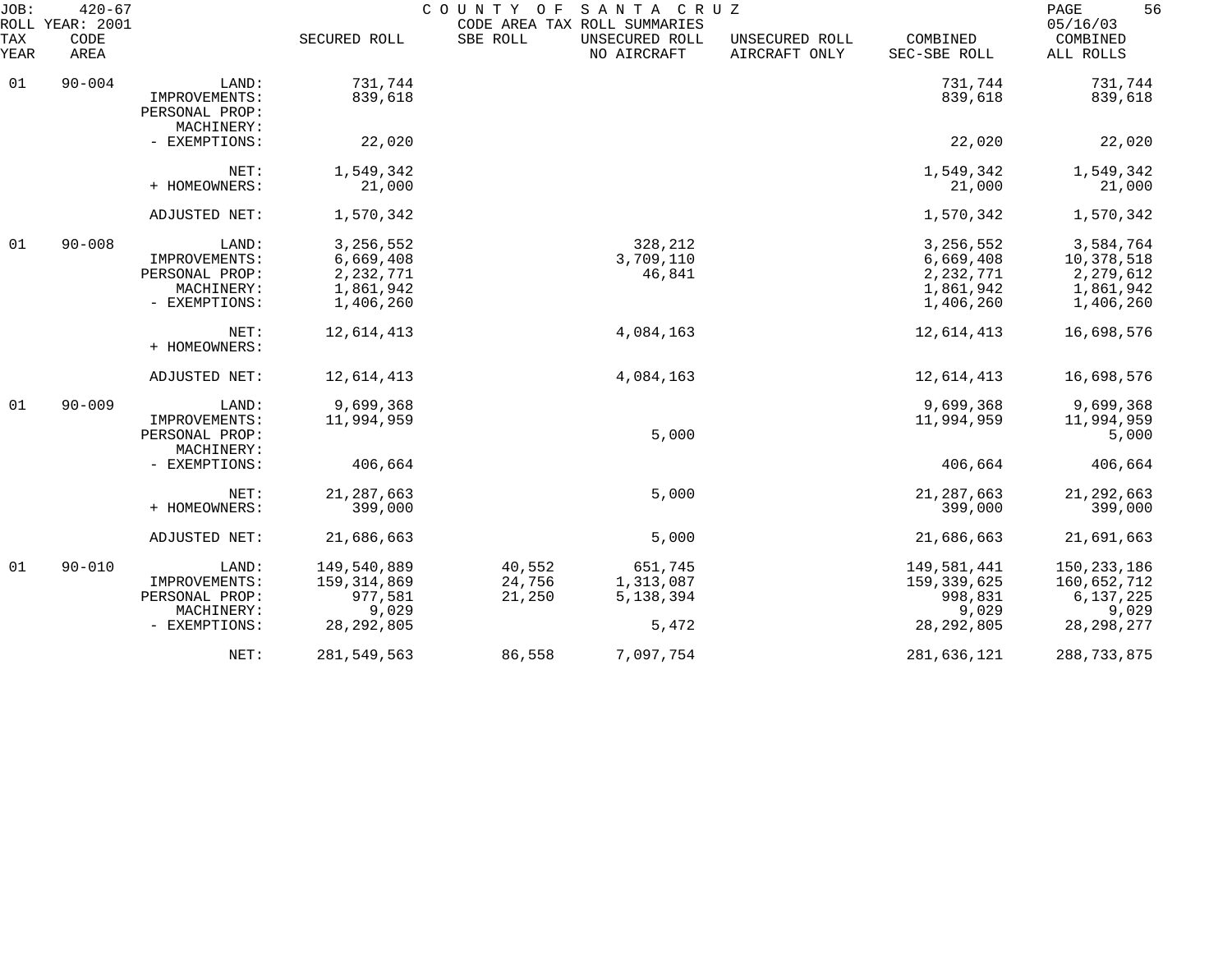| JOB:<br>ROLL | $420 - 67$<br>YEAR: 2001 |                                                        |                        | COUNTY OF<br>SANTA CRUZ<br>CODE AREA TAX ROLL SUMMARIES |                                 |                          | 57<br>PAGE<br>05/16/03   |
|--------------|--------------------------|--------------------------------------------------------|------------------------|---------------------------------------------------------|---------------------------------|--------------------------|--------------------------|
| TAX<br>YEAR  | CODE<br>AREA             |                                                        | SECURED ROLL           | SBE ROLL<br>UNSECURED ROLL<br>NO AIRCRAFT               | UNSECURED ROLL<br>AIRCRAFT ONLY | COMBINED<br>SEC-SBE ROLL | COMBINED<br>ALL ROLLS    |
|              |                          | + HOMEOWNERS:                                          | 6,056,400              |                                                         |                                 | 6,056,400                | 6,056,400                |
|              |                          | ADJUSTED NET:                                          | 287,605,963            | 7,097,754                                               |                                 | 287,692,521              | 294,790,275              |
| 01           | $90 - 011$               | LAND:                                                  | 1,961,921              |                                                         |                                 | 1,961,921                | 1,961,921                |
|              |                          | IMPROVEMENTS:<br>PERSONAL PROP:<br>MACHINERY:          | 2,368,969              | 16,291                                                  |                                 | 2,368,969                | 2,368,969<br>16,291      |
|              |                          | - EXEMPTIONS:                                          | 88,521                 |                                                         |                                 | 88,521                   | 88,521                   |
|              |                          | NET:<br>+ HOMEOWNERS:                                  | 4,242,369<br>70,000    | 16,291                                                  |                                 | 4,242,369<br>70,000      | 4,258,660                |
|              |                          |                                                        |                        |                                                         |                                 |                          | 70,000                   |
|              |                          | ADJUSTED NET:                                          | 4,312,369              | 16,291                                                  |                                 | 4,312,369                | 4,328,660                |
| 01           | $90 - 014$               | LAND:                                                  | 547,701                |                                                         |                                 | 547,701                  | 547,701                  |
|              |                          | IMPROVEMENTS:<br>PERSONAL PROP:<br>MACHINERY:          | 95,717                 |                                                         |                                 | 95,717                   | 95,717                   |
|              |                          | - EXEMPTIONS:                                          | 2,132                  |                                                         |                                 | 2,132                    | 2,132                    |
|              |                          | NET:<br>+ HOMEOWNERS:                                  | 641,286                |                                                         |                                 | 641,286                  | 641,286                  |
|              |                          | ADJUSTED NET:                                          | 641,286                |                                                         |                                 | 641,286                  | 641,286                  |
| 01           | $90 - 015$               | LAND:<br>IMPROVEMENTS:                                 | 3,229,470<br>3,226,110 |                                                         |                                 | 3, 229, 470<br>3,226,110 | 3, 229, 470<br>3,226,110 |
|              |                          | PERSONAL PROP:<br>MACHINERY:                           |                        |                                                         |                                 |                          |                          |
|              |                          | - EXEMPTIONS:                                          | 60,361                 |                                                         |                                 | 60,361                   | 60,361                   |
|              |                          | NET:                                                   | 6,395,219              |                                                         |                                 | 6,395,219                | 6,395,219                |
|              |                          | + HOMEOWNERS:                                          | 56,000                 |                                                         |                                 | 56,000                   | 56,000                   |
|              |                          | ADJUSTED NET:                                          | 6,451,219              |                                                         |                                 | 6, 451, 219              | 6, 451, 219              |
| 01           | $90 - 017$               | LAND:<br>IMPROVEMENTS:<br>PERSONAL PROP:<br>MACHINERY: | 616                    |                                                         |                                 | 616                      | 616                      |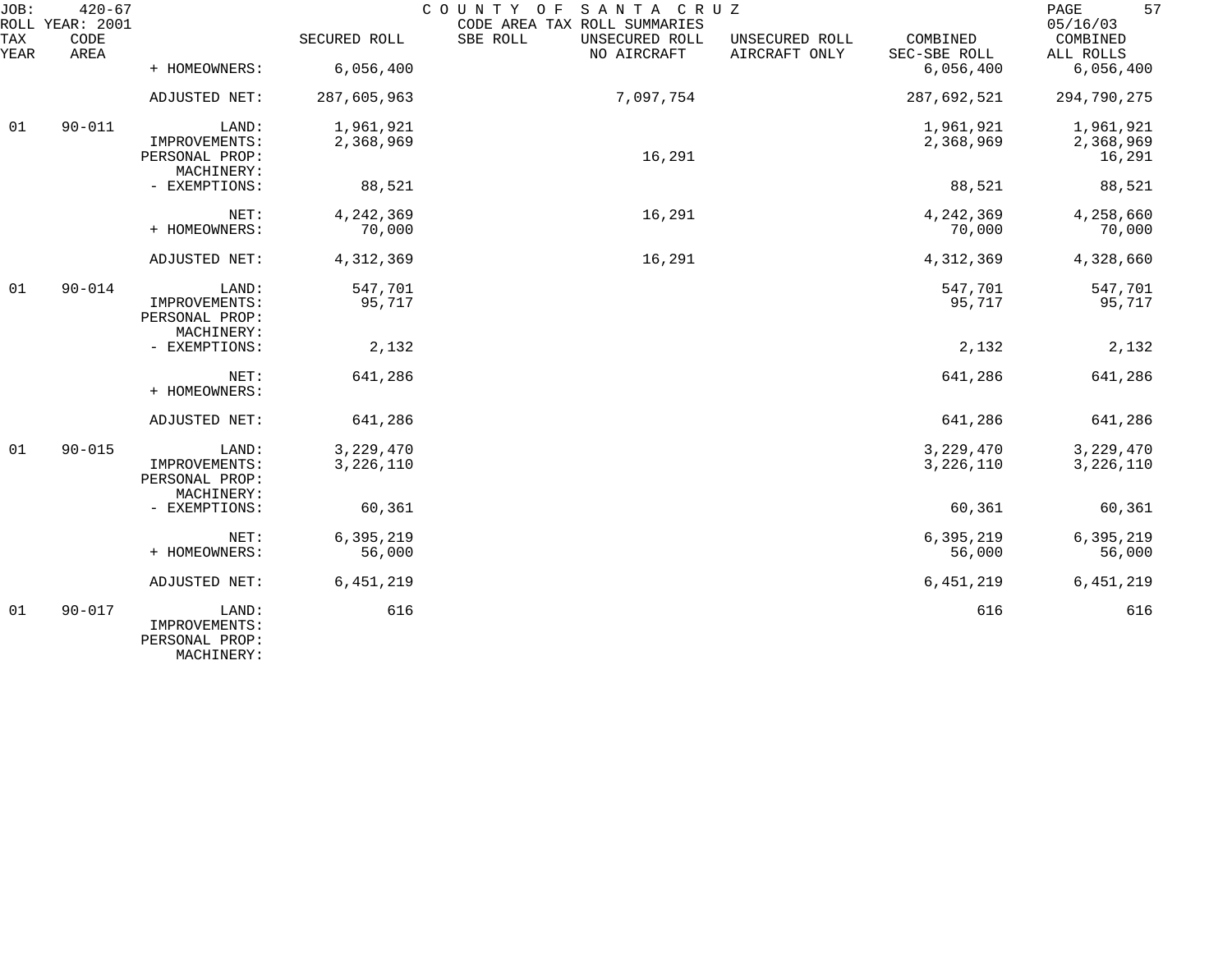| $420 - 67$   |                                          |                                        | O F<br>CODE AREA TAX ROLL SUMMARIES       |                                 |                            | 58<br>PAGE<br>05/16/03             |
|--------------|------------------------------------------|----------------------------------------|-------------------------------------------|---------------------------------|----------------------------|------------------------------------|
| CODE<br>AREA |                                          | SECURED ROLL                           | SBE ROLL<br>UNSECURED ROLL<br>NO AIRCRAFT | UNSECURED ROLL<br>AIRCRAFT ONLY | COMBINED<br>SEC-SBE ROLL   | COMBINED<br>ALL ROLLS              |
|              | - EXEMPTIONS:                            | 616                                    |                                           |                                 | 616                        | 616                                |
|              | NET:<br>+ HOMEOWNERS:                    |                                        |                                           |                                 |                            |                                    |
|              | ADJUSTED NET:                            |                                        |                                           |                                 |                            |                                    |
| $90 - 019$   | LAND:<br>IMPROVEMENTS:<br>PERSONAL PROP: | 208,441<br>113,632                     |                                           |                                 | 208,441<br>113,632         | 208,441<br>113,632                 |
|              | - EXEMPTIONS:                            | 7,000                                  |                                           |                                 | 7,000                      | 7,000                              |
|              | NET:<br>+ HOMEOWNERS:                    | 315,073<br>7,000                       |                                           |                                 | 315,073<br>7,000           | 315,073<br>7,000                   |
|              | ADJUSTED NET:                            | 322,073                                |                                           |                                 | 322,073                    | 322,073                            |
| $90 - 020$   | LAND:<br>IMPROVEMENTS:<br>PERSONAL PROP: | 34,440,310<br>29,621,055               | 52,831                                    |                                 | 34, 440, 310<br>29,621,055 | 34,440,310<br>29,621,055<br>52,831 |
|              | - EXEMPTIONS:                            | 3, 144, 152                            |                                           |                                 | 3, 144, 152                | 3, 144, 152                        |
|              | NET:<br>+ HOMEOWNERS:                    | 60, 917, 213<br>1,979,600              | 52,831                                    |                                 | 60, 917, 213<br>1,979,600  | 60,970,044<br>1,979,600            |
|              | ADJUSTED NET:                            | 62,896,813                             | 52,831                                    |                                 | 62,896,813                 | 62,949,644                         |
| $90 - 024$   | LAND:<br>IMPROVEMENTS:<br>PERSONAL PROP: | 2,106,821<br>2,808,840                 |                                           |                                 | 2,106,821<br>2,808,840     | 2,106,821<br>2,808,840             |
|              | - EXEMPTIONS:                            | 1,402,759                              |                                           |                                 | 1,402,759                  | 1,402,759                          |
|              | NET:<br>+ HOMEOWNERS:                    | 3,512,902<br>84,000                    |                                           |                                 | 3,512,902<br>84,000        | 3,512,902<br>84,000                |
|              | ADJUSTED NET:                            | 3,596,902                              |                                           |                                 | 3,596,902                  | 3,596,902                          |
| $90 - 026$   | LAND:                                    | 8,593,648                              |                                           |                                 | 8,593,648                  | 8,593,648                          |
|              | ROLL YEAR: 2001                          | MACHINERY:<br>MACHINERY:<br>MACHINERY: |                                           | COUNTY                          | SANTA CRUZ                 |                                    |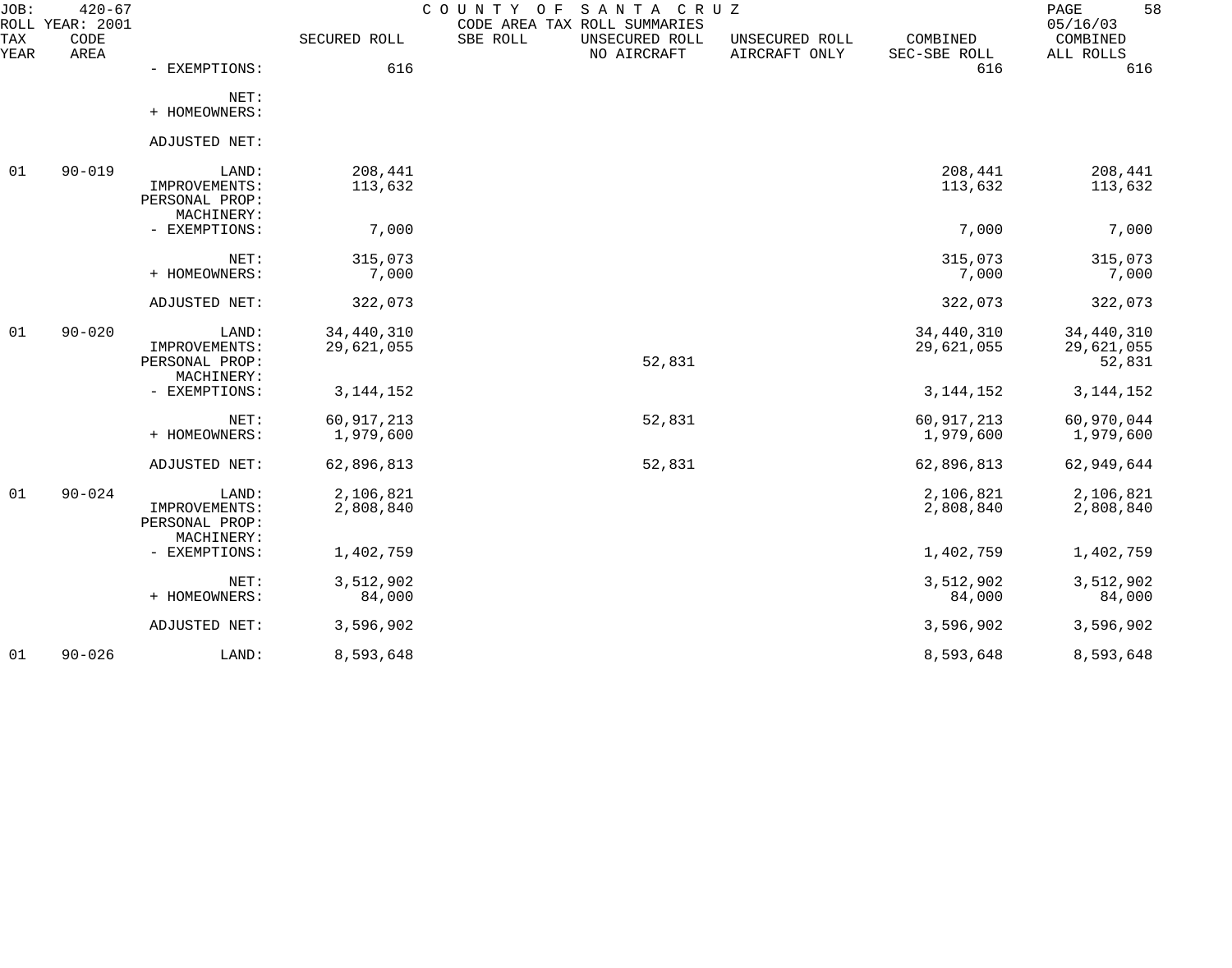| JOB:<br>ROLL | $420 - 67$<br>YEAR: 2001 |                                               |               | COUNTY OF<br>SANTA CRUZ<br>CODE AREA TAX ROLL SUMMARIES |                                 |                          | 59<br>PAGE<br>05/16/03 |
|--------------|--------------------------|-----------------------------------------------|---------------|---------------------------------------------------------|---------------------------------|--------------------------|------------------------|
| TAX<br>YEAR  | CODE<br>AREA             |                                               | SECURED ROLL  | SBE ROLL<br>UNSECURED ROLL<br>NO AIRCRAFT               | UNSECURED ROLL<br>AIRCRAFT ONLY | COMBINED<br>SEC-SBE ROLL | COMBINED<br>ALL ROLLS  |
|              |                          | IMPROVEMENTS:                                 | 10,205,412    |                                                         |                                 | 10,205,412               | 10,205,412             |
|              |                          | PERSONAL PROP:                                |               | 178,399                                                 |                                 |                          | 178,399                |
|              |                          | MACHINERY:                                    |               |                                                         |                                 |                          |                        |
|              |                          | - EXEMPTIONS:                                 | 401,114       |                                                         |                                 | 401,114                  | 401,114                |
|              |                          | NET:                                          | 18,397,946    | 178,399                                                 |                                 | 18,397,946               | 18,576,345             |
|              |                          | + HOMEOWNERS:                                 | 399,000       |                                                         |                                 | 399,000                  | 399,000                |
|              |                          | ADJUSTED NET:                                 | 18,796,946    | 178,399                                                 |                                 | 18,796,946               | 18,975,345             |
| 01           | $90 - 029$               | LAND:                                         | 1,079,894     |                                                         |                                 | 1,079,894                | 1,079,894              |
|              |                          | IMPROVEMENTS:                                 | 1,436,082     |                                                         |                                 | 1,436,082                | 1,436,082              |
|              |                          | PERSONAL PROP:                                |               | 13,086                                                  |                                 |                          | 13,086                 |
|              |                          | MACHINERY:                                    |               |                                                         |                                 |                          |                        |
|              |                          | - EXEMPTIONS:                                 | 56,000        |                                                         |                                 | 56,000                   | 56,000                 |
|              |                          | NET:                                          | 2,459,976     | 13,086                                                  |                                 | 2,459,976                | 2,473,062              |
|              |                          | + HOMEOWNERS:                                 | 56,000        |                                                         |                                 | 56,000                   | 56,000                 |
|              |                          | ADJUSTED NET:                                 | 2,515,976     | 13,086                                                  |                                 | 2,515,976                | 2,529,062              |
| 01           | $90 - 031$               | LAND:                                         | 98,999,906    |                                                         |                                 | 98,999,906               | 98,999,906             |
|              |                          | IMPROVEMENTS:                                 | 108,290,718   | 202,254                                                 |                                 | 108,290,718              | 108,492,972            |
|              |                          | PERSONAL PROP:<br>MACHINERY:                  | 615,456       | 785,441                                                 |                                 | 615,456                  | 1,400,897              |
|              |                          | - EXEMPTIONS:                                 | 8,082,196     | 120,789                                                 |                                 | 8,082,196                | 8,202,985              |
|              |                          | NET:                                          | 199,823,884   | 866,906                                                 |                                 | 199,823,884              | 200,690,790            |
|              |                          | + HOMEOWNERS:                                 | 4,723,600     |                                                         |                                 | 4,723,600                | 4,723,600              |
|              |                          | ADJUSTED NET:                                 | 204, 547, 484 | 866,906                                                 |                                 | 204,547,484              | 205, 414, 390          |
| 01           | $90 - 032$               | LAND:<br>IMPROVEMENTS:                        | 38,107        |                                                         |                                 | 38,107                   | 38,107                 |
|              |                          | PERSONAL PROP:<br>MACHINERY:<br>- EXEMPTIONS: |               |                                                         |                                 |                          |                        |
|              |                          | NET:<br>+ HOMEOWNERS:                         | 38,107        |                                                         |                                 | 38,107                   | 38,107                 |
|              |                          | ADJUSTED NET:                                 | 38,107        |                                                         |                                 | 38,107                   | 38,107                 |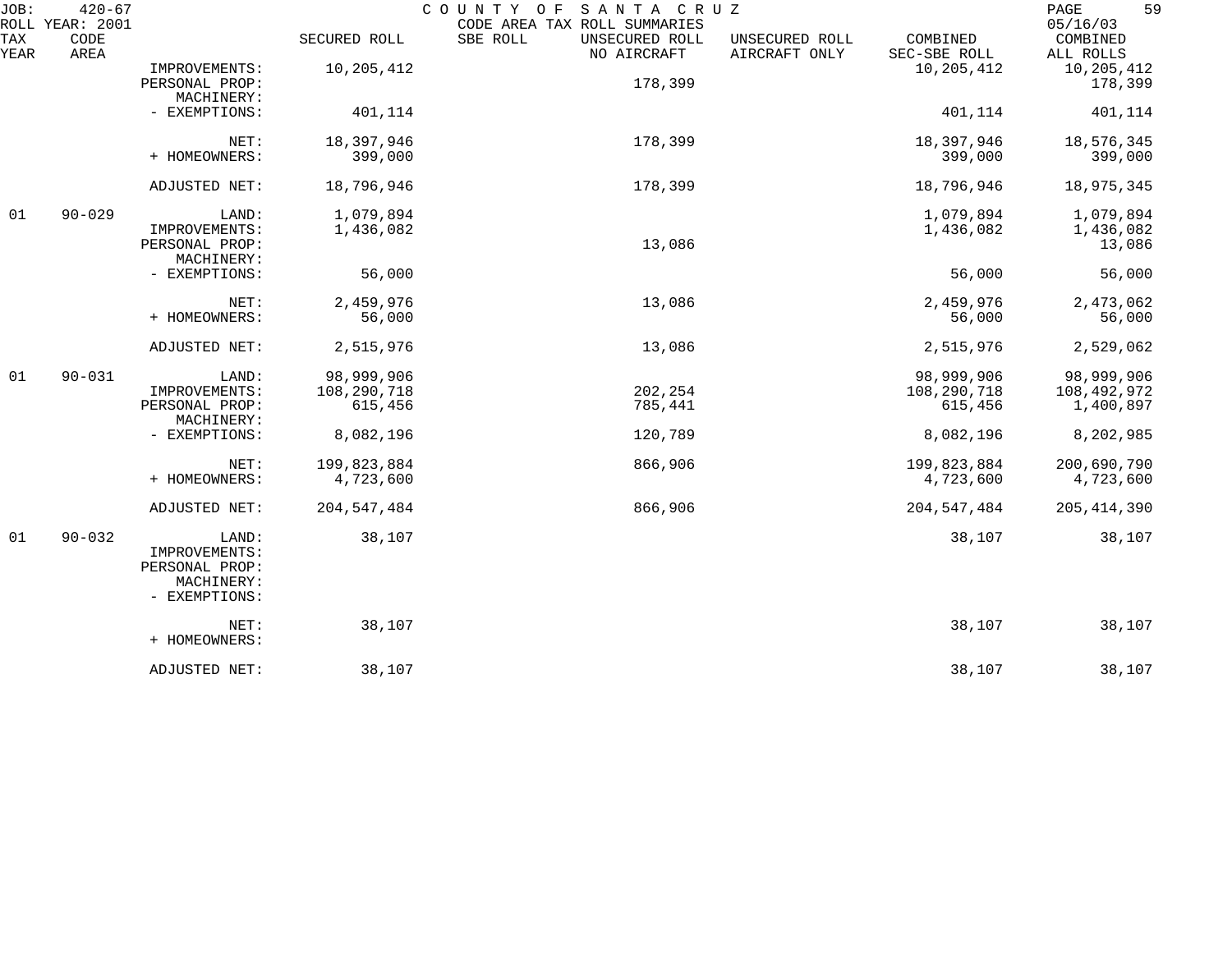| JOB:        | $420 - 67$<br>ROLL YEAR: 2001 |                              |              | COUNTY OF<br>SANTA CRUZ<br>CODE AREA TAX ROLL SUMMARIES                                                  | 60<br>PAGE<br>05/16/03 |
|-------------|-------------------------------|------------------------------|--------------|----------------------------------------------------------------------------------------------------------|------------------------|
| TAX<br>YEAR | CODE<br>AREA                  |                              | SECURED ROLL | SBE ROLL<br>COMBINED<br>UNSECURED ROLL<br>UNSECURED ROLL<br>NO AIRCRAFT<br>AIRCRAFT ONLY<br>SEC-SBE ROLL | COMBINED<br>ALL ROLLS  |
| 01          | $90 - 033$                    | LAND:                        | 406,562      | 406,562                                                                                                  | 406,562                |
|             |                               | IMPROVEMENTS:                | 595,153      | 595,153                                                                                                  | 595,153                |
|             |                               | PERSONAL PROP:               |              |                                                                                                          |                        |
|             |                               | MACHINERY:                   |              |                                                                                                          |                        |
|             |                               | - EXEMPTIONS:                | 44,604       | 44,604                                                                                                   | 44,604                 |
|             |                               | NET:                         | 957,111      | 957,111                                                                                                  | 957,111                |
|             |                               | + HOMEOWNERS:                | 21,000       | 21,000                                                                                                   | 21,000                 |
|             |                               | ADJUSTED NET:                | 978,111      | 978,111                                                                                                  | 978,111                |
| 01          | $90 - 036$                    | LAND:                        | 6,744        | 6,744                                                                                                    | 6,744                  |
|             |                               | IMPROVEMENTS:                |              |                                                                                                          |                        |
|             |                               | PERSONAL PROP:               |              |                                                                                                          |                        |
|             |                               | MACHINERY:                   |              |                                                                                                          |                        |
|             |                               | - EXEMPTIONS:                | 279          | 279                                                                                                      | 279                    |
|             |                               | NET:                         | 6,465        | 6,465                                                                                                    | 6,465                  |
|             |                               | + HOMEOWNERS:                |              |                                                                                                          |                        |
|             |                               | ADJUSTED NET:                | 6,465        | 6,465                                                                                                    | 6,465                  |
| 01          | $90 - 037$                    | LAND:                        | 24, 448, 907 | 24, 448, 907                                                                                             | 24, 448, 907           |
|             |                               | IMPROVEMENTS:                | 28,878,938   | 28,878,938                                                                                               | 28,878,938             |
|             |                               | PERSONAL PROP:               |              | 190,314                                                                                                  | 190,314                |
|             |                               | MACHINERY:                   |              |                                                                                                          |                        |
|             |                               | - EXEMPTIONS:                | 1,159,251    | 1,159,251                                                                                                | 1,159,251              |
|             |                               | NET:                         | 52, 168, 594 | 190,314<br>52, 168, 594                                                                                  | 52, 358, 908           |
|             |                               | + HOMEOWNERS:                | 956,200      | 956,200                                                                                                  | 956,200                |
|             |                               | ADJUSTED NET:                | 53, 124, 794 | 190,314<br>53, 124, 794                                                                                  | 53, 315, 108           |
| 01          | $90 - 042$                    | LAND:                        | 4,642,289    | 4,642,289                                                                                                | 4,642,289              |
|             |                               | IMPROVEMENTS:                | 4,469,854    | 4,469,854                                                                                                | 4,469,854              |
|             |                               | PERSONAL PROP:<br>MACHINERY: |              |                                                                                                          |                        |
|             |                               | - EXEMPTIONS:                | 191,665      | 191,665                                                                                                  | 191,665                |
|             |                               |                              |              |                                                                                                          |                        |
|             |                               | NET:                         | 8,920,478    | 8,920,478                                                                                                | 8,920,478              |
|             |                               | + HOMEOWNERS:                | 189,000      | 189,000                                                                                                  | 189,000                |
|             |                               | ADJUSTED NET:                | 9,109,478    | 9,109,478                                                                                                | 9,109,478              |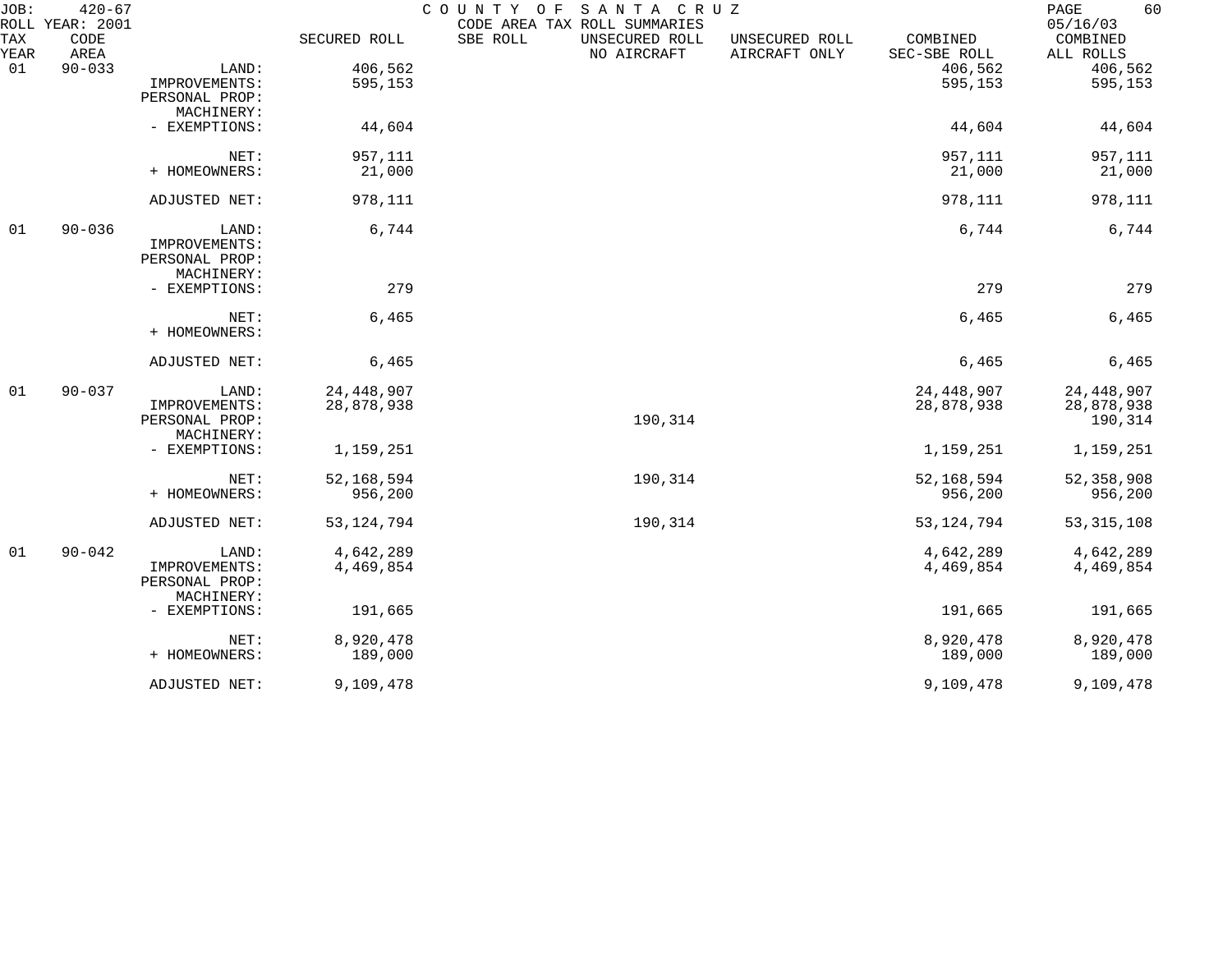| JOB:<br>ROLL | $420 - 67$<br>YEAR: 2001 |                                               |                        | COUNTY OF SANTA CRUZ | CODE AREA TAX ROLL SUMMARIES  |                                 |                          | 61<br>PAGE<br>05/16/03  |
|--------------|--------------------------|-----------------------------------------------|------------------------|----------------------|-------------------------------|---------------------------------|--------------------------|-------------------------|
| TAX<br>YEAR  | CODE<br>AREA             |                                               | SECURED ROLL           | SBE ROLL             | UNSECURED ROLL<br>NO AIRCRAFT | UNSECURED ROLL<br>AIRCRAFT ONLY | COMBINED<br>SEC-SBE ROLL | COMBINED<br>ALL ROLLS   |
| 01           | $90 - 044$               | LAND:<br>IMPROVEMENTS:                        | 1,855,090<br>2,809,721 |                      |                               |                                 | 1,855,090<br>2,809,721   | 1,855,090<br>2,809,721  |
|              |                          | PERSONAL PROP:<br>MACHINERY:                  |                        |                      |                               |                                 |                          |                         |
|              |                          | - EXEMPTIONS:                                 | 115,524                |                      |                               |                                 | 115,524                  | 115,524                 |
|              |                          | NET:                                          | 4,549,287              |                      |                               |                                 | 4,549,287                | 4,549,287               |
|              |                          | + HOMEOWNERS:                                 | 110,600                |                      |                               |                                 | 110,600                  | 110,600                 |
|              |                          | ADJUSTED NET:                                 | 4,659,887              |                      |                               |                                 | 4,659,887                | 4,659,887               |
| 01           | $90 - 045$               | LAND:                                         | 51,091,243             | 33,849               |                               |                                 | 51, 125, 092             | 51, 125, 092            |
|              |                          | IMPROVEMENTS:<br>PERSONAL PROP:<br>MACHINERY: | 54,825,140<br>22,000   | 20,663<br>17,737     | 3,016,343<br>1,038,923        |                                 | 54,845,803<br>39,737     | 57,862,146<br>1,078,660 |
|              |                          | - EXEMPTIONS:                                 | 3,927,538              |                      |                               |                                 | 3,927,538                | 3,927,538               |
|              |                          | NET:                                          | 102,010,845            | 72,249               | 4,055,266                     |                                 | 102,083,094              | 106,138,360             |
|              |                          | + HOMEOWNERS:                                 | 2,154,600              |                      |                               |                                 | 2,154,600                | 2,154,600               |
|              |                          | ADJUSTED NET:                                 | 104, 165, 445          |                      | 4,055,266                     |                                 | 104, 237, 694            | 108,292,960             |
| 01           | $90 - 046$               | LAND:                                         | 7,802,542              |                      |                               |                                 | 7,802,542                | 7,802,542               |
|              |                          | IMPROVEMENTS:<br>PERSONAL PROP:<br>MACHINERY: | 8,825,836<br>1,500     |                      | 467<br>155,940                |                                 | 8,825,836<br>1,500       | 8,826,303<br>157,440    |
|              |                          | - EXEMPTIONS:                                 | 376,096                |                      |                               |                                 | 376,096                  | 376,096                 |
|              |                          | NET:                                          | 16, 253, 782           |                      | 156,407                       |                                 | 16, 253, 782             | 16,410,189              |
|              |                          | + HOMEOWNERS:                                 | 371,000                |                      |                               |                                 | 371,000                  | 371,000                 |
|              |                          | ADJUSTED NET:                                 | 16,624,782             |                      | 156,407                       |                                 | 16,624,782               | 16,781,189              |
| 01           | $90 - 047$               | LAND:                                         | 1,259,779              |                      |                               |                                 | 1,259,779                | 1,259,779               |
|              |                          | IMPROVEMENTS:<br>PERSONAL PROP:<br>MACHINERY: | 948,823                |                      |                               |                                 | 948,823                  | 948,823                 |
|              |                          | - EXEMPTIONS:                                 | 22,672                 |                      |                               |                                 | 22,672                   | 22,672                  |
|              |                          | NET:                                          | 2,185,930              |                      |                               |                                 | 2,185,930                | 2,185,930               |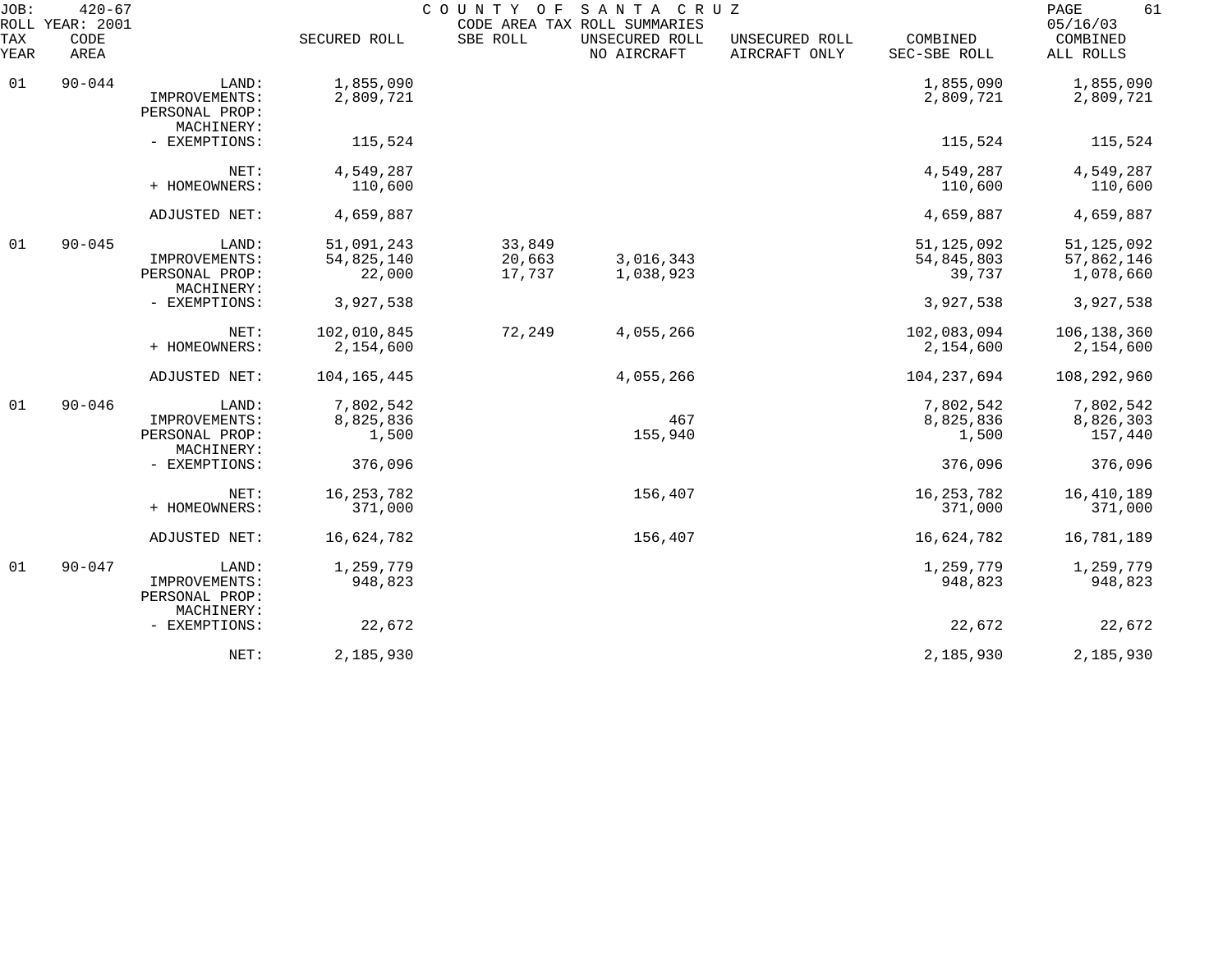| JOB:<br>ROLL | $420 - 67$<br>YEAR: 2001 |                                               |              | COUNTY OF | SANTA CRUZ<br>CODE AREA TAX ROLL SUMMARIES |                                 |                          | 62<br>PAGE<br>05/16/03 |
|--------------|--------------------------|-----------------------------------------------|--------------|-----------|--------------------------------------------|---------------------------------|--------------------------|------------------------|
| TAX<br>YEAR  | CODE<br>AREA             |                                               | SECURED ROLL | SBE ROLL  | UNSECURED ROLL<br>NO AIRCRAFT              | UNSECURED ROLL<br>AIRCRAFT ONLY | COMBINED<br>SEC-SBE ROLL | COMBINED<br>ALL ROLLS  |
|              |                          | + HOMEOWNERS:                                 | 21,000       |           |                                            |                                 | 21,000                   | 21,000                 |
|              |                          | ADJUSTED NET:                                 | 2,206,930    |           |                                            |                                 | 2,206,930                | 2,206,930              |
| 01           | $90 - 048$               | LAND:                                         | 3,968,430    |           |                                            |                                 | 3,968,430                | 3,968,430              |
|              |                          | IMPROVEMENTS:                                 | 5,466,506    |           |                                            |                                 | 5,466,506                | 5,466,506              |
|              |                          | PERSONAL PROP:<br>MACHINERY:                  | 18,732       |           |                                            |                                 | 18,732                   | 18,732                 |
|              |                          | - EXEMPTIONS:                                 | 764,288      |           |                                            |                                 | 764,288                  | 764,288                |
|              |                          | NET:                                          | 8,689,380    |           |                                            |                                 | 8,689,380                | 8,689,380              |
|              |                          | + HOMEOWNERS:                                 | 203,000      |           |                                            |                                 | 203,000                  | 203,000                |
|              |                          | ADJUSTED NET:                                 | 8,892,380    |           |                                            |                                 | 8,892,380                | 8,892,380              |
| 01           | $90 - 049$               | LAND:                                         | 4,848,605    |           |                                            |                                 | 4,848,605                | 4,848,605              |
|              |                          | IMPROVEMENTS:<br>PERSONAL PROP:               | 4,756,145    |           |                                            |                                 | 4,756,145                | 4,756,145              |
|              |                          | MACHINERY:                                    |              |           |                                            |                                 |                          |                        |
|              |                          | - EXEMPTIONS:                                 | 133,000      |           |                                            |                                 | 133,000                  | 133,000                |
|              |                          | NET:                                          | 9,471,750    |           |                                            |                                 | 9,471,750                | 9,471,750              |
|              |                          | + HOMEOWNERS:                                 | 133,000      |           |                                            |                                 | 133,000                  | 133,000                |
|              |                          | ADJUSTED NET:                                 | 9,604,750    |           |                                            |                                 | 9,604,750                | 9,604,750              |
| 01           | $90 - 050$               | LAND:                                         | 1,303,487    |           |                                            |                                 | 1,303,487                | 1,303,487              |
|              |                          | IMPROVEMENTS:<br>PERSONAL PROP:               | 1,421,882    |           |                                            |                                 | 1,421,882                | 1,421,882              |
|              |                          | MACHINERY:                                    |              |           |                                            |                                 |                          |                        |
|              |                          | - EXEMPTIONS:                                 | 42,000       |           |                                            |                                 | 42,000                   | 42,000                 |
|              |                          | NET:                                          | 2,683,369    |           |                                            |                                 | 2,683,369                | 2,683,369              |
|              |                          | + HOMEOWNERS:                                 | 42,000       |           |                                            |                                 | 42,000                   | 42,000                 |
|              |                          | ADJUSTED NET:                                 | 2,725,369    |           |                                            |                                 | 2,725,369                | 2,725,369              |
| 01           | $90 - 053$               | LAND:                                         | 393,483      |           |                                            |                                 | 393,483                  | 393,483                |
|              |                          | IMPROVEMENTS:<br>PERSONAL PROP:<br>MACHINERY: | 716,470      |           |                                            |                                 | 716,470                  | 716,470                |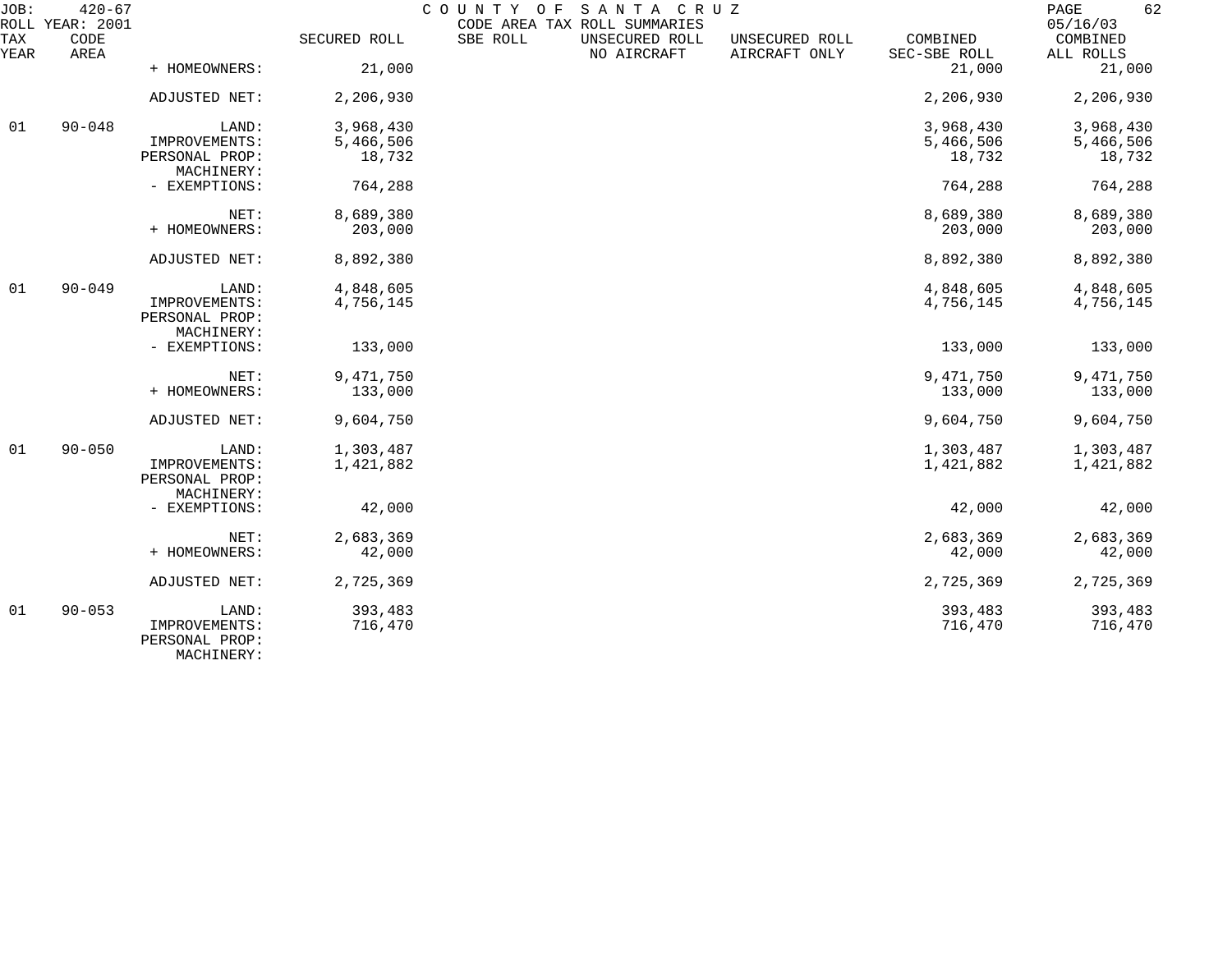| JOB:             | $420 - 67$<br>ROLL YEAR: 2001 |                                                                         |                        | SANTA CRUZ<br>COUNTY OF<br>CODE AREA TAX ROLL SUMMARIES |                                 |                          | 63<br>PAGE<br>05/16/03          |
|------------------|-------------------------------|-------------------------------------------------------------------------|------------------------|---------------------------------------------------------|---------------------------------|--------------------------|---------------------------------|
| TAX<br>YEAR      | CODE<br>AREA                  |                                                                         | SECURED ROLL           | SBE ROLL<br>UNSECURED ROLL<br>NO AIRCRAFT               | UNSECURED ROLL<br>AIRCRAFT ONLY | COMBINED<br>SEC-SBE ROLL | COMBINED<br>ALL ROLLS           |
|                  |                               | - EXEMPTIONS:                                                           | 29,220                 |                                                         |                                 | 29,220                   | 29,220                          |
|                  |                               | NET:<br>+ HOMEOWNERS:                                                   | 1,080,733<br>28,000    |                                                         |                                 | 1,080,733<br>28,000      | 1,080,733<br>28,000             |
|                  |                               | ADJUSTED NET:                                                           | 1,108,733              |                                                         |                                 | 1,108,733                | 1,108,733                       |
| 01               | $90 - 055$                    | LAND:<br>IMPROVEMENTS:<br>PERSONAL PROP:<br>MACHINERY:<br>- EXEMPTIONS: | 67,465<br>246,446      |                                                         |                                 | 67,465<br>246,446        | 67,465<br>246,446               |
|                  |                               | NET:<br>+ HOMEOWNERS:                                                   | 313,911                |                                                         |                                 | 313,911                  | 313,911                         |
|                  |                               | ADJUSTED NET:                                                           | 313,911                |                                                         |                                 | 313,911                  | 313,911                         |
| $90 - 057$<br>01 |                               | LAND:<br>IMPROVEMENTS:<br>PERSONAL PROP:<br>MACHINERY:                  | 3,317,041<br>3,501,540 | 8,550                                                   |                                 | 3,317,041<br>3,501,540   | 3,317,041<br>3,501,540<br>8,550 |
|                  |                               | - EXEMPTIONS:                                                           | 191,842                |                                                         |                                 | 191,842                  | 191,842                         |
|                  |                               | NET:<br>+ HOMEOWNERS:                                                   | 6,626,739<br>189,000   | 8,550                                                   |                                 | 6,626,739<br>189,000     | 6,635,289<br>189,000            |
|                  |                               | ADJUSTED NET:                                                           | 6,815,739              | 8,550                                                   |                                 | 6,815,739                | 6,824,289                       |
| 01               | $90 - 058$                    | LAND:<br>IMPROVEMENTS:<br>PERSONAL PROP:                                | 2,257,888<br>2,885,184 |                                                         |                                 | 2,257,888<br>2,885,184   | 2,257,888<br>2,885,184          |
|                  |                               | MACHINERY:<br>- EXEMPTIONS:                                             | 191,000                |                                                         |                                 | 191,000                  | 191,000                         |
|                  |                               | NET:<br>+ HOMEOWNERS:                                                   | 4,952,072<br>91,000    |                                                         |                                 | 4,952,072<br>91,000      | 4,952,072<br>91,000             |
|                  |                               | ADJUSTED NET:                                                           | 5,043,072              |                                                         |                                 | 5,043,072                | 5,043,072                       |
| 01               | $90 - 059$                    | LAND:                                                                   | 1,541,703              |                                                         |                                 | 1,541,703                | 1,541,703                       |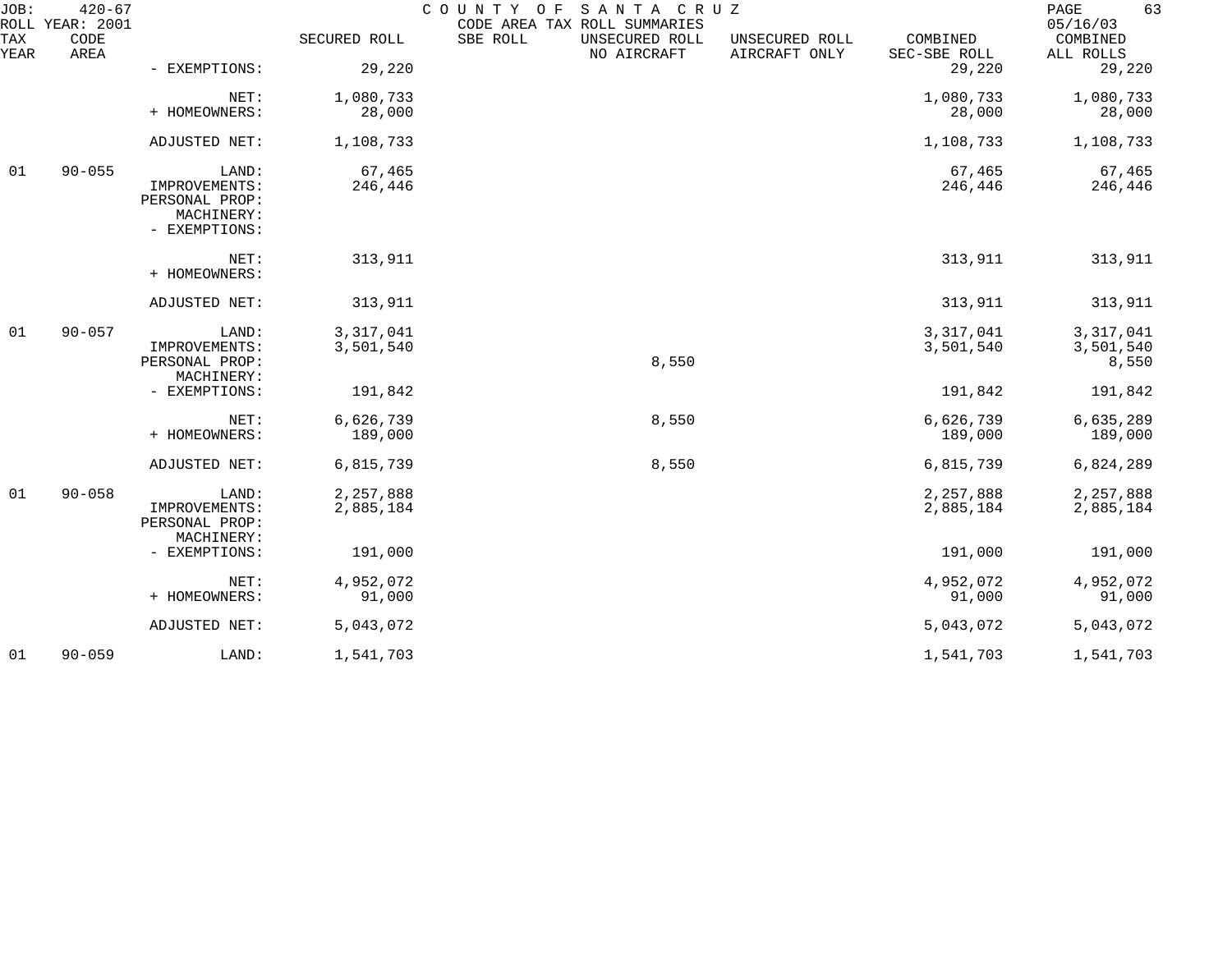| JOB:        | $420 - 67$<br>ROLL YEAR: 2001 |                                               |              | COUNTY OF | SANTA CRUZ<br>CODE AREA TAX ROLL SUMMARIES |                                 |                          | 64<br>PAGE<br>05/16/03 |
|-------------|-------------------------------|-----------------------------------------------|--------------|-----------|--------------------------------------------|---------------------------------|--------------------------|------------------------|
| TAX<br>YEAR | CODE<br>AREA                  |                                               | SECURED ROLL | SBE ROLL  | UNSECURED ROLL<br>NO AIRCRAFT              | UNSECURED ROLL<br>AIRCRAFT ONLY | COMBINED<br>SEC-SBE ROLL | COMBINED<br>ALL ROLLS  |
|             |                               | IMPROVEMENTS:<br>PERSONAL PROP:<br>MACHINERY: | 1,402,933    |           |                                            |                                 | 1,402,933                | 1,402,933              |
|             |                               | - EXEMPTIONS:                                 | 64,984       |           |                                            |                                 | 64,984                   | 64,984                 |
|             |                               | NET:                                          | 2,879,652    |           |                                            |                                 | 2,879,652                | 2,879,652              |
|             |                               | + HOMEOWNERS:                                 | 56,000       |           |                                            |                                 | 56,000                   | 56,000                 |
|             |                               | ADJUSTED NET:                                 | 2,935,652    |           |                                            |                                 | 2,935,652                | 2,935,652              |
| 01          | $90 - 062$                    | LAND:                                         | 2, 219, 148  |           |                                            |                                 | 2, 219, 148              | 2, 219, 148            |
|             |                               | IMPROVEMENTS:<br>PERSONAL PROP:<br>MACHINERY: | 1,993,832    |           |                                            |                                 | 1,993,832                | 1,993,832              |
|             |                               | - EXEMPTIONS:                                 | 42,000       |           |                                            |                                 | 42,000                   | 42,000                 |
|             |                               | NET:                                          | 4,170,980    |           |                                            |                                 | 4,170,980                | 4,170,980              |
|             |                               | + HOMEOWNERS:                                 | 42,000       |           |                                            |                                 | 42,000                   | 42,000                 |
|             |                               | ADJUSTED NET:                                 | 4,212,980    |           |                                            |                                 | 4,212,980                | 4,212,980              |
| 01          | $90 - 063$                    | LAND:                                         | 3,506,912    |           |                                            |                                 | 3,506,912                | 3,506,912              |
|             |                               | IMPROVEMENTS:                                 | 3,332,686    |           |                                            |                                 | 3,332,686                | 3,332,686              |
|             |                               | PERSONAL PROP:<br>MACHINERY:                  | 12,879       |           | 32,047                                     |                                 | 12,879                   | 44,926                 |
|             |                               | - EXEMPTIONS:                                 | 112,114      |           |                                            |                                 | 112,114                  | 112,114                |
|             |                               | NET:                                          | 6,740,363    |           | 32,047                                     |                                 | 6,740,363                | 6,772,410              |
|             |                               | + HOMEOWNERS:                                 | 112,000      |           |                                            |                                 | 112,000                  | 112,000                |
|             |                               | ADJUSTED NET:                                 | 6,852,363    |           | 32,047                                     |                                 | 6,852,363                | 6,884,410              |
| 01          | $90 - 071$                    | LAND:                                         | 3,016,083    |           |                                            |                                 | 3,016,083                | 3,016,083              |
|             |                               | IMPROVEMENTS:<br>PERSONAL PROP:<br>MACHINERY: | 2,446,439    |           |                                            |                                 | 2,446,439                | 2,446,439              |
|             |                               | - EXEMPTIONS:                                 | 169,310      |           |                                            |                                 | 169,310                  | 169,310                |
|             |                               | NET:                                          | 5, 293, 212  |           |                                            |                                 | 5, 293, 212              | 5, 293, 212            |
|             |                               | + HOMEOWNERS:                                 | 147,000      |           |                                            |                                 | 147,000                  | 147,000                |
|             |                               | ADJUSTED NET:                                 | 5,440,212    |           |                                            |                                 | 5,440,212                | 5,440,212              |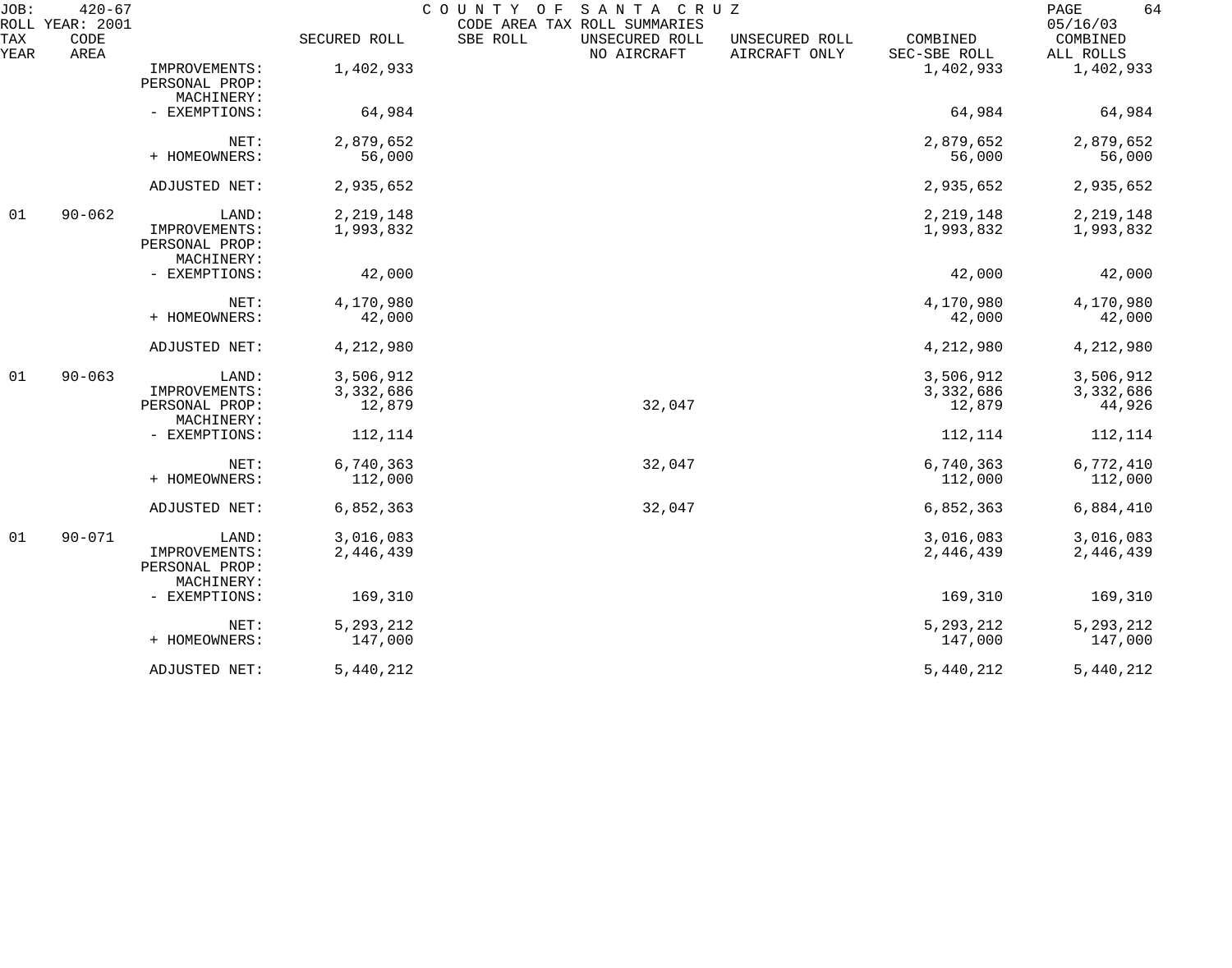| JOB:<br>ROLL | $420 - 67$<br>YEAR: 2001 |                |              | COUNTY OF<br>SANTA CRUZ<br>CODE AREA TAX ROLL SUMMARIES |                                 |                          | 65<br>PAGE<br>05/16/03 |
|--------------|--------------------------|----------------|--------------|---------------------------------------------------------|---------------------------------|--------------------------|------------------------|
| TAX<br>YEAR  | CODE<br>AREA             |                | SECURED ROLL | SBE ROLL<br>UNSECURED ROLL<br>NO AIRCRAFT               | UNSECURED ROLL<br>AIRCRAFT ONLY | COMBINED<br>SEC-SBE ROLL | COMBINED<br>ALL ROLLS  |
| 01           | $90 - 072$               | LAND:          | 1,020        |                                                         |                                 | 1,020                    | 1,020                  |
|              |                          | IMPROVEMENTS:  |              |                                                         |                                 |                          |                        |
|              |                          | PERSONAL PROP: |              |                                                         |                                 |                          |                        |
|              |                          | MACHINERY:     |              |                                                         |                                 |                          |                        |
|              |                          | - EXEMPTIONS:  | 1,020        |                                                         |                                 | 1,020                    | 1,020                  |
|              |                          | NET:           |              |                                                         |                                 |                          |                        |
|              |                          | + HOMEOWNERS:  |              |                                                         |                                 |                          |                        |
|              |                          | ADJUSTED NET:  |              |                                                         |                                 |                          |                        |
| 01           | $90 - 100$               | LAND:          | 58,081,043   |                                                         |                                 | 58,081,043               | 58,081,043             |
|              |                          | IMPROVEMENTS:  | 66,103,930   | 8,510                                                   |                                 | 66,103,930               | 66, 112, 440           |
|              |                          | PERSONAL PROP: | 144,230      | 333,386                                                 |                                 | 144,230                  | 477,616                |
|              |                          | MACHINERY:     |              |                                                         |                                 |                          |                        |
|              |                          | - EXEMPTIONS:  | 4,675,293    |                                                         |                                 | 4,675,293                | 4,675,293              |
|              |                          | NET:           | 119,653,910  | 341,896                                                 |                                 | 119,653,910              | 119,995,806            |
|              |                          | + HOMEOWNERS:  | 2,854,600    |                                                         |                                 | 2,854,600                | 2,854,600              |
|              |                          | ADJUSTED NET:  | 122,508,510  | 341,896                                                 |                                 | 122,508,510              | 122,850,406            |
| 01           | $90 - 101$               | LAND:          | 87,660,910   |                                                         |                                 | 87,660,910               | 87,660,910             |
|              |                          | IMPROVEMENTS:  | 91,883,733   | 974,804                                                 |                                 | 91,883,733               | 92,858,537             |
|              |                          | PERSONAL PROP: | 82,223       | 2,709,924                                               |                                 | 82,223                   | 2,792,147              |
|              |                          | MACHINERY:     |              |                                                         |                                 |                          |                        |
|              |                          | - EXEMPTIONS:  | 4,736,225    |                                                         |                                 | 4,736,225                | 4,736,225              |
|              |                          | NET:           | 174,890,641  | 3,684,728                                               |                                 | 174,890,641              | 178,575,369            |
|              |                          | + HOMEOWNERS:  | 3,491,600    |                                                         |                                 | 3,491,600                | 3,491,600              |
|              |                          | ADJUSTED NET:  | 178,382,241  | 3,684,728                                               |                                 | 178, 382, 241            | 182,066,969            |
| 01           | $90 - 102$               | LAND:          | 5,608,079    |                                                         |                                 | 5,608,079                | 5,608,079              |
|              |                          | IMPROVEMENTS:  | 8,020,555    |                                                         |                                 | 8,020,555                | 8,020,555              |
|              |                          | PERSONAL PROP: |              | 17,704                                                  |                                 |                          | 17,704                 |
|              |                          | MACHINERY:     |              |                                                         |                                 |                          |                        |
|              |                          | - EXEMPTIONS:  | 245,166      |                                                         |                                 | 245,166                  | 245,166                |
|              |                          | NET:           | 13, 383, 468 | 17,704                                                  |                                 | 13,383,468               | 13, 401, 172           |
|              |                          | + HOMEOWNERS:  | 245,000      |                                                         |                                 | 245,000                  | 245,000                |
|              |                          | ADJUSTED NET:  | 13,628,468   | 17,704                                                  |                                 | 13,628,468               | 13,646,172             |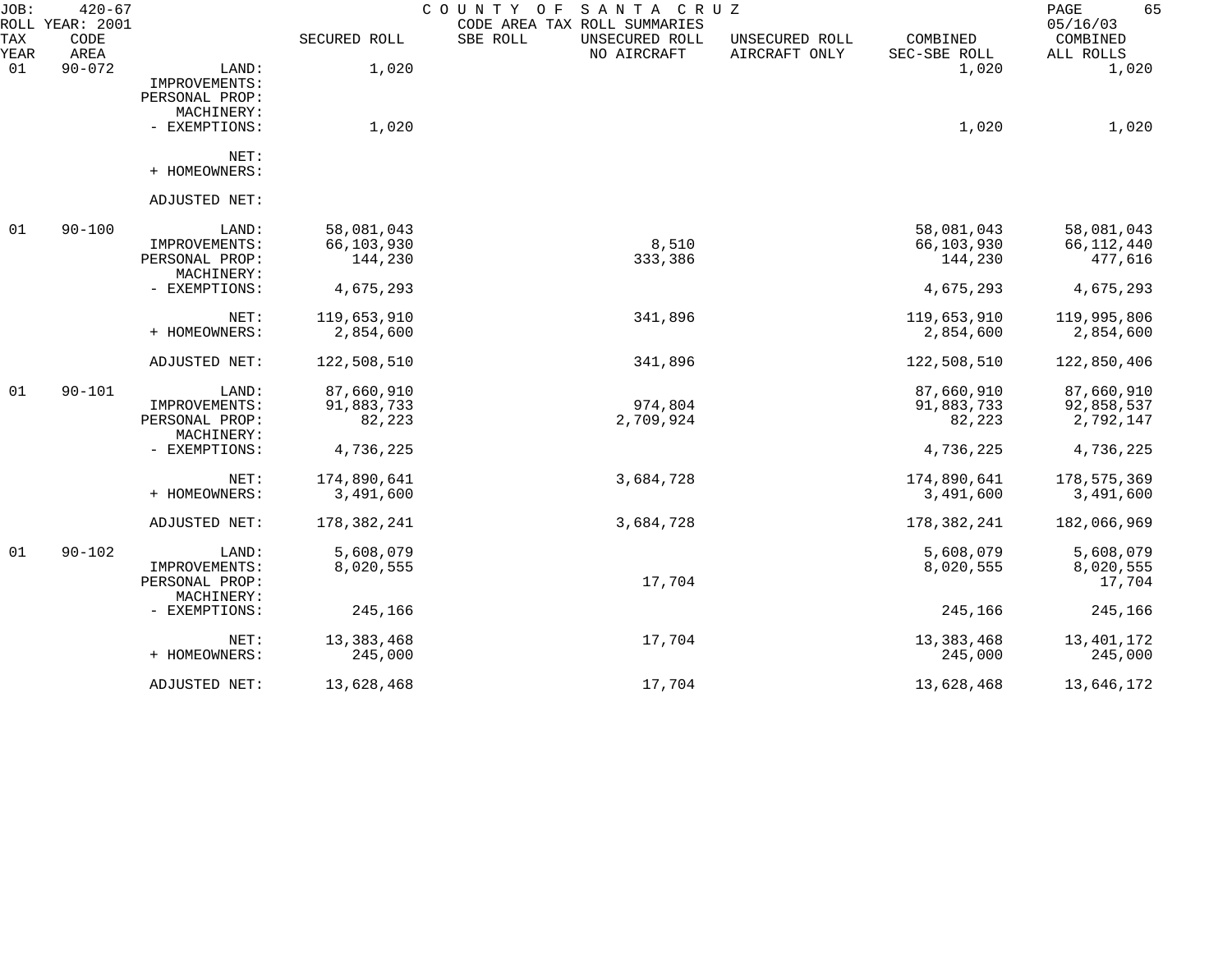| JOB:<br><b>ROLL</b> | $420 - 67$<br>YEAR: 2001 |                              |               | COUNTY<br>O F | SANTA CRUZ<br>CODE AREA TAX ROLL SUMMARIES |                                 |                          | 66<br>PAGE<br>05/16/03 |
|---------------------|--------------------------|------------------------------|---------------|---------------|--------------------------------------------|---------------------------------|--------------------------|------------------------|
| TAX<br>YEAR         | CODE<br>AREA             |                              | SECURED ROLL  | SBE ROLL      | UNSECURED ROLL<br>NO AIRCRAFT              | UNSECURED ROLL<br>AIRCRAFT ONLY | COMBINED<br>SEC-SBE ROLL | COMBINED<br>ALL ROLLS  |
| 01                  | $90 - 103$               | LAND:                        | 187,609,428   |               |                                            |                                 | 187,609,428              | 187,609,428            |
|                     |                          | IMPROVEMENTS:                | 189, 279, 382 |               | 71,820                                     |                                 | 189, 279, 382            | 189,351,202            |
|                     |                          | PERSONAL PROP:<br>MACHINERY: | 497,653       |               | 959,779                                    |                                 | 497,653                  | 1,457,432              |
|                     |                          | - EXEMPTIONS:                | 16,205,027    |               |                                            |                                 | 16,205,027               | 16,205,027             |
|                     |                          | NET:                         | 361, 181, 436 |               | 1,031,599                                  |                                 | 361, 181, 436            | 362, 213, 035          |
|                     |                          | + HOMEOWNERS:                | 8,939,000     |               |                                            |                                 | 8,939,000                | 8,939,000              |
|                     |                          | ADJUSTED NET:                | 370, 120, 436 |               | 1,031,599                                  |                                 | 370, 120, 436            | 371, 152, 035          |
| 01                  | $90 - 104$               | LAND:                        | 23, 350, 312  |               |                                            |                                 | 23, 350, 312             | 23, 350, 312           |
|                     |                          | IMPROVEMENTS:                | 24, 266, 436  |               |                                            |                                 | 24, 266, 436             | 24, 266, 436           |
|                     |                          | PERSONAL PROP:<br>MACHINERY: |               |               | 73,498                                     | 5,000                           |                          | 78,498                 |
|                     |                          | - EXEMPTIONS:                | 1,018,177     |               |                                            |                                 | 1,018,177                | 1,018,177              |
|                     |                          | NET:                         | 46,598,571    |               | 73,498                                     | 5,000                           | 46,598,571               | 46,677,069             |
|                     |                          | + HOMEOWNERS:                | 987,000       |               |                                            |                                 | 987,000                  | 987,000                |
|                     |                          | ADJUSTED NET:                | 47,585,571    |               | 73,498                                     |                                 | 47,585,571               | 47,664,069             |
| 01                  | $90 - 105$               | LAND:                        | 762,260       |               |                                            |                                 | 762,260                  | 762,260                |
|                     |                          | IMPROVEMENTS:                | 826,504       |               |                                            |                                 | 826,504                  | 826,504                |
|                     |                          | PERSONAL PROP:<br>MACHINERY: |               |               | 13,238                                     |                                 |                          | 13,238                 |
|                     |                          | - EXEMPTIONS:                | 60,908        |               |                                            |                                 | 60,908                   | 60,908                 |
|                     |                          | NET:                         | 1,527,856     |               | 13,238                                     |                                 | 1,527,856                | 1,541,094              |
|                     |                          | + HOMEOWNERS:                | 56,000        |               |                                            |                                 | 56,000                   | 56,000                 |
|                     |                          | ADJUSTED NET:                | 1,583,856     |               | 13,238                                     |                                 | 1,583,856                | 1,597,094              |
| 01                  | $90 - 106$               | LAND:                        | 255,294       | 629           |                                            |                                 | 255,923                  | 255,923                |
|                     |                          | IMPROVEMENTS:                | 390,046       | 384           |                                            |                                 | 390,430                  | 390,430                |
|                     |                          | PERSONAL PROP:<br>MACHINERY: |               | 330           |                                            |                                 | 330                      | 330                    |
|                     |                          | - EXEMPTIONS:                | 7,000         |               |                                            |                                 | 7,000                    | 7,000                  |
|                     |                          | NET:                         | 638,340       | 1,343         |                                            |                                 | 639,683                  | 639,683                |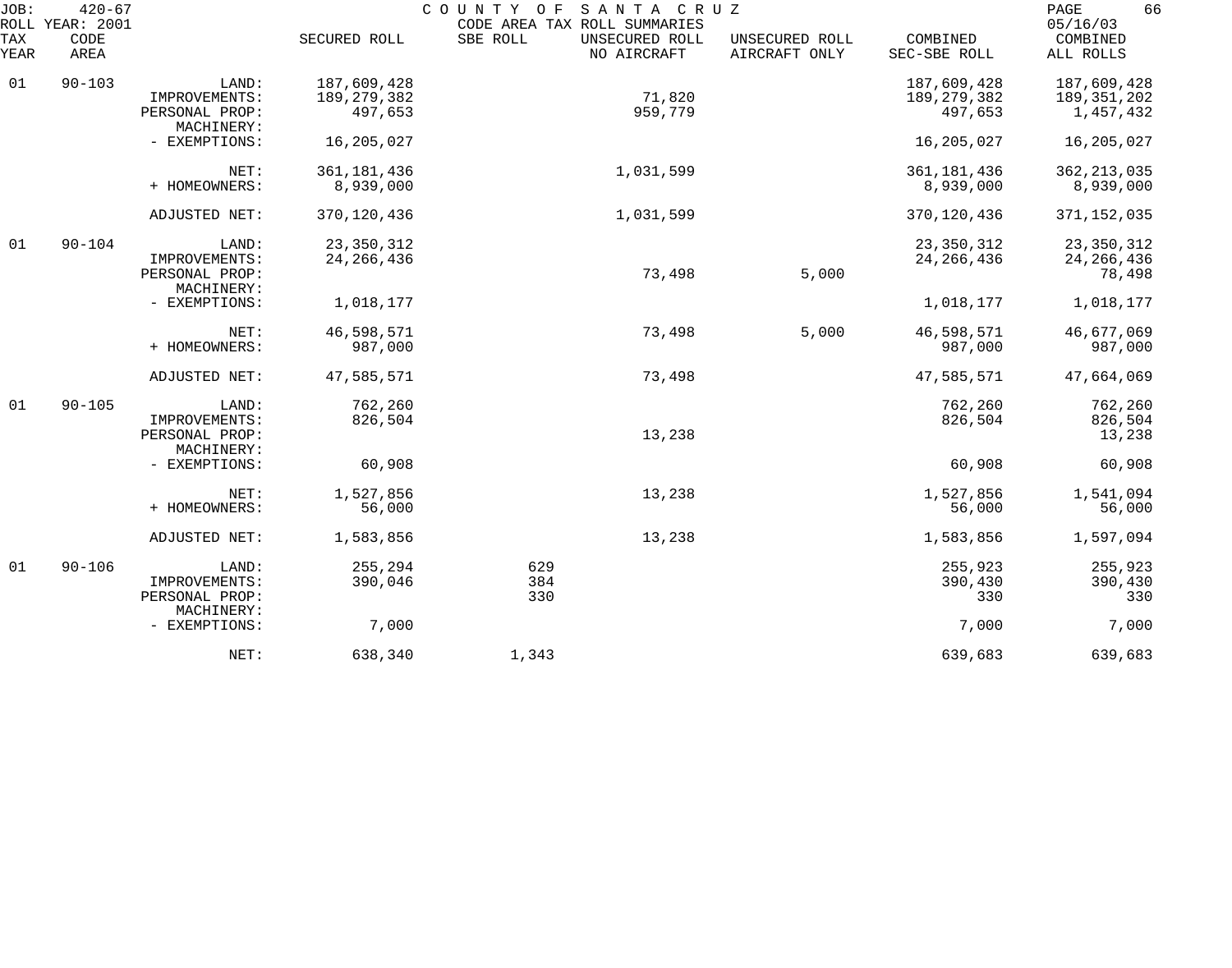| JOB:        | $420 - 67$<br>ROLL YEAR: 2001 |                                               |              |          | COUNTY OF SANTA CRUZ<br>CODE AREA TAX ROLL SUMMARIES |                                 |                          | 67<br>PAGE<br>05/16/03 |
|-------------|-------------------------------|-----------------------------------------------|--------------|----------|------------------------------------------------------|---------------------------------|--------------------------|------------------------|
| TAX<br>YEAR | CODE<br>AREA                  |                                               | SECURED ROLL | SBE ROLL | UNSECURED ROLL<br>NO AIRCRAFT                        | UNSECURED ROLL<br>AIRCRAFT ONLY | COMBINED<br>SEC-SBE ROLL | COMBINED<br>ALL ROLLS  |
|             |                               | + HOMEOWNERS:                                 | 7,000        |          |                                                      |                                 | 7,000                    | 7,000                  |
|             |                               | ADJUSTED NET:                                 | 645,340      |          |                                                      |                                 | 646,683                  | 646,683                |
| 01          | $90 - 107$                    | LAND:                                         | 49,278,065   | 167,668  |                                                      |                                 | 49, 445, 733             | 49, 445, 733           |
|             |                               | IMPROVEMENTS:                                 | 58, 445, 017 | 71,832   |                                                      |                                 | 58, 516, 849             | 58,516,849             |
|             |                               | PERSONAL PROP:<br>MACHINERY:                  | 55,556       | 61,660   | 277,886                                              |                                 | 117,216                  | 395,102                |
|             |                               | - EXEMPTIONS:                                 | 4,326,596    |          |                                                      |                                 | 4,326,596                | 4,326,596              |
|             |                               | NET:                                          | 103,452,042  | 301,160  | 277,886                                              |                                 | 103,753,202              | 104,031,088            |
|             |                               | + HOMEOWNERS:                                 | 2,669,800    |          |                                                      |                                 | 2,669,800                | 2,669,800              |
|             |                               | ADJUSTED NET:                                 | 106,121,842  |          | 277,886                                              |                                 | 106, 423, 002            | 106,700,888            |
| 01          | $90 - 108$                    | LAND:                                         | 27,586,089   | 106,892  | 4,063                                                |                                 | 27,692,981               | 27,697,044             |
|             |                               | IMPROVEMENTS:                                 | 23, 135, 273 | 34,730   | 5,823                                                |                                 | 23,170,003               | 23, 175, 826           |
|             |                               | PERSONAL PROP:                                | 1,450,349    | 29,812   | 119,145                                              |                                 | 1,480,161                | 1,599,306              |
|             |                               | MACHINERY:                                    | 1,400,352    |          |                                                      |                                 | 1,400,352                | 1,400,352              |
|             |                               | - EXEMPTIONS:                                 | 1,657,689    |          |                                                      |                                 | 1,657,689                | 1,657,689              |
|             |                               | NET:                                          | 51, 914, 374 | 171,434  | 129,031                                              |                                 | 52,085,808               | 52, 214, 839           |
|             |                               | + HOMEOWNERS:                                 | 938,000      |          |                                                      |                                 | 938,000                  | 938,000                |
|             |                               | ADJUSTED NET:                                 | 52,852,374   |          | 129,031                                              |                                 | 53,023,808               | 53, 152, 839           |
| 01          | $90 - 109$                    | LAND:                                         | 51,878,751   |          | 15,921                                               |                                 | 51,878,751               | 51,894,672             |
|             |                               | IMPROVEMENTS:                                 | 27,578,813   |          | 15,921                                               |                                 | 27,578,813               | 27,594,734             |
|             |                               | PERSONAL PROP:<br>MACHINERY:                  | 290,654      |          | 224,482                                              |                                 | 290,654                  | 515,136                |
|             |                               | - EXEMPTIONS:                                 | 3,079,477    |          |                                                      |                                 | 3,079,477                | 3,079,477              |
|             |                               | NET:                                          | 76,668,741   |          | 256,324                                              |                                 | 76,668,741               | 76,925,065             |
|             |                               | + HOMEOWNERS:                                 | 894,600      |          |                                                      |                                 | 894,600                  | 894,600                |
|             |                               | ADJUSTED NET:                                 | 77,563,341   |          | 256,324                                              |                                 | 77,563,341               | 77,819,665             |
| 01          | $90 - 110$                    | LAND:                                         | 4, 174, 295  |          |                                                      |                                 | 4,174,295                | 4, 174, 295            |
|             |                               | IMPROVEMENTS:<br>PERSONAL PROP:<br>MACHINERY: | 3,325,005    |          | 1,290,619<br>6,052,877                               |                                 | 3,325,005                | 4,615,624<br>6,052,877 |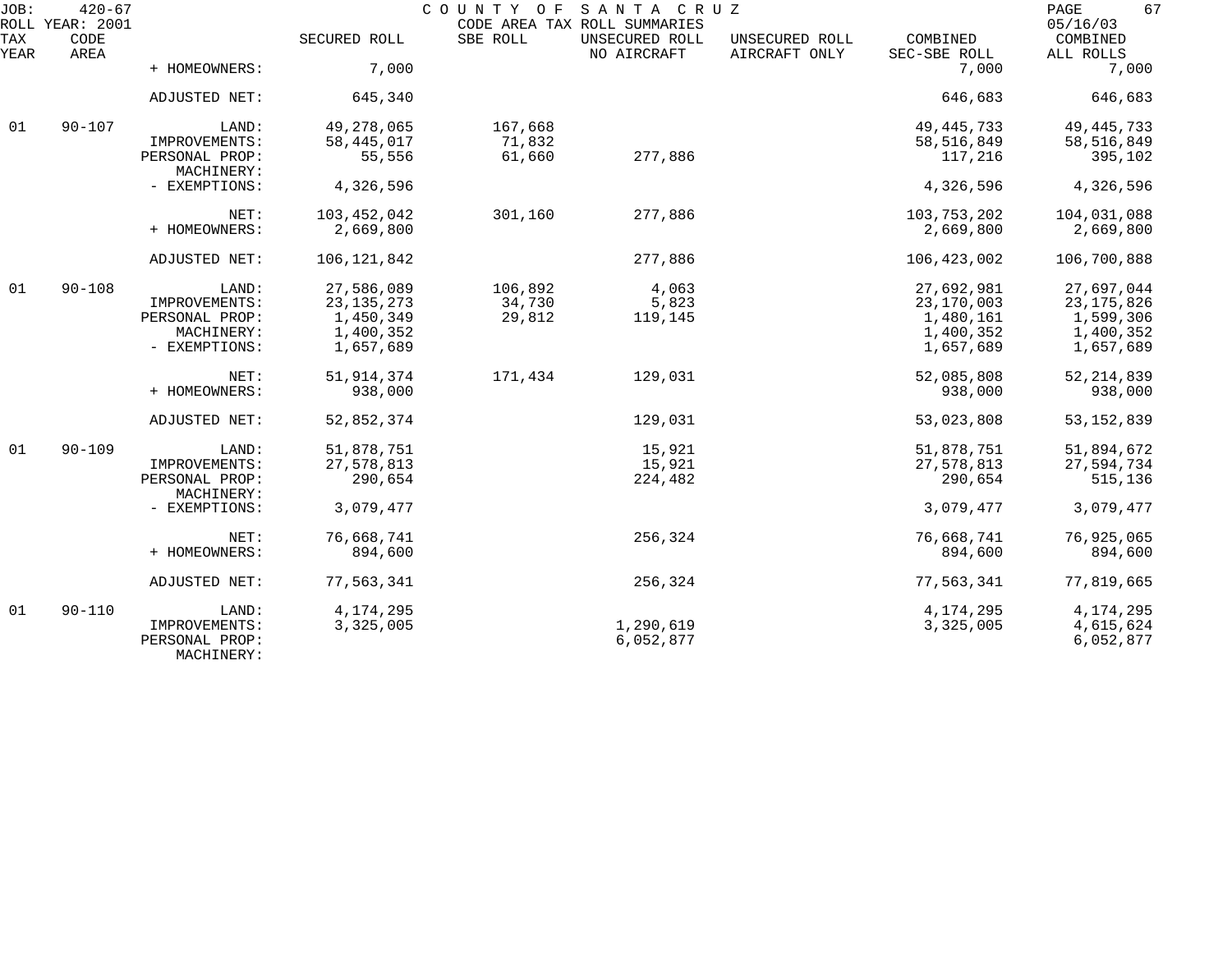| JOB:        | $420 - 67$<br>ROLL YEAR: 2001 |                                               |                    | COUNTY OF<br>CODE AREA TAX ROLL SUMMARIES | SANTA CRUZ                    |                                 |                          | 68<br>PAGE<br>05/16/03 |
|-------------|-------------------------------|-----------------------------------------------|--------------------|-------------------------------------------|-------------------------------|---------------------------------|--------------------------|------------------------|
| TAX<br>YEAR | CODE<br>AREA                  |                                               | SECURED ROLL       | SBE ROLL                                  | UNSECURED ROLL<br>NO AIRCRAFT | UNSECURED ROLL<br>AIRCRAFT ONLY | COMBINED<br>SEC-SBE ROLL | COMBINED<br>ALL ROLLS  |
|             |                               | - EXEMPTIONS:                                 | 108,056            |                                           |                               |                                 | 108,056                  | 108,056                |
|             |                               | NET:                                          | 7,391,244          |                                           | 7,343,496                     |                                 | 7,391,244                | 14,734,740             |
|             |                               | + HOMEOWNERS:                                 | 105,000            |                                           |                               |                                 | 105,000                  | 105,000                |
|             |                               | ADJUSTED NET:                                 | 7,496,244          |                                           | 7,343,496                     |                                 | 7,496,244                | 14,839,740             |
| 01          | $90 - 111$                    | LAND:                                         | 2,938,445          |                                           |                               |                                 | 2,938,445                | 2,938,445              |
|             |                               | IMPROVEMENTS:<br>PERSONAL PROP:<br>MACHINERY: | 4,106,420          |                                           |                               |                                 | 4,106,420                | 4,106,420              |
|             |                               | - EXEMPTIONS:                                 | 181,235            |                                           |                               |                                 | 181,235                  | 181,235                |
|             |                               | NET:                                          | 6,863,630          |                                           |                               |                                 | 6,863,630                | 6,863,630              |
|             |                               | + HOMEOWNERS:                                 | 175,000            |                                           |                               |                                 | 175,000                  | 175,000                |
|             |                               | ADJUSTED NET:                                 | 7,038,630          |                                           |                               |                                 | 7,038,630                | 7,038,630              |
| 01          | $90 - 112$                    | LAND:                                         | 4,923,768          |                                           |                               |                                 | 4,923,768                | 4,923,768              |
|             |                               | IMPROVEMENTS:<br>PERSONAL PROP:               | 3,483,768<br>2,000 |                                           | 37,040                        |                                 | 3,483,768<br>2,000       | 3,483,768<br>39,040    |
|             |                               | MACHINERY:                                    |                    |                                           |                               |                                 |                          |                        |
|             |                               | - EXEMPTIONS:                                 | 205,200            |                                           |                               |                                 | 205,200                  | 205,200                |
|             |                               | NET:                                          | 8,204,336          |                                           | 37,040                        |                                 | 8,204,336                | 8, 241, 376            |
|             |                               | + HOMEOWNERS:                                 | 203,000            |                                           |                               |                                 | 203,000                  | 203,000                |
|             |                               | ADJUSTED NET:                                 | 8,407,336          |                                           | 37,040                        |                                 | 8,407,336                | 8, 444, 376            |
| 01          | $92 - 003$                    | LAND:                                         | 21,987,286         |                                           | 29,349                        |                                 | 21,987,286               | 22,016,635             |
|             |                               | IMPROVEMENTS:                                 | 29, 285, 120       |                                           | 38,201                        |                                 | 29, 285, 120             | 29, 323, 321           |
|             |                               | PERSONAL PROP:                                | 34,277             |                                           | 70,934                        |                                 | 34,277                   | 105,211                |
|             |                               | MACHINERY:<br>- EXEMPTIONS:                   | 3,380,296          |                                           |                               |                                 | 3,380,296                | 3,380,296              |
|             |                               | NET:                                          | 47,926,387         |                                           | 138,484                       |                                 | 47,926,387               | 48,064,871             |
|             |                               | + HOMEOWNERS:                                 | 1,496,600          |                                           |                               |                                 | 1,496,600                | 1,496,600              |
|             |                               | ADJUSTED NET:                                 | 49, 422, 987       |                                           | 138,484                       |                                 | 49, 422, 987             | 49,561,471             |
| 01          | $92 - 004$                    | LAND:                                         | 10,301,549         | 30,061                                    | 523,466                       |                                 | 10,331,610               | 10,855,076             |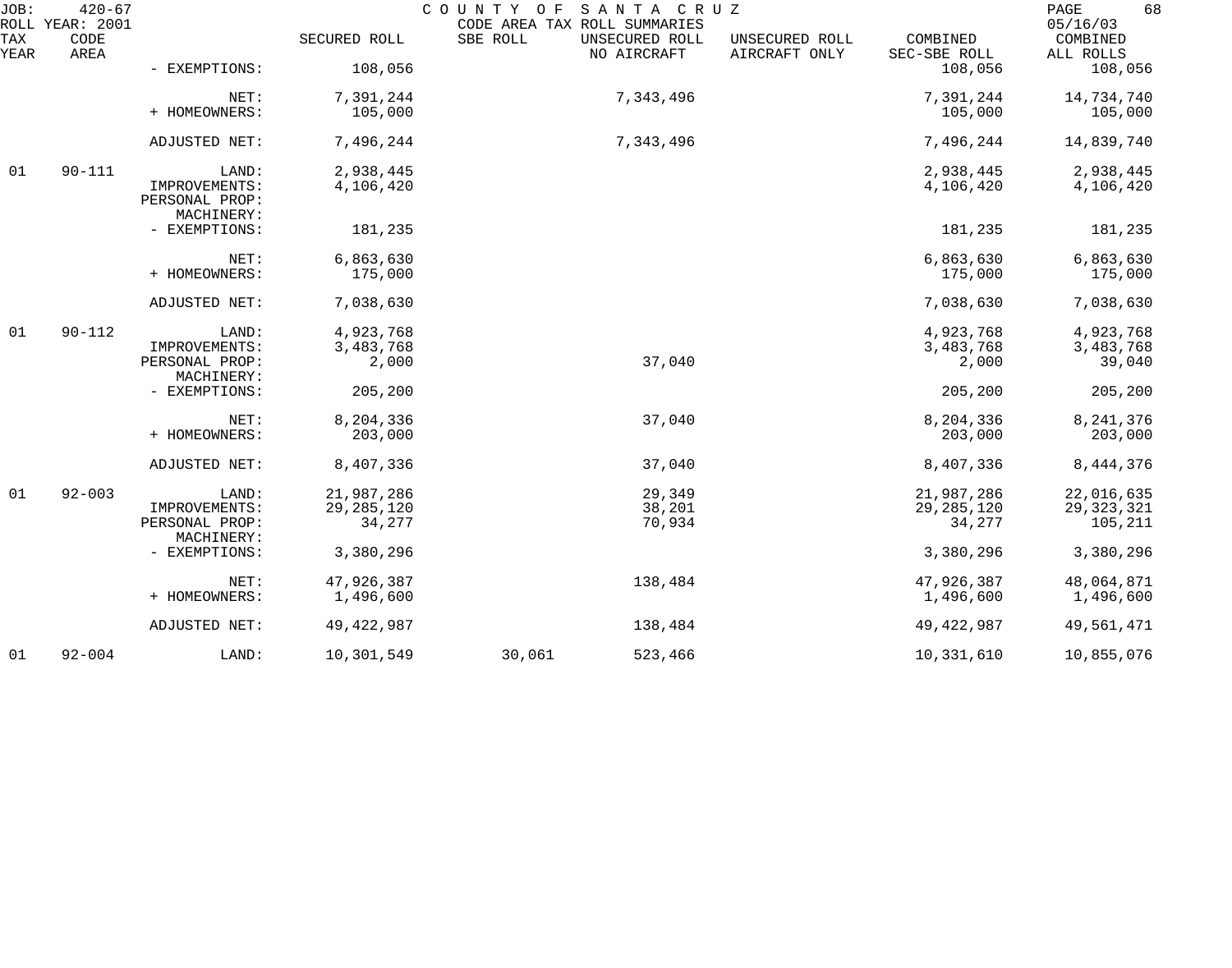| JOB:        | $420 - 67$<br>ROLL YEAR: 2001 |                                                        |                                    | COUNTY OF                | SANTA CRUZ<br>CODE AREA TAX ROLL SUMMARIES |                                 |                                    | 69<br>PAGE<br>05/16/03             |
|-------------|-------------------------------|--------------------------------------------------------|------------------------------------|--------------------------|--------------------------------------------|---------------------------------|------------------------------------|------------------------------------|
| TAX<br>YEAR | CODE<br>AREA                  |                                                        | SECURED ROLL                       | SBE ROLL                 | UNSECURED ROLL<br>NO AIRCRAFT              | UNSECURED ROLL<br>AIRCRAFT ONLY | COMBINED<br>SEC-SBE ROLL           | COMBINED<br>ALL ROLLS              |
|             |                               | IMPROVEMENTS:<br>PERSONAL PROP:<br>MACHINERY:          | 9,167,254                          | 4,070<br>2,330           | 1,663,684<br>595,519                       |                                 | 9,171,324<br>2,330                 | 10,835,008<br>597,849              |
|             |                               | - EXEMPTIONS:                                          | 1,105,204                          |                          |                                            |                                 | 1,105,204                          | 1,105,204                          |
|             |                               | NET:<br>+ HOMEOWNERS:                                  | 18, 363, 599<br>259,000            | 36,461                   | 2,782,669                                  |                                 | 18,400,060<br>259,000              | 21, 182, 729<br>259,000            |
|             |                               | ADJUSTED NET:                                          | 18,622,599                         |                          | 2,782,669                                  |                                 | 18,659,060                         | 21, 441, 729                       |
| 01          | $92 - 005$                    | LAND:<br>IMPROVEMENTS:<br>PERSONAL PROP:<br>MACHINERY: | 247,472<br>186,473                 |                          |                                            |                                 | 247,472<br>186,473                 | 247,472<br>186,473                 |
|             |                               | - EXEMPTIONS:                                          | 7,000                              |                          |                                            |                                 | 7,000                              | 7,000                              |
|             |                               | NET:<br>+ HOMEOWNERS:                                  | 426,945<br>7,000                   |                          |                                            |                                 | 426,945<br>7,000                   | 426,945<br>7,000                   |
|             |                               | ADJUSTED NET:                                          | 433,945                            |                          |                                            |                                 | 433,945                            | 433,945                            |
| 01          | $92 - 006$                    | LAND:<br>IMPROVEMENTS:<br>PERSONAL PROP:               | 33,666,628<br>37,921,039<br>34,668 |                          | 21,009                                     |                                 | 33,666,628<br>37,921,039<br>34,668 | 33,666,628<br>37,921,039<br>55,677 |
|             |                               | MACHINERY:<br>- EXEMPTIONS:                            | 1,154,026                          |                          | 5,509                                      |                                 | 1,154,026                          | 1,159,535                          |
|             |                               | NET:<br>+ HOMEOWNERS:                                  | 70,468,309<br>1,141,000            |                          | 15,500                                     |                                 | 70,468,309<br>1,141,000            | 70,483,809<br>1,141,000            |
|             |                               | ADJUSTED NET:                                          | 71,609,309                         |                          | 15,500                                     |                                 | 71,609,309                         | 71,624,809                         |
| 01          | $92 - 007$                    | LAND:<br>IMPROVEMENTS:<br>PERSONAL PROP:<br>MACHINERY: | 6,949,309<br>4,712,570<br>12,814   | 60,579<br>8,543<br>4,890 | 118,364<br>21,882<br>329,819               |                                 | 7,009,888<br>4,721,113<br>17,704   | 7,128,252<br>4,742,995<br>347,523  |
|             |                               | - EXEMPTIONS:                                          | 717,360                            |                          |                                            |                                 | 717,360                            | 717,360                            |
|             |                               | NET:<br>+ HOMEOWNERS:                                  | 10,957,333<br>91,000               | 74,012                   | 470,065                                    |                                 | 11,031,345<br>91,000               | 11,501,410<br>91,000               |
|             |                               | ADJUSTED NET:                                          | 11,048,333                         |                          | 470,065                                    |                                 | 11, 122, 345                       | 11,592,410                         |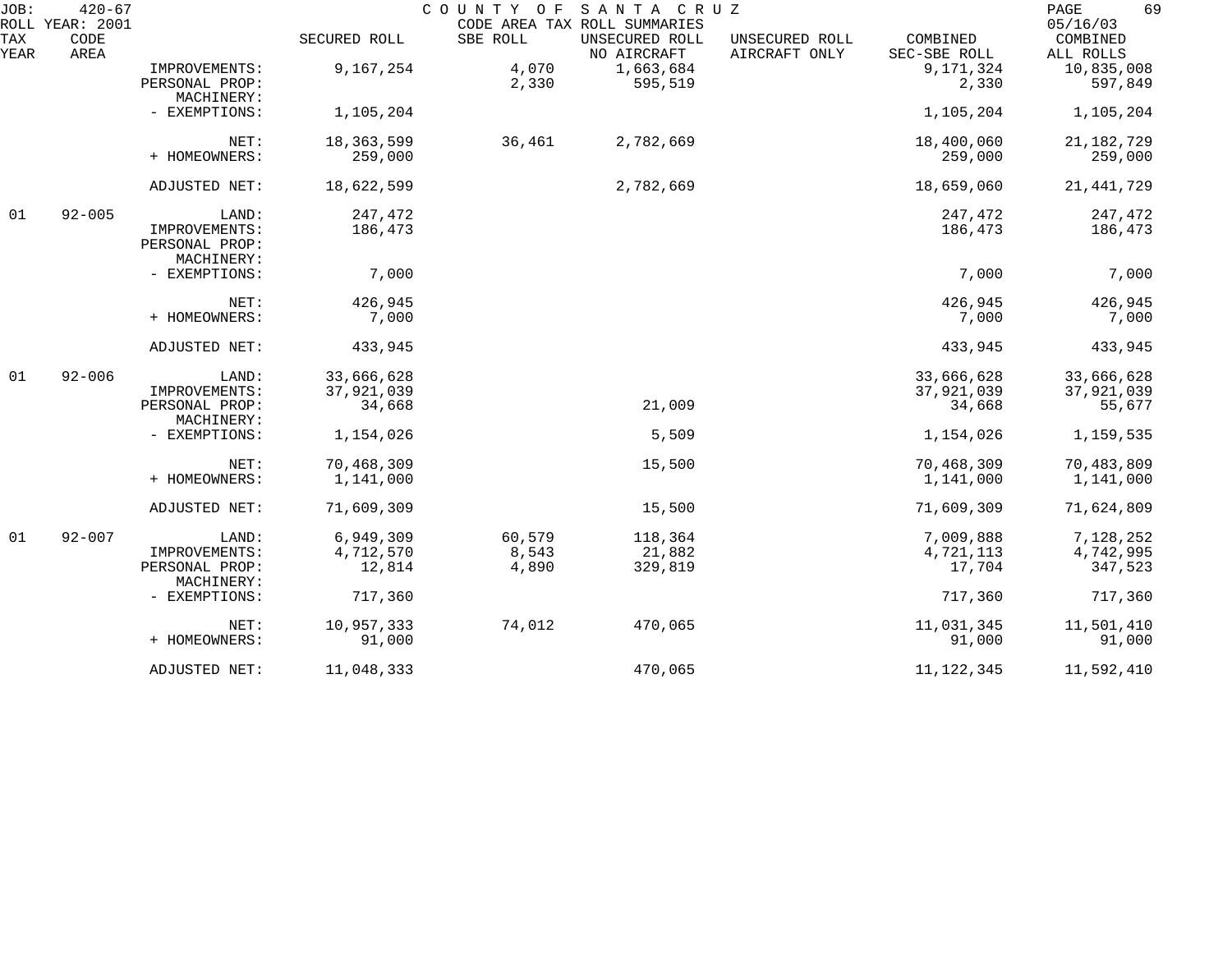| JOB:        | $420 - 67$<br>ROLL YEAR: 2001 |                              |              | COUNTY OF<br>CODE AREA TAX ROLL SUMMARIES | SANTA CRUZ                    |                                 |                          | 70<br>PAGE<br>05/16/03 |
|-------------|-------------------------------|------------------------------|--------------|-------------------------------------------|-------------------------------|---------------------------------|--------------------------|------------------------|
| TAX<br>YEAR | CODE<br>AREA                  |                              | SECURED ROLL | SBE ROLL                                  | UNSECURED ROLL<br>NO AIRCRAFT | UNSECURED ROLL<br>AIRCRAFT ONLY | COMBINED<br>SEC-SBE ROLL | COMBINED<br>ALL ROLLS  |
| 01          | $92 - 008$                    | LAND:                        | 7,724,916    |                                           |                               |                                 | 7,724,916                | 7,724,916              |
|             |                               | IMPROVEMENTS:                | 6,470,157    |                                           |                               |                                 | 6,470,157                | 6,470,157              |
|             |                               | PERSONAL PROP:               | 12,851       |                                           |                               |                                 | 12,851                   | 12,851                 |
|             |                               | MACHINERY:                   |              |                                           |                               |                                 |                          |                        |
|             |                               | - EXEMPTIONS:                | 333,946      |                                           |                               |                                 | 333,946                  | 333,946                |
|             |                               | NET:                         | 13,873,978   |                                           |                               |                                 | 13,873,978               | 13,873,978             |
|             |                               | + HOMEOWNERS:                | 327,600      |                                           |                               |                                 | 327,600                  | 327,600                |
|             |                               | ADJUSTED NET:                | 14,201,578   |                                           |                               |                                 | 14,201,578               | 14, 201, 578           |
| 01          | $92 - 010$                    | LAND:                        | 1,493,177    |                                           |                               |                                 | 1,493,177                | 1,493,177              |
|             |                               | IMPROVEMENTS:                | 1,275,832    |                                           |                               |                                 | 1,275,832                | 1,275,832              |
|             |                               | PERSONAL PROP:               |              |                                           |                               |                                 |                          |                        |
|             |                               | MACHINERY:                   |              |                                           |                               |                                 |                          |                        |
|             |                               | - EXEMPTIONS:                | 35,000       |                                           |                               |                                 | 35,000                   | 35,000                 |
|             |                               | NET:                         | 2,734,009    |                                           |                               |                                 | 2,734,009                | 2,734,009              |
|             |                               | + HOMEOWNERS:                | 35,000       |                                           |                               |                                 | 35,000                   | 35,000                 |
|             |                               | ADJUSTED NET:                | 2,769,009    |                                           |                               |                                 | 2,769,009                | 2,769,009              |
| 01          | $92 - 011$                    | LAND:                        | 1,786,935    |                                           |                               |                                 | 1,786,935                | 1,786,935              |
|             |                               | IMPROVEMENTS:                | 2,102,611    |                                           |                               |                                 | 2,102,611                | 2,102,611              |
|             |                               | PERSONAL PROP:               |              |                                           | 6,600                         |                                 |                          | 6,600                  |
|             |                               | MACHINERY:                   |              |                                           |                               |                                 |                          |                        |
|             |                               | - EXEMPTIONS:                | 112,000      |                                           |                               |                                 | 112,000                  | 112,000                |
|             |                               | NET:                         | 3,777,546    |                                           | 6,600                         |                                 | 3,777,546                | 3,784,146              |
|             |                               | + HOMEOWNERS:                | 112,000      |                                           |                               |                                 | 112,000                  | 112,000                |
|             |                               | ADJUSTED NET:                | 3,889,546    |                                           | 6,600                         |                                 | 3,889,546                | 3,896,146              |
| 01          | $92 - 012$                    | LAND:                        | 4,841,466    |                                           |                               |                                 | 4,841,466                | 4,841,466              |
|             |                               | IMPROVEMENTS:                | 5, 274, 215  |                                           |                               |                                 | 5, 274, 215              | 5, 274, 215            |
|             |                               | PERSONAL PROP:<br>MACHINERY: |              |                                           |                               |                                 |                          |                        |
|             |                               | - EXEMPTIONS:                | 168,114      |                                           |                               |                                 | 168,114                  | 168,114                |
|             |                               | NET:                         | 9,947,567    |                                           |                               |                                 | 9,947,567                | 9,947,567              |
|             |                               | + HOMEOWNERS:                | 168,000      |                                           |                               |                                 | 168,000                  | 168,000                |
|             |                               | ADJUSTED NET:                | 10, 115, 567 |                                           |                               |                                 | 10, 115, 567             | 10, 115, 567           |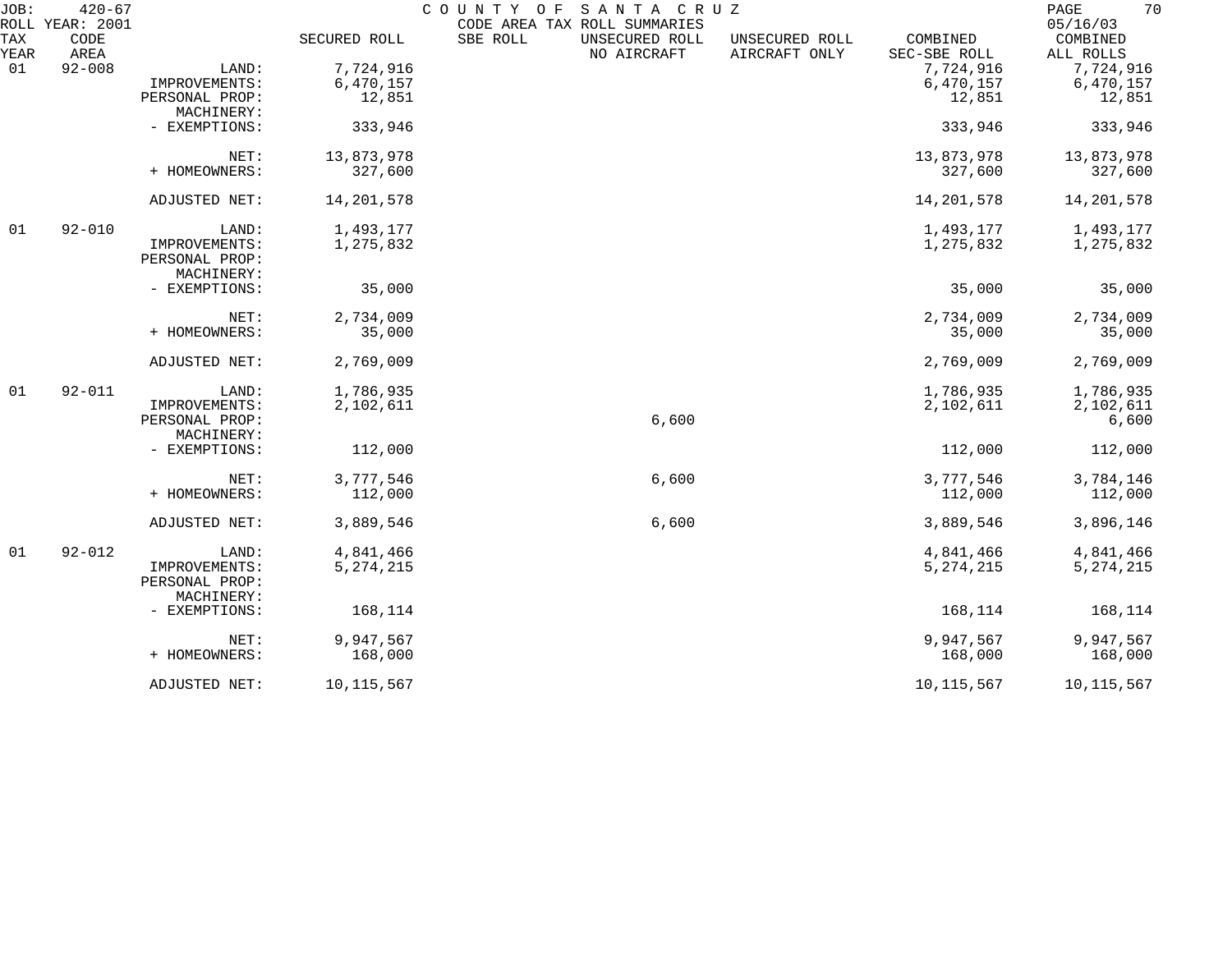| JOB:                      | $420 - 67$<br>ROLL YEAR: 2001 |                                                                         |                         | COUNTY OF<br>SANTA CRUZ<br>CODE AREA TAX ROLL SUMMARIES |                                 |                          | 71<br>PAGE<br>05/16/03             |
|---------------------------|-------------------------------|-------------------------------------------------------------------------|-------------------------|---------------------------------------------------------|---------------------------------|--------------------------|------------------------------------|
| <b>TAX</b><br><b>YEAR</b> | CODE<br>AREA                  |                                                                         | SECURED ROLL            | SBE ROLL<br>UNSECURED ROLL<br>NO AIRCRAFT               | UNSECURED ROLL<br>AIRCRAFT ONLY | COMBINED<br>SEC-SBE ROLL | COMBINED<br>ALL ROLLS              |
| 01                        | $94 - 001$                    | LAND:<br>IMPROVEMENTS:<br>PERSONAL PROP:<br>MACHINERY:<br>- EXEMPTIONS: |                         |                                                         |                                 |                          |                                    |
|                           |                               | NET:<br>+ HOMEOWNERS:                                                   |                         |                                                         |                                 |                          |                                    |
|                           |                               | ADJUSTED NET:                                                           |                         |                                                         |                                 |                          |                                    |
| 01                        | $94 - 003$                    | LAND:<br>IMPROVEMENTS:<br>PERSONAL PROP:<br>MACHINERY:                  | 9,631,609<br>10,040,029 | 139,894<br>100,253                                      |                                 | 9,631,609<br>10,040,029  | 9,631,609<br>10,179,923<br>100,253 |
|                           |                               | - EXEMPTIONS:                                                           | 319,556                 |                                                         |                                 | 319,556                  | 319,556                            |
|                           |                               | NET:<br>+ HOMEOWNERS:                                                   | 19,352,082<br>315,000   | 240,147                                                 |                                 | 19,352,082<br>315,000    | 19,592,229<br>315,000              |
|                           |                               | ADJUSTED NET:                                                           | 19,667,082              | 240,147                                                 |                                 | 19,667,082               | 19,907,229                         |
| 01                        | $94 - 005$                    | LAND:<br>IMPROVEMENTS:<br>PERSONAL PROP:<br>MACHINERY:                  | 11,044,738<br>8,185,523 | 21,789                                                  |                                 | 11,044,738<br>8,185,523  | 11,044,738<br>8,185,523<br>21,789  |
|                           |                               | - EXEMPTIONS:                                                           | 332,598                 |                                                         |                                 | 332,598                  | 332,598                            |
|                           |                               | NET:<br>+ HOMEOWNERS:                                                   | 18,897,663<br>329,000   | 21,789                                                  |                                 | 18,897,663<br>329,000    | 18,919,452<br>329,000              |
|                           |                               | ADJUSTED NET:                                                           | 19,226,663              | 21,789                                                  |                                 | 19,226,663               | 19,248,452                         |
| 01                        | $94 - 008$                    | LAND:<br>IMPROVEMENTS:<br>PERSONAL PROP:<br>MACHINERY:                  |                         |                                                         |                                 |                          |                                    |

NET:

- EXEMPTIONS: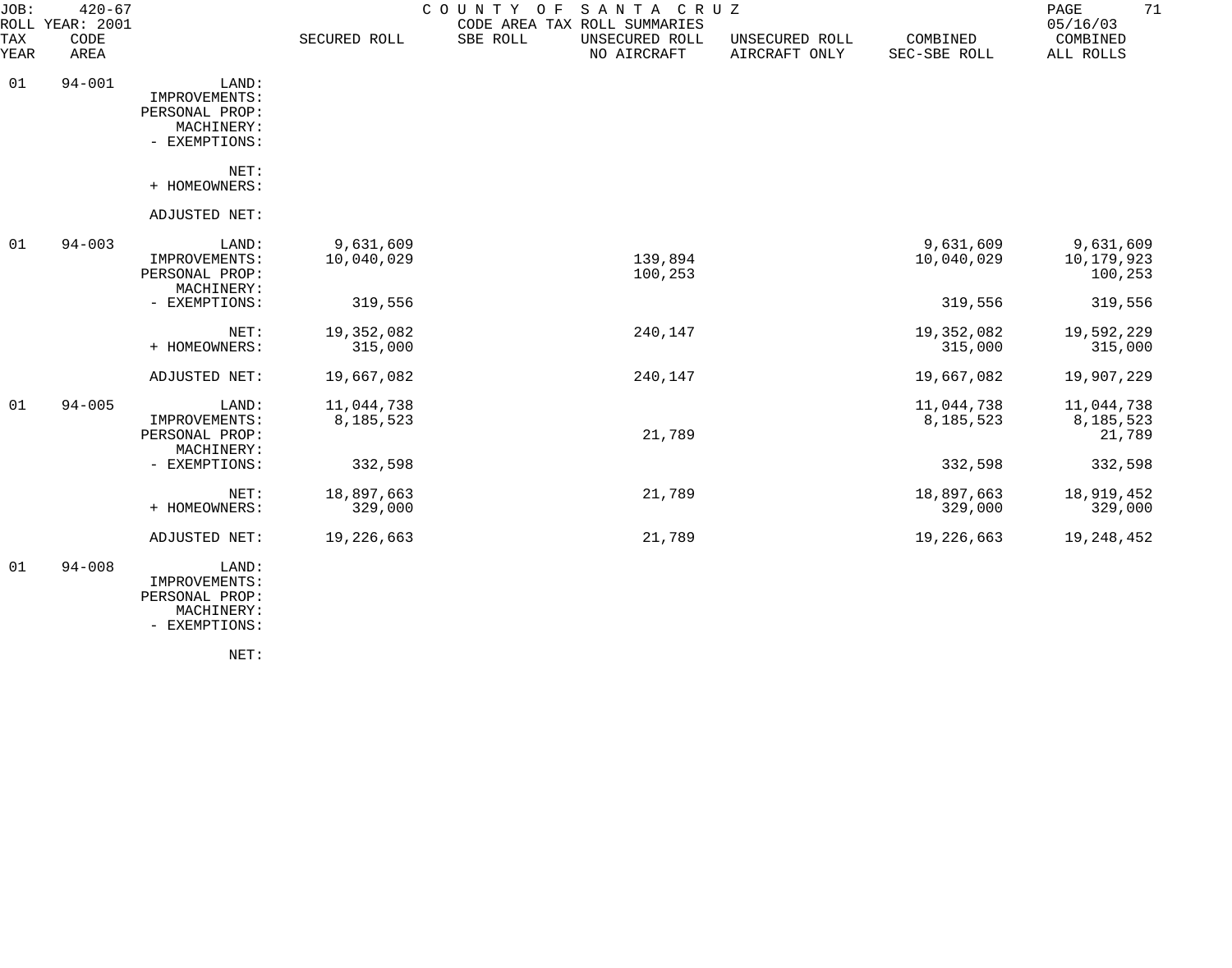| JOB:        | $420 - 67$<br>ROLL YEAR: 2001 |                              |               | COUNTY<br>O F<br>SANTA CRUZ<br>CODE AREA TAX ROLL SUMMARIES |                                 |                          | 72<br>PAGE<br>05/16/03 |
|-------------|-------------------------------|------------------------------|---------------|-------------------------------------------------------------|---------------------------------|--------------------------|------------------------|
| TAX<br>YEAR | CODE<br>AREA                  |                              | SECURED ROLL  | SBE ROLL<br>UNSECURED ROLL<br>NO AIRCRAFT                   | UNSECURED ROLL<br>AIRCRAFT ONLY | COMBINED<br>SEC-SBE ROLL | COMBINED<br>ALL ROLLS  |
|             |                               | + HOMEOWNERS:                |               |                                                             |                                 |                          |                        |
|             |                               | ADJUSTED NET:                |               |                                                             |                                 |                          |                        |
| 01          | $94 - 012$                    | LAND:                        | 75,827,800    |                                                             |                                 | 75,827,800               | 75,827,800             |
|             |                               | IMPROVEMENTS:                | 79, 355, 652  | 16,800                                                      |                                 | 79, 355, 652             | 79, 372, 452           |
|             |                               | PERSONAL PROP:               | 624,463       | 55,644                                                      |                                 | 624,463                  | 680,107                |
|             |                               | MACHINERY:<br>- EXEMPTIONS:  | 46,612        |                                                             |                                 | 46,612                   | 46,612                 |
|             |                               |                              | 2,629,489     |                                                             |                                 | 2,629,489                | 2,629,489              |
|             |                               | NET:                         | 153, 225, 038 | 72,444                                                      |                                 | 153, 225, 038            | 153, 297, 482          |
|             |                               | + HOMEOWNERS:                | 2,443,000     |                                                             |                                 | 2,443,000                | 2,443,000              |
|             |                               | ADJUSTED NET:                | 155,668,038   | 72,444                                                      |                                 | 155,668,038              | 155,740,482            |
| 01          | $94 - 013$                    | LAND:                        | 14,934,492    |                                                             |                                 | 14,934,492               | 14,934,492             |
|             |                               | IMPROVEMENTS:                | 15, 182, 173  |                                                             |                                 | 15, 182, 173             | 15, 182, 173           |
|             |                               | PERSONAL PROP:               |               | 28,208                                                      |                                 |                          | 28,208                 |
|             |                               | MACHINERY:                   |               |                                                             |                                 |                          |                        |
|             |                               | - EXEMPTIONS:                | 708,089       |                                                             |                                 | 708,089                  | 708,089                |
|             |                               | NET:                         | 29,408,576    | 28,208                                                      |                                 | 29,408,576               | 29, 436, 784           |
|             |                               | + HOMEOWNERS:                | 658,000       |                                                             |                                 | 658,000                  | 658,000                |
|             |                               | ADJUSTED NET:                | 30,066,576    | 28,208                                                      |                                 | 30,066,576               | 30,094,784             |
| 01          | $94 - 015$                    | LAND:                        | 274,654       |                                                             |                                 | 274,654                  | 274,654                |
|             |                               | IMPROVEMENTS:                | 242,802       |                                                             |                                 | 242,802                  | 242,802                |
|             |                               | PERSONAL PROP:               |               |                                                             |                                 |                          |                        |
|             |                               | MACHINERY:                   |               |                                                             |                                 |                          |                        |
|             |                               | - EXEMPTIONS:                |               |                                                             |                                 |                          |                        |
|             |                               | NET:                         | 517,456       |                                                             |                                 | 517,456                  | 517,456                |
|             |                               | + HOMEOWNERS:                |               |                                                             |                                 |                          |                        |
|             |                               | ADJUSTED NET:                | 517,456       |                                                             |                                 | 517,456                  | 517,456                |
| 01          | $94 - 016$                    | LAND:                        | 13, 352, 229  |                                                             |                                 | 13, 352, 229             | 13, 352, 229           |
|             |                               | IMPROVEMENTS:                | 14,999,740    |                                                             |                                 | 14,999,740               | 14,999,740             |
|             |                               | PERSONAL PROP:<br>MACHINERY: |               | 48,614                                                      |                                 |                          | 48,614                 |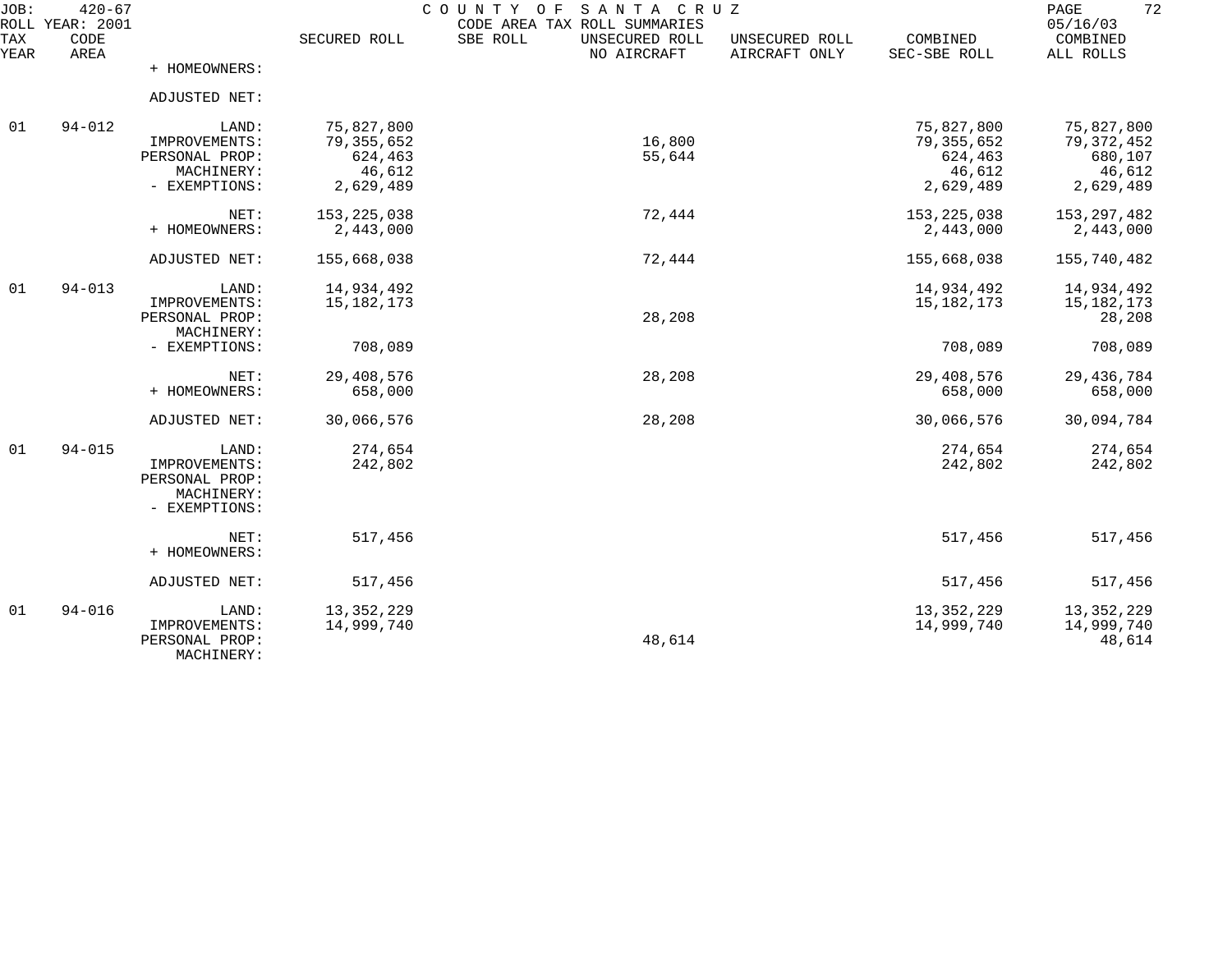| JOB:        | $420 - 67$<br>ROLL YEAR: 2001 |                                                                         |                        | COUNTY OF SANTA CRUZ<br>CODE AREA TAX ROLL SUMMARIES |                                 |                          | 73<br>PAGE<br>05/16/03 |
|-------------|-------------------------------|-------------------------------------------------------------------------|------------------------|------------------------------------------------------|---------------------------------|--------------------------|------------------------|
| TAX<br>YEAR | CODE<br>AREA                  |                                                                         | SECURED ROLL           | SBE ROLL<br>UNSECURED ROLL<br>NO AIRCRAFT            | UNSECURED ROLL<br>AIRCRAFT ONLY | COMBINED<br>SEC-SBE ROLL | COMBINED<br>ALL ROLLS  |
|             |                               | - EXEMPTIONS:                                                           | 462,497                |                                                      |                                 | 462,497                  | 462,497                |
|             |                               | NET:                                                                    | 27,889,472             | 48,614                                               |                                 | 27,889,472               | 27,938,086             |
|             |                               | + HOMEOWNERS:                                                           | 462,000                |                                                      |                                 | 462,000                  | 462,000                |
|             |                               | ADJUSTED NET:                                                           | 28, 351, 472           | 48,614                                               |                                 | 28, 351, 472             | 28,400,086             |
| 01          | $94 - 017$                    | LAND:<br>IMPROVEMENTS:<br>PERSONAL PROP:                                |                        |                                                      |                                 |                          |                        |
|             |                               | MACHINERY:<br>- EXEMPTIONS:                                             |                        |                                                      |                                 |                          |                        |
|             |                               | NET:<br>+ HOMEOWNERS:                                                   |                        |                                                      |                                 |                          |                        |
|             |                               | ADJUSTED NET:                                                           |                        |                                                      |                                 |                          |                        |
| 01          | $94 - 018$                    | LAND:<br>IMPROVEMENTS:<br>PERSONAL PROP:<br>MACHINERY:<br>- EXEMPTIONS: | 302,704                |                                                      |                                 | 302,704                  | 302,704                |
|             |                               | NET:<br>+ HOMEOWNERS:                                                   | 302,704                |                                                      |                                 | 302,704                  | 302,704                |
|             |                               | ADJUSTED NET:                                                           | 302,704                |                                                      |                                 | 302,704                  | 302,704                |
| 01          | $94 - 019$                    | LAND:<br>IMPROVEMENTS:<br>PERSONAL PROP:<br>MACHINERY:                  | 1,750,224<br>2,638,668 |                                                      |                                 | 1,750,224<br>2,638,668   | 1,750,224<br>2,638,668 |
|             |                               | - EXEMPTIONS:                                                           | 77,000                 |                                                      |                                 | 77,000                   | 77,000                 |
|             |                               | NET:<br>+ HOMEOWNERS:                                                   | 4,311,892<br>77,000    |                                                      |                                 | 4,311,892<br>77,000      | 4,311,892<br>77,000    |
|             |                               | ADJUSTED NET:                                                           | 4,388,892              |                                                      |                                 | 4,388,892                | 4,388,892              |
| 01          | $94 - 021$                    | LAND:                                                                   |                        |                                                      |                                 |                          |                        |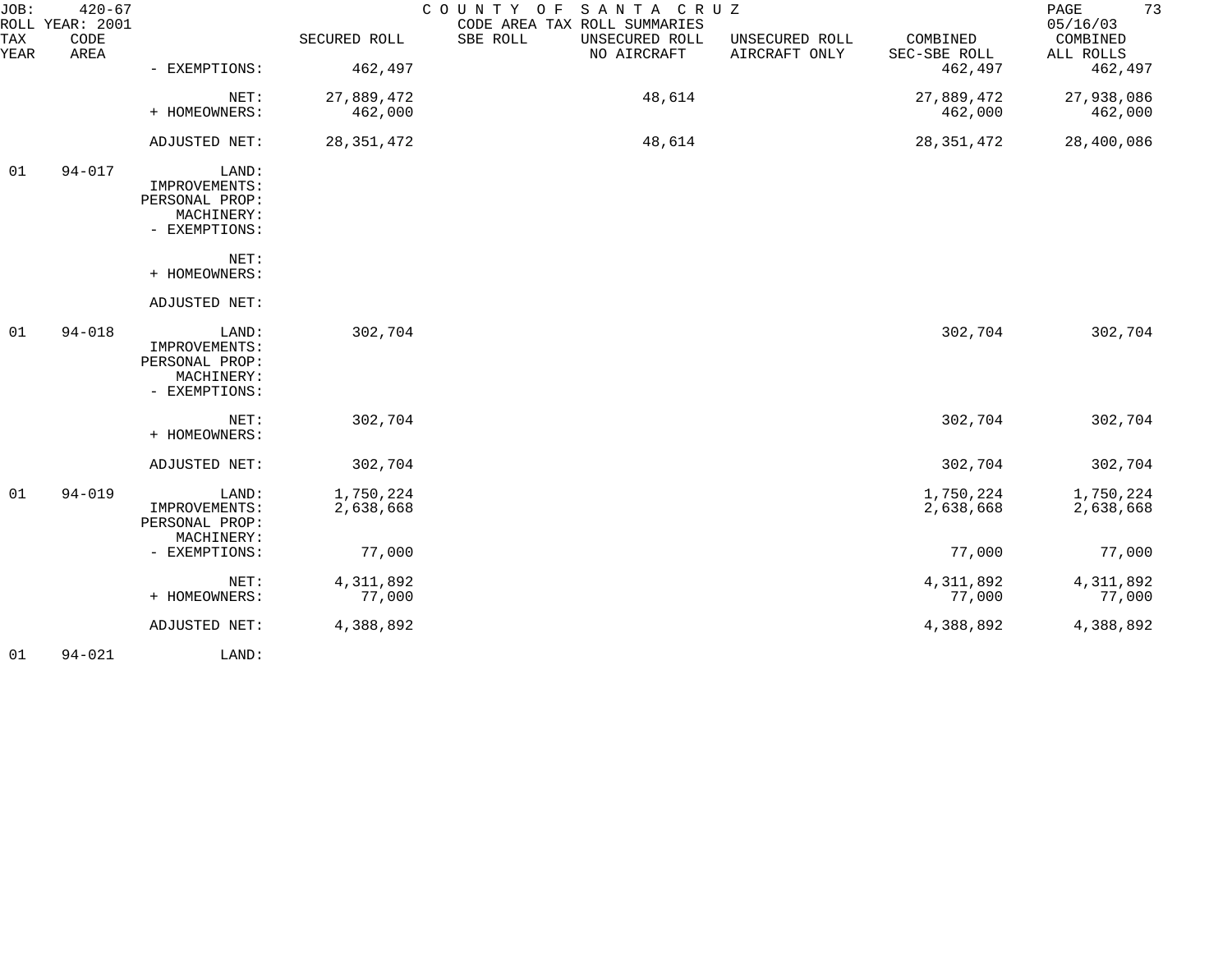| JOB:<br><b>ROLL</b> | $420 - 67$<br><b>YEAR: 2001</b> |                                                                         |                            | SANTA CRUZ<br>COUNTY<br>O F<br>CODE AREA TAX ROLL SUMMARIES |                                 |                            | 74<br>PAGE<br>05/16/03               |
|---------------------|---------------------------------|-------------------------------------------------------------------------|----------------------------|-------------------------------------------------------------|---------------------------------|----------------------------|--------------------------------------|
| TAX<br>YEAR         | CODE<br>AREA                    |                                                                         | SECURED ROLL               | SBE ROLL<br>UNSECURED ROLL<br>NO AIRCRAFT                   | UNSECURED ROLL<br>AIRCRAFT ONLY | COMBINED<br>SEC-SBE ROLL   | COMBINED<br>ALL ROLLS                |
|                     |                                 | IMPROVEMENTS:<br>PERSONAL PROP:<br>MACHINERY:<br>- EXEMPTIONS:          |                            |                                                             |                                 |                            |                                      |
|                     |                                 | NET:<br>+ HOMEOWNERS:                                                   |                            |                                                             |                                 |                            |                                      |
|                     |                                 | ADJUSTED NET:                                                           |                            |                                                             |                                 |                            |                                      |
| 01                  | $94 - 026$                      | LAND:<br>IMPROVEMENTS:<br>PERSONAL PROP:<br>MACHINERY:                  | 36,938,124<br>39, 273, 178 | 57,083                                                      |                                 | 36,938,124<br>39, 273, 178 | 36,938,124<br>39, 273, 178<br>57,083 |
|                     |                                 | - EXEMPTIONS:                                                           | 1,197,444                  |                                                             |                                 | 1,197,444                  | 1,197,444                            |
|                     |                                 | NET:<br>+ HOMEOWNERS:                                                   | 75,013,858<br>1,190,000    | 57,083                                                      |                                 | 75,013,858<br>1,190,000    | 75,070,941<br>1,190,000              |
|                     |                                 | ADJUSTED NET:                                                           | 76, 203, 858               | 57,083                                                      |                                 | 76, 203, 858               | 76,260,941                           |
| 01                  | $94 - 028$                      | LAND:<br>IMPROVEMENTS:<br>PERSONAL PROP:<br>MACHINERY:<br>- EXEMPTIONS: | 57,390<br>79,041           |                                                             |                                 | 57,390<br>79,041           | 57,390<br>79,041                     |
|                     |                                 | NET:<br>+ HOMEOWNERS:                                                   | 136,431                    |                                                             |                                 | 136,431                    | 136,431                              |
|                     |                                 | ADJUSTED NET:                                                           | 136,431                    |                                                             |                                 | 136,431                    | 136,431                              |
| 01                  | $94 - 030$                      | LAND:<br>IMPROVEMENTS:<br>PERSONAL PROP:<br>MACHINERY:                  | 3,760,332<br>3,745,794     | 199,873<br>145,627                                          |                                 | 3,760,332<br>3,745,794     | 3,760,332<br>3,945,667<br>145,627    |
|                     |                                 | - EXEMPTIONS:                                                           | 141,890                    |                                                             |                                 | 141,890                    | 141,890                              |
|                     |                                 | NET:<br>+ HOMEOWNERS:                                                   | 7,364,236<br>140,000       | 345,500                                                     |                                 | 7,364,236<br>140,000       | 7,709,736<br>140,000                 |
|                     |                                 | ADJUSTED NET:                                                           | 7,504,236                  | 345,500                                                     |                                 | 7,504,236                  | 7,849,736                            |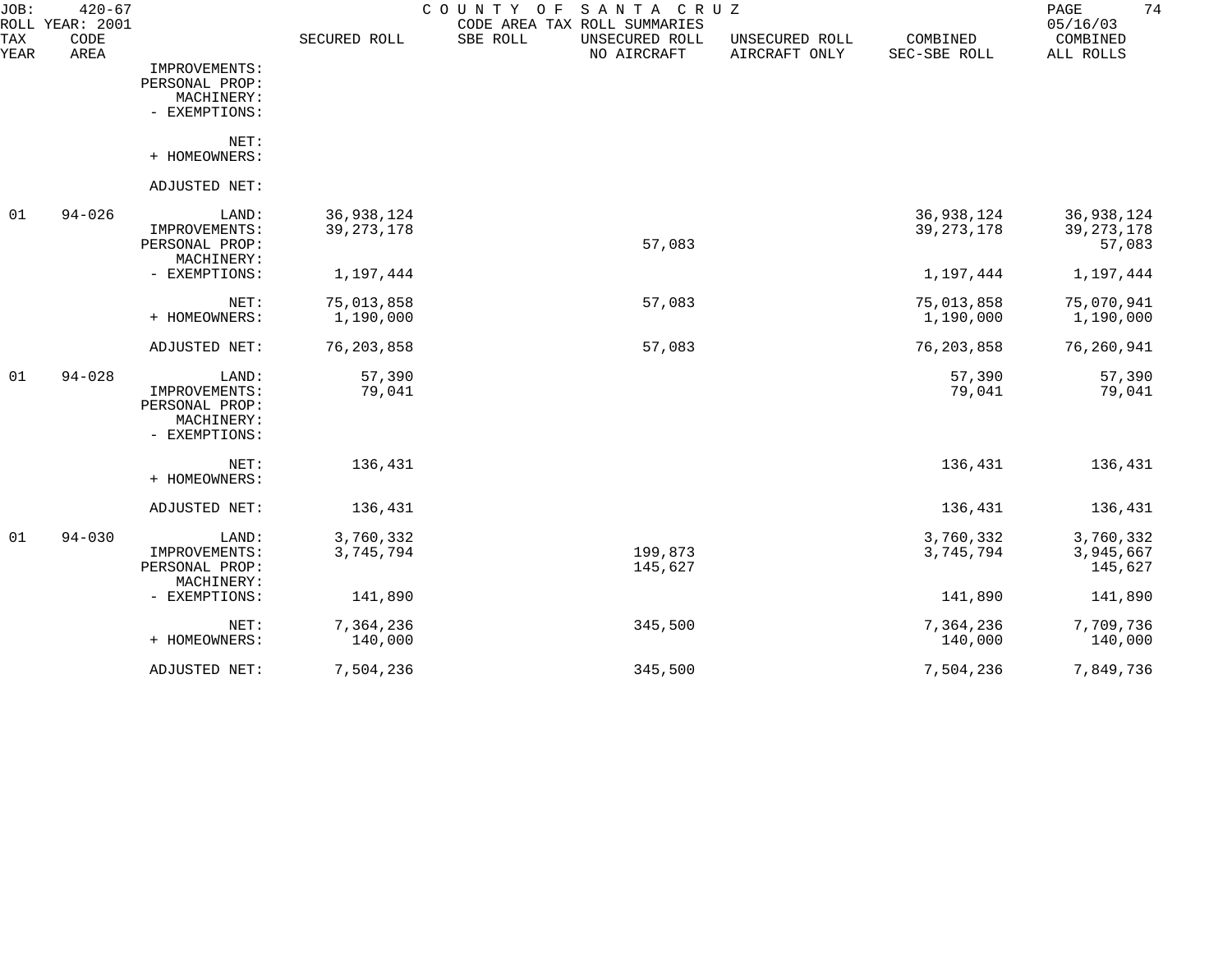| JOB:        | $420 - 67$<br>ROLL YEAR: 2001 |                |              | COUNTY OF<br>CODE AREA TAX ROLL SUMMARIES | SANTA CRUZ                    |                                 |                          | 75<br>PAGE<br>05/16/03 |
|-------------|-------------------------------|----------------|--------------|-------------------------------------------|-------------------------------|---------------------------------|--------------------------|------------------------|
| TAX<br>YEAR | CODE<br>AREA                  |                | SECURED ROLL | SBE ROLL                                  | UNSECURED ROLL<br>NO AIRCRAFT | UNSECURED ROLL<br>AIRCRAFT ONLY | COMBINED<br>SEC-SBE ROLL | COMBINED<br>ALL ROLLS  |
| 01          | $94 - 031$                    | LAND:          | 306,065      |                                           |                               |                                 | 306,065                  | 306,065                |
|             |                               | IMPROVEMENTS:  | 89,243       |                                           |                               |                                 | 89,243                   | 89,243                 |
|             |                               | PERSONAL PROP: |              |                                           |                               |                                 |                          |                        |
|             |                               | MACHINERY:     |              |                                           |                               |                                 |                          |                        |
|             |                               | - EXEMPTIONS:  | 7,952        |                                           |                               |                                 | 7,952                    | 7,952                  |
|             |                               | NET:           | 387,356      |                                           |                               |                                 | 387,356                  | 387,356                |
|             |                               | + HOMEOWNERS:  | 7,000        |                                           |                               |                                 | 7,000                    | 7,000                  |
|             |                               | ADJUSTED NET:  | 394,356      |                                           |                               |                                 | 394,356                  | 394,356                |
| 01          | $94 - 032$                    | LAND:          | 2,851,897    |                                           |                               |                                 | 2,851,897                | 2,851,897              |
|             |                               | IMPROVEMENTS:  | 2,149,832    |                                           |                               |                                 | 2,149,832                | 2,149,832              |
|             |                               | PERSONAL PROP: |              |                                           |                               |                                 |                          |                        |
|             |                               | MACHINERY:     |              |                                           |                               |                                 |                          |                        |
|             |                               | - EXEMPTIONS:  | 90,883       |                                           |                               |                                 | 90,883                   | 90,883                 |
|             |                               | NET:           | 4,910,846    |                                           |                               |                                 | 4,910,846                | 4,910,846              |
|             |                               | + HOMEOWNERS:  | 70,000       |                                           |                               |                                 | 70,000                   | 70,000                 |
|             |                               | ADJUSTED NET:  | 4,980,846    |                                           |                               |                                 | 4,980,846                | 4,980,846              |
| 01          | $94 - 040$                    | LAND:          | 608,879      |                                           |                               |                                 | 608,879                  | 608,879                |
|             |                               | IMPROVEMENTS:  | 33,626       |                                           |                               |                                 | 33,626                   | 33,626                 |
|             |                               | PERSONAL PROP: |              |                                           |                               |                                 |                          |                        |
|             |                               | MACHINERY:     |              |                                           |                               |                                 |                          |                        |
|             |                               | - EXEMPTIONS:  |              |                                           |                               |                                 |                          |                        |
|             |                               | NET:           | 642,505      |                                           |                               |                                 | 642,505                  | 642,505                |
|             |                               | + HOMEOWNERS:  |              |                                           |                               |                                 |                          |                        |
|             |                               | ADJUSTED NET:  | 642,505      |                                           |                               |                                 | 642,505                  | 642,505                |
| 01          | $94 - 041$                    | LAND:          | 3,730,363    |                                           |                               |                                 | 3,730,363                | 3,730,363              |
|             |                               | IMPROVEMENTS:  | 2,866,823    |                                           |                               |                                 | 2,866,823                | 2,866,823              |
|             |                               | PERSONAL PROP: |              |                                           |                               |                                 |                          |                        |
|             |                               | MACHINERY:     |              |                                           |                               |                                 |                          |                        |
|             |                               | - EXEMPTIONS:  | 70,000       |                                           |                               |                                 | 70,000                   | 70,000                 |
|             |                               | NET:           | 6,527,186    |                                           |                               |                                 | 6,527,186                | 6,527,186              |
|             |                               | + HOMEOWNERS:  | 70,000       |                                           |                               |                                 | 70,000                   | 70,000                 |
|             |                               | ADJUSTED NET:  | 6,597,186    |                                           |                               |                                 | 6,597,186                | 6,597,186              |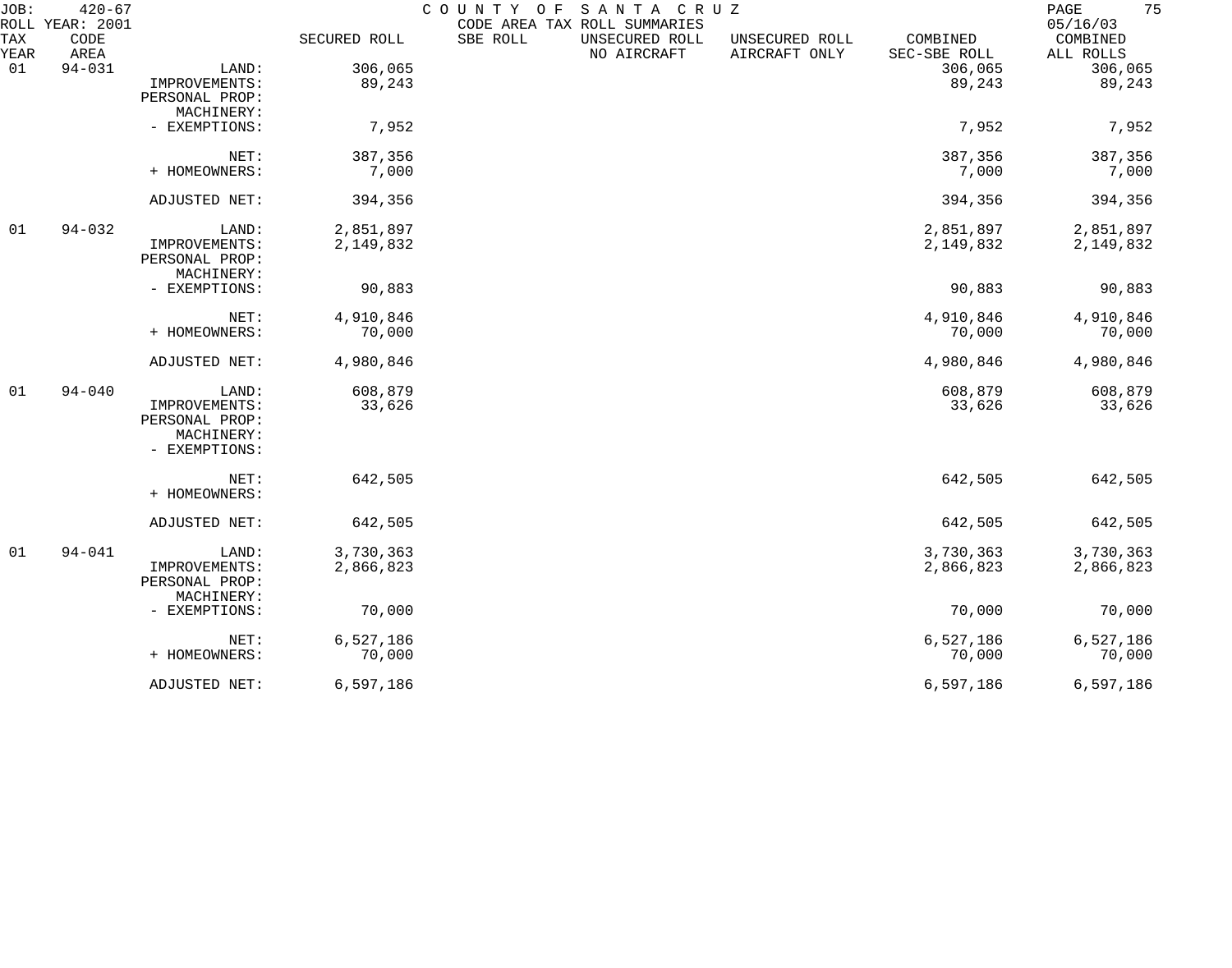| JOB:<br>ROLL | $420 - 67$<br><b>YEAR: 2001</b> |                                                        |                          | COUNTY<br>SANTA CRUZ<br>O F<br>CODE AREA TAX ROLL SUMMARIES |                                 |                          | 76<br>PAGE<br>05/16/03            |
|--------------|---------------------------------|--------------------------------------------------------|--------------------------|-------------------------------------------------------------|---------------------------------|--------------------------|-----------------------------------|
| TAX<br>YEAR  | CODE<br>AREA                    |                                                        | SECURED ROLL             | SBE ROLL<br>UNSECURED ROLL<br>NO AIRCRAFT                   | UNSECURED ROLL<br>AIRCRAFT ONLY | COMBINED<br>SEC-SBE ROLL | COMBINED<br>ALL ROLLS             |
| 01           | $94 - 061$                      | LAND:<br>IMPROVEMENTS:<br>PERSONAL PROP:               | 2,523,250<br>2,730,097   | 17,583                                                      |                                 | 2,523,250<br>2,730,097   | 2,523,250<br>2,730,097<br>17,583  |
|              |                                 | MACHINERY:<br>- EXEMPTIONS:                            | 126,000                  |                                                             |                                 | 126,000                  | 126,000                           |
|              |                                 | NET:<br>+ HOMEOWNERS:                                  | 5,127,347<br>126,000     | 17,583                                                      |                                 | 5, 127, 347<br>126,000   | 5, 144, 930<br>126,000            |
|              |                                 | ADJUSTED NET:                                          | 5, 253, 347              | 17,583                                                      |                                 | 5, 253, 347              | 5,270,930                         |
| 01           | $94 - 062$                      | LAND:<br>IMPROVEMENTS:<br>PERSONAL PROP:<br>MACHINERY: | 2,455,138<br>2,955,283   |                                                             |                                 | 2,455,138<br>2,955,283   | 2,455,138<br>2,955,283            |
|              |                                 | - EXEMPTIONS:                                          | 71,020                   |                                                             |                                 | 71,020                   | 71,020                            |
|              |                                 | NET:<br>+ HOMEOWNERS:                                  | 5,339,401<br>70,000      |                                                             |                                 | 5,339,401<br>70,000      | 5,339,401<br>70,000               |
|              |                                 | ADJUSTED NET:                                          | 5,409,401                |                                                             |                                 | 5,409,401                | 5,409,401                         |
| 01           | $94 - 063$                      | LAND:<br>IMPROVEMENTS:<br>PERSONAL PROP:<br>MACHINERY: | 12,566,912<br>15,644,238 | 6,964                                                       |                                 | 12,566,912<br>15,644,238 | 12,566,912<br>15,644,238<br>6,964 |
|              |                                 | - EXEMPTIONS:                                          | 456,040                  |                                                             |                                 | 456,040                  | 456,040                           |
|              |                                 | NET:<br>+ HOMEOWNERS:                                  | 27,755,110<br>455,000    | 6,964                                                       |                                 | 27,755,110<br>455,000    | 27,762,074<br>455,000             |
|              |                                 | ADJUSTED NET:                                          | 28, 210, 110             | 6,964                                                       |                                 | 28, 210, 110             | 28, 217, 074                      |
| 01           | $94 - 064$                      | LAND:<br>IMPROVEMENTS:<br>PERSONAL PROP:<br>MACHINERY: | 2,572,831<br>2,875,215   | 17,236                                                      |                                 | 2,572,831<br>2,875,215   | 2,572,831<br>2,875,215<br>17,236  |
|              |                                 | - EXEMPTIONS:                                          | 365,264                  |                                                             |                                 | 365,264                  | 365,264                           |
|              |                                 | NET:                                                   | 5,082,782                | 17,236                                                      |                                 | 5,082,782                | 5,100,018                         |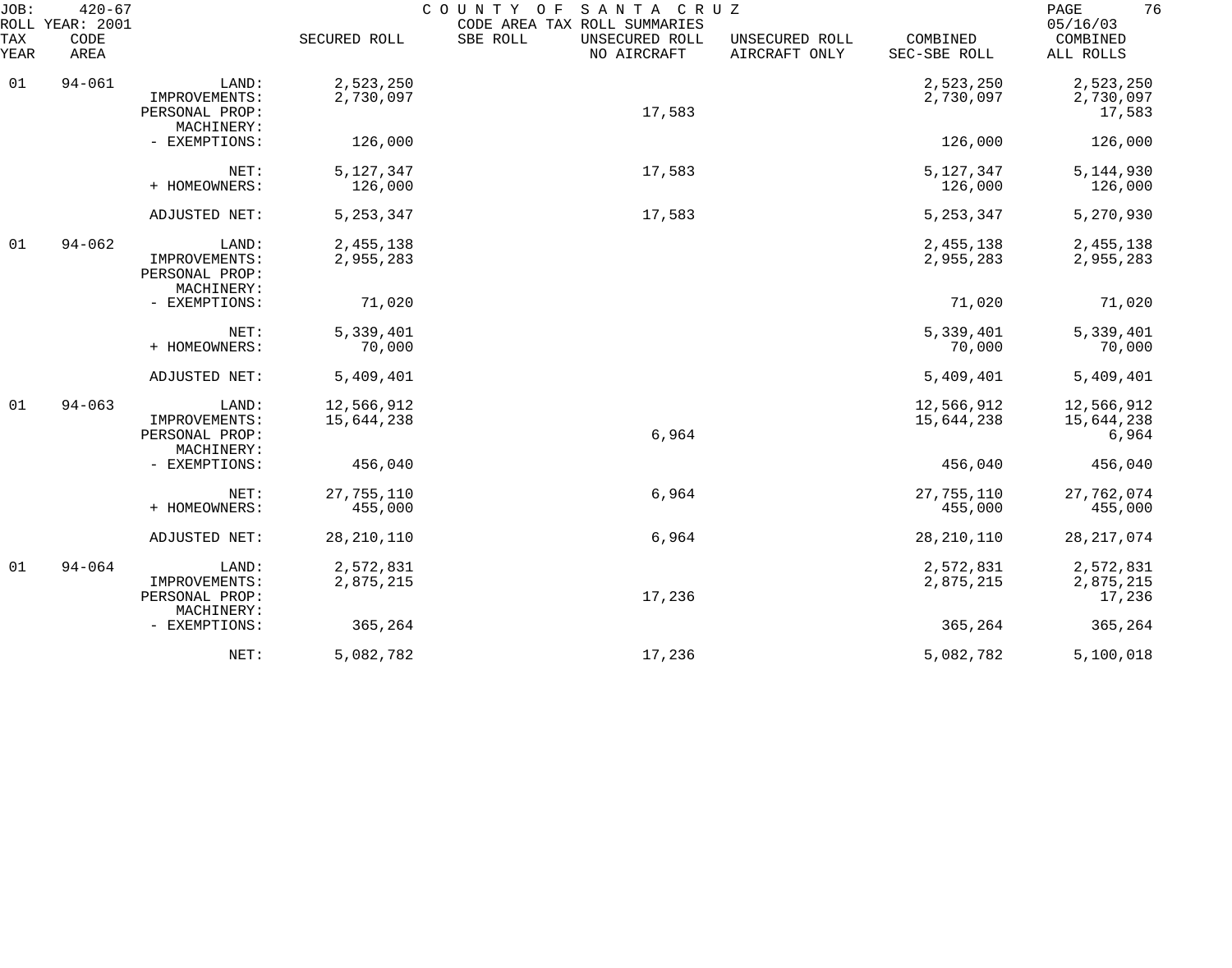| JOB:        | $420 - 67$<br>ROLL YEAR: 2001 |                                                        |                          | COUNTY OF | SANTA CRUZ<br>CODE AREA TAX ROLL SUMMARIES |                                 |                          | 77<br>PAGE<br>05/16/03   |
|-------------|-------------------------------|--------------------------------------------------------|--------------------------|-----------|--------------------------------------------|---------------------------------|--------------------------|--------------------------|
| TAX<br>YEAR | CODE<br>AREA                  |                                                        | SECURED ROLL             | SBE ROLL  | UNSECURED ROLL<br>NO AIRCRAFT              | UNSECURED ROLL<br>AIRCRAFT ONLY | COMBINED<br>SEC-SBE ROLL | COMBINED<br>ALL ROLLS    |
|             |                               | + HOMEOWNERS:                                          | 105,000                  |           |                                            |                                 | 105,000                  | 105,000                  |
|             |                               | ADJUSTED NET:                                          | 5,187,782                |           | 17,236                                     |                                 | 5, 187, 782              | 5,205,018                |
| 01          | $94 - 065$                    | LAND:                                                  | 28, 395, 970             |           |                                            |                                 | 28, 395, 970             | 28, 395, 970             |
|             |                               | IMPROVEMENTS:<br>PERSONAL PROP:<br>MACHINERY:          | 33,958,962               |           | 203,200                                    |                                 | 33,958,962               | 33,958,962<br>203,200    |
|             |                               | - EXEMPTIONS:                                          | 1,014,336                |           |                                            |                                 | 1,014,336                | 1,014,336                |
|             |                               | NET:                                                   | 61,340,596               |           | 203,200                                    |                                 | 61,340,596               | 61, 543, 796             |
|             |                               | + HOMEOWNERS:                                          | 1,008,000                |           |                                            |                                 | 1,008,000                | 1,008,000                |
|             |                               | ADJUSTED NET:                                          | 62, 348, 596             |           | 203,200                                    |                                 | 62,348,596               | 62,551,796               |
| 01          | $94 - 066$                    | LAND:                                                  | 108,268,069              | 50,000    |                                            |                                 | 108,318,069              | 108,318,069              |
|             |                               | IMPROVEMENTS:<br>PERSONAL PROP:                        | 107,158,411<br>2,403,259 |           | 138,658<br>877,031                         |                                 | 107,158,411<br>2,403,259 | 107,297,069<br>3,280,290 |
|             |                               | MACHINERY:                                             | 915,303                  |           |                                            |                                 | 915,303                  | 915,303                  |
|             |                               | - EXEMPTIONS:                                          | 6,838,330                |           |                                            |                                 | 6,838,330                | 6,838,330                |
|             |                               | NET:                                                   | 211,906,712              | 50,000    | 1,015,689                                  |                                 | 211,956,712              | 212,972,401              |
|             |                               | + HOMEOWNERS:                                          | 3,371,200                |           |                                            |                                 | 3,371,200                | 3,371,200                |
|             |                               | ADJUSTED NET:                                          | 215, 277, 912            |           | 1,015,689                                  |                                 | 215, 327, 912            | 216,343,601              |
| 01          | $94 - 067$                    | LAND:                                                  | 2,741,088                |           |                                            |                                 | 2,741,088                | 2,741,088                |
|             |                               | IMPROVEMENTS:<br>PERSONAL PROP:<br>MACHINERY:          | 1,341,354                |           |                                            |                                 | 1,341,354                | 1,341,354                |
|             |                               | - EXEMPTIONS:                                          | 36,114                   |           |                                            |                                 | 36,114                   | 36,114                   |
|             |                               | NET:                                                   | 4,046,328                |           |                                            |                                 | 4,046,328                | 4,046,328                |
|             |                               | + HOMEOWNERS:                                          | 35,000                   |           |                                            |                                 | 35,000                   | 35,000                   |
|             |                               | ADJUSTED NET:                                          | 4,081,328                |           |                                            |                                 | 4,081,328                | 4,081,328                |
| 01          | $96 - 016$                    | LAND:<br>IMPROVEMENTS:<br>PERSONAL PROP:<br>MACHINERY: | 111,937<br>126,383       |           |                                            |                                 | 111,937<br>126,383       | 111,937<br>126,383       |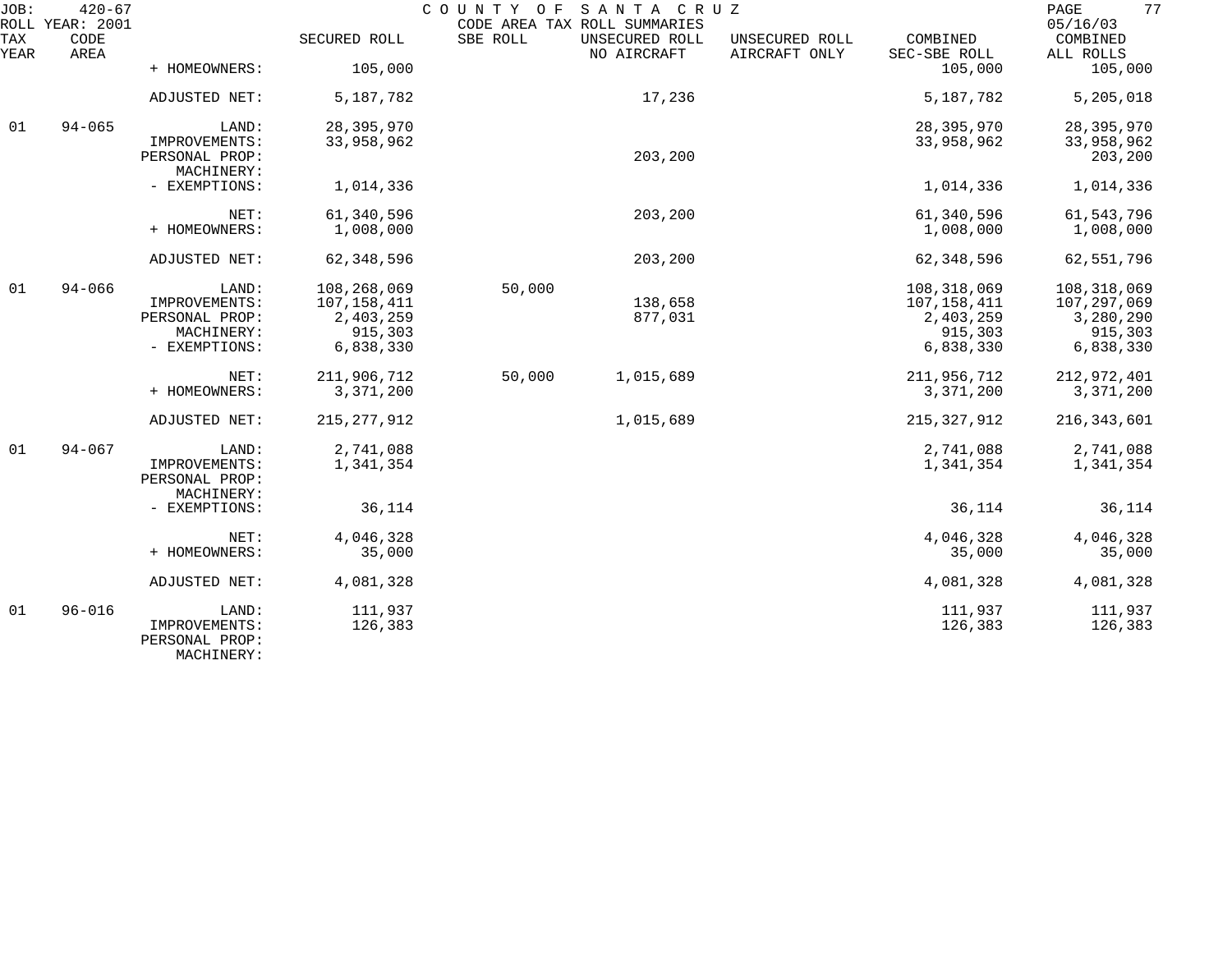| JOB:        | $420 - 67$<br>ROLL YEAR: 2001 |                                          |                          | COUNTY<br>O F<br>SANTA CRUZ<br>CODE AREA TAX ROLL SUMMARIES |                                 |                          | 78<br>PAGE<br>05/16/03             |
|-------------|-------------------------------|------------------------------------------|--------------------------|-------------------------------------------------------------|---------------------------------|--------------------------|------------------------------------|
| TAX<br>YEAR | CODE<br>AREA                  |                                          | SECURED ROLL             | SBE ROLL<br>UNSECURED ROLL<br>NO AIRCRAFT                   | UNSECURED ROLL<br>AIRCRAFT ONLY | COMBINED<br>SEC-SBE ROLL | COMBINED<br>ALL ROLLS              |
|             |                               | - EXEMPTIONS:                            | 7,000                    |                                                             |                                 | 7,000                    | 7,000                              |
|             |                               | NET:<br>+ HOMEOWNERS:                    | 231,320<br>7,000         |                                                             |                                 | 231,320<br>7,000         | 231,320<br>7,000                   |
|             |                               | ADJUSTED NET:                            | 238,320                  |                                                             |                                 | 238,320                  | 238,320                            |
| 01          | $96 - 019$                    | LAND:<br>IMPROVEMENTS:<br>PERSONAL PROP: | 13,974,560<br>15,381,328 | 72,379                                                      |                                 | 13,974,560<br>15,381,328 | 13,974,560<br>15,381,328<br>72,379 |
|             |                               | MACHINERY:<br>- EXEMPTIONS:              | 386,018                  |                                                             |                                 | 386,018                  | 386,018                            |
|             |                               | NET:<br>+ HOMEOWNERS:                    | 28,969,870<br>385,000    | 72,379                                                      |                                 | 28,969,870<br>385,000    | 29,042,249<br>385,000              |
|             |                               | ADJUSTED NET:                            | 29, 354, 870             | 72,379                                                      |                                 | 29, 354, 870             | 29, 427, 249                       |
| 01          | $96 - 033$                    | LAND:<br>IMPROVEMENTS:<br>PERSONAL PROP: | 1,321                    |                                                             |                                 | 1,321                    | 1,321                              |
|             |                               | MACHINERY:<br>- EXEMPTIONS:              | 1,321                    |                                                             |                                 | 1,321                    | 1,321                              |
|             |                               | NET:<br>+ HOMEOWNERS:                    |                          |                                                             |                                 |                          |                                    |
|             |                               | ADJUSTED NET:                            |                          |                                                             |                                 |                          |                                    |
| 01          | $96 - 038$                    | LAND:<br>IMPROVEMENTS:<br>PERSONAL PROP: | 3,941,291<br>3,679,802   | 14,300                                                      |                                 | 3,941,291<br>3,679,802   | 3,941,291<br>3,679,802<br>14,300   |
|             |                               | MACHINERY:<br>- EXEMPTIONS:              | 135,352                  |                                                             |                                 | 135,352                  | 135,352                            |
|             |                               | NET:<br>+ HOMEOWNERS:                    | 7,485,741<br>133,000     | 14,300                                                      |                                 | 7,485,741<br>133,000     | 7,500,041<br>133,000               |
|             |                               | ADJUSTED NET:                            | 7,618,741                | 14,300                                                      |                                 | 7,618,741                | 7,633,041                          |
| 01          | $96 - 039$                    | LAND:                                    | 11, 446, 415             |                                                             |                                 | 11, 446, 415             | 11, 446, 415                       |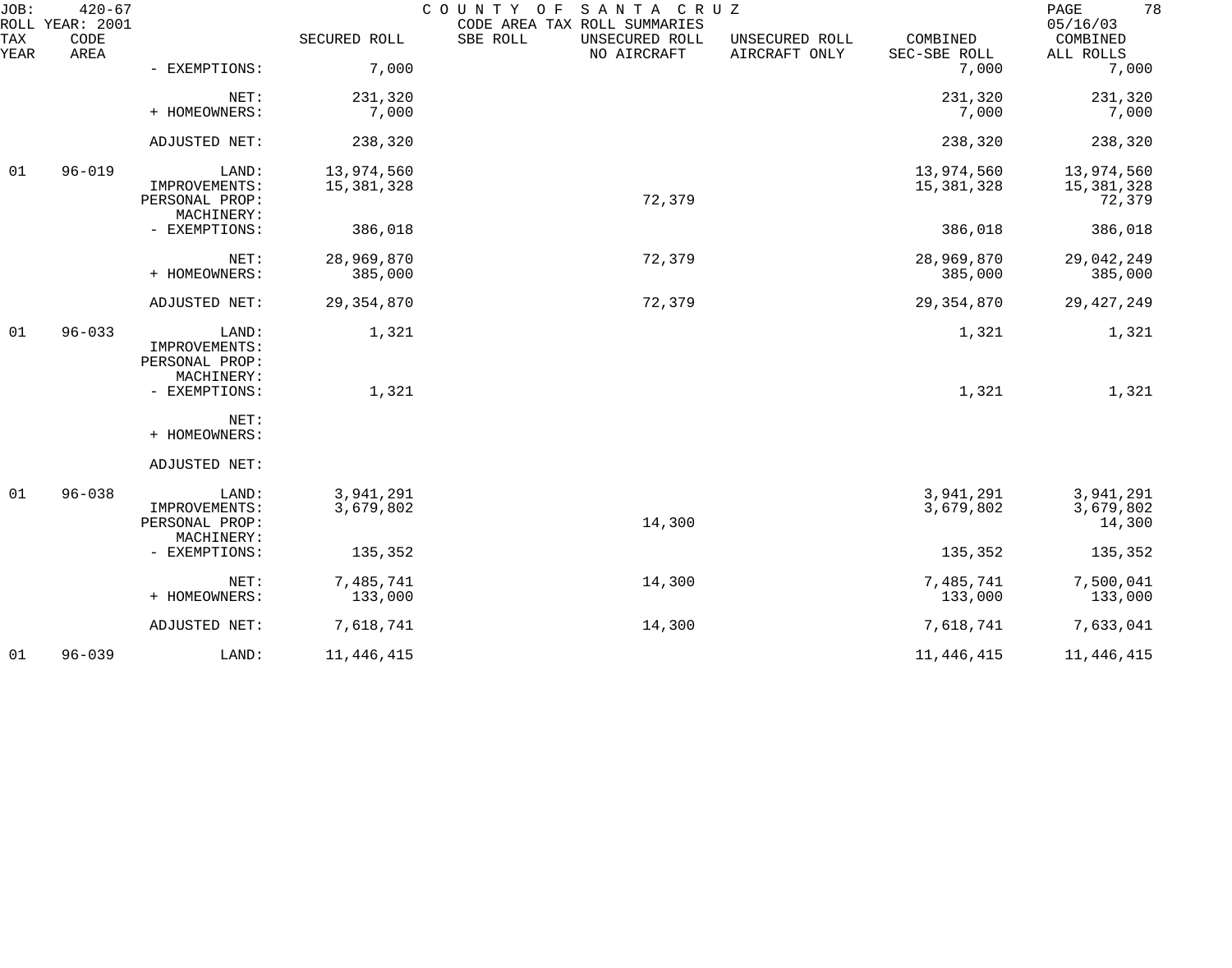| JOB:<br>ROLL | $420 - 67$<br>YEAR: 2001 |                              |              | COUNTY OF<br>SANTA CRUZ<br>CODE AREA TAX ROLL SUMMARIES |                                                             | 79<br>PAGE<br>05/16/03 |
|--------------|--------------------------|------------------------------|--------------|---------------------------------------------------------|-------------------------------------------------------------|------------------------|
| TAX<br>YEAR  | CODE<br>AREA             |                              | SECURED ROLL | SBE ROLL<br>UNSECURED ROLL<br>NO AIRCRAFT               | COMBINED<br>UNSECURED ROLL<br>AIRCRAFT ONLY<br>SEC-SBE ROLL | COMBINED<br>ALL ROLLS  |
|              |                          | IMPROVEMENTS:                | 10,705,100   |                                                         | 10,705,100                                                  | 10,705,100             |
|              |                          | PERSONAL PROP:               |              | 45,656                                                  |                                                             | 45,656                 |
|              |                          | MACHINERY:                   |              |                                                         |                                                             |                        |
|              |                          | - EXEMPTIONS:                | 401,474      |                                                         | 401,474                                                     | 401,474                |
|              |                          | NET:                         | 21,750,041   | 45,656                                                  | 21,750,041                                                  | 21,795,697             |
|              |                          | + HOMEOWNERS:                | 399,000      |                                                         | 399,000                                                     | 399,000                |
|              |                          | ADJUSTED NET:                | 22, 149, 041 | 45,656                                                  | 22, 149, 041                                                | 22, 194, 697           |
| 01           | $96 - 040$               | LAND:                        | 502,634      |                                                         | 502,634                                                     | 502,634                |
|              |                          | IMPROVEMENTS:                | 389,442      |                                                         | 389,442                                                     | 389,442                |
|              |                          | PERSONAL PROP:               |              |                                                         |                                                             |                        |
|              |                          | MACHINERY:                   |              |                                                         |                                                             |                        |
|              |                          | - EXEMPTIONS:                | 28,172       |                                                         | 28,172                                                      | 28,172                 |
|              |                          | NET:                         | 863,904      |                                                         | 863,904                                                     | 863,904                |
|              |                          | + HOMEOWNERS:                | 28,000       |                                                         | 28,000                                                      | 28,000                 |
|              |                          | ADJUSTED NET:                | 891,904      |                                                         | 891,904                                                     | 891,904                |
| 01           | $96 - 041$               | LAND:                        | 8,858,707    |                                                         | 8,858,707                                                   | 8,858,707              |
|              |                          | IMPROVEMENTS:                | 10,334,950   |                                                         | 10,334,950                                                  | 10,334,950             |
|              |                          | PERSONAL PROP:<br>MACHINERY: | 31,955       |                                                         | 31,955                                                      | 31,955                 |
|              |                          | - EXEMPTIONS:                | 238,678      |                                                         | 238,678                                                     | 238,678                |
|              |                          | NET:                         | 18,986,934   |                                                         | 18,986,934                                                  | 18,986,934             |
|              |                          | + HOMEOWNERS:                | 236,600      |                                                         | 236,600                                                     | 236,600                |
|              |                          | ADJUSTED NET:                | 19, 223, 534 |                                                         | 19, 223, 534                                                | 19,223,534             |
| 01           | $96 - 044$               | LAND:                        | 23, 258, 240 |                                                         | 23, 258, 240                                                | 23, 258, 240           |
|              |                          | IMPROVEMENTS:                | 28, 358, 823 |                                                         | 28, 358, 823                                                | 28, 358, 823           |
|              |                          | PERSONAL PROP:<br>MACHINERY: | 225,999      | 314,119                                                 | 225,999                                                     | 540,118                |
|              |                          | - EXEMPTIONS:                | 2,401,399    |                                                         | 2,401,399                                                   | 2,401,399              |
|              |                          | NET:                         | 49, 441, 663 | 314,119                                                 | 49, 441, 663                                                | 49,755,782             |
|              |                          | + HOMEOWNERS:                | 742,000      |                                                         | 742,000                                                     | 742,000                |
|              |                          | ADJUSTED NET:                | 50, 183, 663 | 314,119                                                 | 50, 183, 663                                                | 50,497,782             |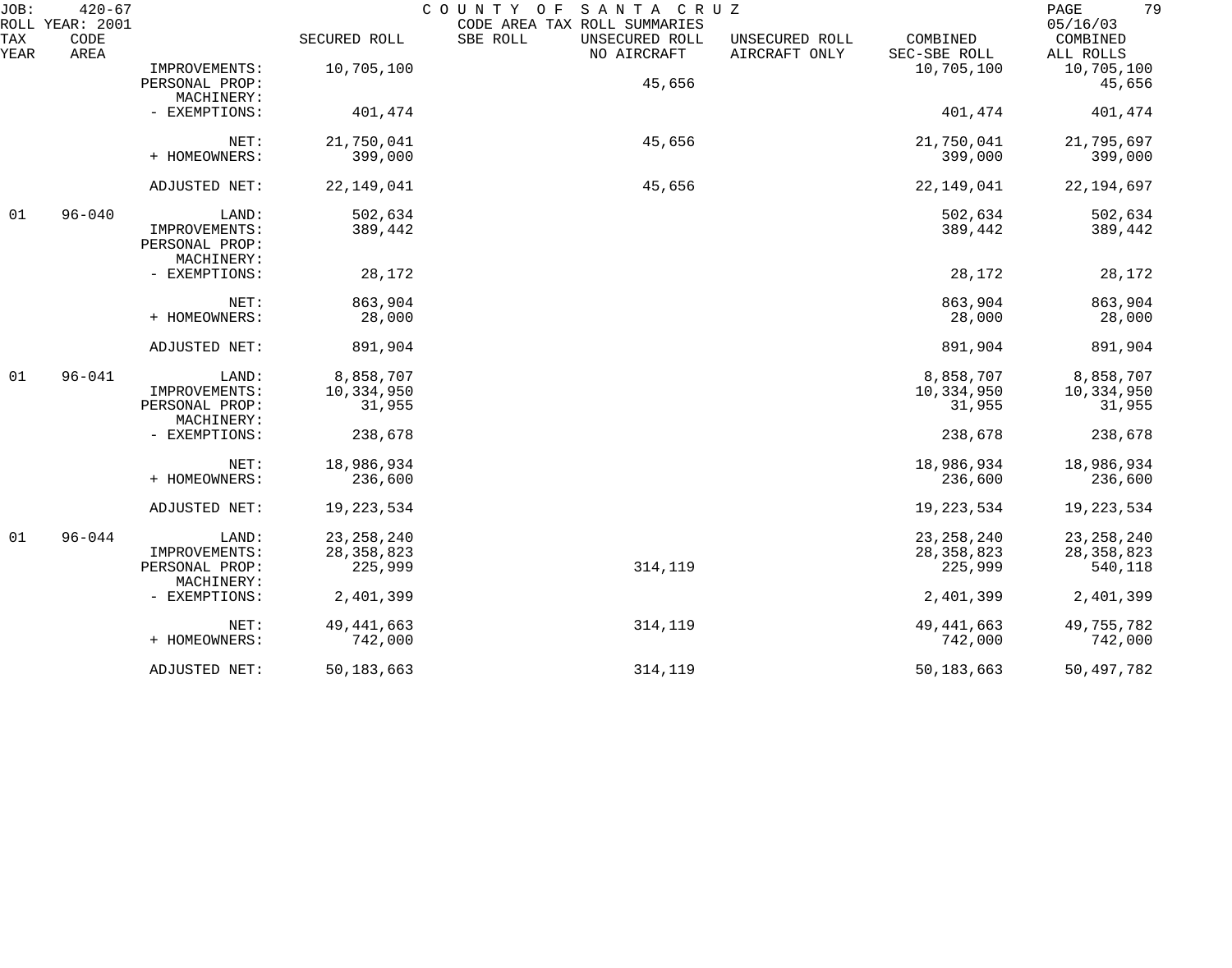| JOB:        | $420 - 67$<br>ROLL YEAR: 2001 |                                                                         |                            | COUNTY OF<br>SANTA CRUZ<br>CODE AREA TAX ROLL SUMMARIES |                                 |                            | 80<br>PAGE<br>05/16/03               |
|-------------|-------------------------------|-------------------------------------------------------------------------|----------------------------|---------------------------------------------------------|---------------------------------|----------------------------|--------------------------------------|
| TAX<br>YEAR | CODE<br>AREA                  |                                                                         | SECURED ROLL               | SBE ROLL<br>UNSECURED ROLL<br>NO AIRCRAFT               | UNSECURED ROLL<br>AIRCRAFT ONLY | COMBINED<br>SEC-SBE ROLL   | COMBINED<br>ALL ROLLS                |
| 01          | $96 - 050$                    | LAND:<br>IMPROVEMENTS:<br>PERSONAL PROP:<br>MACHINERY:                  | 1,097,576<br>573,617       |                                                         |                                 | 1,097,576<br>573,617       | 1,097,576<br>573,617                 |
|             |                               | - EXEMPTIONS:                                                           | 29,078                     |                                                         |                                 | 29,078                     | 29,078                               |
|             |                               | NET:<br>+ HOMEOWNERS:                                                   | 1,642,115<br>28,000        |                                                         |                                 | 1,642,115<br>28,000        | 1,642,115<br>28,000                  |
|             |                               | ADJUSTED NET:                                                           | 1,670,115                  |                                                         |                                 | 1,670,115                  | 1,670,115                            |
| 01          | $96 - 057$                    | LAND:<br>IMPROVEMENTS:<br>PERSONAL PROP:<br>MACHINERY:                  | 12, 254, 881<br>11,653,647 | 32,776                                                  |                                 | 12, 254, 881<br>11,653,647 | 12, 254, 881<br>11,653,647<br>32,776 |
|             |                               | - EXEMPTIONS:                                                           | 407,405                    |                                                         |                                 | 407,405                    | 407,405                              |
|             |                               | NET:<br>+ HOMEOWNERS:                                                   | 23,501,123<br>406,000      | 32,776                                                  |                                 | 23,501,123<br>406,000      | 23,533,899<br>406,000                |
|             |                               | ADJUSTED NET:                                                           | 23,907,123                 | 32,776                                                  |                                 | 23,907,123                 | 23,939,899                           |
| 01          | $96 - 059$                    | LAND:<br>IMPROVEMENTS:<br>PERSONAL PROP:<br>MACHINERY:<br>- EXEMPTIONS: |                            |                                                         |                                 |                            |                                      |
|             |                               | NET:<br>+ HOMEOWNERS:                                                   |                            |                                                         |                                 |                            |                                      |
|             |                               | ADJUSTED NET:                                                           |                            |                                                         |                                 |                            |                                      |
| 01          | $96 - 062$                    | LAND:<br>IMPROVEMENTS:<br>PERSONAL PROP:<br>MACHINERY:                  | 165,203<br>132,161         | 20,809                                                  |                                 | 165,203<br>132,161         | 165,203<br>132,161<br>20,809         |
|             |                               | - EXEMPTIONS:                                                           | 297,364                    | 20,809                                                  |                                 | 297,364                    | 318,173                              |
|             |                               | NET:<br>+ HOMEOWNERS:                                                   |                            |                                                         |                                 |                            |                                      |

ADJUSTED NET: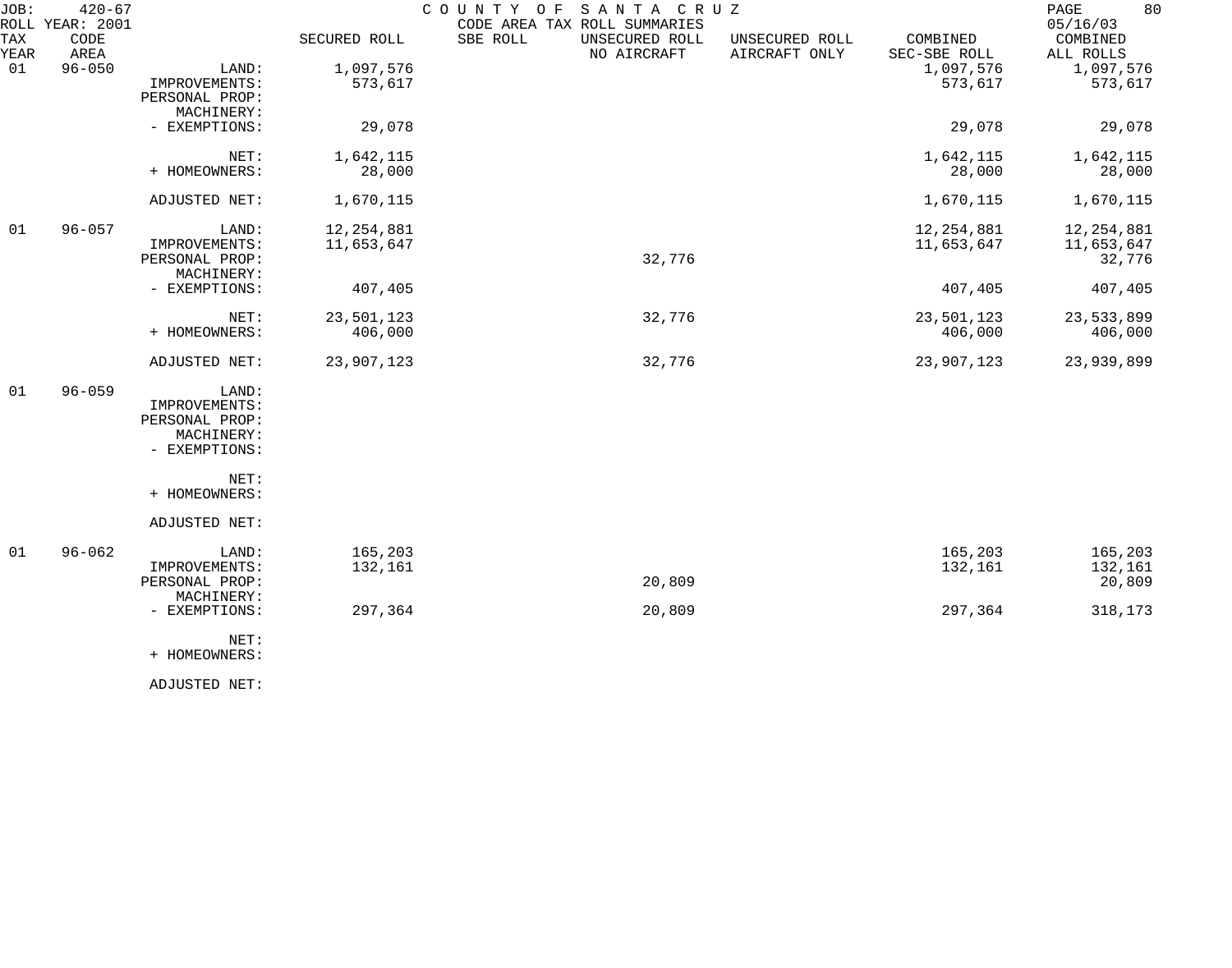| JOB:        | $420 - 67$<br>ROLL YEAR: 2001 |                                                                         |                                 | COUNTY OF<br>SANTA CRUZ<br>CODE AREA TAX ROLL SUMMARIES |                                 |                                 | 81<br>PAGE<br>05/16/03               |
|-------------|-------------------------------|-------------------------------------------------------------------------|---------------------------------|---------------------------------------------------------|---------------------------------|---------------------------------|--------------------------------------|
| TAX<br>YEAR | CODE<br>AREA                  |                                                                         | SECURED ROLL                    | SBE ROLL<br>UNSECURED ROLL<br>NO AIRCRAFT               | UNSECURED ROLL<br>AIRCRAFT ONLY | COMBINED<br>SEC-SBE ROLL        | COMBINED<br>ALL ROLLS                |
| 01          | $96 - 064$                    | LAND:<br>IMPROVEMENTS:<br>PERSONAL PROP:                                | 8,014,343<br>6,855,809<br>4,000 |                                                         |                                 | 8,014,343<br>6,855,809<br>4,000 | 8,014,343<br>6,855,809<br>4,000      |
|             |                               | MACHINERY:<br>- EXEMPTIONS:                                             | 183,277                         |                                                         |                                 | 183,277                         | 183,277                              |
|             |                               | NET:<br>+ HOMEOWNERS:                                                   | 14,690,875<br>182,000           |                                                         |                                 | 14,690,875<br>182,000           | 14,690,875<br>182,000                |
|             |                               | ADJUSTED NET:                                                           | 14,872,875                      |                                                         |                                 | 14,872,875                      | 14,872,875                           |
| 01          | $96 - 068$                    | LAND:<br>IMPROVEMENTS:<br>PERSONAL PROP:<br>MACHINERY:<br>- EXEMPTIONS: |                                 |                                                         |                                 |                                 |                                      |
|             |                               | NET:<br>+ HOMEOWNERS:                                                   |                                 |                                                         |                                 |                                 |                                      |
|             |                               | ADJUSTED NET:                                                           |                                 |                                                         |                                 |                                 |                                      |
| 01          | $96 - 071$                    | LAND:<br>IMPROVEMENTS:<br>PERSONAL PROP:<br>MACHINERY:                  | 32,507,074<br>33,875,502        | 106,291                                                 |                                 | 32,507,074<br>33,875,502        | 32,507,074<br>33,875,502<br>106,291  |
|             |                               | - EXEMPTIONS:                                                           | 1,837,020                       |                                                         |                                 | 1,837,020                       | 1,837,020                            |
|             |                               | NET:<br>+ HOMEOWNERS:                                                   | 64, 545, 556<br>1,785,000       | 106,291                                                 |                                 | 64, 545, 556<br>1,785,000       | 64,651,847<br>1,785,000              |
|             |                               | ADJUSTED NET:                                                           | 66,330,556                      | 106,291                                                 |                                 | 66,330,556                      | 66, 436, 847                         |
| 01          | $96 - 076$                    | LAND:<br>IMPROVEMENTS:<br>PERSONAL PROP:<br>MACHINERY:                  | 22,832,725<br>23, 440, 346      | 1,881<br>71,588                                         |                                 | 22,832,725<br>23,440,346        | 22,832,725<br>23, 442, 227<br>71,588 |
|             |                               | - EXEMPTIONS:                                                           | 1,202,567                       |                                                         |                                 | 1,202,567                       | 1,202,567                            |
|             |                               | NET:                                                                    | 45,070,504                      | 73,469                                                  |                                 | 45,070,504                      | 45, 143, 973                         |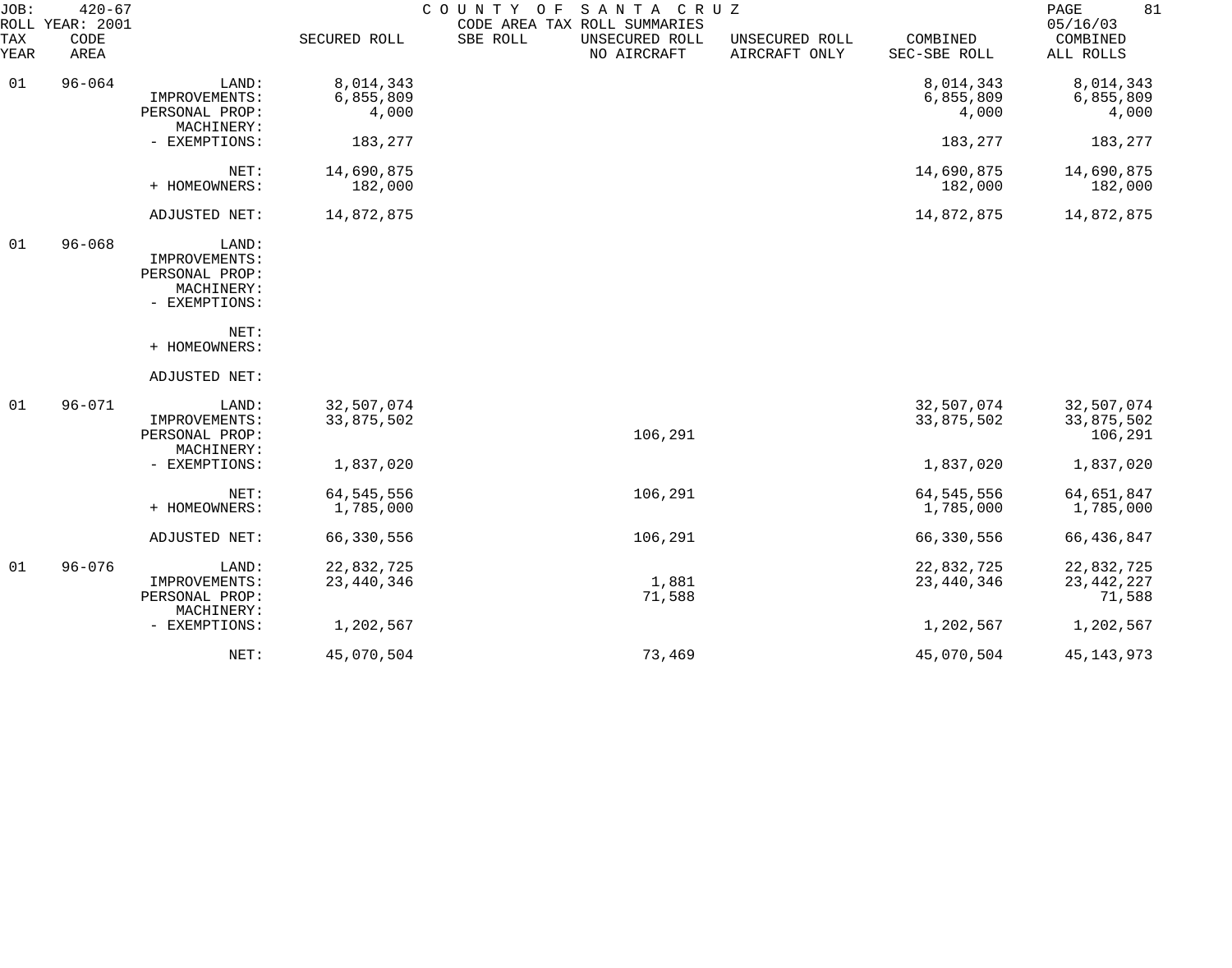| JOB:             | $420 - 67$<br>ROLL YEAR: 2001 |                                                                         |                                                   | COUNTY OF<br>SANTA CRUZ<br>CODE AREA TAX ROLL SUMMARIES |                                 |                                                   | 82<br>PAGE<br>05/16/03                              |
|------------------|-------------------------------|-------------------------------------------------------------------------|---------------------------------------------------|---------------------------------------------------------|---------------------------------|---------------------------------------------------|-----------------------------------------------------|
| TAX<br>YEAR      | CODE<br>AREA                  |                                                                         | SECURED ROLL                                      | SBE ROLL<br>UNSECURED ROLL<br>NO AIRCRAFT               | UNSECURED ROLL<br>AIRCRAFT ONLY | COMBINED<br>SEC-SBE ROLL                          | COMBINED<br>ALL ROLLS                               |
|                  |                               | + HOMEOWNERS:                                                           | 1,146,600                                         |                                                         |                                 | 1,146,600                                         | 1,146,600                                           |
|                  |                               | ADJUSTED NET:                                                           | 46, 217, 104                                      | 73,469                                                  |                                 | 46, 217, 104                                      | 46,290,573                                          |
| $96 - 078$<br>01 |                               | LAND:<br>IMPROVEMENTS:<br>PERSONAL PROP:<br>MACHINERY:<br>- EXEMPTIONS: | 469,268<br>50,310                                 |                                                         |                                 | 469,268<br>50,310                                 | 469,268<br>50,310                                   |
|                  |                               | NET:<br>+ HOMEOWNERS:                                                   | 519,578                                           |                                                         |                                 | 519,578                                           | 519,578                                             |
|                  |                               | ADJUSTED NET:                                                           | 519,578                                           |                                                         |                                 | 519,578                                           | 519,578                                             |
| 01               | $96 - 080$                    | LAND:<br>IMPROVEMENTS:<br>PERSONAL PROP:<br>MACHINERY:                  | 2, 115, 658<br>1,789,667                          |                                                         |                                 | 2, 115, 658<br>1,789,667                          | 2, 115, 658<br>1,789,667                            |
|                  |                               | - EXEMPTIONS:                                                           | 70,000                                            |                                                         |                                 | 70,000                                            | 70,000                                              |
|                  |                               | NET:<br>+ HOMEOWNERS:                                                   | 3,835,325<br>70,000                               |                                                         |                                 | 3,835,325<br>70,000                               | 3,835,325<br>70,000                                 |
|                  |                               | ADJUSTED NET:                                                           | 3,905,325                                         |                                                         |                                 | 3,905,325                                         | 3,905,325                                           |
| 01               | $96 - 100$                    | LAND:<br>IMPROVEMENTS:<br>PERSONAL PROP:<br>MACHINERY:                  | 61,440,606<br>38, 376, 706<br>25,722              | 75,632<br>454,501                                       |                                 | 61,440,606<br>38, 376, 706<br>25,722              | 61,440,606<br>38, 452, 338<br>480,223               |
|                  |                               | - EXEMPTIONS:                                                           | 1,434,524                                         |                                                         |                                 | 1,434,524                                         | 1,434,524                                           |
|                  |                               | NET:<br>+ HOMEOWNERS:                                                   | 98,408,510<br>1,356,600                           | 530,133                                                 |                                 | 98,408,510<br>1,356,600                           | 98,938,643<br>1,356,600                             |
|                  |                               | ADJUSTED NET:                                                           | 99,765,110                                        | 530,133                                                 |                                 | 99,765,110                                        | 100, 295, 243                                       |
| 01               | $96 - 101$                    | LAND:<br>IMPROVEMENTS:<br>PERSONAL PROP:<br>MACHINERY:                  | 239, 196, 778<br>262,787,925<br>843,333<br>81,759 | 36,152<br>1,321,034<br>7,706,549                        |                                 | 239, 196, 778<br>262,787,925<br>843,333<br>81,759 | 239, 232, 930<br>264,108,959<br>8,549,882<br>81,759 |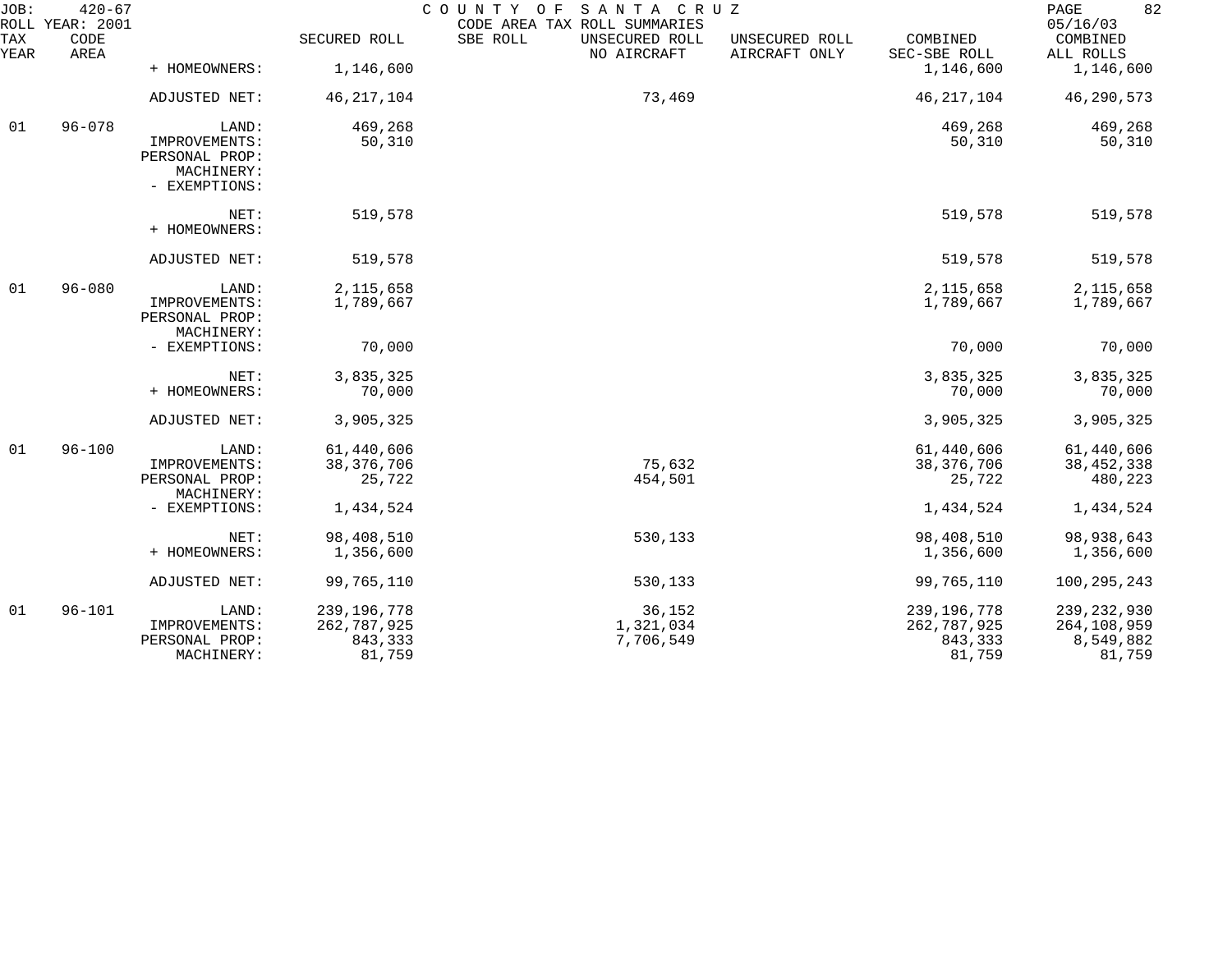| JOB:        | $420 - 67$<br>ROLL YEAR: 2001 |                |               | COUNTY OF | SANTA CRUZ<br>CODE AREA TAX ROLL SUMMARIES |                                 |                          | 83<br>PAGE<br>05/16/03 |
|-------------|-------------------------------|----------------|---------------|-----------|--------------------------------------------|---------------------------------|--------------------------|------------------------|
| TAX<br>YEAR | CODE<br>AREA                  |                | SECURED ROLL  | SBE ROLL  | UNSECURED ROLL<br>NO AIRCRAFT              | UNSECURED ROLL<br>AIRCRAFT ONLY | COMBINED<br>SEC-SBE ROLL | COMBINED<br>ALL ROLLS  |
|             |                               | - EXEMPTIONS:  | 28,047,329    |           | 96,168                                     |                                 | 28,047,329               | 28, 143, 497           |
|             |                               | NET:           | 474,862,466   |           | 8,967,567                                  |                                 | 474,862,466              | 483,830,033            |
|             |                               | + HOMEOWNERS:  | 8,947,400     |           |                                            |                                 | 8,947,400                | 8,947,400              |
|             |                               | ADJUSTED NET:  | 483,809,866   |           | 8,967,567                                  |                                 | 483,809,866              | 492,777,433            |
| 01          | $96 - 103$                    | LAND:          | 206,641,526   | 3,014,235 | 870,135                                    |                                 | 209,655,761              | 210,525,896            |
|             |                               | IMPROVEMENTS:  | 275,543,750   |           | 4,236,863                                  |                                 | 275,543,750              | 279,780,613            |
|             |                               | PERSONAL PROP: | 20, 113, 528  |           | 27,090,984                                 |                                 | 20, 113, 528             | 47,204,512             |
|             |                               | MACHINERY:     | 1, 413, 551   |           |                                            |                                 | 1, 413, 551              | 1,413,551              |
|             |                               | - EXEMPTIONS:  | 104,426,545   |           | 47,237                                     |                                 | 104,426,545              | 104, 473, 782          |
|             |                               | NET:           | 399, 285, 810 | 3,014,235 | 32,150,745                                 |                                 | 402,300,045              | 434,450,790            |
|             |                               | + HOMEOWNERS:  | 4,923,800     |           |                                            |                                 | 4,923,800                | 4,923,800              |
|             |                               |                |               |           |                                            |                                 |                          |                        |
|             |                               | ADJUSTED NET:  | 404,209,610   |           | 32, 150, 745                               |                                 | 407, 223, 845            | 439,374,590            |
| 01          | $96 - 104$                    | LAND:          | 6, 262, 163   |           |                                            |                                 | 6, 262, 163              | 6, 262, 163            |
|             |                               | IMPROVEMENTS:  | 5,974,532     |           |                                            |                                 | 5,974,532                | 5,974,532              |
|             |                               | PERSONAL PROP: | 10,420        |           | 699,677                                    |                                 | 10,420                   | 710,097                |
|             |                               | MACHINERY:     |               |           |                                            |                                 |                          |                        |
|             |                               | - EXEMPTIONS:  | 1,193,132     |           |                                            |                                 | 1,193,132                | 1,193,132              |
|             |                               | NET:           | 11,053,983    |           | 699,677                                    |                                 | 11,053,983               | 11,753,660             |
|             |                               | + HOMEOWNERS:  | 133,000       |           |                                            |                                 | 133,000                  | 133,000                |
|             |                               | ADJUSTED NET:  | 11,186,983    |           | 699,677                                    |                                 | 11,186,983               | 11,886,660             |
| 01          | $96 - 105$                    | LAND:          | 8,730,451     |           |                                            |                                 | 8,730,451                | 8,730,451              |
|             |                               | IMPROVEMENTS:  | 6,545,648     |           | 8,441                                      |                                 | 6,545,648                | 6,554,089              |
|             |                               | PERSONAL PROP: |               |           | 568,672                                    |                                 |                          | 568,672                |
|             |                               | MACHINERY:     |               |           |                                            |                                 |                          |                        |
|             |                               | - EXEMPTIONS:  | 58,802        |           |                                            |                                 | 58,802                   | 58,802                 |
|             |                               |                |               |           |                                            |                                 |                          |                        |
|             |                               | NET:           | 15, 217, 297  |           | 577,113                                    |                                 | 15, 217, 297             | 15,794,410             |
|             |                               | + HOMEOWNERS:  | 56,000        |           |                                            |                                 | 56,000                   | 56,000                 |
|             |                               | ADJUSTED NET:  | 15, 273, 297  |           | 577,113                                    |                                 | 15, 273, 297             | 15,850,410             |
| 01          | $96 - 106$                    | LAND:          | 15,583,001    |           |                                            |                                 | 15,583,001               | 15,583,001             |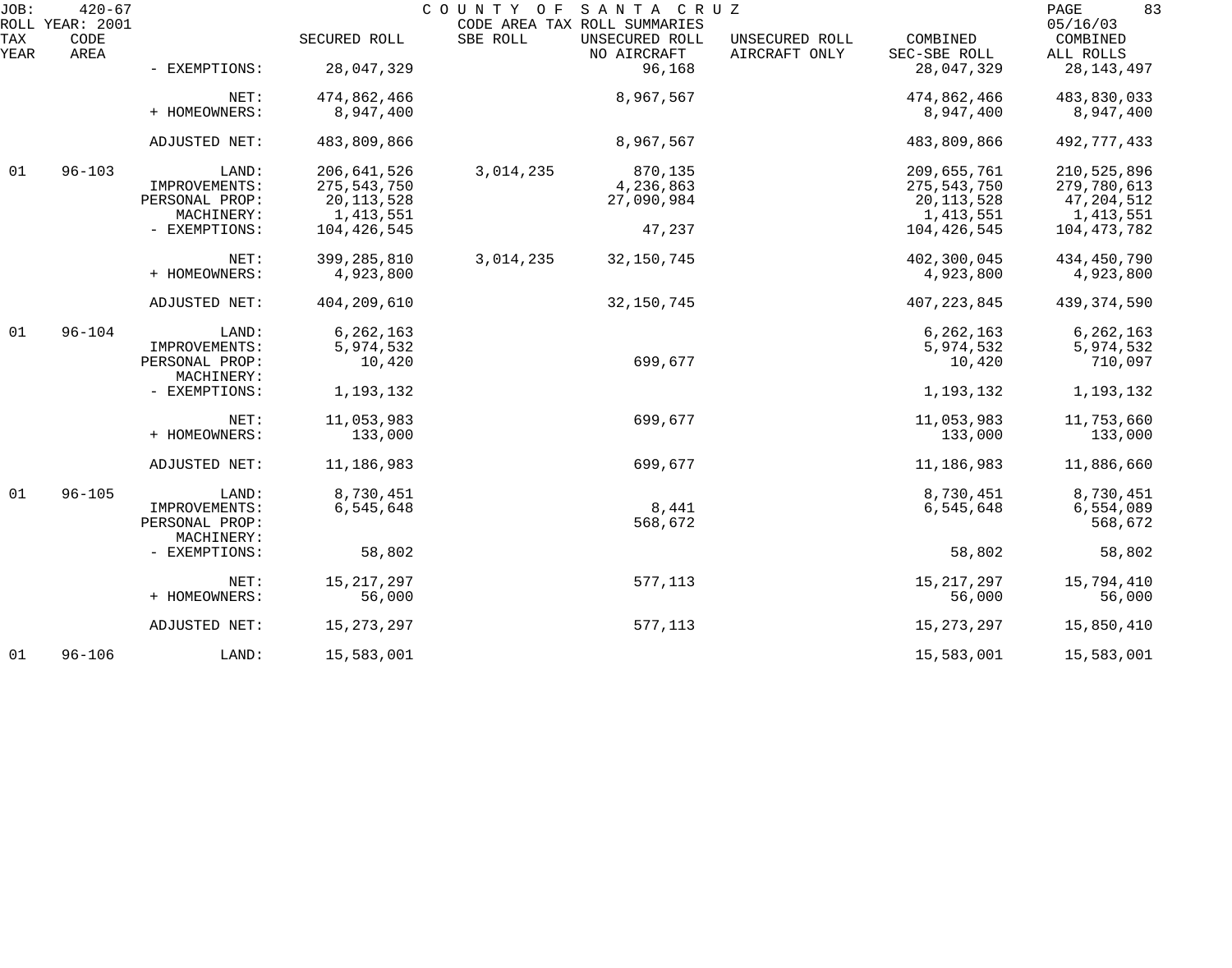| JOB:        | $420 - 67$<br>ROLL YEAR: 2001 |                              |              | COUNTY OF<br>SANTA CRUZ<br>CODE AREA TAX ROLL SUMMARIES |                                 |                          | 84<br>PAGE<br>05/16/03 |
|-------------|-------------------------------|------------------------------|--------------|---------------------------------------------------------|---------------------------------|--------------------------|------------------------|
| TAX<br>YEAR | CODE<br>AREA                  |                              | SECURED ROLL | SBE ROLL<br>UNSECURED ROLL<br>NO AIRCRAFT               | UNSECURED ROLL<br>AIRCRAFT ONLY | COMBINED<br>SEC-SBE ROLL | COMBINED<br>ALL ROLLS  |
|             |                               | IMPROVEMENTS:                | 18,019,849   |                                                         |                                 | 18,019,849               | 18,019,849             |
|             |                               | PERSONAL PROP:               |              | 16,291                                                  |                                 |                          | 16,291                 |
|             |                               | MACHINERY:                   |              |                                                         |                                 |                          |                        |
|             |                               | - EXEMPTIONS:                | 365,242      |                                                         |                                 | 365,242                  | 365,242                |
|             |                               | NET:                         | 33, 237, 608 | 16,291                                                  |                                 | 33, 237, 608             | 33, 253, 899           |
|             |                               | + HOMEOWNERS:                | 362,600      |                                                         |                                 | 362,600                  | 362,600                |
|             |                               | ADJUSTED NET:                | 33,600,208   | 16,291                                                  |                                 | 33,600,208               | 33,616,499             |
| 01          | $96 - 107$                    | LAND:                        | 14,073,449   |                                                         |                                 | 14,073,449               | 14,073,449             |
|             |                               | IMPROVEMENTS:                | 15,867,122   |                                                         |                                 | 15,867,122               | 15,867,122             |
|             |                               | PERSONAL PROP:               |              | 68,044                                                  |                                 |                          | 68,044                 |
|             |                               | MACHINERY:                   |              |                                                         |                                 |                          |                        |
|             |                               | - EXEMPTIONS:                | 252,510      |                                                         |                                 | 252,510                  | 252,510                |
|             |                               | NET:                         | 29,688,061   | 68,044                                                  |                                 | 29,688,061               | 29,756,105             |
|             |                               | + HOMEOWNERS:                | 252,000      |                                                         |                                 | 252,000                  | 252,000                |
|             |                               | ADJUSTED NET:                | 29,940,061   | 68,044                                                  |                                 | 29,940,061               | 30,008,105             |
| 01          | $96 - 108$                    | LAND:                        | 11,424,688   |                                                         |                                 | 11, 424, 688             | 11,424,688             |
|             |                               | IMPROVEMENTS:                | 7,102,685    |                                                         |                                 | 7,102,685                | 7,102,685              |
|             |                               | PERSONAL PROP:<br>MACHINERY: | 233,976      | 285,119                                                 |                                 | 233,976                  | 519,095                |
|             |                               | - EXEMPTIONS:                | 5,776,561    |                                                         |                                 | 5,776,561                | 5,776,561              |
|             |                               | NET:                         | 12,984,788   | 285,119                                                 |                                 | 12,984,788               | 13,269,907             |
|             |                               | + HOMEOWNERS:                | 91,000       |                                                         |                                 | 91,000                   | 91,000                 |
|             |                               | ADJUSTED NET:                | 13,075,788   | 285,119                                                 |                                 | 13,075,788               | 13,360,907             |
| 01          | $96 - 109$                    | LAND:                        | 9,560,337    | 7,005                                                   |                                 | 9,560,337                | 9,567,342              |
|             |                               | IMPROVEMENTS:                | 13, 295, 559 | 67,179                                                  |                                 | 13, 295, 559             | 13,362,738             |
|             |                               | PERSONAL PROP:<br>MACHINERY: | 757,573      | 2,528,812                                               |                                 | 757,573                  | 3,286,385              |
|             |                               | - EXEMPTIONS:                | 172,714      |                                                         |                                 | 172,714                  | 172,714                |
|             |                               | NET:                         | 23, 440, 755 | 2,602,996                                               |                                 | 23, 440, 755             | 26,043,751             |
|             |                               | + HOMEOWNERS:                | 168,000      |                                                         |                                 | 168,000                  | 168,000                |
|             |                               | ADJUSTED NET:                | 23,608,755   | 2,602,996                                               |                                 | 23,608,755               | 26, 211, 751           |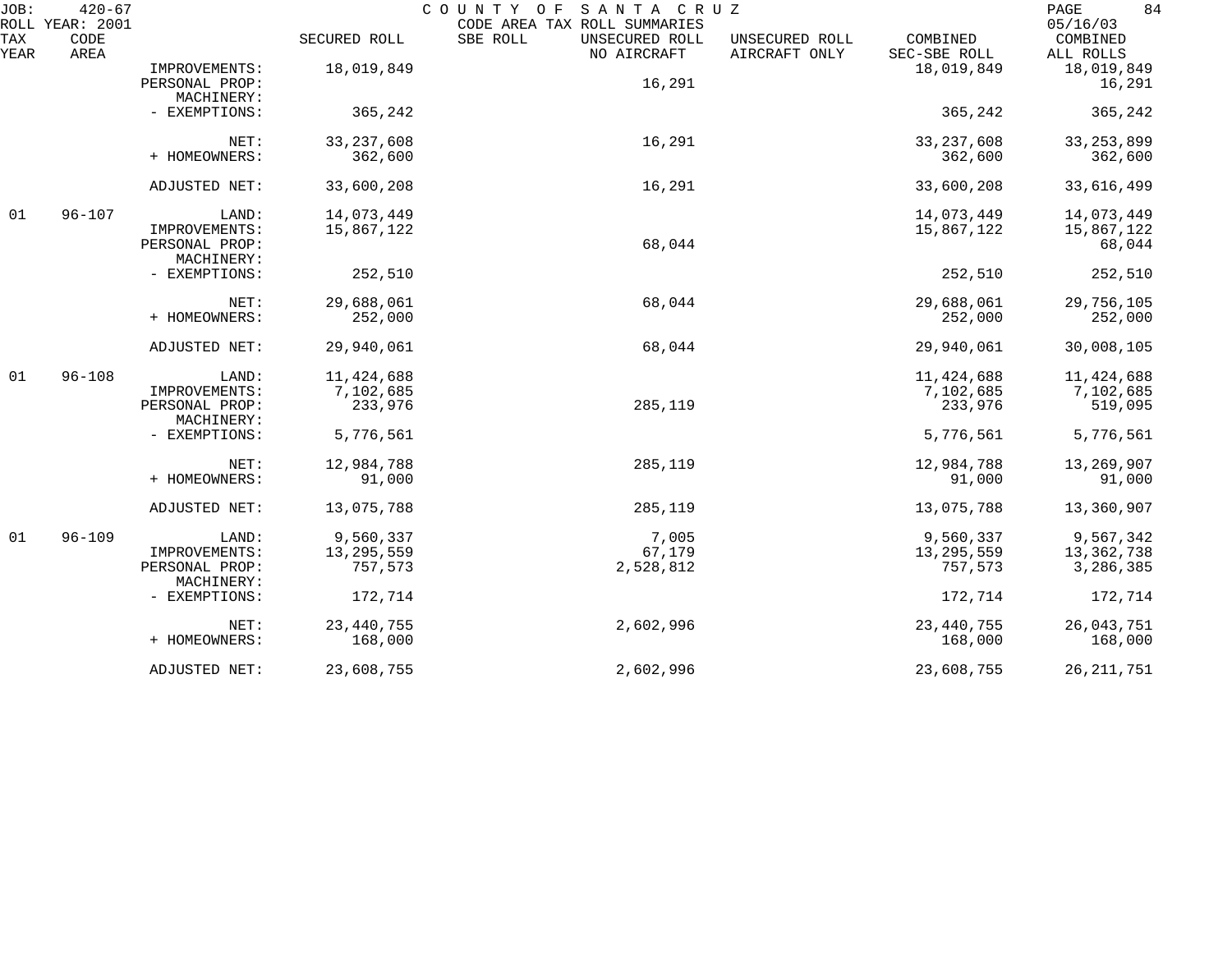| JOB:        | $420 - 67$<br>ROLL YEAR: 2001 | SANTA CRUZ<br>COUNTY OF<br>CODE AREA TAX ROLL SUMMARIES |              |          |                               |                                 |                          |                                   |
|-------------|-------------------------------|---------------------------------------------------------|--------------|----------|-------------------------------|---------------------------------|--------------------------|-----------------------------------|
| TAX<br>YEAR | CODE<br>AREA                  |                                                         | SECURED ROLL | SBE ROLL | UNSECURED ROLL<br>NO AIRCRAFT | UNSECURED ROLL<br>AIRCRAFT ONLY | COMBINED<br>SEC-SBE ROLL | 05/16/03<br>COMBINED<br>ALL ROLLS |
| 01          | $96 - 110$                    | LAND:                                                   | 5,397,245    | 9,693    |                               |                                 | 5,406,938                | 5,406,938                         |
|             |                               | IMPROVEMENTS:                                           | 4,023,378    | 7,277    |                               |                                 | 4,030,655                | 4,030,655                         |
|             |                               | PERSONAL PROP:                                          |              | 4,166    |                               |                                 | 4,166                    | 4,166                             |
|             |                               | MACHINERY:                                              |              |          |                               |                                 |                          |                                   |
|             |                               | - EXEMPTIONS:                                           | 140,448      |          |                               |                                 | 140,448                  | 140,448                           |
|             |                               | NET:                                                    | 9,280,175    | 21,136   |                               |                                 | 9,301,311                | 9,301,311                         |
|             |                               | + HOMEOWNERS:                                           | 140,000      |          |                               |                                 | 140,000                  | 140,000                           |
|             |                               | ADJUSTED NET:                                           | 9,420,175    |          |                               |                                 | 9, 441, 311              | 9, 441, 311                       |
| 01          | $96 - 111$                    | LAND:                                                   | 47,957,469   |          |                               |                                 | 47,957,469               | 47,957,469                        |
|             |                               | IMPROVEMENTS:                                           | 51,461,076   |          | 24,911                        |                                 | 51,461,076               | 51,485,987                        |
|             |                               | PERSONAL PROP:                                          | 47,085       |          | 264,882                       |                                 | 47,085                   | 311,967                           |
|             |                               | MACHINERY:                                              |              |          |                               |                                 |                          |                                   |
|             |                               | - EXEMPTIONS:                                           | 1,270,419    |          |                               |                                 | 1,270,419                | 1,270,419                         |
|             |                               | NET:                                                    | 98, 195, 211 |          | 289,793                       |                                 | 98, 195, 211             | 98,485,004                        |
|             |                               | + HOMEOWNERS:                                           | 1,258,600    |          |                               |                                 | 1,258,600                | 1,258,600                         |
|             |                               | ADJUSTED NET:                                           | 99, 453, 811 |          | 289,793                       |                                 | 99, 453, 811             | 99,743,604                        |
| 01          | $96 - 112$                    | LAND:                                                   | 9,114,624    |          |                               |                                 | 9,114,624                | 9,114,624                         |
|             |                               | IMPROVEMENTS:                                           | 7,521,713    |          |                               |                                 | 7,521,713                | 7,521,713                         |
|             |                               | PERSONAL PROP:                                          |              |          | 110,310                       |                                 |                          | 110,310                           |
|             |                               | MACHINERY:                                              |              |          |                               |                                 |                          |                                   |
|             |                               | - EXEMPTIONS:                                           | 701,769      |          |                               |                                 | 701,769                  | 701,769                           |
|             |                               | NET:                                                    | 15,934,568   |          | 110,310                       |                                 | 15,934,568               | 16,044,878                        |
|             |                               | + HOMEOWNERS:                                           | 217,000      |          |                               |                                 | 217,000                  | 217,000                           |
|             |                               | ADJUSTED NET:                                           | 16, 151, 568 |          | 110,310                       |                                 | 16, 151, 568             | 16, 261, 878                      |
| 01          | $96 - 113$                    | LAND:                                                   | 4,056,972    |          |                               |                                 | 4,056,972                | 4,056,972                         |
|             |                               | IMPROVEMENTS:                                           | 3,868,551    |          |                               |                                 | 3,868,551                | 3,868,551                         |
|             |                               | PERSONAL PROP:                                          |              |          | 24,445                        |                                 |                          | 24,445                            |
|             |                               | MACHINERY:                                              |              |          |                               |                                 |                          |                                   |
|             |                               | - EXEMPTIONS:                                           | 64,020       |          |                               |                                 | 64,020                   | 64,020                            |
|             |                               | NET:                                                    | 7,861,503    |          | 24,445                        |                                 | 7,861,503                | 7,885,948                         |
|             |                               | + HOMEOWNERS:                                           | 63,000       |          |                               |                                 | 63,000                   | 63,000                            |
|             |                               | ADJUSTED NET:                                           | 7,924,503    |          | 24,445                        |                                 | 7,924,503                | 7,948,948                         |